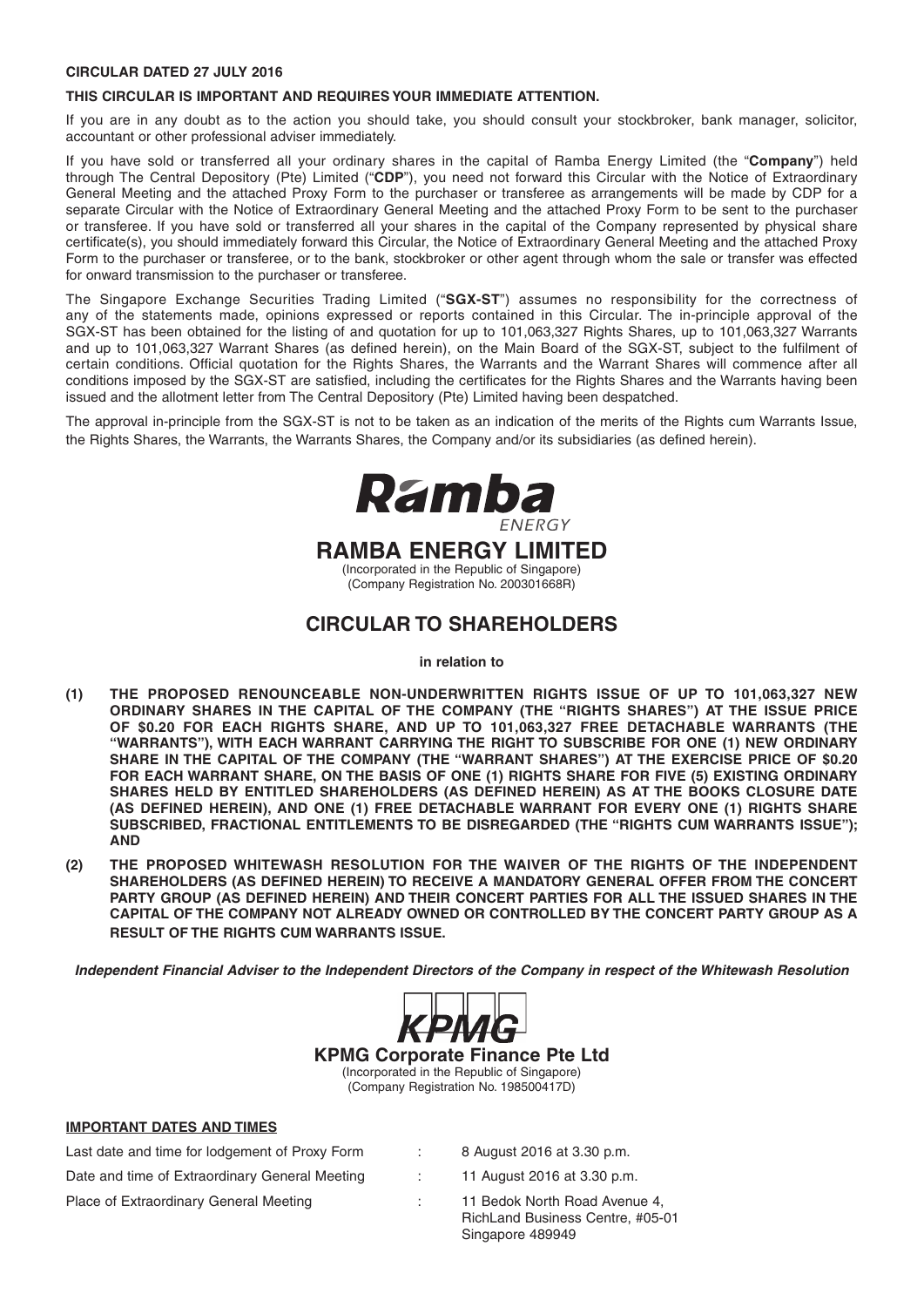# TABLE OF CONTENTS

### Page

| 3          |                                                                  |    |  |  |  |  |
|------------|------------------------------------------------------------------|----|--|--|--|--|
|            |                                                                  | 11 |  |  |  |  |
| 1.         |                                                                  | 11 |  |  |  |  |
| 2.         |                                                                  | 13 |  |  |  |  |
| З.         |                                                                  | 28 |  |  |  |  |
| 4.         |                                                                  | 34 |  |  |  |  |
| 5.         |                                                                  | 35 |  |  |  |  |
| 6.         |                                                                  | 35 |  |  |  |  |
| 7.         | DISCLOSURE OF DIRECTORS' AND SUBSTANTIAL SHAREHOLDERS' INTERESTS | 35 |  |  |  |  |
| 8.         |                                                                  | 36 |  |  |  |  |
| 9.         |                                                                  | 37 |  |  |  |  |
| 10.        | ABSTENTION OF DIRECTORS AND SUBSTANTIAL SHAREHOLDERS             | 38 |  |  |  |  |
| 11.        |                                                                  | 39 |  |  |  |  |
| 12.        |                                                                  | 39 |  |  |  |  |
| 13.        |                                                                  | 39 |  |  |  |  |
| 14.        |                                                                  | 39 |  |  |  |  |
| 15.        |                                                                  | 40 |  |  |  |  |
| 16.<br>40  |                                                                  |    |  |  |  |  |
| 41         |                                                                  |    |  |  |  |  |
| 96         |                                                                  |    |  |  |  |  |
| PROXY FORM |                                                                  |    |  |  |  |  |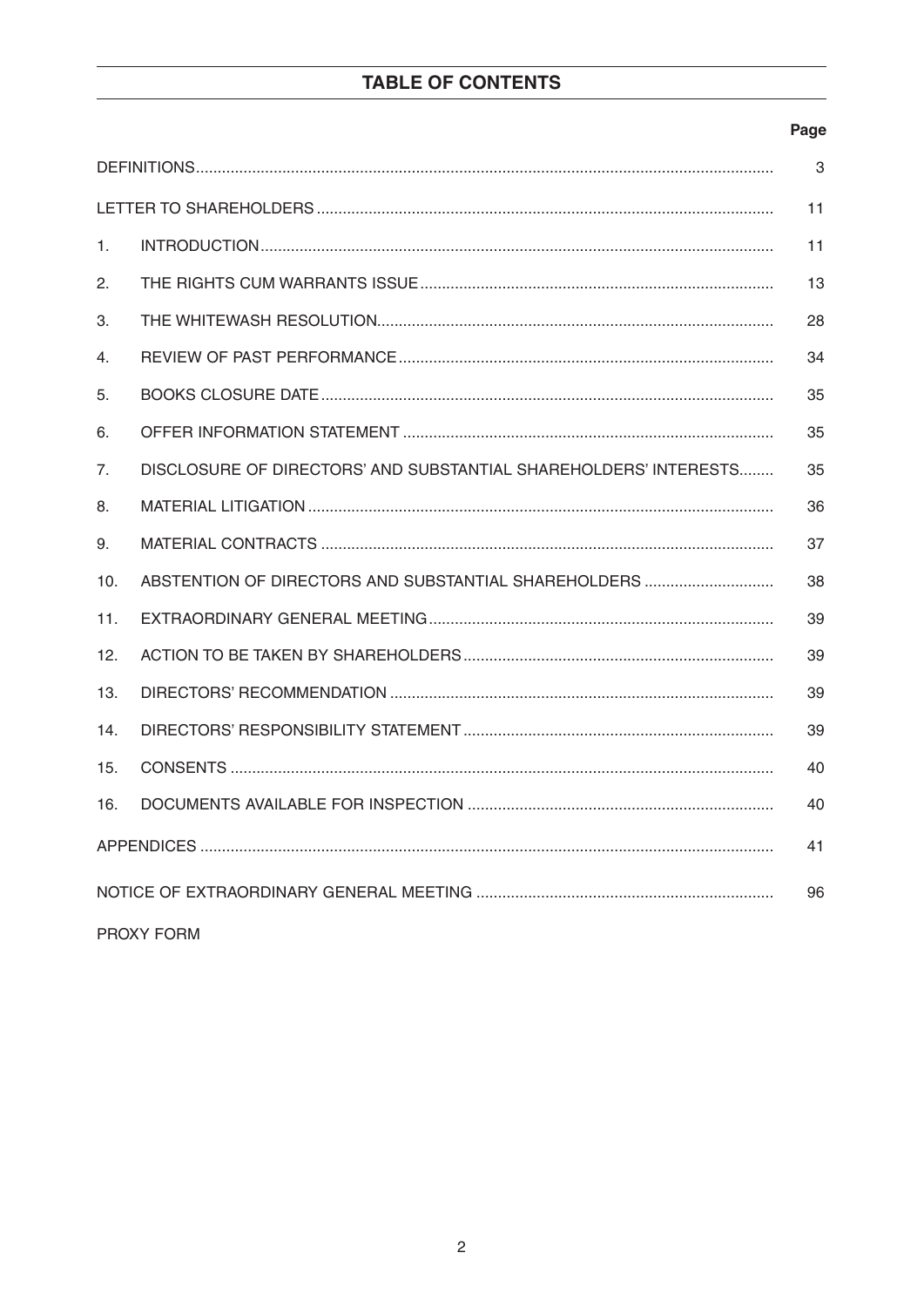In this Circular, the following definitions shall apply throughout unless the context otherwise requires or otherwise stated:

| "1Q"                 |   | First quarter of the financial year                                                                                                                                                                                                                                                                                        |       |                                                                                                                                                                                                                                                                                                                                                                                          |  |  |
|----------------------|---|----------------------------------------------------------------------------------------------------------------------------------------------------------------------------------------------------------------------------------------------------------------------------------------------------------------------------|-------|------------------------------------------------------------------------------------------------------------------------------------------------------------------------------------------------------------------------------------------------------------------------------------------------------------------------------------------------------------------------------------------|--|--|
| "Announcement"       |   | Announcement of the Rights cum Warrants Issue made by the<br>Company on 19 May 2016                                                                                                                                                                                                                                        |       |                                                                                                                                                                                                                                                                                                                                                                                          |  |  |
| "ARE"                |   |                                                                                                                                                                                                                                                                                                                            |       | Application and acceptance form for Rights Shares with Warrants<br>and excess Rights Shares with Warrants to be issued to Entitled<br>Depositors in respect of the provisional allotments of Rights<br>Shares with Warrants of such Entitled Depositors under the<br><b>Rights cum Warrants Issue</b>                                                                                    |  |  |
| "ARS"                | ÷ | Application and acceptance form for Rights Shares with<br>Warrants to be issued to Purchasers in respect of the provisional<br>allotments of Rights Shares with Warrants under the Rights cum<br>Warrants Issue traded on the SGX-ST through the book-entry<br>(scripless) settlement system                               |       |                                                                                                                                                                                                                                                                                                                                                                                          |  |  |
| "associate"          | ÷ | (a)                                                                                                                                                                                                                                                                                                                        |       | In relation to any Director, chief executive officer,<br>Substantial Shareholder or controlling shareholder (being<br>an individual) means:                                                                                                                                                                                                                                              |  |  |
|                      |   |                                                                                                                                                                                                                                                                                                                            | (i)   | his immediate family;                                                                                                                                                                                                                                                                                                                                                                    |  |  |
|                      |   |                                                                                                                                                                                                                                                                                                                            | (ii)  | the trustees of any trust of which he or his<br>immediate family is a beneficiary or, in the case of a<br>discretionary trust, is a discretionary object; and                                                                                                                                                                                                                            |  |  |
|                      |   |                                                                                                                                                                                                                                                                                                                            | (iii) | any company in which he and his immediate family<br>together (directly or indirectly) have an interest of<br>thirty (30) per cent or more;                                                                                                                                                                                                                                               |  |  |
|                      |   | (b)                                                                                                                                                                                                                                                                                                                        |       | In relation to a Substantial Shareholder or a controlling<br>shareholder (being a company) means any other company<br>which is its subsidiary or holding company or is a<br>subsidiary of such holding company or one in the equity<br>of which it and/or such other company or companies taken<br>together (directly or indirectly) have an interest of thirty<br>(30) per cent or more |  |  |
| "ATM"                |   | Automated teller machine of a Participating Bank                                                                                                                                                                                                                                                                           |       |                                                                                                                                                                                                                                                                                                                                                                                          |  |  |
| "Board"              |   | The board of Directors of the Company as at the date of this<br>Circular                                                                                                                                                                                                                                                   |       |                                                                                                                                                                                                                                                                                                                                                                                          |  |  |
| "Books Closure Date" |   | Subject to Shareholders' approval of the Rights cum Warrants<br>Issue and the Whitewash Resolution being obtained at the EGM,<br>the time and date to be determined by the Directors, at and on<br>which the provisional allotments of the Entitled Shareholders<br>under the Rights cum Warrants Issue will be determined |       |                                                                                                                                                                                                                                                                                                                                                                                          |  |  |
| "CDP"                |   | The Central Depository (Pte) Limited                                                                                                                                                                                                                                                                                       |       |                                                                                                                                                                                                                                                                                                                                                                                          |  |  |
| "Circular"           |   | This circular to Shareholders dated 27 July 2016                                                                                                                                                                                                                                                                           |       |                                                                                                                                                                                                                                                                                                                                                                                          |  |  |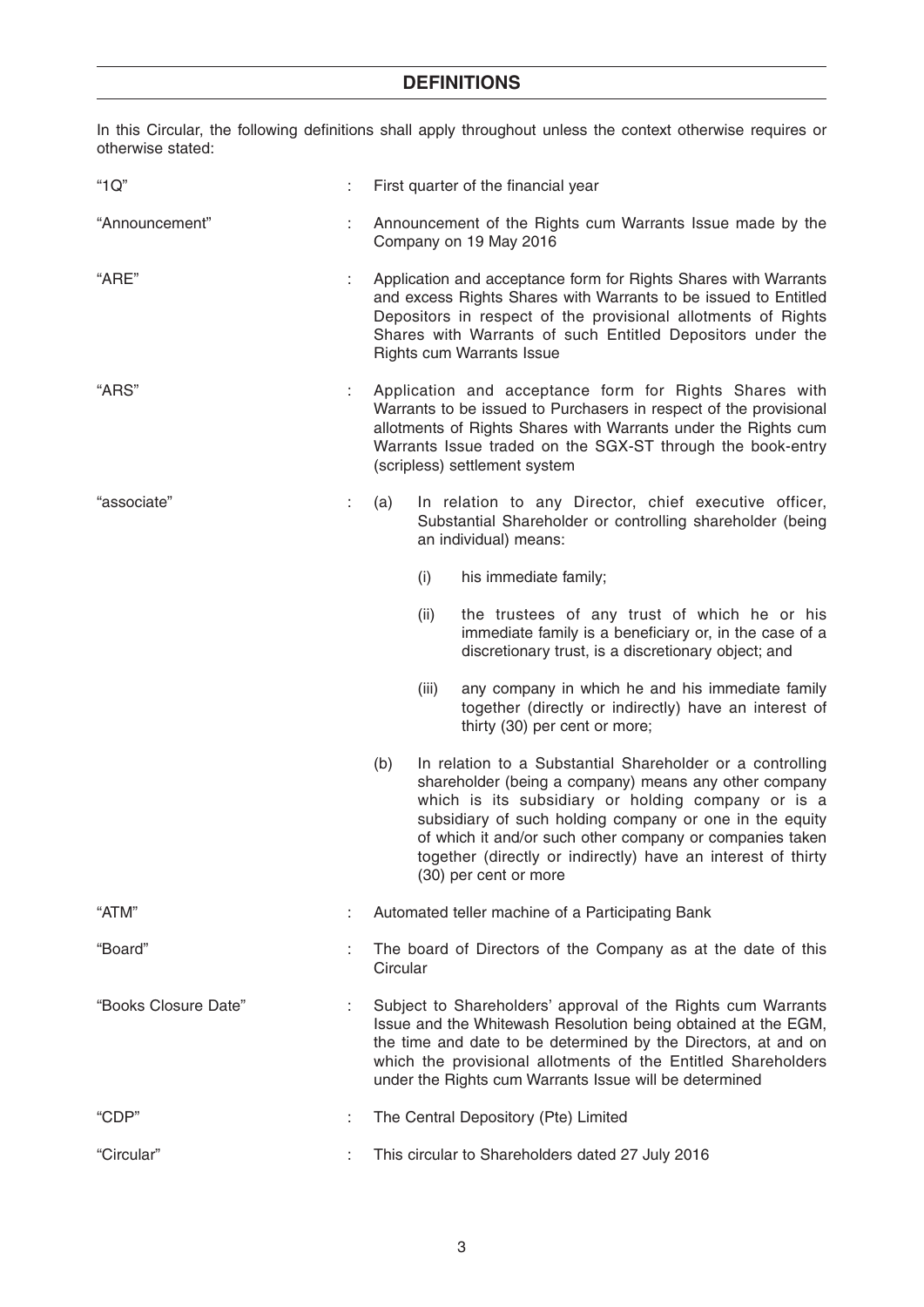| "Closing Date"                                          | ÷  | The time and date to be determined by the Directors, being the<br>last time and date for acceptance and/or excess application and<br>payment, and renunciation and payment of, the Rights Shares<br>with Warrants under the Rights cum Warrants Issue; or time and<br>date to be determined by the Directors, being the last time and<br>date for acceptance and/or excess application and payment of<br>the Rights Shares with Warrants under the Rights cum Warrants<br>Issue through an ATM of a Participating Bank                                                                                                                                                                                                                                                                                                                                                                                                 |
|---------------------------------------------------------|----|------------------------------------------------------------------------------------------------------------------------------------------------------------------------------------------------------------------------------------------------------------------------------------------------------------------------------------------------------------------------------------------------------------------------------------------------------------------------------------------------------------------------------------------------------------------------------------------------------------------------------------------------------------------------------------------------------------------------------------------------------------------------------------------------------------------------------------------------------------------------------------------------------------------------|
| "Code"                                                  | ÷  | The Singapore Code on Takeovers and Mergers, as amended or<br>modified from time to time                                                                                                                                                                                                                                                                                                                                                                                                                                                                                                                                                                                                                                                                                                                                                                                                                               |
| "Companies Act"                                         | ÷. | Companies Act of Singapore, Chapter 50, as amended or<br>modified from time to time                                                                                                                                                                                                                                                                                                                                                                                                                                                                                                                                                                                                                                                                                                                                                                                                                                    |
| "Company"                                               | ÷. | Ramba Energy Limited                                                                                                                                                                                                                                                                                                                                                                                                                                                                                                                                                                                                                                                                                                                                                                                                                                                                                                   |
| "Concert Party Group"                                   | ÷  | Mr Aditya Wisnuwardana Seky Soeryadjaya ("Mr Soeryadjaya")<br>and his concert parties, comprising Mr Soeryadjaya, Mr Edward<br>Seky Soeryadjaya, Precious Treasure Global Inc., Redmount<br>Holdings Limited, Redmount Holdings Subsidiaries, Telecour<br>Limited and Southdale Holdings Limited (each a "Concert<br>Party" and collectively the "Concert Party Group"). Please refer<br>to paragraph 3.1 of this Circular for further information on the<br><b>Concert Party Group</b>                                                                                                                                                                                                                                                                                                                                                                                                                                |
| "Concert Party Entitled Rights<br>Shares with Warrants" | ÷  | An aggregate of up to 23,701,686 Rights Shares and 23,701,686<br>Warrants that the Concert Party Group is entitled to subscribe                                                                                                                                                                                                                                                                                                                                                                                                                                                                                                                                                                                                                                                                                                                                                                                        |
| "Concert Party Maximum<br>Subscription Scenario"        | ÷  | The scenario whereby based on the Existing Issued Share<br>Capital and assuming that (i) all the Outstanding Share Options<br>are exercised into 11,206,057 Shares before the Books Closure<br>Date, (ii) all of the Outstanding Share Awards are exercised<br>into 8,164,146 Shares before the Books Closure Date, (iii) the<br>Undertaking Shareholder subscribes, cause to be subscribed<br>and procures the subscription of the Concert Party Group's pro-<br>rata Rights Shares with Warrants entitlements under the Rights<br>cum Warrants Issue pursuant to the Irrevocable Undertaking,<br>(iv) none of the other Shareholders subscribe for their pro-rata<br>Rights Shares with Warrants entitlements under the Rights cum<br>Warrants Issue and (v) the Concert Party Group subscribe for the<br>excess Rights Shares with Warrants on a pro-rata entitlements<br>basis under the Rights cum Warrants Issue |
| "controlling shareholder"                               |    | A person who holds directly and/or indirectly fifteen (15) per cent<br>or more of the total number of issued shares excluding treasury<br>shares in the Company (unless otherwise excepted by the<br>SGX-ST) or in fact exercises control over the Company                                                                                                                                                                                                                                                                                                                                                                                                                                                                                                                                                                                                                                                             |
| "CPF"                                                   |    | <b>Central Provident Fund</b>                                                                                                                                                                                                                                                                                                                                                                                                                                                                                                                                                                                                                                                                                                                                                                                                                                                                                          |
| "CPF Approved Bank"                                     |    | Any bank appointed by the CPF Board to be an agent bank                                                                                                                                                                                                                                                                                                                                                                                                                                                                                                                                                                                                                                                                                                                                                                                                                                                                |
| "CPF Board"                                             | ÷  | The Board of the CPF established pursuant to the Central<br>Provident Fund Act of Singapore, Chapter 36                                                                                                                                                                                                                                                                                                                                                                                                                                                                                                                                                                                                                                                                                                                                                                                                                |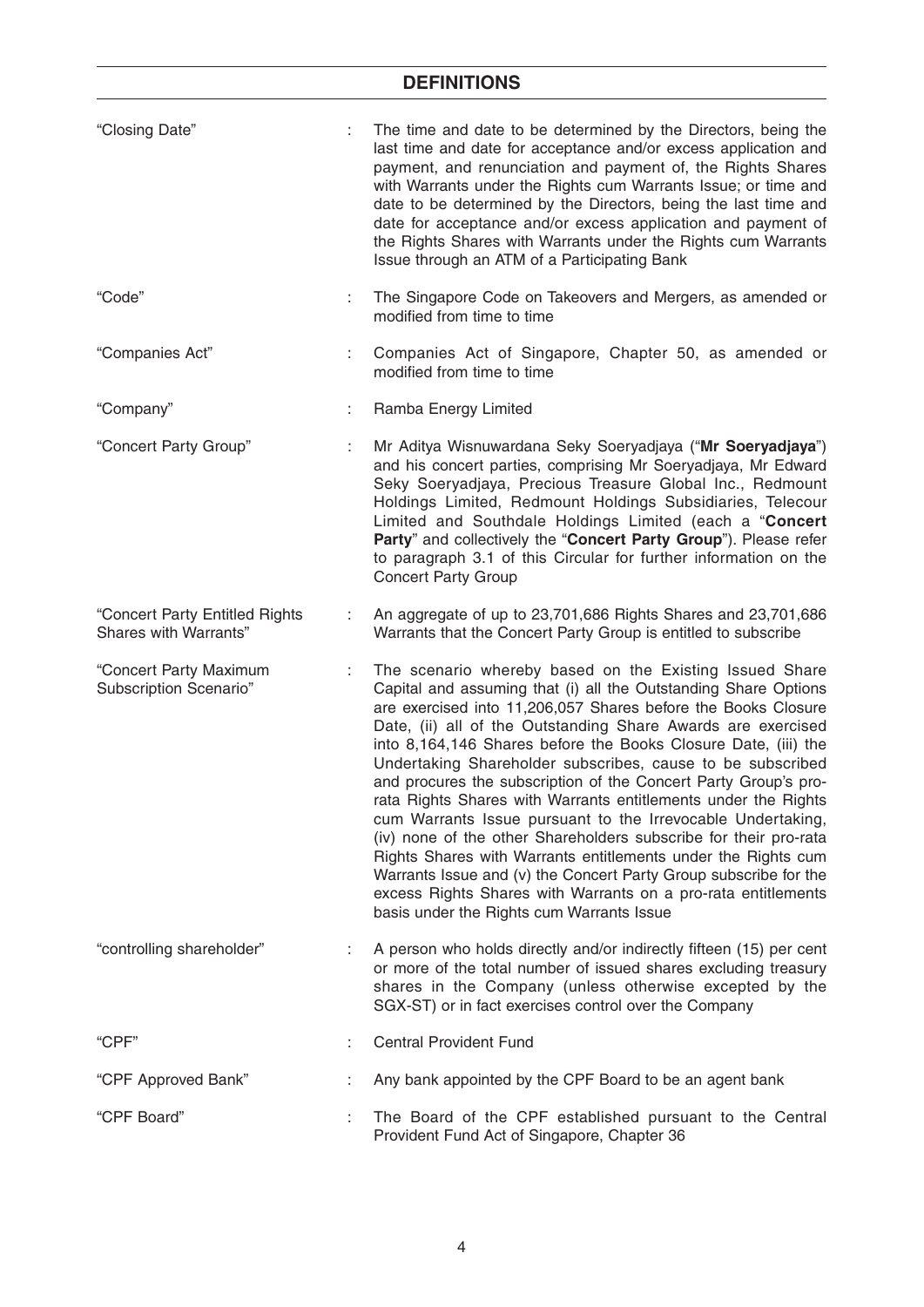| "CPF Investment Account" or<br>"CPF Investment Scheme -<br>Ordinary Account" |    | The account opened by a CPF member with a CPF Approved<br>Bank into which monies from his ordinary account have been<br>deposited and from which money may be withdrawn for the<br>purchase of investments under the CPF Investment Scheme                                                                                                                                                                                                                                                                                                                                        |
|------------------------------------------------------------------------------|----|-----------------------------------------------------------------------------------------------------------------------------------------------------------------------------------------------------------------------------------------------------------------------------------------------------------------------------------------------------------------------------------------------------------------------------------------------------------------------------------------------------------------------------------------------------------------------------------|
| "CPF Investment Scheme"                                                      | ÷  | The investment scheme introduced by the CPF Board                                                                                                                                                                                                                                                                                                                                                                                                                                                                                                                                 |
| "Current Market Price"                                                       | ÷. | In relation to a Share on any Market Day, the weighted average<br>of the prices (rounded downwards to the nearest cent) at<br>which the Shares are transacted on the SGX-ST for the five (5)<br>consecutive Market Days (on each of which trading of the Shares<br>on the SGX-ST has been transacted) immediately preceding that<br>Market Day or, if the Company so decides, the weighted average<br>price of the Shares quoted on the SGX-ST for the Market Day<br>(on which trading of the Shares on the SGX-ST has been<br>transacted), immediately preceding that Market Day |
| "Deed Poll"                                                                  |    | The deed poll to be executed by the Company constituting the<br>Warrants (as the same may be amended and supplemented<br>from time to time) and containing, inter alia, provisions for the<br>protection of the rights and interests of the Warrantholders                                                                                                                                                                                                                                                                                                                        |
| "Designated Account"                                                         | ÷. | The bank account to be specified and operated by the Company<br>and maintained with a bank in Singapore for the purpose of<br>crediting moneys received from the exercising Warrantholders<br>in satisfaction of the Exercise Price in relation to the Warrants<br>exercised by such exercising Warrantholders                                                                                                                                                                                                                                                                    |
| "Directors"                                                                  |    | The directors of the Company as at the date of this Circular                                                                                                                                                                                                                                                                                                                                                                                                                                                                                                                      |
| "EGM"                                                                        | ÷. | The extraordinary general meeting of the Company, notice of<br>which is set out on pages 96 to 98 of this Circular                                                                                                                                                                                                                                                                                                                                                                                                                                                                |
| "Enlarged Issued Share Capital"                                              | ÷  | The enlarged issued and paid-up share capital of the Company<br>immediately after the completion of the Rights cum Warrants<br><b>Issue</b>                                                                                                                                                                                                                                                                                                                                                                                                                                       |
| "Entitled Depositors"                                                        |    | Shareholders with Shares standing to the credit of their<br>Securities Accounts and whose registered addresses with CDP<br>are in Singapore as at the Books Closure Date or who have,<br>at least three (3) Market Days prior to the Books Closure Date,<br>provided CDP with addresses in Singapore for the service of<br>notices and documents                                                                                                                                                                                                                                  |
| "Entitled Scripholders"                                                      |    | Shareholders whose Shares are registered in their own names<br>in the Register of Members and whose registered addresses are<br>in Singapore as at the Books Closure Date or who have, at least<br>three (3) Market Days prior to the Books Closure Date, provided<br>to the Share Registrar with addresses in Singapore for the<br>service of notices and documents                                                                                                                                                                                                              |
| "Entitled Shareholders"                                                      |    | <b>Entitled Depositors and Entitled Scripholders</b>                                                                                                                                                                                                                                                                                                                                                                                                                                                                                                                              |
| "Exercise Period"                                                            | ÷  | The period during which the Warrants may be exercised<br>commencing on and including the date of issue of the Warrants<br>and expiring at 5.00 p.m. on the date immediately preceding<br>the third (3rd) anniversary of the date of issue of the Warrants,<br>unless such date is a date on which the Register of Members                                                                                                                                                                                                                                                         |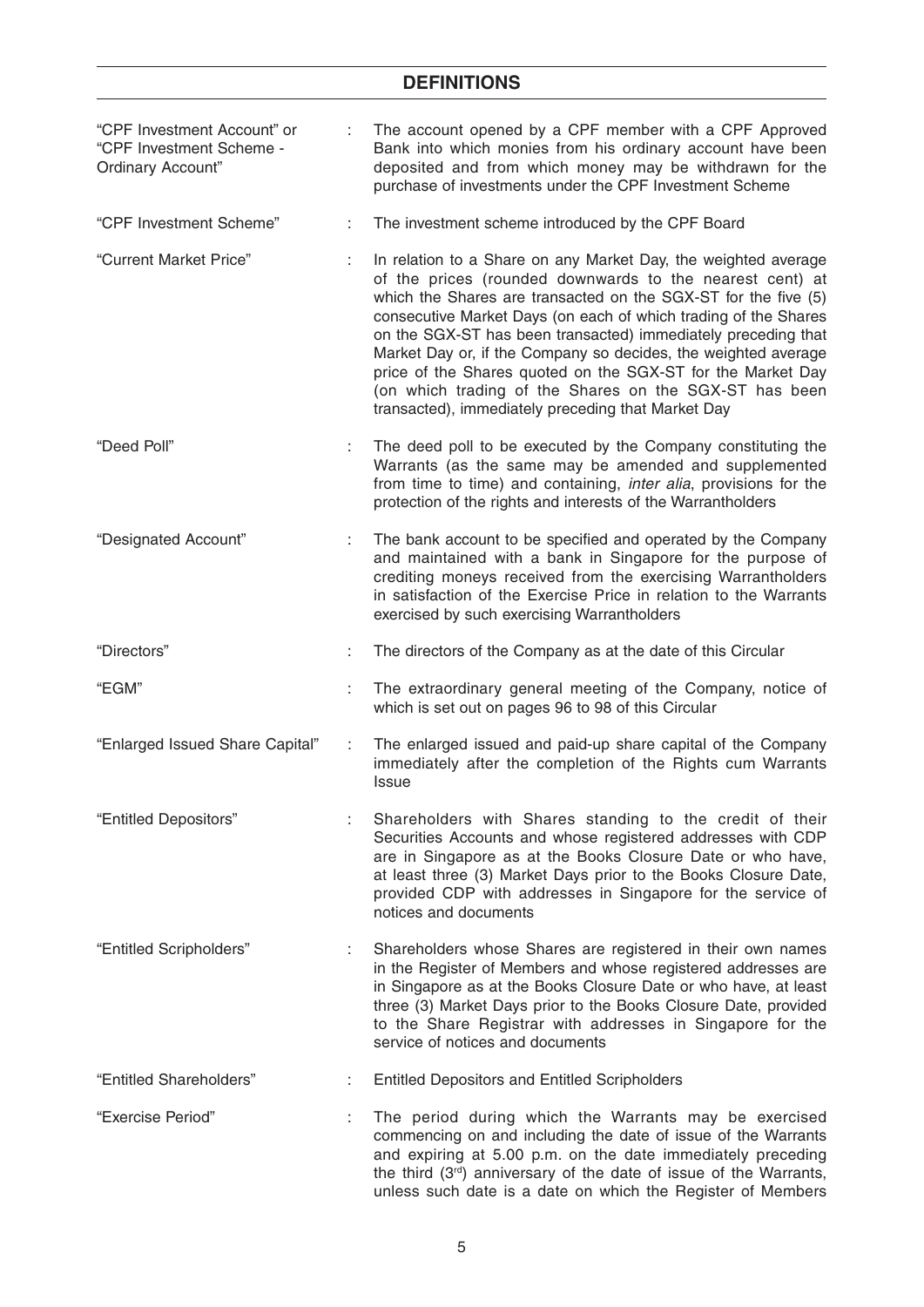|                                             |   | is closed or is not a Market Day, in which event the Warrants<br>shall expire on the date prior to the closure of the Register of<br>Members or on the immediately preceding Market Day, as the<br>case may be (but excluding such period(s) during which the<br>Register of Warrantholders may be closed), subject to the terms<br>and conditions of the Warrants to be set out in the Deed Poll. The<br>right to exercise the Warrants will not be extended beyond the<br><b>Exercise Period</b>          |
|---------------------------------------------|---|-------------------------------------------------------------------------------------------------------------------------------------------------------------------------------------------------------------------------------------------------------------------------------------------------------------------------------------------------------------------------------------------------------------------------------------------------------------------------------------------------------------|
| "Exercise Price"                            |   | The sum payable in respect of each Warrant Share to which the<br>Warrantholder will be entitled to subscribe upon the exercise of a<br>Warrant which shall be \$0.20, subject to certain adjustments in<br>accordance with the terms and conditions of the Warrants to be<br>set out in the Deed Poll                                                                                                                                                                                                       |
| "Existing Issued Share Capital"             | ÷ | The existing issued and paid-up share capital of the Company<br>comprising 485,946,434 Shares (excluding 1,807,215 treasury<br>shares) as at the Latest Practicable Date                                                                                                                                                                                                                                                                                                                                    |
| "Foreign Shareholders"                      |   | Shareholders with registered addresses outside Singapore as<br>at the Books Closure Date and who have not, at least three (3)<br>Market Days prior to the Books Closure Date, provided to CDP or<br>the Share Registrar, as the case may be, addresses in Singapore<br>for the service of notices and documents                                                                                                                                                                                             |
| "FY"                                        | ÷ | Financial year ended 31 December                                                                                                                                                                                                                                                                                                                                                                                                                                                                            |
| "General Maximum Subscription<br>Scenario"  |   | The scenario whereby based on the Existing Issued Share<br>Capital and assuming that (i) all of the Outstanding Share<br>Options are exercised into 11,206,057 Shares before the Books<br>Closure Date, (ii) all of the Outstanding Share Awards are<br>exercised into 8,164,146 Shares before the Books Closure Date,<br>and (iii) the Rights Shares with Warrants are fully subscribed,<br>101,063,327 Rights Shares and 101,063,327 Warrants will be<br>issued pursuant to the Rights cum Warrants Issue |
| "Group"                                     |   | The Company, its subsidiaries and its associated companies                                                                                                                                                                                                                                                                                                                                                                                                                                                  |
| "Independent Directors"                     |   | The Directors who are considered independent for the purpose<br>of making the recommendation to the Independent Shareholders<br>in relation to the Whitewash Resolution, being all the Directors,<br>except for Mr Soeryadjaya                                                                                                                                                                                                                                                                              |
| "Independent Financial Adviser"<br>or "IFA" | ÷ | KPMG Corporate Finance Pte. Ltd., the independent financial<br>adviser appointed to advise the Independent Directors in relation<br>to the Whitewash Resolution                                                                                                                                                                                                                                                                                                                                             |
| "IFA Letter"                                |   | The letter dated 27 July 2016 from the IFA to the Independent<br>Directors in relation to the Whitewash Resolution as set out in<br>Appendix 1 to this Circular                                                                                                                                                                                                                                                                                                                                             |
| "Independent Shareholders"                  | ÷ | Shareholders who are deemed to be independent for the<br>purposes of voting on the Whitewash Resolution other than the<br><b>Concert Party Group</b>                                                                                                                                                                                                                                                                                                                                                        |
| "Irrevocable Undertaking"                   |   | The irrevocable undertaking dated 3 June 2016 given by<br>Mr Soeryadjaya as disclosed in paragraph 2.7 of this Circular                                                                                                                                                                                                                                                                                                                                                                                     |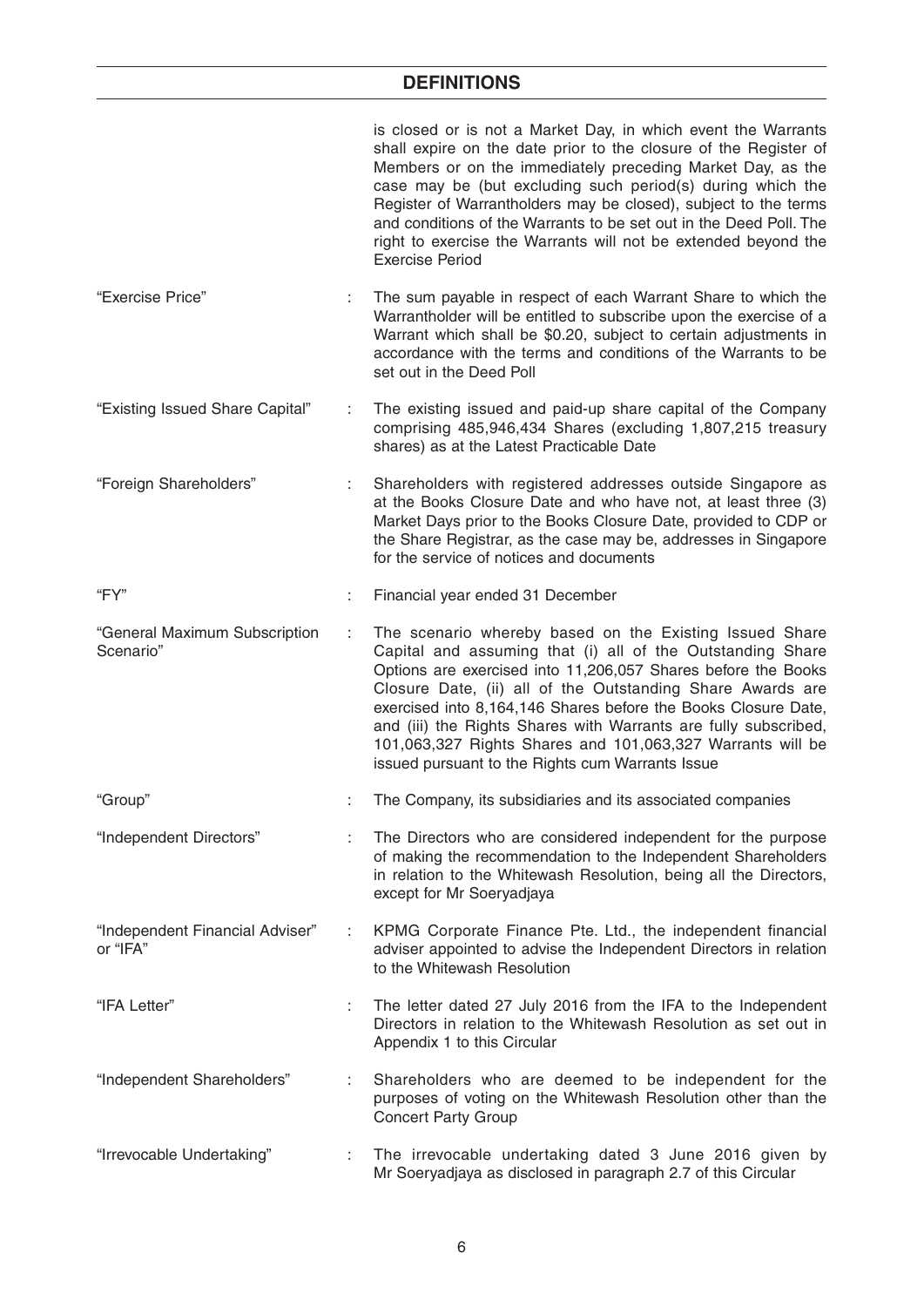| "Issue Price"                   |    | The issue price of the Rights Shares, being \$0.20 for each Rights<br>Share                                                                                                                                                                                                                                                                                                                                                                                                                                                                                                                                                                                                                                                                            |
|---------------------------------|----|--------------------------------------------------------------------------------------------------------------------------------------------------------------------------------------------------------------------------------------------------------------------------------------------------------------------------------------------------------------------------------------------------------------------------------------------------------------------------------------------------------------------------------------------------------------------------------------------------------------------------------------------------------------------------------------------------------------------------------------------------------|
| "Latest Practicable Date"       | ÷. | 15 July 2016, being the latest practicable date prior to the<br>printing of this Circular                                                                                                                                                                                                                                                                                                                                                                                                                                                                                                                                                                                                                                                              |
| "Listing Manual"                | ÷  | The listing manual of the SGX-ST, as amended or modified from<br>time to time                                                                                                                                                                                                                                                                                                                                                                                                                                                                                                                                                                                                                                                                          |
| "LPS"                           | ÷  | Loss per Share                                                                                                                                                                                                                                                                                                                                                                                                                                                                                                                                                                                                                                                                                                                                         |
| "Market Day"                    |    | A day on which the SGX-ST is open for trading in securities                                                                                                                                                                                                                                                                                                                                                                                                                                                                                                                                                                                                                                                                                            |
| "MAS"                           |    | The Monetary Authority of Singapore                                                                                                                                                                                                                                                                                                                                                                                                                                                                                                                                                                                                                                                                                                                    |
| "Minimum Subscription Scenario" | ÷  | The scenario whereby based on the Existing Issued Share<br>Capital and assuming that (i) none of the Outstanding Share<br>Options are exercised before the Books Closure Date, (ii) none<br>of the Outstanding Share Awards are exercised before the Books<br>Closure Date, (iii) only the Undertaking Shareholder subscribes<br>for the provisional allotments of an aggregate of 23,075,773<br>Rights Shares with Warrants pursuant to the Irrevocable<br>Undertaking, and that (iv) none of the other Shareholders<br>subscribe for their pro-rata Rights Shares with Warrants<br>entitlements under the Rights cum Warrants Issue, 23,075,773<br>Rights Shares and 23,075,773 Warrants will be issued pursuant<br>to the Rights cum Warrants Issue |
| "NTA"                           | ÷. | Net tangible assets                                                                                                                                                                                                                                                                                                                                                                                                                                                                                                                                                                                                                                                                                                                                    |
| "Ordinary Resolution"           |    | An ordinary resolution passed in accordance with the<br>Constitution of the Company, as such term is defined in the<br>Constitution                                                                                                                                                                                                                                                                                                                                                                                                                                                                                                                                                                                                                    |
| "Offer Information Statement"   | ÷  | The offer information statement referred to in Section 277 of<br>the SFA, together with the PAL, the ARE, the ARS and all other<br>accompanying documents, to be issued by the Company in<br>connection with the Rights cum Warrants Issue                                                                                                                                                                                                                                                                                                                                                                                                                                                                                                             |
| "Outstanding Share Awards"      |    | The outstanding share awards granted under the Ramba Group<br>Performance Share Plan                                                                                                                                                                                                                                                                                                                                                                                                                                                                                                                                                                                                                                                                   |
| "Outstanding Share Options"     | ÷. | The outstanding share options granted under the Ramba Group<br>Share Option Scheme                                                                                                                                                                                                                                                                                                                                                                                                                                                                                                                                                                                                                                                                     |
| "PAL"                           | ÷  | Provisional allotment letter to be issued to Entitled Scripholders,<br>setting out the provisional allotment of Rights Shares with<br>Warrants under the Rights cum Warrants Issue                                                                                                                                                                                                                                                                                                                                                                                                                                                                                                                                                                     |
| "Participating Banks"           |    | The banks that will be participating in the Rights cum Warrants<br>Issue by making available their ATMs to Entitled Depositors and<br>persons purchasing their "nil-paid" rights through the book-entry<br>(scripless) settlement system whose registered addresses with<br>CDP are in Singapore, for acceptances of the Rights Shares<br>with Warrants and/or applications for excess Rights Shares with<br>Warrants, as the case may be, to be made under the Rights cum<br><b>Warrants Issue</b>                                                                                                                                                                                                                                                    |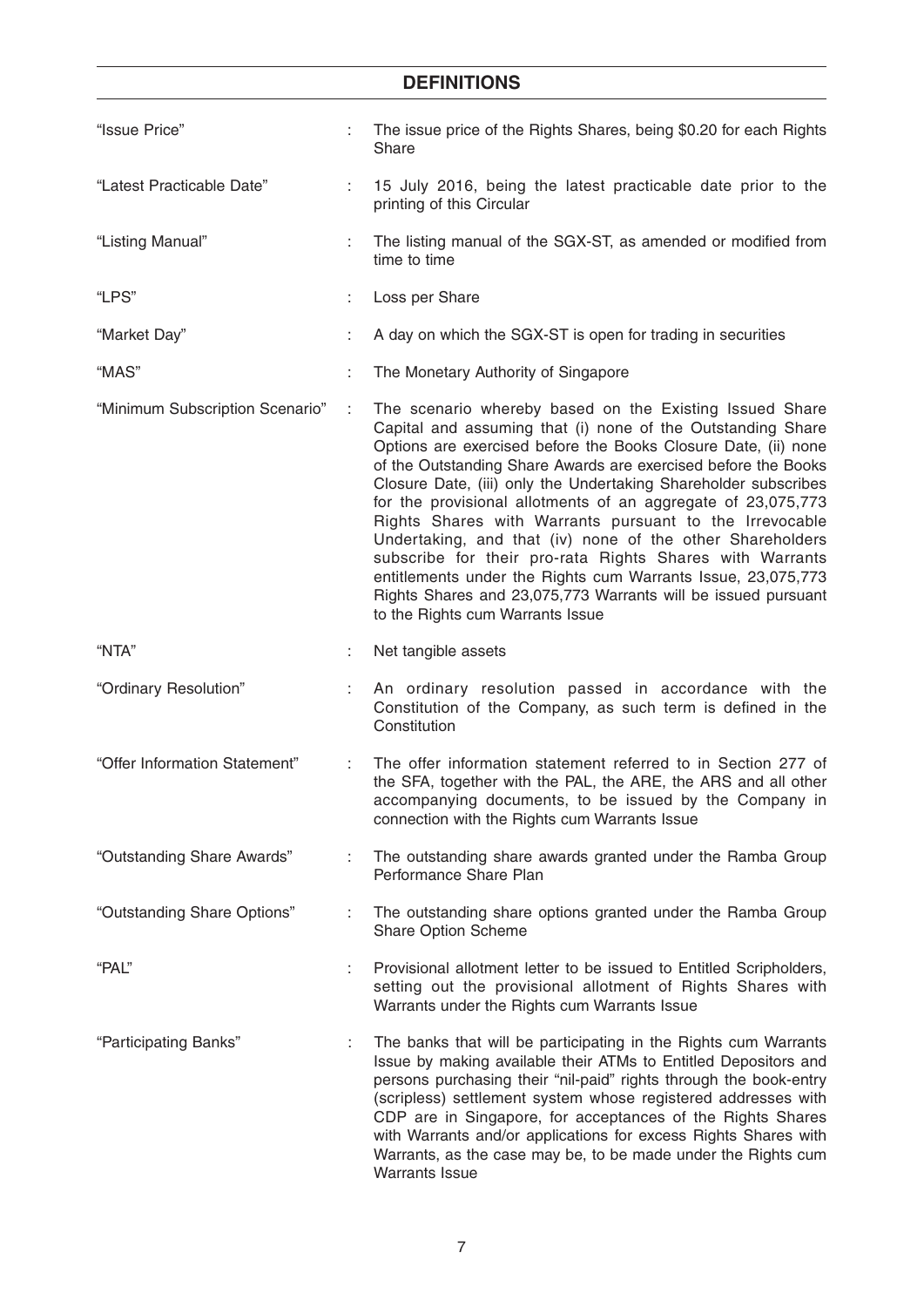| "Purchaser"                             |      | A purchaser of the provisional allotment of Rights Shares with<br>Warrants under the Rights cum Warrants Issue traded on the<br>Main Board of the SGX-ST under the book-entry (scripless)<br>settlement system whose registered address with CDP are within<br>Singapore                                                                                                                                                                                                                                                                                                                         |  |  |  |  |
|-----------------------------------------|------|--------------------------------------------------------------------------------------------------------------------------------------------------------------------------------------------------------------------------------------------------------------------------------------------------------------------------------------------------------------------------------------------------------------------------------------------------------------------------------------------------------------------------------------------------------------------------------------------------|--|--|--|--|
| "Ramba Group Share Option<br>Scheme"    |      | The Ramba Energy Limited Share Option Scheme approved and<br>adopted by Shareholders on 26 April 2007                                                                                                                                                                                                                                                                                                                                                                                                                                                                                            |  |  |  |  |
| "Ramba Group Performance<br>Share Plan" |      | The Ramba Energy Limited Performance Share Plan approved and<br>adopted by Shareholders on 26 April 2007                                                                                                                                                                                                                                                                                                                                                                                                                                                                                         |  |  |  |  |
| "Record Date"                           |      | In relation to any dividends, rights, allotments or other<br>distributions, the date as at the close of business (or such other<br>time as may have been notified by the Company) on which<br>Shareholders must be registered or the Securities Accounts of<br>Shareholders must be credited with Shares in order to participate<br>in such dividends, rights, allotments or other distributions                                                                                                                                                                                                 |  |  |  |  |
| "Redmount Holdings Subsidiaries"        | - 11 | Benegain Holdings Limited, Chimsy Holdings Limited, Glenville<br>Holdings Limited, Luciano Holdings Limited and York Hill Group<br>Limited                                                                                                                                                                                                                                                                                                                                                                                                                                                       |  |  |  |  |
| "Register of Members"                   |      | Register of members of the Company                                                                                                                                                                                                                                                                                                                                                                                                                                                                                                                                                               |  |  |  |  |
| "Register of Warrantholders"            | ÷    | The register of Warrantholders required to be maintained                                                                                                                                                                                                                                                                                                                                                                                                                                                                                                                                         |  |  |  |  |
| "Rights cum Warrants Issue"             |      | pursuant to the Deed Poll                                                                                                                                                                                                                                                                                                                                                                                                                                                                                                                                                                        |  |  |  |  |
|                                         | ÷.   | The proposed renounceable non-underwritten rights issue by<br>the Company of up to 101,063,327 Rights Shares at the Issue<br>Price, and up to 101,063,327 free detachable Warrants, with<br>each Warrant carrying the right to subscribe for one (1) Warrant<br>Share at the Exercise Price for each Warrant Share, on the basis<br>of one (1) Rights Share for every five (5) existing Shares held<br>by the Entitled Shareholders as at the Books Closure Date, and<br>one (1) free detachable Warrant for every one (1) Rights Share<br>subscribed, fractional entitlements to be disregarded |  |  |  |  |
| "Rights Shares"                         |      | Up to 101,063,327 new Shares to be allotted and issued by the<br>Company pursuant to the Rights cum Warrants Issue                                                                                                                                                                                                                                                                                                                                                                                                                                                                               |  |  |  |  |
| "Rights Shares with Warrants"           |      | Up to 101,063,327 Rights Shares with up to 101,063,327<br>Warrants to be allotted and issued by the Company                                                                                                                                                                                                                                                                                                                                                                                                                                                                                      |  |  |  |  |
| "Securities Account"                    |      | A securities account maintained by a Depositor with CDP (but<br>does not include a securities sub-account)                                                                                                                                                                                                                                                                                                                                                                                                                                                                                       |  |  |  |  |
| "SFA"                                   |      | Securities and Futures Act of Singapore, Chapter 289, as<br>amended or modified from time to time                                                                                                                                                                                                                                                                                                                                                                                                                                                                                                |  |  |  |  |
| "SGXNET"                                |      | The SGXNET Corporate Announcement System                                                                                                                                                                                                                                                                                                                                                                                                                                                                                                                                                         |  |  |  |  |
| "SGX-ST"                                |      | Singapore Exchange Securities Trading Limited                                                                                                                                                                                                                                                                                                                                                                                                                                                                                                                                                    |  |  |  |  |
| "Shares"                                |      | Ordinary shares in the capital of the Company                                                                                                                                                                                                                                                                                                                                                                                                                                                                                                                                                    |  |  |  |  |
| "Share Registrar"                       |      | RHT Corporate Advisory Pte. Ltd.                                                                                                                                                                                                                                                                                                                                                                                                                                                                                                                                                                 |  |  |  |  |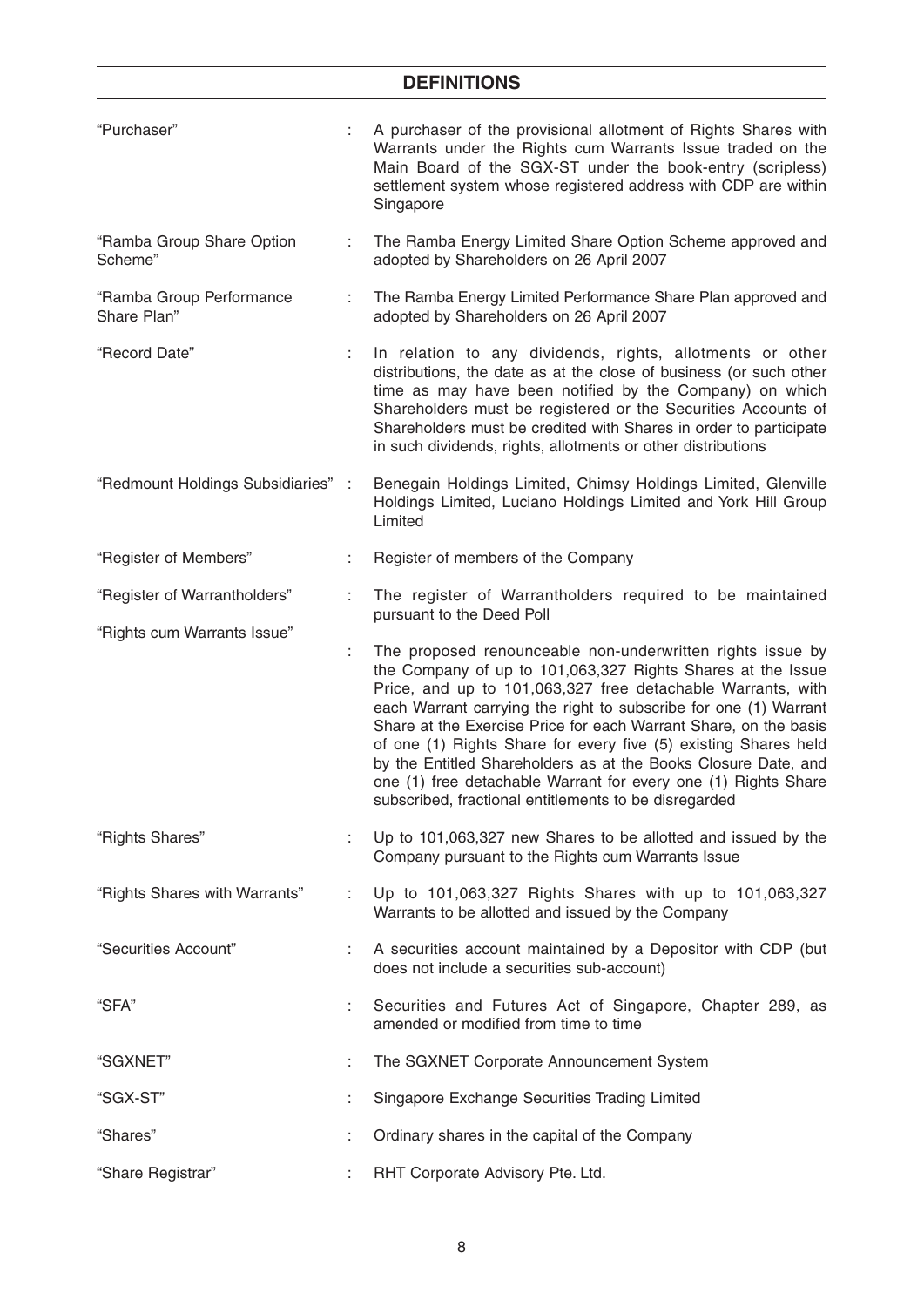# **DEFINITIONS** "Shareholders" : Persons (other than CDP) who are registered as holders of the Shares in the Register of Members and/or who have Shares entered against their names in the Depository Register maintained by CDP "SIC" : The Securities Industry Council "SIC Conditions" : Conditions imposed by the SIC to which the Whitewash Waiver is subject to, details of which are set out in paragraph 3.4 of this **Circular** "SRS" : The Supplementary Retirement Scheme constituted under the Income Tax (Supplementary Retirement Scheme) Regulations 2003 "Substantial Shareholder" : A person who has an interest or interests in one or more voting shares in the Company and the total votes attached to that voting share, or those voting shares, is not less than five (5) per cent of the total votes attached to all the voting shares in the Company "Undertaking Shareholder" : Mr Soeryadjaya "US\$" : United States of America Dollars "Warrant Agent" : RHT Corporate Advisory Pte. Ltd. "Warrantholders" : Registered holders of Warrants, except that where CDP is the registered holder, the term "Warrantholders" shall, in relation to such Warrants, mean the Entitled Depositors whose Securities Accounts are credited with such Warrants "Warrants" : Up to 101,063,327 free detachable warrants in registered form to be issued by the Company together with the Rights Shares pursuant to the Rights cum Warrants Issue, and (where the context so admits) such additional warrants as may be required or permitted to be issued by the Company pursuant to the terms and conditions of the warrants to be set out in the Deed Poll (any such additional warrants to rank *pari passu* with the warrants to be issued together with the Rights Shares and for all purposes to form part of the same series of warrants constituted by the Deed Poll), subject to the terms and conditions to be set out in the Deed Poll, each warrant entitling the holder thereof to subscribe for one (1) Warrant Share at the Exercise Price, subject to the terms and conditions to be set out in the Deed Poll "Warrant Shares" : Up to 101,063,327 new Shares to be allotted and issued by the Company upon the exercise of the Warrants subject to and in accordance with the terms and conditions of the Warrants to be set out in the Deed Poll "Whitewash Resolution" : The proposed whitewash resolution for the waiver by the Independent Shareholders of their rights to receive a mandatory general offer from the Concert Party Group for all the issued Shares in the capital of the Company not already owned or controlled by them, as a result of the Concert Party Group's subscription of the Rights Shares with Warrants under the Rights

cum Warrants Issue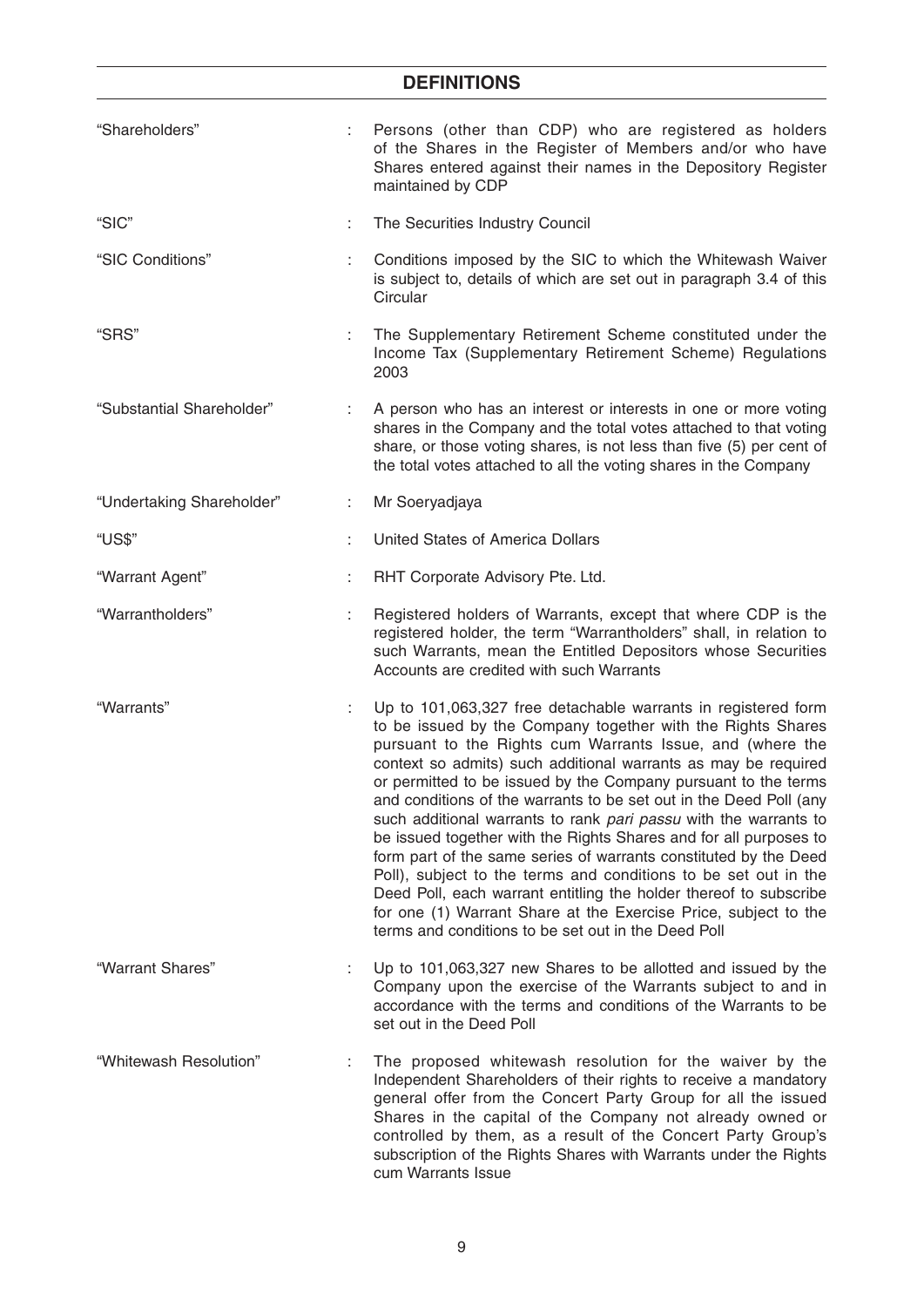| details of which are set out in paragraph 3.4 of this Circular |
|----------------------------------------------------------------|
|----------------------------------------------------------------|

| "\$", "S\$" and "cents" | Singapore dollars and cents respectively |  |
|-------------------------|------------------------------------------|--|
|                         |                                          |  |

"%" or "per cent" : Percentage or per centum

The terms "Depositor", "Depository Agent" and "Depository Register" shall have the meanings ascribed to them respectively in Section 81SF of the Securities and Futures Act (Chapter 289) of Singapore.

The term "Constitution" shall have the meaning ascribed to it in Section 4 of the Companies Act.

The term "subsidiary" shall have the meaning ascribed to it in Section 5 of the Companies Act.

The term "concert parties" shall have the meaning ascribed to it in the Code.

Words importing the singular shall, where applicable, include the plural and *vice versa,* and words importing the masculine gender shall, where applicable, include the feminine and neuter genders and *vice versa.* Words importing persons include corporations.

Any reference to any enactment is a reference to that enactment as for the time being amended or reenacted.

Any word defined under the Companies Act, the SFA or the Listing Manual or any modification thereof and not otherwise defined in this Circular shall have the same meaning assigned to it under the Companies Act, the SFA or the Listing Manual or any modification thereof, as the case may be, unless otherwise provided.

Any reference to a time of day and date in this Circular shall be a reference to Singapore time.

Any discrepancies in figures included in this Circular between the amounts shown and the totals thereof are due to rounding. Accordingly, figures shown as totals in this Circular may not be an arithmetic aggregation of the figures that precede them.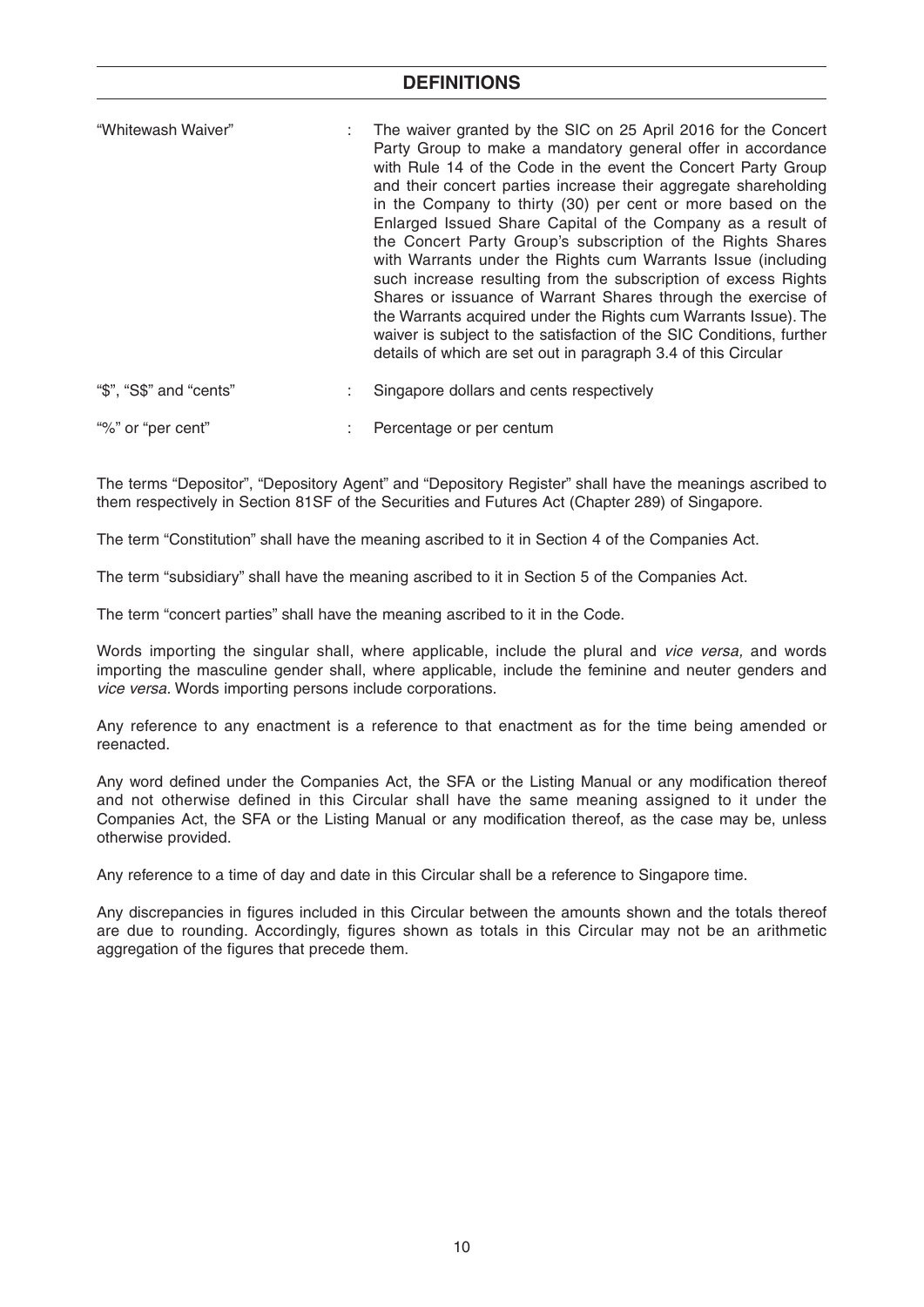# **RAMBA ENERGY LIMITED**

(Incorporated in the Republic of Singapore) (Company Registration No. 200301668R)

**Directors:** Registered Office:

Tan Chong Huat (*Non- Executive Chairman / Director*) 29A Club Street Aditya Wisnuwardana Seky Soeryadjaya (Chief Executive Officer / Singapore 069414 *Executive Director*) Daniel Zier Johannes Jol (*Executive Director*) Lee Seck Hwee (Chief Financial Officer/ Executive Director) Chee Teck Kwong Patrick (*Independent Director*) Tay Ah Kong Bernard (*Independent Director)* 

Date: 27 July 2016

#### **To: The Shareholders of Ramba Energy Limited**

Dear Sir / Madam,

- **(1) THE PROPOSED RENOUNCEABLE NON-UNDERWRITTEN RIGHTS ISSUE OF UP TO 101,063,327 NEW ORDINARY SHARES IN THE CAPITAL OF THE COMPANY (THE "RIGHTS SHARES") AT THE ISSUE PRICE OF \$0.20 FOR EACH RIGHTS SHARE, AND UP TO 101,063,327 FREE DETACHABLE WARRANTS (THE "WARRANTS"), WITH EACH WARRANT CARRYING THE RIGHT TO SUBSCRIBE FOR ONE (1) NEW ORDINARY SHARE IN THE CAPITAL OF THE COMPANY (THE "WARRANT SHARES") AT THE EXERCISE PRICE OF \$0.20 FOR EACH WARRANT SHARE, ON THE BASIS OF ONE (1) RIGHTS SHARE FOR EVERY FIVE (5) EXISTING ORDINARY SHARES HELD BY ENTITLED SHAREHOLDERS (AS DEFINED HEREIN) AS AT THE BOOKS CLOSURE DATE (AS DEFINED HEREIN), AND ONE (1) FREE DETACHABLE WARRANT FOR EVERY ONE (1) RIGHTS SHARE SUBSCRIBED, FRACTIONAL ENTITLEMENTS TO BE DISREGARDED (THE "RIGHTS CUM WARRANTS ISSUE"); AND**
- **(2) THE PROPOSED WHITEWASH RESOLUTION FOR THE WAIVER OF THE RIGHTS OF THE INDEPENDENT SHAREHOLDERS (AS DEFINED HEREIN) TO RECEIVE A MANDATORY GENERAL OFFER FROM THE CONCERT PARTY GROUP (AS DEFINED HEREIN) AND THEIR CONCERT PARTIES FOR ALL THE ISSUED SHARES IN THE CAPITAL OF THE COMPANY NOT ALREADY OWNED OR CONTROLLED BY THE CONCERT PARTY GROUP AS A RESULT OF THE RIGHTS CUM WARRANTS ISSUE.**

#### **1. INTRODUCTION**

#### **1.1 EGM**

 The Directors propose to convene an EGM to be held on 11 August 2016 to seek Shareholders' approval for the following:

- (a) the Rights cum Warrants Issue ("**Ordinary Resolution 1**"); and
- (b) the Whitewash Resolution ("**Ordinary Resolution 2**").

#### **1.2 Ordinary Resolution 1: The Rights cum Warrants Issue**

On 19 May 2016, the Company announced the Rights cum Warrants Issue subject to, *inter alia*:

 (a) the Whitewash Waiver granted by the SIC on 25 April 2016 not having been withdrawn or revoked as at the date of completion of the Rights cum Warrants Issue;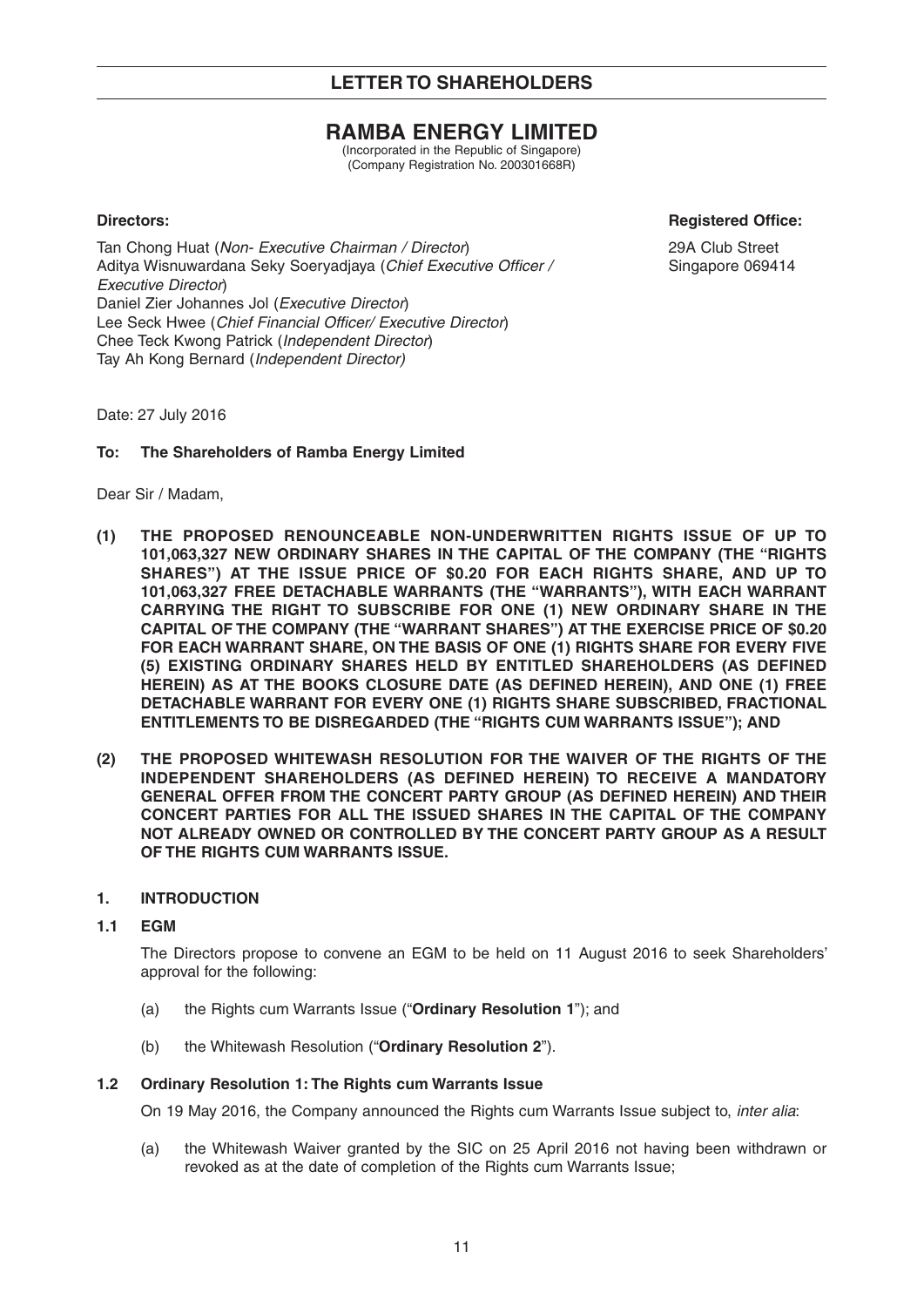- (b) the in-principle approval of the SGX-ST for the listing and quotation of the Rights Shares, the Warrants and the Warrant Shares on the Main Board of the SGX-ST, having been obtained (and such approval not having been withdrawn or revoked on or prior to the Closing Date;
- (c) the receipt of Shareholders' approval for the Rights cum Warrants Issue resolution at the EGM to be convened;
- (d) the receipt of Independent Shareholders' approval for the Whitewash Resolution at the EGM to be convened; and
- (e) the lodgment of the Offer Information Statement with the MAS.

 The Rights cum Warrants Issue will not be underwritten. On 25 April 2016, the SIC granted the Whitewash Waiver, subject to, *inter alia,* the satisfaction of the SIC Conditions, details of which are set out in paragraph 3.4 of this Circular.

 On 12 July 2016, the SGX-ST granted the in-principle approval for the listing and quotation of the Rights Shares, the Warrants and the Warrant Shares on the Main Board of the SGX-ST, subject to certain conditions, the details of which are set out in paragraph 2.4 of this Circular. The inprinciple approval of the SGX-ST is not to be taken as an indication of the merits of the Rights cum Warrants Issue, the Rights Shares, the Warrants, the Warrant Shares, the Company and/or its subsidiaries.

#### **1.3 Ordinary Resolution 2: the Whitewash Resolution**

The fulfilment by the Undertaking Shareholder of his obligations under the Irrevocable Undertaking may result in the Concert Party Group and the Undertaking Shareholder increasing their aggregate shareholdings in the Company to thirty (30) per cent or more of the enlarged issued and paid-up share capital of the Company. In such an event, the Concert Party Group would incur an obligation to make a mandatory general offer for the remaining Shares not already owned or controlled by the Concert Party Group pursuant to Rule 14 of the Code unless such obligation is waived by the SIC.

 An application was made by the Concert Party Group to the SIC for, *inter alia,* a waiver of the obligations of the Concert Party Group and their concert parties to make a mandatory general offer for the remaining Shares not already owned or controlled by the Concert Party Group pursuant to Rule 14 of the Code as a result of the subscription of the Rights Shares and the Warrant Shares arising from the exercise of the Warrants under the Rights cum Warrants Issue. On 25 April 2016, the SIC granted the Whitewash Waiver subject to, *inter alia,* the satisfaction of the SIC Conditions, details of which are set out in paragraph 3.4 of this Circular.

 KPMG Corporate Finance Pte. Ltd. has been appointed as the IFA to advise the Independent Directors in relation to the Whitewash Resolution. The IFA Letter, setting out the IFA's advice in full, is reproduced in Appendix 1 of this Circular.

 The Independent Shareholders are requested to vote, by way of a poll, on the Whitewash Resolution as set out in the Notice of EGM on pages 96 to 98 of this Circular.

#### **1.4 Purpose of this Circular**

 The purpose of this Circular is to provide Shareholders with information relating to the Rights cum Warrants Issue and the Whitewash Resolution and to seek Shareholders' approval for the proposed Ordinary Resolutions set out in the Notice of EGM on pages 96 to 98 of this Circular.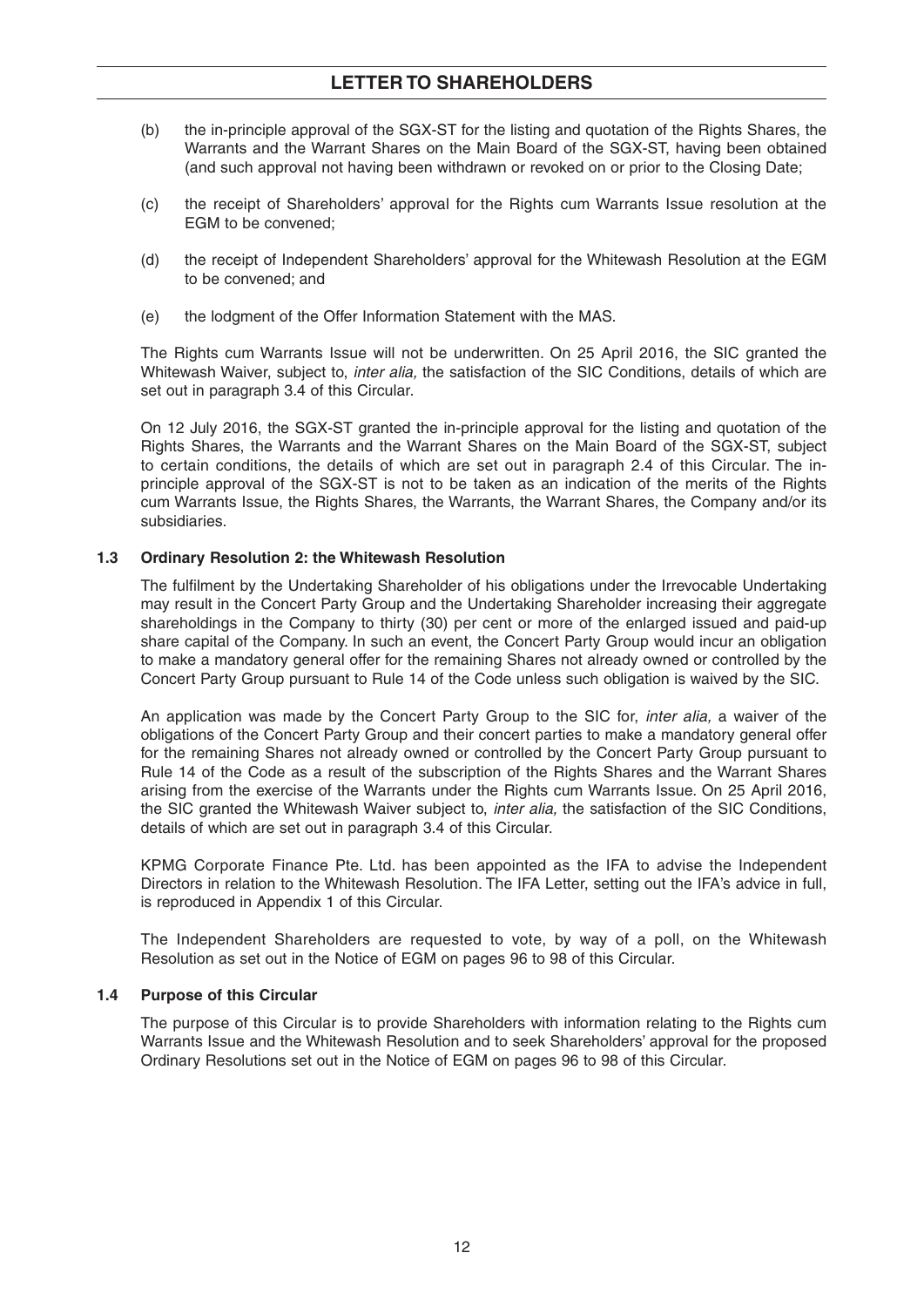#### **2. THE RIGHTS CUM WARRANTS ISSUE**

#### **2.1 Basis of the Rights cum Warrants Issue**

 On 19 May 2016, the Company announced the Rights cum Warrants Issue. The Rights cum Warrants Issue is proposed to be made on a renounceable non-underwritten basis to Entitled Shareholders of up to 101,063,327 Rights Shares, at an Issue Price of \$0.20 for each Rights Share, and up to 101,063,327 free detachable Warrants, with each Warrant carrying the right to subscribe for one (1) Warrant Share at the exercise price of \$0.20 for each Warrant Share, on the basis of one (1) Rights Share for every five (5) existing Shares held by Entitled Shareholders as at the Books Closure Date, and one (1) free detachable Warrant for every one (1) Rights Share subscribed, fractional entitlements to be disregarded.

 The Rights Shares are payable in full upon acceptance and/or application. The Rights Shares, when allotted and issued, will rank *pari passu* in all respects with the then existing Shares for any dividends, rights, allotments or other distributions, the Record Date for which falls on or after the date of issue of the Rights Shares.

The Issue Price of \$0.20 for each Rights Share represents a premium of approximately:

- (i) 1.88% to the weighted average price of \$0.1963 for each Share, based on the trades done on the SGX-ST on 19 May 2016, being the immediate market day (on which trades were recorded) prior to the date the Announcement was released by the Company; and
- (ii) 0.00% to the theoretical ex-rights price of \$0.2000 per Share (based on the closing price of \$0.20 for each Share on 19 May 2016) and 1.57% to the theoretical ex-rights price of \$0.1969 per Share (based on the weighted average price of \$0.1963 for each Share on 19 May 2016).

The Exercise Price of \$0.20 for each Warrant represents a premium of approximately:

- (a) 1.88% to the weighted average price of \$0.1963 for each Share, based on the trades done on the SGX-ST on 19 May 2016, being the immediate market day (on which trades were recorded) prior to the date the Announcement was released by the Company; and
- (b) 0.00% to the theoretical ex-rights price of \$0.2000 per Share (based on the closing price of \$0.20 for each Share on 19 May 2016) and 1.32% to the theoretical ex-rights price of \$0.1974 per Share (based on the weighted average price of \$0.1963 per Share on 19 May 2016).

 Based on the Existing Issued Share Capital of the Company of 485,946,434 Shares (excluding 1,807,215 Shares held as treasury shares) as at the Latest Practicable Date, and assuming that (a) all the Outstanding Share Options are converted into 11,206,057 Shares before the Books Closure Date, (b) all the Outstanding Share Awards are converted into 8,164,146 Shares before the Books Closure Date and (c) the Rights cum Warrants Issue is fully subscribed, up to 101,063,327 Rights Shares and 101,063,327 Warrants may be issued pursuant to the Rights cum Warrants Issue as at the Books Closure Date. Upon the allotment and issuance of the Rights Shares, the Company will have an issued share capital comprising up to 606,379,964 Shares. If all Warrants issued are exercised into Warrant Shares, the Company will have an issued share capital comprising 707,443,291 Shares.

 Entitled Shareholders will be at liberty to accept (in part or in whole), decline or otherwise renounce (in part or in whole in favour of a third party) or trade their provisional allotments of Rights Shares with Warrants and will be eligible to apply for additional Rights Shares with Warrants in excess of their provisional allotments under the Rights cum Warrants Issue.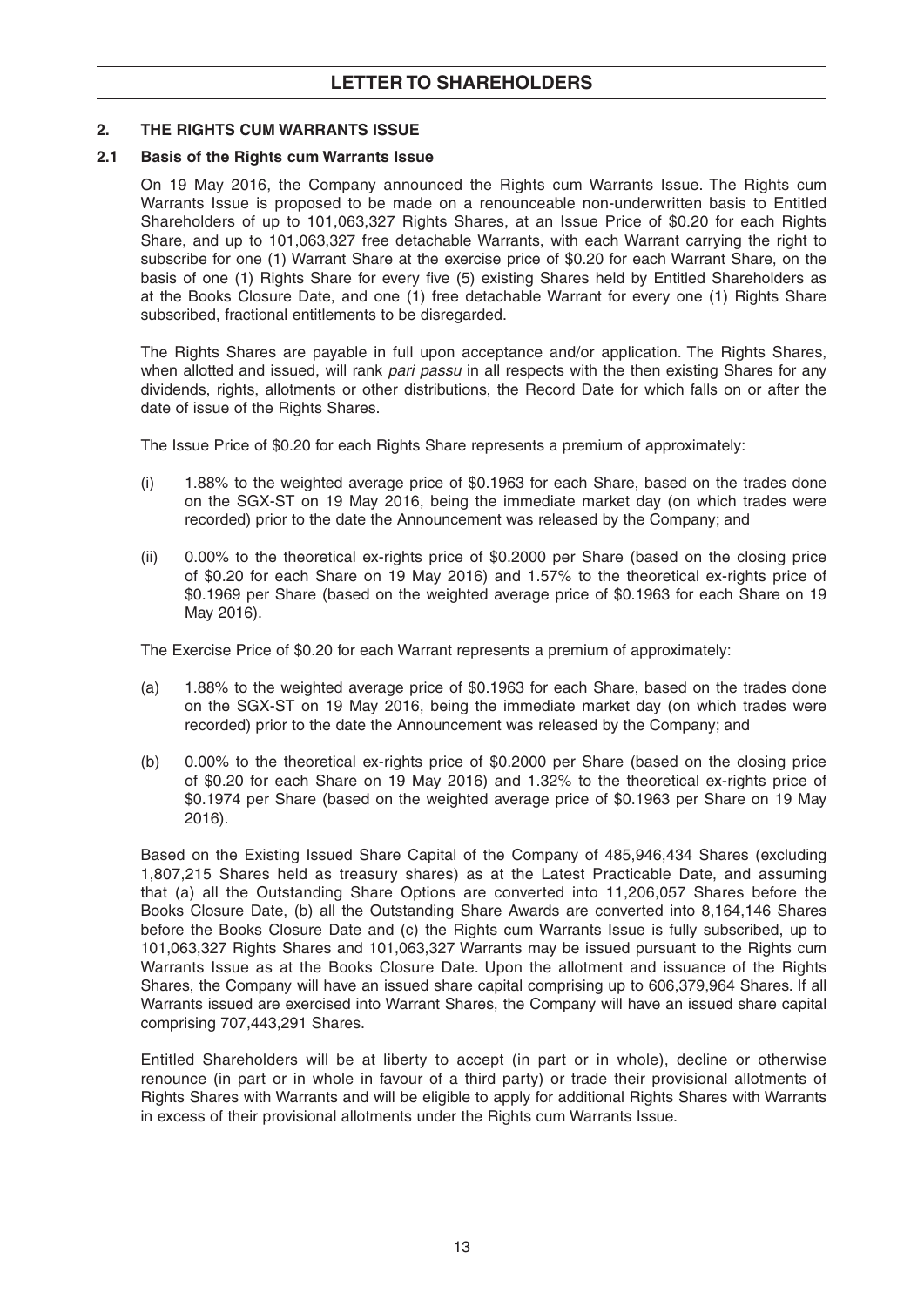Disregarded fractional entitlements of Rights Shares with Warrants will be aggregated with entitlements to the Rights Shares with Warrants which are not taken up or allotted for any reason, and shall be used to satisfy excess applications for Rights Shares with Warrants (if any) or otherwise disposed of or dealt with in such manner as the Directors may, in their absolute discretion, deem fit in the interests of the Company.

 Pursuant to Rule 877(10) of the Listing Manual, in the allotment of any excess Rights Shares with Warrants, the Company confirms that preference will be given to the rounding of odd lots, and that Directors and Substantial Shareholders who have control or influence over the Company in connection with the day-to-day affairs of the Company or the terms of the Rights cum Warrants Issue, or have representation (direct or through a nominee) on the board of the Company will rank last in priority for the rounding of odd lots and allotment of excess Rights Shares with Warrants.

 Provisional allotments of the Rights Shares with Warrants which would otherwise have been made to Foreign Shareholders will be dealt with in the manner set out on paragraph 2.5.2 of this Circular.

 The Company will not withdraw the Rights cum Warrants Issue after commencement of ex-rights trading of the Shares.

#### **2.2 Principal Terms of the Rights Shares**

| Number of Rights Shares               |    | Up to 101,063,327 Rights Shares (with up to 101,063,327<br>Warrants) to be allotted and issued.                                                                                                                                                                                                   |
|---------------------------------------|----|---------------------------------------------------------------------------------------------------------------------------------------------------------------------------------------------------------------------------------------------------------------------------------------------------|
| <b>Basis of Provisional Allotment</b> |    | One (1) Rights Share for every five (5) existing Shares held by<br>Entitled Shareholders as at the Books Closure Date, and one<br>(1) free detachable Warrant for every one (1) Rights Share<br>subscribed, fractional entitlements to be disregarded.                                            |
| <b>Issue Price</b>                    | ÷. | \$0.20 for each Rights Share with Warrant, payable in full on<br>acceptance and/or application.                                                                                                                                                                                                   |
|                                       |    | The Issue Price represents a premium of approximately<br>1.88% to the weighted average price of \$0.1963 for each<br>Share, based on the trades done on the SGX-ST on 19 May<br>2016, being the immediate market day (on which trades were<br>recorded) prior to the release of the Announcement. |
| <b>Status of the Rights Shares</b>    | ÷  | The Rights Shares, when allotted and issued, will rank pari<br>passu in all respects with the then existing Shares for any<br>dividends, rights, allotments or other distributions, the Record<br>Date for which falls on or after the date of issue of the Rights<br>Shares.                     |
| Listing of the Rights Shares          | ÷  | In-principle approval for the listing of and quotation for up to<br>101,063,327 Rights Shares on the Main Board of the SGX-<br>ST has been granted by the SGX-ST on 12 July 2016 subject<br>to certain conditions, the details of which are set out on<br>paragraph 2.4 of this Circular.         |
|                                       |    | The in-principle approval by the SGX-ST is not to be taken as<br>an indication of the merits of the Rights cum Warrants Issue,<br>the Rights Shares, the Warrants, the Warrant Shares, the<br>Company and/or its subsidiaries.                                                                    |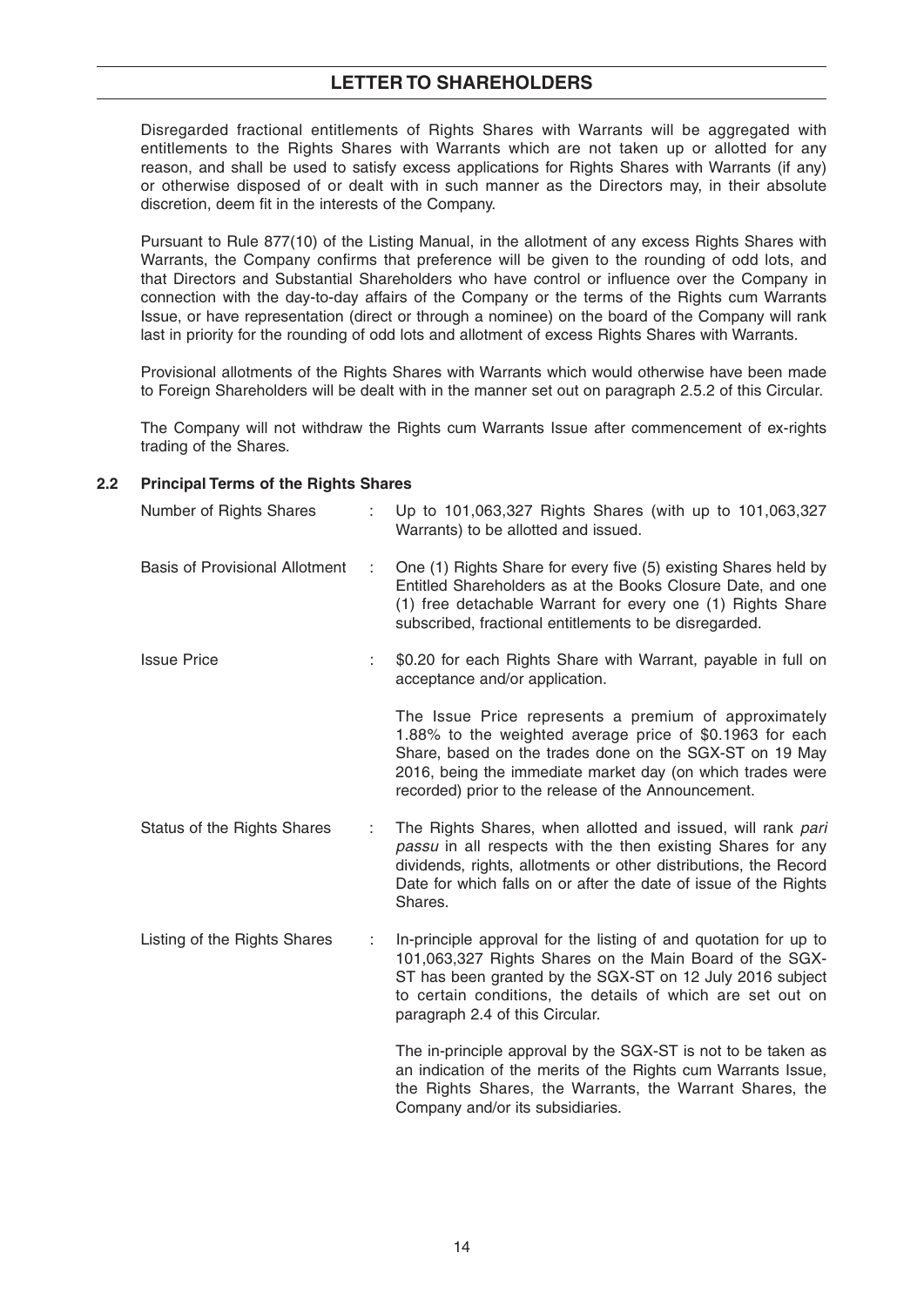- Trading of the Rights Shares : Upon the listing of and quotation for the Rights Shares on the Main Board of the SGX-ST, the Rights Shares will be traded on the Main Board of the SGX-ST under the book-entry (scripless) settlement system. For the purposes of trading on the Main Board of the SGX-ST, each board lot of Shares will comprise one hundred (100) Shares.
- Option to Scale Down : Depending on the level of subscription for the Rights Shares with Warrants, the Company will, if necessary, and subject to the approval of the SGX-ST, scale down the subscription and/ or the application for excess Rights Shares with Warrants by any Shareholder (if such Shareholder chooses to subscribe for its pro-rata Rights Shares with Warrants and/or apply for excess Rights Shares with Warrants) to:
	- (a) ensure that such Shareholder will not hold a controlling interest in the Company unless prior specific approval is obtained from Shareholders in a general meeting; or
	- (b) avoid placing such Shareholder and parties acting in concert with him (as defined under the Code) in the position of incurring a mandatory general offer obligation under the Code, as a result of other Shareholders not taking up their Rights Shares with Warrants entitlements fully.
- Use of CPF Funds : Subject to, *inter alia*, the applicable CPF rules and regulations, members of the Company under the CPF Investment Scheme - Ordinary Account may use their CPF Ordinary Account savings (subject to the availability of investible savings) ("**CPF Funds**") for the payment of the Issue Price to subscribe for the provisional allotment of Rights Shares with Warrants and/or apply for excess Rights Shares with Warrants. Such members who wish to accept the provisional allotments of Rights Shares with Warrants and (if applicable) apply for excess Rights Shares with Warrants using CPF Funds will need to instruct their respective CPF Approved Banks, where they hold their CPF Investment Accounts, to accept the provisional allotment of the Rights Shares with Warrants and (if applicable) apply for the excess Rights Shares with Warrants on their behalf and in accordance with the terms and conditions of the Offer Information Statement. CPF Funds may not, however, be used for the purchase of the provisional allotments of the Rights Shares with Warrants directly from the market.
- Use of SRS funds : SRS investors who wish to accept their provisional allotments of Rights Shares with Warrants and apply for excess Rights Shares with Warrants (if applicable) can only do so, subject to applicable SRS rules and regulations, using monies standing to the credit of their respective SRS accounts. Such SRS investors who wish to accept their provisional allotments of Rights Shares with Warrants and apply for excess Rights Shares with Warrants using SRS monies (if applicable), must instruct the relevant approved banks in which they hold their SRS accounts to accept their provisional allotments of Rights Shares and apply for excess Rights Shares with Warrants (if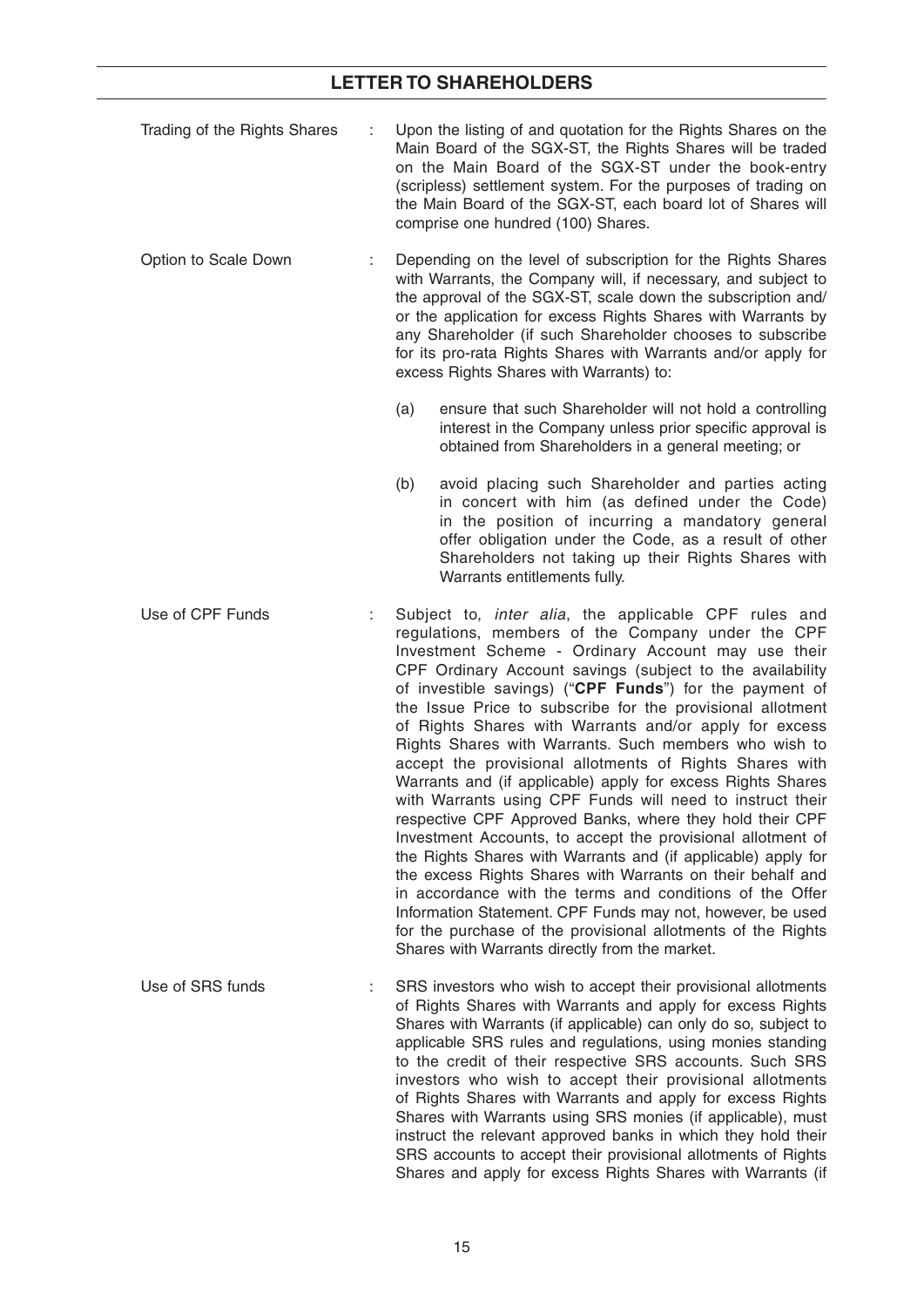applicable) on their behalf. Any application made directly to CDP or through ATM by such Entitled Shareholders will be rejected. For the avoidance of doubt, monies in SRS accounts may not be used for the purchase of the provisional allotments of Rights Shares with Warrants directly from the market.

Governing Law : Laws of the Republic of Singapore.

#### **2.3 Principal Terms of the Warrants**

 Number of Warrants : Up to 101,063,327 Warrants to be issued free together with the Rights Shares subscribed.

#### Basis of Allotment : One (1) free detachable Warrant with every one (1) Rights Share subscribed, fractional entitlements to be disregarded.

- Detachability and Trading : The Warrants will be detached from the Rights Shares on issue and will be listed and traded separately on the Main Board of the SGX-ST under the book-entry (scripless) settlement system, subject to, *inter alia*, an adequate spread of holdings of the Warrants to provide for an orderly market in the Warrants. Each board lot of Warrants will consist of one hundred (100) Warrants or such other number as may be notified by the Company.
- Listing of the Warrants : In-principle approval for the listing of and quotation for up to 101,063,327 Warrants on the Main Board of the SGX-ST has been granted by the SGX-ST on 12 July 2016 subject to certain conditions, the details of which are set out on paragraph 2.4 of this Circular.

 The in-principle approval by the SGX-ST is not to be taken as an indication of the merits of the Rights cum Warrants Issue, the Rights Shares, the Warrants, the Warrant Shares, the Company and/or its subsidiaries.

- Form and Subscription Rights : The Warrants will be issued in registered form and will be constituted by the Deed Poll. Subject to the terms and conditions of the Warrants to be set out in the Deed Poll, each Warrant shall entitle the Warrantholder, at any time during the Exercise Period, to subscribe for one (1) Warrant Share at the Exercise Price in force on the relevant exercise date.
- Exercise Price :  $$0.20$  for each Warrant Share, subject to certain adjustments in accordance with the terms and conditions of the Warrants to be set out in the Deed Poll.

 The Exercise Price represents a premium of approximately 1.88% to the weighted average price of \$0.1963 for each Share, based on the trades done on the SGX-ST on 19 May 2016, being the last trading day (on which trades were recorded) before the release of the Announcement.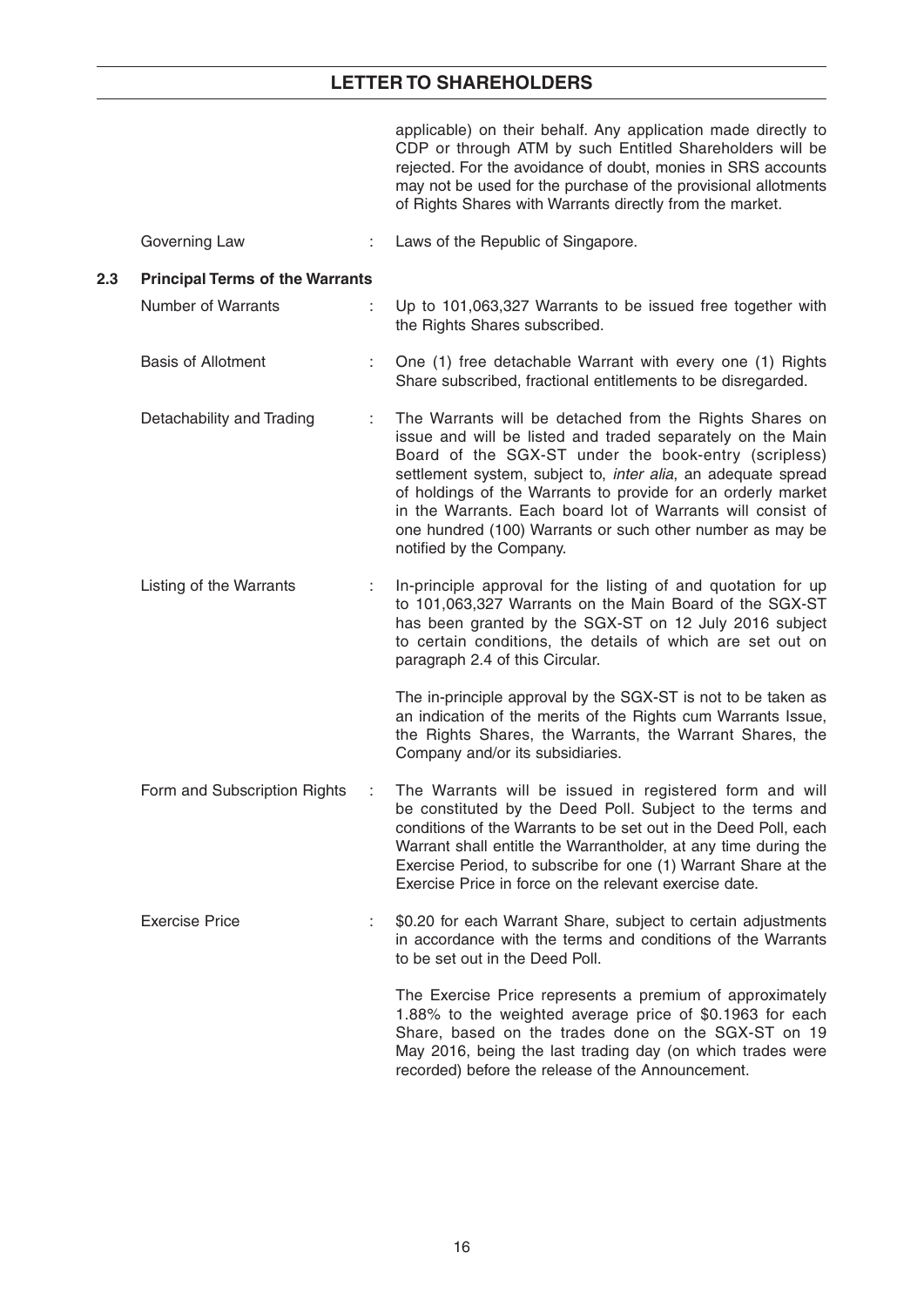| <b>Exercise Period</b>                      |   |     | The period during which the Warrants may be exercised at<br>any time from and including the date of issue of the Warrants<br>up to 5.00 p.m. on the day immediately preceding the third<br>(3rd) anniversary of the date of issue of the Warrants unless<br>such date is a date on which the Register of Members is<br>closed or is not a Market Day, in which event the Warrants<br>shall expire on the date prior to the closure of the Register<br>of Members or the immediately preceding Market Day, as<br>the case may be (but excluding such period(s) during which<br>the Register of Warrantholders may be closed), subject to<br>the terms and conditions of the Warrants to be set out in<br>the Deed Poll. Warrants remaining unexercised at the expiry<br>of the Exercise Period shall lapse and cease to be valid for<br>any purpose. The right to exercise the Warrants will not be<br>extended beyond the Exercise Period. |
|---------------------------------------------|---|-----|--------------------------------------------------------------------------------------------------------------------------------------------------------------------------------------------------------------------------------------------------------------------------------------------------------------------------------------------------------------------------------------------------------------------------------------------------------------------------------------------------------------------------------------------------------------------------------------------------------------------------------------------------------------------------------------------------------------------------------------------------------------------------------------------------------------------------------------------------------------------------------------------------------------------------------------------|
| <b>End of Exercise Period</b>               |   |     | One (1) month before the end of the Exercise Period, a<br>notice of expiry will be sent to all Warrantholders and an<br>announcement will be made.                                                                                                                                                                                                                                                                                                                                                                                                                                                                                                                                                                                                                                                                                                                                                                                         |
| Mode of Payment for Exercise<br>of Warrants | ÷ |     | Warrantholders who exercise their Warrants must pay the<br>Exercise Price by way of (a) a remittance in Singapore<br>currency by banker's draft or cashier's order drawn on a<br>bank operating in Singapore in favour of the Company; or<br>(b) subject to the Warrants being listed on the Main Board<br>of the SGX-ST, by debiting the relevant Warrantholder's<br>CPF Investment Account with the specified CPF Approved<br>Bank for the credit of the Designated Account; or (c) subject<br>to the Warrants being listed on the Main Board of the SGX-<br>ST, partly in the form of remittance and/or partly by debiting<br>such Warrantholder's CPF Investment Account with the CPF<br>Approved Bank for the credit of the Designated Account.                                                                                                                                                                                       |
| Adjustments                                 |   |     | The Exercise Price and/or the number of Warrants to be held<br>by each Warrantholder will, after their issue, be subject to<br>adjustments under the following circumstances to be set out in<br>the Deed Poll:                                                                                                                                                                                                                                                                                                                                                                                                                                                                                                                                                                                                                                                                                                                            |
|                                             |   | (a) | any consolidation, subdivision or conversion of the<br>Shares;                                                                                                                                                                                                                                                                                                                                                                                                                                                                                                                                                                                                                                                                                                                                                                                                                                                                             |
|                                             |   | (b) | an issue by the Company of Shares credited as fully<br>paid by way of capitalisation of profits or reserves<br>(whether of a capital or income nature) to the<br>Shareholders (other than an issue of Shares to the<br>Shareholders who elect to receive Shares in lieu of<br>cash or other dividend);                                                                                                                                                                                                                                                                                                                                                                                                                                                                                                                                                                                                                                     |
|                                             |   | (c) | a Capital Distribution (as defined in Appendix 3) of this<br>Circular made by the Company to the Shareholders<br>whether on a reduction of capital or otherwise (but<br>excluding any cancellation of capital which is lost or<br>unrepresented by available assets);                                                                                                                                                                                                                                                                                                                                                                                                                                                                                                                                                                                                                                                                      |
|                                             |   | (d) | an offer or invitation made by the Company to the<br>Shareholders whereunder they may acquire or                                                                                                                                                                                                                                                                                                                                                                                                                                                                                                                                                                                                                                                                                                                                                                                                                                           |

subscribe for Shares by way of rights; or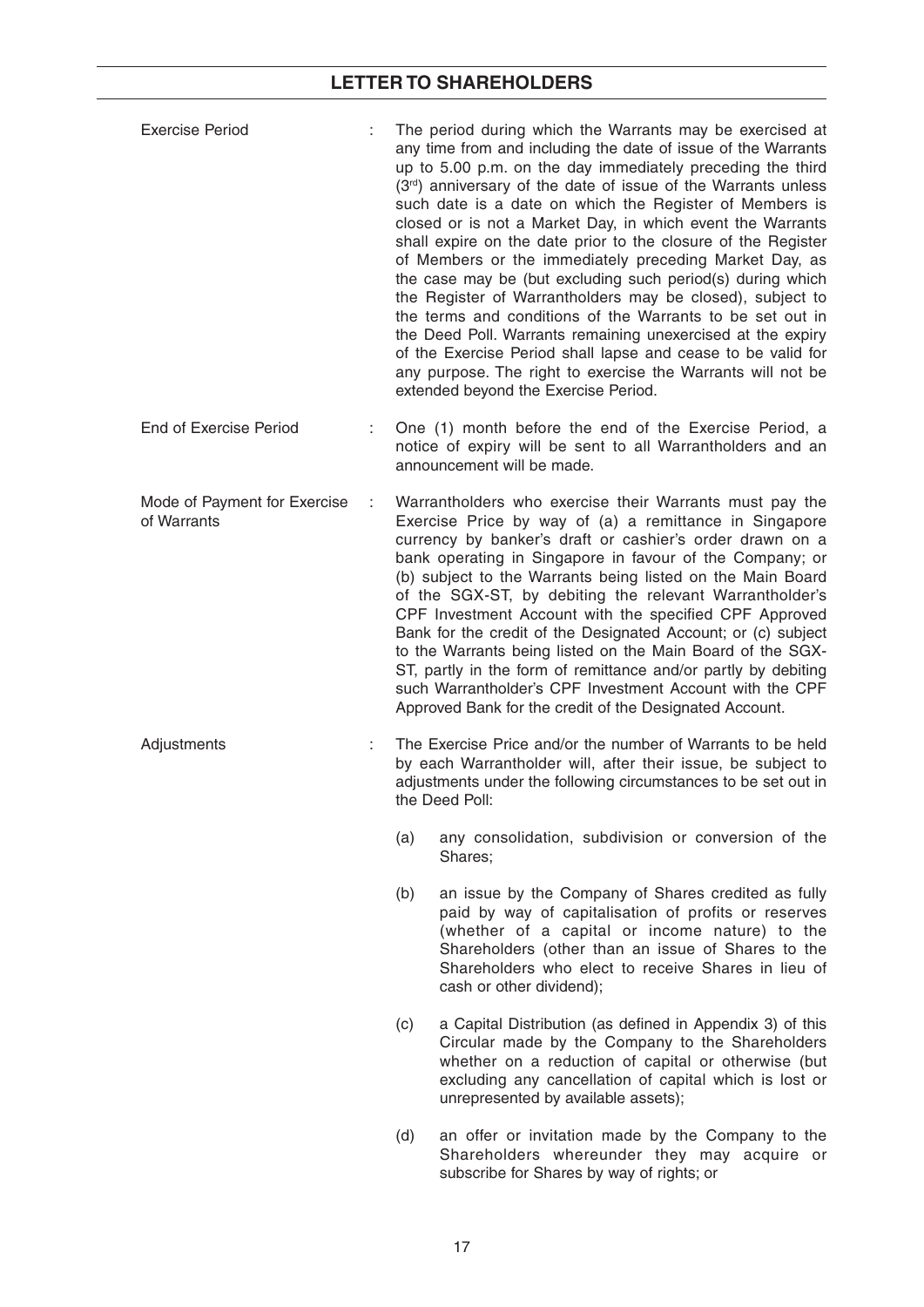|                                             |    | an issue (otherwise than pursuant to an offer or<br>(e)<br>invitation made by the Company to the Shareholders<br>whereunder they may acquire or subscribe for Shares<br>by way of rights, requiring an adjustment under<br>paragraph (d) above, and other than an issue of Shares<br>to the Shareholders who elect to receive Shares in<br>lieu of cash or other dividend) by the Company of<br>Shares, if the Total Effective Consideration (as defined<br>in Appendix 3) of this Circular for each Share is less<br>than ninety (90) per cent of the Current Market Price<br>for each Share (calculated in the manner set out in<br>Appendix 3) of this Circular. |
|---------------------------------------------|----|---------------------------------------------------------------------------------------------------------------------------------------------------------------------------------------------------------------------------------------------------------------------------------------------------------------------------------------------------------------------------------------------------------------------------------------------------------------------------------------------------------------------------------------------------------------------------------------------------------------------------------------------------------------------|
|                                             |    | Details of, <i>inter alia</i> , the adjustment formulae applicable to<br>each of the circumstances set out in paragraphs (a) to (e)<br>above are set out in Appendix 3 of this Circular.                                                                                                                                                                                                                                                                                                                                                                                                                                                                            |
|                                             |    | Any additional Warrants issued shall rank pari passu with<br>the Warrants issued under the Rights cum Warrants Issue<br>and will for all purposes form part of the same series. Any<br>such adjustments shall (unless otherwise provided under the<br>rules of the SGX-ST from time to time) be announced by the<br>Company on SGXNET.                                                                                                                                                                                                                                                                                                                              |
| <b>Number of Warrant Shares</b>             | ÷. | In the event all the 101,063,327 Warrants are exercised and<br>assuming that there are no adjustments to the number of<br>Warrants, 101,063,327 Warrant Shares will be allotted and<br>issued by the Company subject to and in accordance with<br>the terms and conditions of the Warrants to be set out in the<br>Deed Poll.                                                                                                                                                                                                                                                                                                                                       |
|                                             |    | Assuming that 101,063,327 Rights Shares and 101,063,327<br>Warrant Shares are allotted and issued by the Company,<br>such Warrant Shares will constitute approximately 14.29% of<br>the Enlarged Issued Share Capital of the Company following<br>the allotment and issue of such Rights Shares and Warrant<br>Shares.                                                                                                                                                                                                                                                                                                                                              |
|                                             |    | Assuming that 101,063,327 Rights Shares and 101,063,327<br>Warrant Shares are allotted and issued by the Company,<br>such Warrant Shares will constitute approximately 20.80% of<br>the Existing Issued Share Capital of the Company following<br>the allotment and issue of such Rights Shares and Warrant<br>Shares.                                                                                                                                                                                                                                                                                                                                              |
| <b>Status of the Warrant Shares</b>         |    | The Warrant Shares arising from the exercise of the Warrants,<br>upon allotment and issue, will rank pari passu in all respects<br>with the then existing Shares for any dividends, rights,<br>allotments or other distributions, the Record Date for which is<br>on or after the relevant exercise date of the Warrants.                                                                                                                                                                                                                                                                                                                                           |
| Modification of Rights of<br>Warrantholders |    | The Company may, without the consent of the Warrantholders<br>but in accordance with the terms of the Deed Poll, effect any<br>modification to the terms of the Deed Poll including the terms<br>and conditions of the Warrants which, in the opinion of the<br>Company is:                                                                                                                                                                                                                                                                                                                                                                                         |
|                                             |    | not materially prejudicial to the interests of the<br>(a)                                                                                                                                                                                                                                                                                                                                                                                                                                                                                                                                                                                                           |

Warrantholders;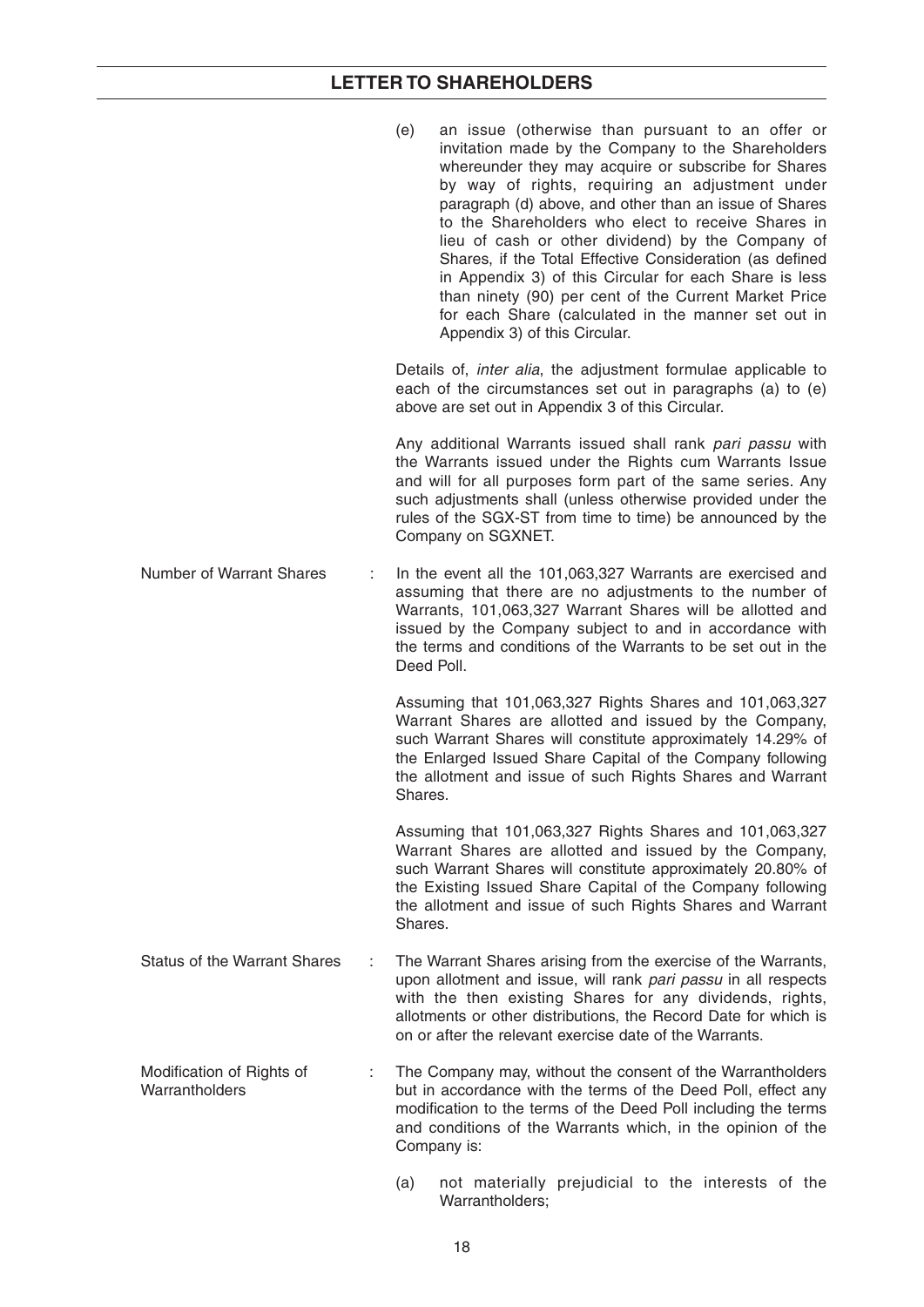- (b) of a formal, technical or minor nature;
- (c) to correct a manifest error or to comply with mandatory provisions of Singapore law; or
- (d) to vary or replace provisions relating to the transfer or exercise of the Warrants including the issue of Warrant Shares arising from the exercise thereof or meetings of the Warrantholders in order to facilitate trading in or the exercise of the Warrants or in connection with the implementation and operation of the book-entry (scripless) settlement system in respect of trades of the Company's securities on the Main Board of the SGX-ST.

Without prejudice to any provision of the Deed Poll, any material alteration to the terms and conditions of the Warrants after issue to the advantage of the Warrantholders is subject to the approval of Shareholders except where the alterations are made pursuant to the terms and conditions set out in the Deed Poll.

 The Company will comply with Rule 831 of the Listing Manual in respect of any alteration to the terms and conditions of the **Warrants** 

- Transfer and Transmission : The Warrants shall be transferable in lots entitling Warrantholders to subscribe for whole numbers of Warrant Shares. A Warrant may only be transferred in the manner prescribed in the terms and conditions of the Warrants to be set out in the Deed Poll, including, *inter alia*, the following:
	- (a) lodgement of Warrant certificates and transfer forms a Warrantholder whose Warrants are registered in his own name (the "**Transferor**") shall lodge, during normal business hours in any business day at the specified office of the Warrant Agent, the Transferor's Warrant certificate(s) together with a transfer form (the "Transfer **Form**"), duly completed and signed by and on behalf of the Transferor and the transferee and duly stamped in accordance with any law for the time being in force relating to stamp duty and accompanied by the fees and expenses to be set out in the Deed Poll provided that the Warrant Agent may dispense with requiring CDP to sign as transferee any Transfer Form for the transfer of Warrants to CDP;
	- (b) any transfer of Warrants registered in the name of CDP shall be effected in accordance with applicable law and the rules of CDP as amended from time to time and where the Warrants are to be transferred between Depositors, such Warrants must be transferred in the Depository Register by CDP by way of book-entry; and
	- (c) the executors or administrators of a deceased Warrantholder shall be the only persons recognised by the Company and the Warrant Agent as having any title to the Warrants registered in the name of a deceased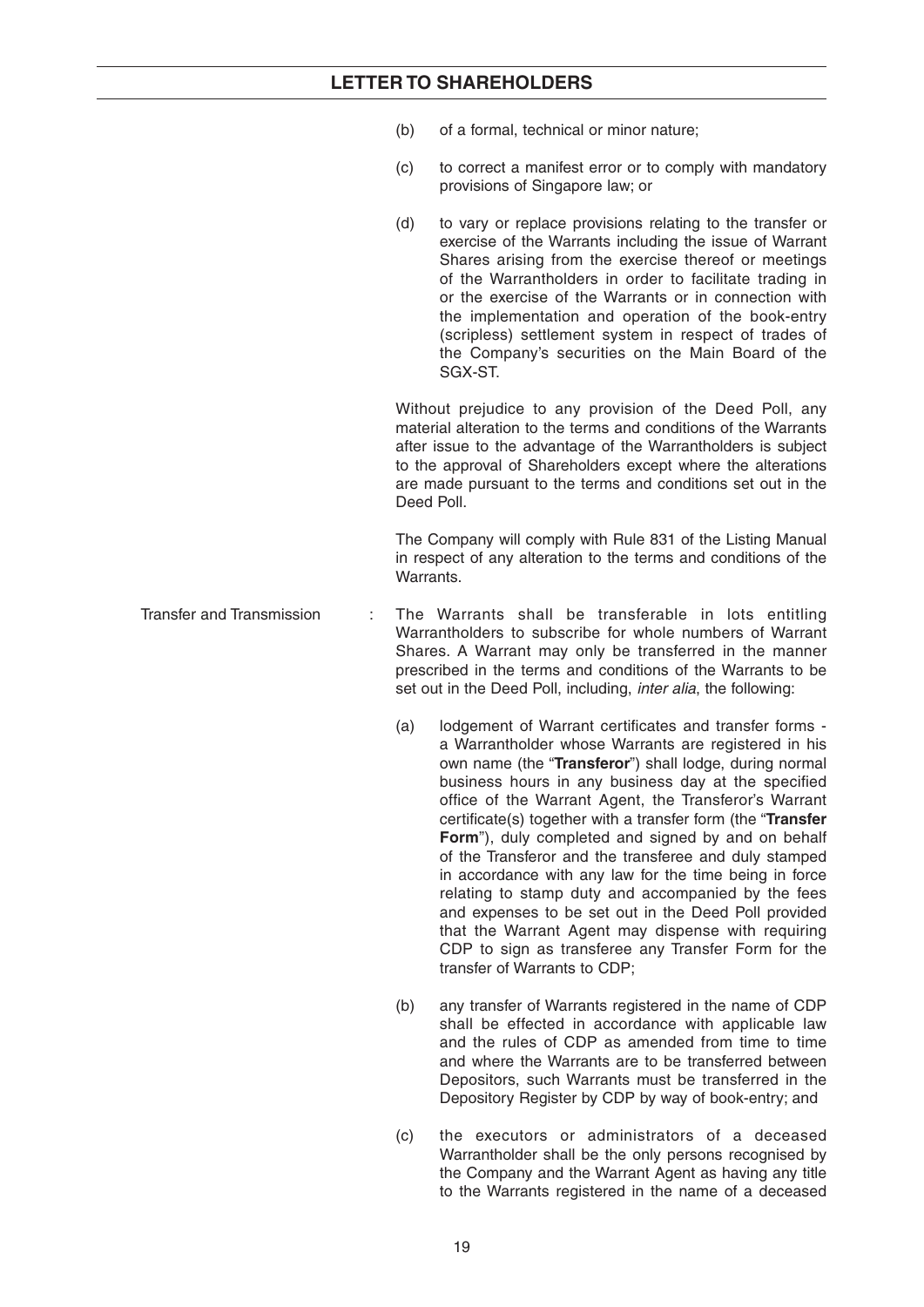Warrantholder. Such persons shall, on producing to the Warrant Agent such evidence as may be reasonably required by the Warrant Agent to prove their title and on completion of a Transfer Form and the payment of such fees and expenses to be set out in the Deed Poll, be entitled to be registered as a holder of the Warrants or to make such transfer as the deceased holder could have made.

Winding-Up : Where there is a members' voluntary winding-up of the Company (other than a winding-up for the purpose of reconstruction or amalgamation pursuant to a scheme of arrangement), the Warrantholders may elect to be treated as if they had immediately prior to the commencement of such winding-up exercised the Warrants and had on such date been the holders of the Warrant Shares to which they would have become entitled pursuant to such exercise. The Company shall give notice to the Warrantholders in accordance with the terms and conditions to be set out in the Deed Poll of the passing of any such resolution within seven (7) days after the passing thereof.

> Subject to the foregoing, if the Company is wound up for any other reason, all Warrants which have not been exercised at the date of the passing of such resolution for the windingup of the Company shall lapse and cease to be valid for any purpose.

- Further Issues : Subject to the terms and conditions of the Warrants to be set out in the Deed Poll, the Company shall be at liberty to allot and issue Shares to Shareholders either for cash or as a bonus distribution and further subscription rights upon such terms and conditions as the Company sees fit. However, the Warrantholders shall not have any participation rights in any such issues of Shares by the Company unless otherwise resolved by the Company in a general meeting or in the event of a takeover offer to acquire Shares.
- Warrant Agent : RHT Corporate Advisory Pte. Ltd.

 The above terms and conditions of the Rights cum Warrants Issue are subject to such changes as the Directors may deem fit. The final terms and conditions of the Rights cum Warrants Issue will be set out in the Offer Information Statement to be despatched to Entitled Shareholders in due course, subject to, *inter alia,* the approval of the Shareholders for the Rights cum Warrants Issue at the EGM.

#### **2.4 Conditions for the Rights cum Warrants Issue**

 On 12 July 2016, the SGX-ST has granted in-principle approval for the listing and quotation of up to 101,063,327 Rights Shares, up to 101,063,327 Warrants and up to 101,063,327 Warrant Shares on the Main Board of the SGX-ST, subject to, *inter alia,* the following conditions:

- (a) Compliance with the SGX-ST's listing requirements;
- (b) Shareholders' approval for the Rights cum Warrants Issue;

Governing Law : Laws of the Republic of Singapore.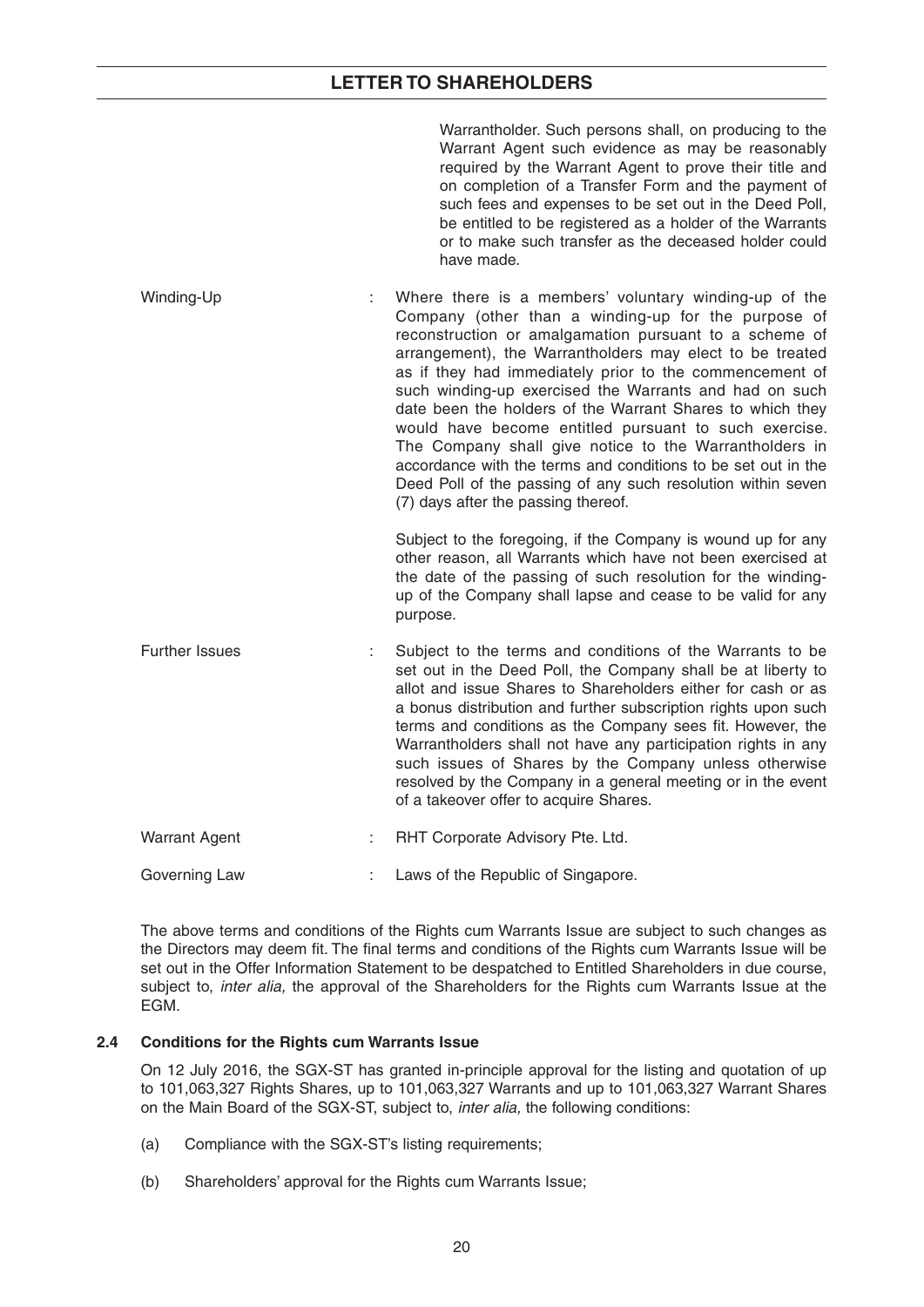- (c) A written undertaking from the Company that it will comply with Listing Rules 704(30), 815 and 1207(20) in relation to the use of the proceeds from the Rights cum Warrants Issue and from the exercise of the Warrants and where proceeds are to be used for working capital purposes, the Company will disclose a breakdown with specific details on the use of proceeds for working capital in the Company's announcements on use of proceeds and in the annual report;
- (d) A written undertaking from the Company that it will comply with the confirmation given under Listing Rule 877(10) with regards to the allotment of any excess Rights Shares;
- (e) A written confirmation from financial institution(s) as required under Listing Rule 877(9) that the shareholders who have given the irrevocable undertakings have sufficient financial resources to fulfil their obligations under its undertakings;
- $(f)$  A written confirmation from the Company that there is a satisfactory spread of warrant holders to provide an orderly market for the warrants in compliance with Listing Rule 826;
- $(g)$  A written confirmation from the Company that the terms of the warrant issue do not permit revision of the exercise price/ratio in any form, other than in compliance with Listing Rule 829(1); and
- (h) A written undertaking from the Company that Listing Rules 820 (for non-written Rights), 830 and 831 will be complied with.

 The in-principle approval by the SGX-ST is not to be taken as an indication of the merits of the Rights cum Warrants Issue, the Rights Shares, the Warrants, the Warrant Shares, the Company and/or its subsidiaries. The SGX-ST assumes no responsibility for the correctness of any of the statements made, reports contained or opinions expressed in this Circular.

#### **2.5 Eligibility of Shareholders to Participate in the Rights cum Warrants Issue**

#### 2.5.1 Entitled Shareholders

 Entitled Shareholders will be entitled to participate in the Rights cum Warrants Issue and to receive the Offer Information Statement together with the AREs or PALs, as the case may be, at their respective Singapore addresses. Entitled Shareholders (being Entitled Depositors) who do not receive the Offer Information Statement and the AREs may obtain them from CDP, the Share Registrar or any stockbroking firm during the period up to the Closing Date. Entitled Scripholders who do not receive the Offer Information Statement and the PALs may obtain them from the Share Registrar during the period from the date the Rights cum Warrants Issue commences up to the Closing Date.

 Entitled Shareholders will be provisionally allotted the Rights Shares with Warrants under the Rights cum Warrants Issue on the basis of their shareholdings as at the Books Closure Date. They are at liberty to accept, decline, renounce or trade on the Main Board of the SGX-ST, during the provisional allotment trading period prescribed by the SGX-ST, in full or in part their provisional allotments of Rights Shares with Warrants and are eligible to apply for additional Rights Shares with Warrants in excess of their provisional allotments under the Rights cum Warrants Issue.

 Entitled Depositors, who wish to accept their provisional allotments of Rights Shares with Warrants and apply for excess Rights Shares with Warrants (if applicable), may only do so through CDP and/or by way of an electronic application through an ATM(s) of a Participating Bank. Full details of the Rights cum Warrants Issue, including an indicative timetable of the key events, will be set out in the Offer Information Statement to be despatched to the Entitled Shareholders in due course.

#### **Entitled Depositors should note that all correspondences and notices will be sent to their last registered addresses with CDP.**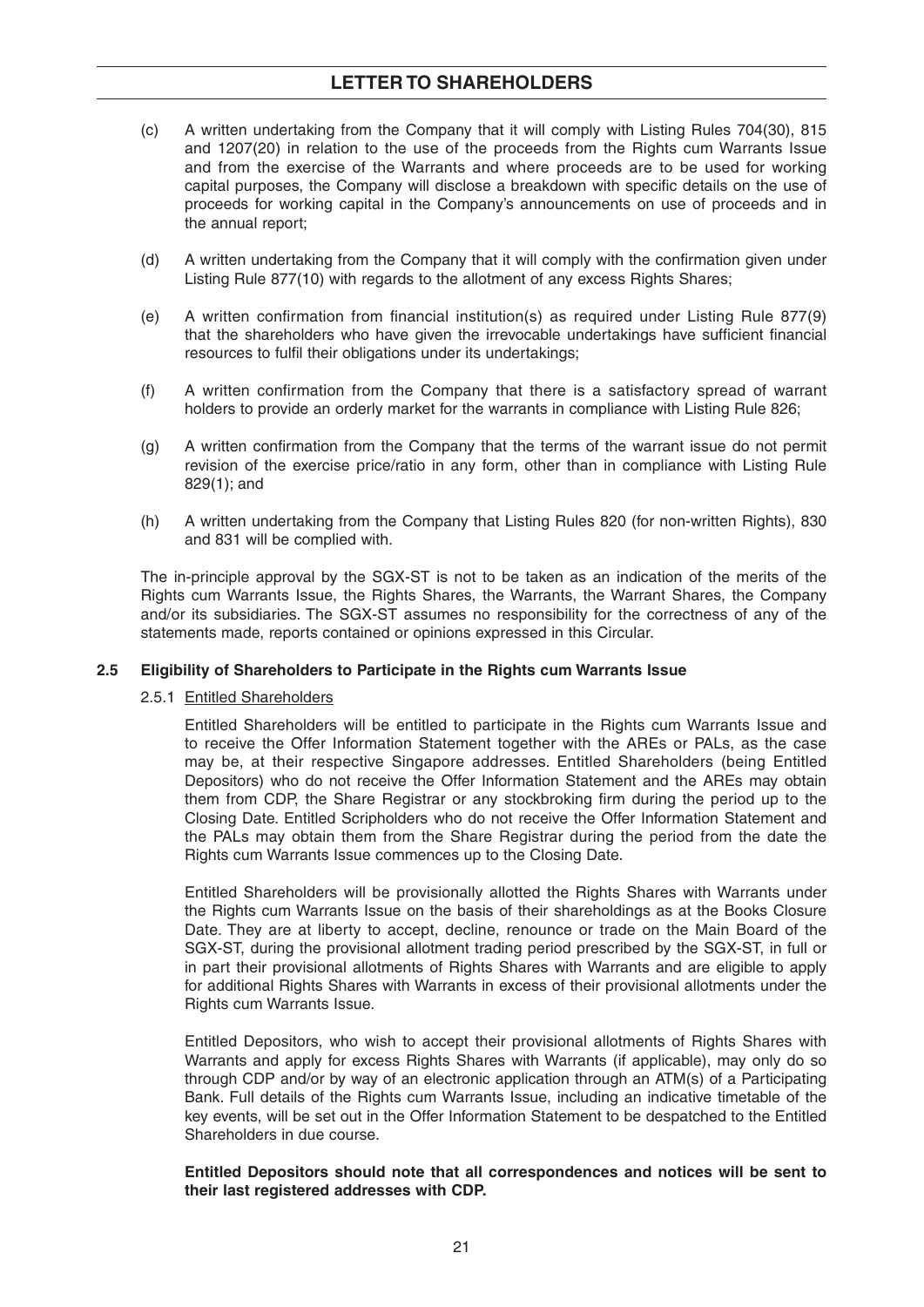All dealings in and transactions of the provisional allotments of the Rights Shares with Warrants through the Main Board of the SGX-ST will be effected under the book-entry (scripless) settlement system. Accordingly, the PALs to be issued to Entitled Scripholders will not be valid for delivery pursuant to trades done on the Main Board of the SGX-ST.

 Entitled Scripholders are encouraged to open Securities Accounts if they have not already done so and to deposit their share certificates with CDP at least twelve (12) Market Days before the Books Closure Date so that their Securities Account may be credited by CDP with the Shares and the provisional allotments of Rights Shares with Warrants. Entitled Scripholders should note that their Securities Account will only be credited with the Shares on the twelfth  $(12<sup>th</sup>)$  Market Day from the date of lodgement of the share certificates with CDP or such later date as CDP may determine.

#### 2.5.2 Foreign Shareholders

 The Offer Information Statement and its accompanying documents have not been and will not be registered or filed in any jurisdiction other than Singapore. The distribution of the Offer Information Statement and its accompanying documents may be prohibited or restricted (either absolutely or subject to various relevant securities requirements, whether legal or administrative, being complied with) in certain jurisdictions under the relevant securities laws of those jurisdictions. For practical reasons and in order to avoid any violation of the securities legislation applicable in countries other than Singapore, the Offer Information Statement and its accompanying documents will not be despatched to Foreign Shareholders.

 Foreign Shareholders will not be entitled to participate in the Rights cum Warrants Issue. Accordingly, no provisional allotment of the Rights Shares with Warrants will be made to Foreign Shareholders and no purported acceptance thereof or application thereof by Foreign Shareholders will be valid.

 The Offer Information Statement and its accompanying documents will also not be despatched to persons purchasing the provisional allotments of Rights Shares with Warrants through the book-entry (scripless) settlement system if their registered addresses with CDP are outside Singapore (the "**Foreign Purchasers**"). Foreign Purchasers who wish to accept the provisional allotments of Rights Shares with Warrants credited to their Securities Accounts should make the necessary arrangements with their Depository Agents or stockbrokers in Singapore.

 The Company further reserves the right to reject any acceptances of the Rights Shares with Warrants and/or applications for excess Rights Shares with Warrants where it believes, or has reason to believe, that such acceptances and/or applications may violate the applicable legislation of any jurisdiction.

 Foreign Shareholders who wish to be eligible to participate in the Rights cum Warrants Issue may provide a Singapore address by notifying in writing the CDP at 9 North Buona Vista Drive, #01-19/20 The Metropolis, Singapore 138588, not later than three (3) Market Days before the Books Closure Date.

 If it is practicable to do so, arrangements may, at the discretion of the Company, be made for the provisional allotments of Rights Shares with Warrants which would otherwise have been provisionally allotted to Foreign Shareholders to be sold "nil-paid" on the Main Board of the SGX-ST as soon as practicable after dealings in the provisional allotments of Rights Shares with Warrants commence. Such sales may, however, only be effected if the Company, in its absolute discretion, determines that a premium can be obtained from such sale, after taking into account expenses to be incurred in relation thereto.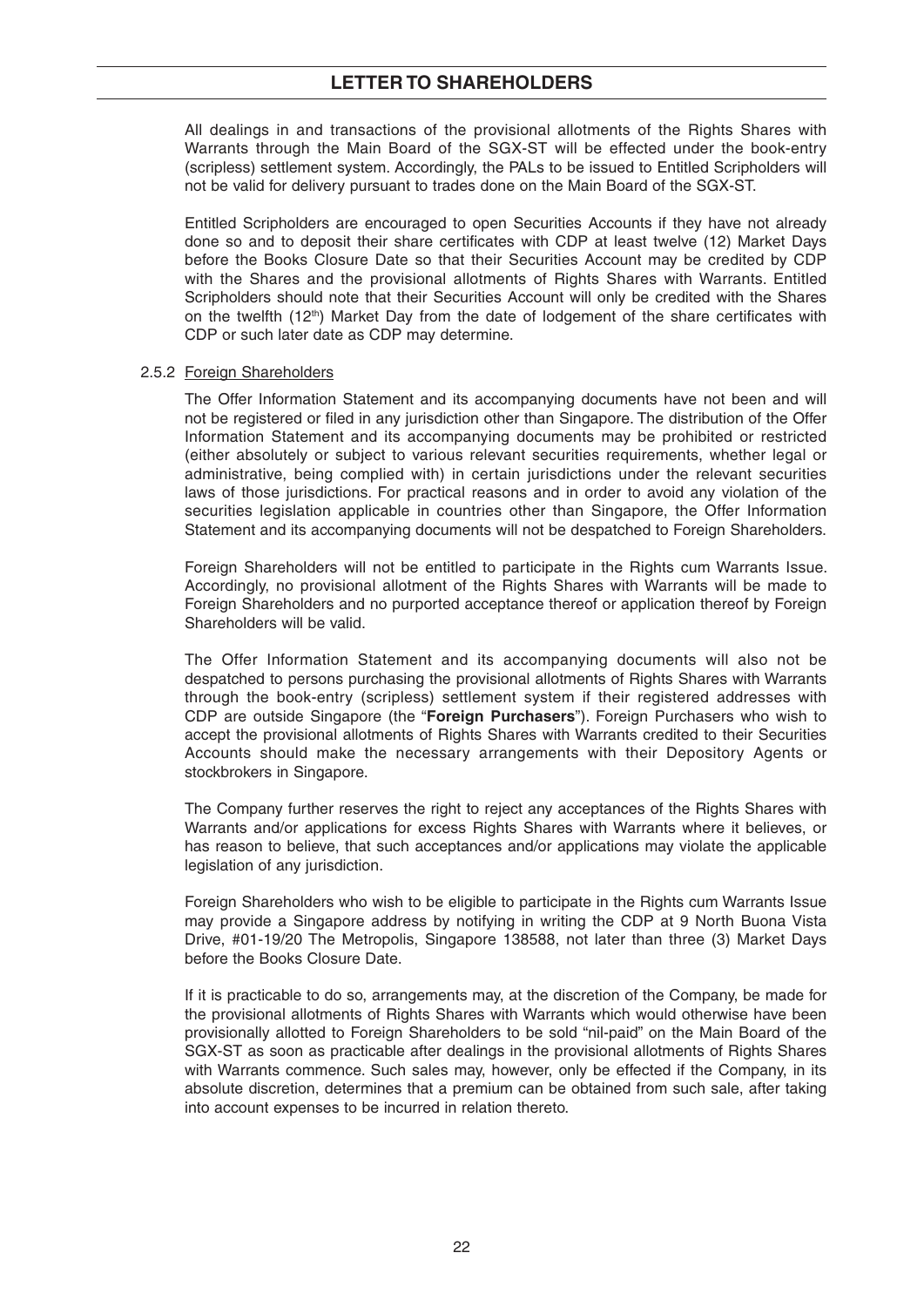The net proceeds from all such sales, after deducting all expenses therefrom, will be pooled and thereafter distributed to Foreign Shareholders in proportion to their respective shareholdings or, as the case may be, the number of Shares entered against their names in the Depository Register as at the Books Closure Date and sent to them at their own risk by ordinary post. If the amount of net proceeds to be distributed to any single Foreign Shareholder is less than \$10.00, such amount shall be retained or dealt with as the Directors may, in their absolute discretion, deem fit for the interests of the Company and no Foreign Shareholder shall have any claim whatsoever against the Company or CDP in connection therewith.

 Where such provisional allotments of Rights Shares with Warrants are sold "nil-paid" on the Main Board of the SGX-ST, they will be sold at such price or prices as the Company may, in its absolute discretion, decide and no Foreign Shareholder shall have any claim whatsoever against the Company or CDP in respect of such sales or the proceeds thereof, the provisional allotments of Rights Shares with Warrants or the Rights Shares with Warrants represented by such provisional allotments.

 If such provisional allotments of Rights Shares with Warrants cannot be or are not sold on the Main Board of the SGX-ST as aforesaid for any reason by such time as the SGX-ST shall have declared to be the last day for trading in the provisional allotments of Rights Shares with Warrants, the Rights Shares with Warrants represented by such provisional allotments will be allotted and issued to satisfy excess applications or disposed of or dealt with in such manner as the Directors may, in their absolute discretion, deem fit in the interests of the Company and no Foreign Shareholder shall have any claim whatsoever against the Company or CDP in connection therewith.

 Shareholders should note that the special arrangements described above will apply only to Foreign Shareholders.

 **Notwithstanding the above, Shareholders and any other person having possession of the Offer Information Statement and/or its accompanying documents are advised to inform themselves of and to observe any legal requirements applicable thereto. No person in any territory outside Singapore receiving the Offer Information Statement and/or its accompanying documents may treat the same as an offer, invitation or solicitation to subscribe for any Rights Shares with Warrants unless such offer, invitation or solicitation could lawfully be made without compliance with any regulatory or legal requirements in those territories.**

 The procedures for acceptance, renunciation and/or sale of the provisional allotments of Rights Shares with Warrants and for application for excess Rights Shares with Warrants pursuant to the Rights cum Warrants Issue will be set out in the Offer Information Statement and its accompanying documents to be despatched by the Company to Entitled Shareholders in due course.

#### **2.6 Non-Underwritten**

 In view of the Irrevocable Undertaking provided by the Undertaking Shareholder, the savings enjoyed for not having to bear underwriting fees, and there is no minimum amount that must be raised or any minimum level of subscription for the Rights cum Warrants Issue taking into consideration the intended use of proceeds set out in paragraph 2.8 below, the Company has decided to proceed with the Rights cum Warrants Issue on a non-underwritten basis.

#### **2.7 Irrevocable Undertaking**

 As at the date of the Irrevocable Undertaking, Mr Soeryadjaya holds an aggregate of 115,206,671 Shares representing 23.71% of the total Existing Issued Share Capital of the Company. The Concert Party Group as a whole represents approximately 23.74% of the total Existing Issued Share Capital of the Company. Accordingly, the Concert Party Group is entitled to subscribe for an aggregate of up to 23,701,686 Rights Shares with Warrants pursuant to the Rights cum Warrants Issue (the "**Concert Party Entitled Rights Shares with Warrants**").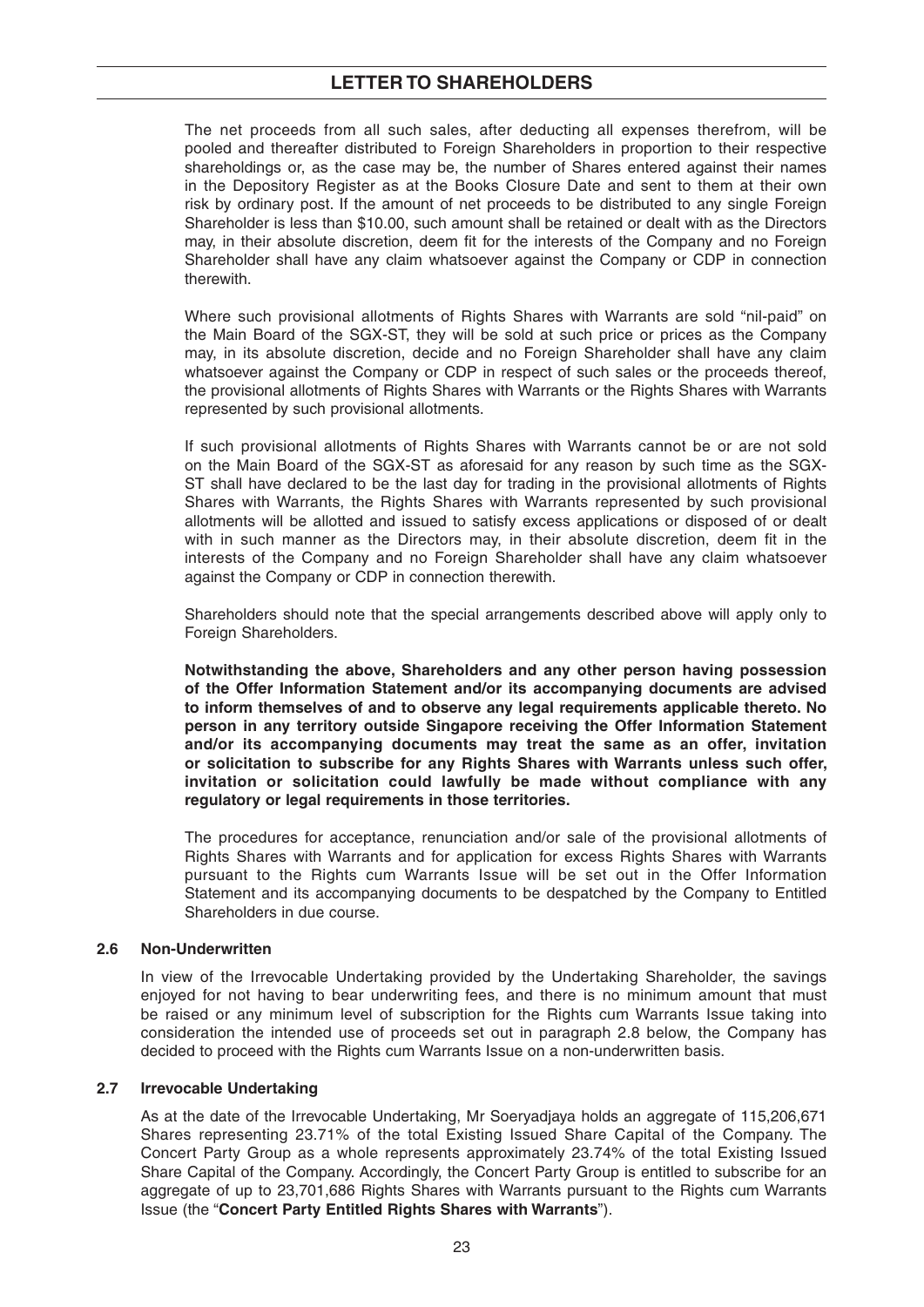To show his support for the Rights cum Warrants Issue and to demonstrate his commitment to and confidence in the prospects of the Company, on 3 June 2016, Mr Soeryadiaya gave the Irrevocable Undertaking to the Company, pursuant to which Mr Soeryadjaya has irrevocably undertaken to the Company that, *inter alia:*

- (a) he will procure that he and the registered Shareholders(s) holding Shares on his behalf and on behalf of the Concert Party Group (the "**Registered Shareholders**"), will vote all of their respective existing Shares in favour of the Rights cum Warrants Issue resolution;
- (b) as at the Books Closure Date, the Concert Party Group will have not less than the number of existing Shares credited to their respective Securities Accounts with the CDP; and
- (c) he will procure that he and the Registered Shareholders will, as the case may be, subscribe for, cause to be subscribed for, and/or procure the subscription of the Concert Party Entitled Rights Shares with Warrants pursuant to the Rights cum Warrants Issue.

The Undertaking Shareholder's obligations under the Irrevocable Undertaking are subject to:

- (a) the Shareholders' approval for the Rights cum Warrants Issue and the Independent Shareholders' approval for the Whitewash Resolution being obtained at the EGM;
- (b) the lodgement of the Offer Information Statement together with all other accompanying documents (if applicable) in respect of the Rights cum Warrants Issue with the MAS;
- (c) the approval in-principle from the SGX-ST for the listing of and quotation of the Rights Shares, the Warrants and the Warrant Shares on the Main Board of the SGX-ST having been obtained (and such approval not having been withdrawn or revoked on or prior to the Closing Date); and
- (d) the Whitewash Waiver given by the SIC and such approval not having been withdrawn or revoked on or prior to the Closing Date.

#### **2.8 Rationale of the Rights cum Warrants Issue and the Use of Proceeds**

The Company is undertaking the Rights cum Warrants Issue to raise funds mainly to finance the Group's exploration, development, general and administrative expenses for its oil and gas blocks, loan repayments, and corporate expenses.

 Further to the Company's announcement dated 10 February 2016 on the completion of the farmout of a net twenty (20) per cent participating interest in the Lemang production sharing contract ("**Lemang PSC**") to Mandala Energy Limited, the Company has had numerous discussions with respect to the development of the Lemang PSC in light of the current low oil price environment, and is looking at a negative cash flow of approximately US\$65 million, out of which the Company is responsible for 31%, in addition to the repayment of US\$5 million advance to Mandala Energy Limited pursuant to the farm-in agreement dated 4 October 2015 (please refer to the announcement dated 5 October 2015 for more information on the aforementioned transaction).

#### Net Proceeds – Minimum Subscription Scenario

 For illustration purposes only, in the event that (a) none of the Outstanding Share Options and Outstanding Share Awards are exercised before the Books Closure Date, (b) the Undertaking Shareholder subscribes for the provisional allotments of an aggregate of 23,075,773 Rights Shares with Warrants pursuant to the Irrevocable Undertaking, and none of the other Shareholders subscribe for their pro-rata Rights Shares with Warrants entitlements under the Rights cum Warrants Issue (the "**Minimum Subscription Scenario**"),

 (a) the estimated net proceeds from the Rights Shares will be approximately \$4.0 million after deducting professionals' fees and related expenses estimated at \$0.6 million to be incurred in connection with the Rights cum Warrants Issue; and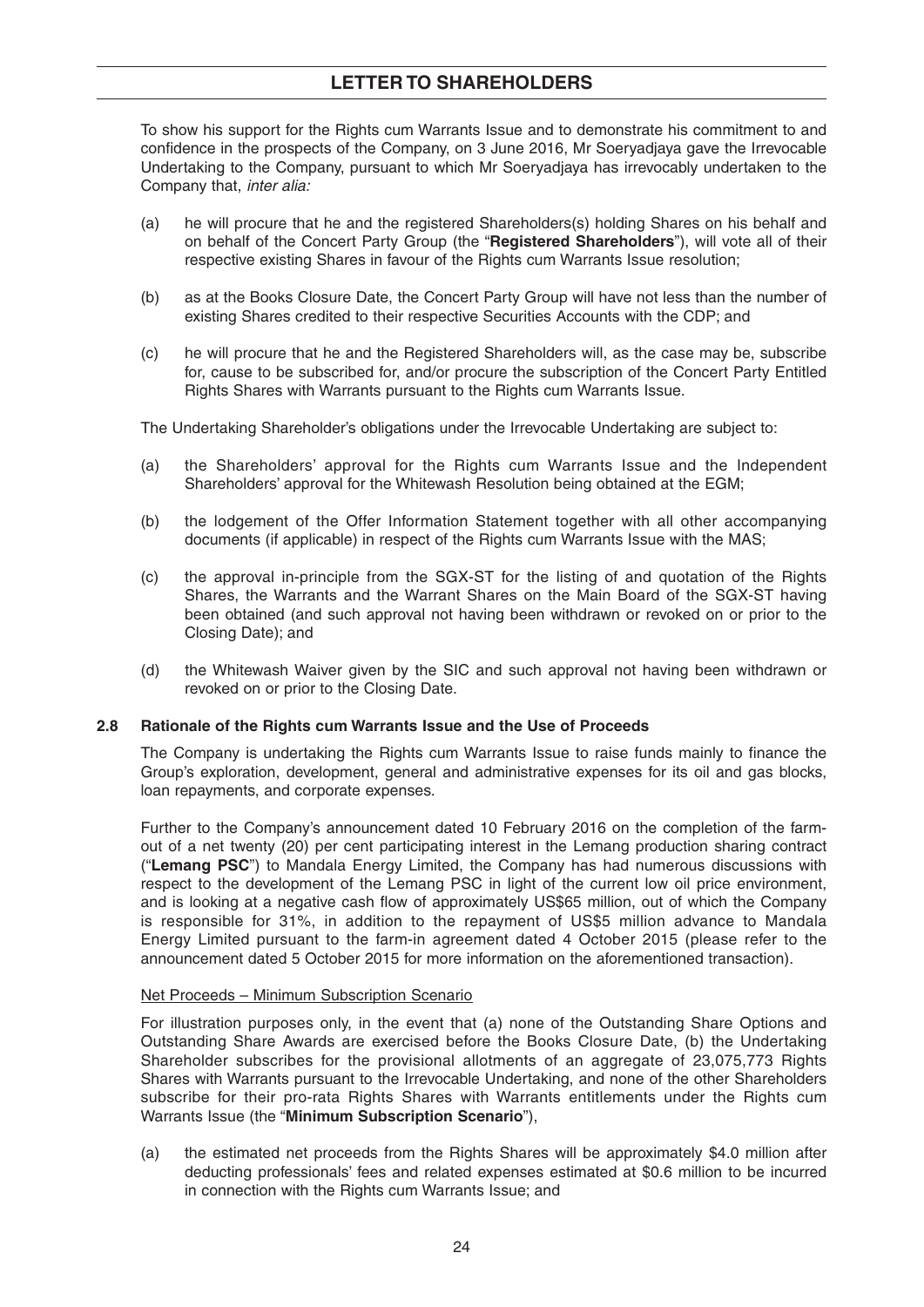(b) assuming that the 23,075,773 Warrants issued pursuant to the Irrevocable Undertaking are exercised, the estimated gross proceeds from the exercise of the Warrants will be approximately \$4.6 million.

#### Net Proceeds – General Maximum Subscription Scenario

 In the event that (a) all the Outstanding Share Options are exercised into 11,206,057 Shares before the Books Closure Date, (b) all the Outstanding Share Awards are exercised into 8,164,146 Shares before the Books Closure Date, and (c) the Rights Shares with Warrants are fully subscribed (the "**General Maximum Subscription Scenario**"),

- (a) the estimated net proceeds from the Rights Shares will be approximately \$19.6 million ("**Net Proceeds**") after deducting professionals' fees and related expenses estimated at \$0.6 million to be incurred in connection with the Rights cum Warrants Issue; and
- (b) assuming that all the Warrants issued are exercised, the estimated exercise proceeds from the exercise of the Warrants will be approximately \$20.2 million.

#### Net Proceeds – Concert Party Maximum Subscription Scenario

 In the event that (a) all the Outstanding Share Options are exercised into 11,206,057 Shares before the Books Closure Date, (b) all the Outstanding Share Awards are exercised into 8,164,146 Shares before the Books Closure Date, (c) the Undertaking Shareholder subscribes for the provisional allotments of up to an aggregate of 23,701,686 Rights Shares with Warrants pursuant to the Irrevocable Undertaking, (d) none of the other Shareholders subscribe for their pro-rata Rights Shares with Warrants entitlements and (e) the Concert Party Group subscribe for the excess Rights Shares with Warrants on a pro-rata entitlements basis under the Proposed Rights cum Warrants Issue (the "**Concert Party Maximum Subscription Scenario**"),

- (i) the estimated Net Proceeds from the Rights Shares will be approximately S\$19.6 million after deducting professionals' fees and related expenses estimated at S\$0.6 million, incurred in connection with the Proposed Rights cum Warrants Issue; and
- (ii) assuming that all Warrants issued are exercised, the estimated exercise proceeds from the exercise of the Warrants will be approximately S\$20.2 million.

The Company intends to use the Net Proceeds of the Rights cum Warrants Issue as follows:

| Intended uses                                                            | Amount (\$ million) | % of Net Proceeds<br>of the Rights cum<br><b>Warrants Issue</b> |
|--------------------------------------------------------------------------|---------------------|-----------------------------------------------------------------|
| Group's exploration, development, general and<br>administrative expenses | 15.68               | 80.0                                                            |
| Loan repayments                                                          | 1.96                | 10.0                                                            |
| Corporate Expenses                                                       | 1.96                | 10.0                                                            |
| Total                                                                    | 19.60               | 100                                                             |

 Pending the deployment of the Net Proceeds from the Rights cum Warrants Issue, the Net Proceeds may be deposited with banks and/or financial institutions, or invested in short- term money markets and/or marketable securities, or used for any other purpose on a short-term basis, as the Directors may, in their absolute discretion, deem fit.

 As and when the Warrants are exercised, the exercise proceeds arising therefrom may, at the discretion of the Directors, be applied towards investment purposes, business expansion, working capital, and/or such other purposes as the Directors may deem fit.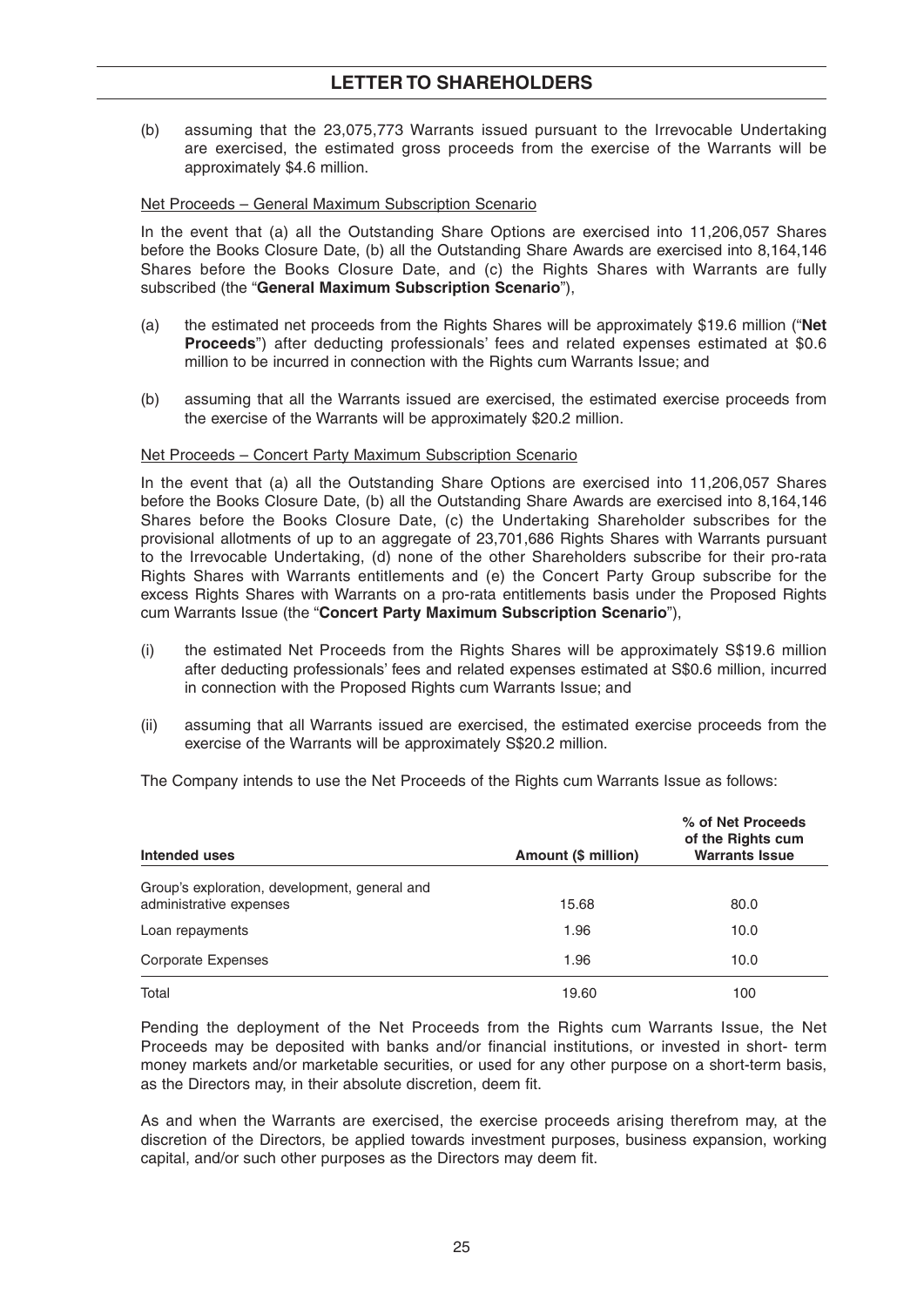The Directors are of the opinion that as at the Latest Practicable Date, barring any unforeseen circumstances:

- (a) after taking into consideration the internal resources and the present bank facilities of the Group, the working capital available to the Group is sufficient to meet its present requirements. Notwithstanding the present sufficiency of working capital, the Directors are of the opinion that the Rights cum Warrants Issue will strengthen the financial position and capital base of the Group; and
- (b) after taking into consideration the internal resources and the present bank facilities of the Group as well as the Net Proceeds (assuming the Minimum Subscription Scenario), the working capital available to the Group is sufficient to meet its present requirements.

 The Company will make immediate announcements on the use of proceeds from the Rights cum Warrants Issue when materially disbursed and will provide a status report on the use of proceeds in its annual report(s). Where the proceeds have been used for working capital purposes, the Company will provide a breakdown with specific details as to how the proceeds have been applied in the Company's announcements and annual report(s). Where there is any material deviation from the intended use of proceeds, the Company will immediately announce the reason(s) for such deviation.

#### **2.9 Financial Effects of the Rights cum Warrants Issue**

For illustrative purposes only and based on the latest audited consolidated financial statement of the Group for FY2015, the financial effects on the Company and the Group based on the Minimum Subscription Scenario, the General Maximum Subscription Scenario and the Concert Party Maximum Subscription Scenario on a pro forma basis are set out below.

 The pro forma analysis below has been prepared solely for illustrative purposes and does not purport to be indicative or a projection of the results and financial position of the Company and the Group after the completion of the Rights cum Warrants Issue.

|                                                                               | <b>Assuming</b><br><b>Minimum</b><br><b>Subscription</b><br><b>Scenario</b> |         | <b>Assuming</b><br><b>General Maximum</b><br><b>Subscription</b><br><b>Scenario</b> |         | <b>Assuming</b><br><b>Concert</b><br><b>Party Maximum</b><br><b>Subscription Scenario</b> |         |
|-------------------------------------------------------------------------------|-----------------------------------------------------------------------------|---------|-------------------------------------------------------------------------------------|---------|-------------------------------------------------------------------------------------------|---------|
|                                                                               | No. of<br><b>Shares</b>                                                     | (S'000) | No. of<br><b>Shares</b>                                                             | (S'000) | No. of<br><b>Shares</b>                                                                   | (S'000) |
| Before the Rights<br>cum Warrants<br>Issue (as at Latest<br>Practicable Date) | 485,946,434                                                                 | 126.645 | 485,946,434                                                                         | 126.645 | 485.946.434                                                                               | 126,645 |
| After the issue of<br>the Rights Shares                                       | 509,022,208                                                                 | 130.660 | 606.379.964                                                                         | 149.486 | 606.379.964                                                                               | 149,486 |
| After the exercise<br>of the Warrants                                         | 532.097.982                                                                 | 135.275 | 707.443.291                                                                         | 169.699 | 707.443.291                                                                               | 169,699 |

#### 2.9.1 Share Capital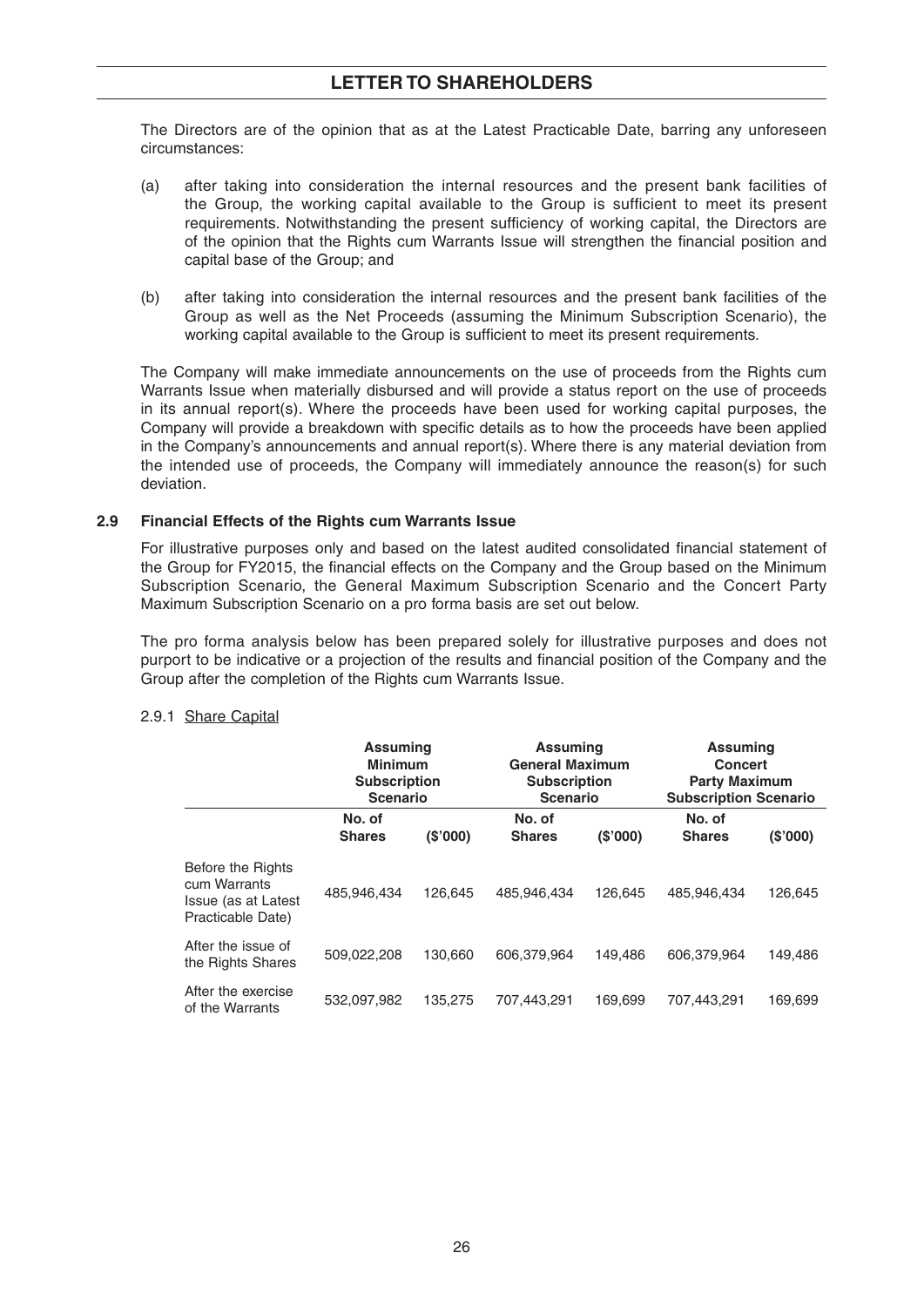#### 2.9.2 NTA

|                                      | <b>Assuming</b><br><b>Minimum</b><br><b>Subscription</b><br><b>Scenario</b> | <b>Assuming</b><br>General<br><b>Maximum</b><br><b>Subscription</b><br><b>Scenario</b> | <b>Assuming</b><br><b>Concert Party</b><br><b>Maximum</b><br><b>Subscription</b><br><b>Scenario</b> |
|--------------------------------------|-----------------------------------------------------------------------------|----------------------------------------------------------------------------------------|-----------------------------------------------------------------------------------------------------|
|                                      | (S'000)                                                                     | (S'000)                                                                                | (S'000)                                                                                             |
| Before the Rights cum Warrants Issue | 63,270                                                                      | 63,270                                                                                 | 63,270                                                                                              |
| After the issue of the Rights Shares | 67,285                                                                      | 86,112                                                                                 | 86,112                                                                                              |
| After the exercise of the Warrants   | 71,900                                                                      | 106,324                                                                                | 106,324                                                                                             |

#### 2.9.3 LPS

|                                                                                     | <b>Assuming</b><br><b>Minimum</b><br><b>Subscription</b><br><b>Scenario</b> | <b>Assuming</b><br>General<br><b>Maximum</b><br><b>Subscription</b><br><b>Scenario</b> | <b>Assuming</b><br><b>Concert Party</b><br><b>Maximum</b><br><b>Subscription</b><br><b>Scenario</b> |
|-------------------------------------------------------------------------------------|-----------------------------------------------------------------------------|----------------------------------------------------------------------------------------|-----------------------------------------------------------------------------------------------------|
|                                                                                     | (S'000)                                                                     | (S'000)                                                                                | (S'000)                                                                                             |
| FY2015 loss attributable<br>to Shareholders                                         | 28,161                                                                      | 28,161                                                                                 | 28,161                                                                                              |
| Weighted average number of<br>Shares after the issue of the<br><b>Rights Shares</b> | 471,119,129                                                                 | 571,622,964                                                                            | 571,622,964                                                                                         |
| LPS (cents)                                                                         | 5.98                                                                        | 4.93                                                                                   | 4.93                                                                                                |
| Weight average number of shares<br>after the exercise of the Warrants               | 494,950,069                                                                 | 676,033,636                                                                            | 676,033,636                                                                                         |
| LPS (cents)                                                                         | 5.69                                                                        | 4.17                                                                                   | 4.17                                                                                                |

#### 2.9.4 Gearing

|                                                | <b>Assuming</b><br><b>Minimum</b><br><b>Subscription</b><br><b>Scenario</b> | <b>Assuming</b><br>General<br><b>Maximum</b><br><b>Subscription</b><br><b>Scenario</b> | <b>Assuming</b><br><b>Concert Party</b><br><b>Maximum</b><br><b>Subscription</b><br><b>Scenario</b> |
|------------------------------------------------|-----------------------------------------------------------------------------|----------------------------------------------------------------------------------------|-----------------------------------------------------------------------------------------------------|
|                                                | $\%$                                                                        | %                                                                                      | $\%$                                                                                                |
| Before the Rights cum<br><b>Warrants Issue</b> | 9.30                                                                        | 9.30                                                                                   | 9.30                                                                                                |
| After issue of the Rights Shares               | 8.33                                                                        | 5.11                                                                                   | 5.11                                                                                                |
| After the exercise of the Warrants             | 7.32                                                                        | 2.45                                                                                   | 2.45                                                                                                |

#### **2.10 Adjustments to Outstanding Share Awards and Outstanding Share Options**

 As a consequence of the Rights cum Warrants Issue, appropriate adjustments (if any) may be made to the number of Outstanding Share Awards and/or the number and/or exercise price of the Outstanding Share Options, in accordance with the rules of the Ramba Group Performance Share Plan and the Ramba Group Share Option Scheme respectively. Such adjustments will be announced and notified to the holders of the Outstanding Share Awards and/or the Outstanding Share Options in due course.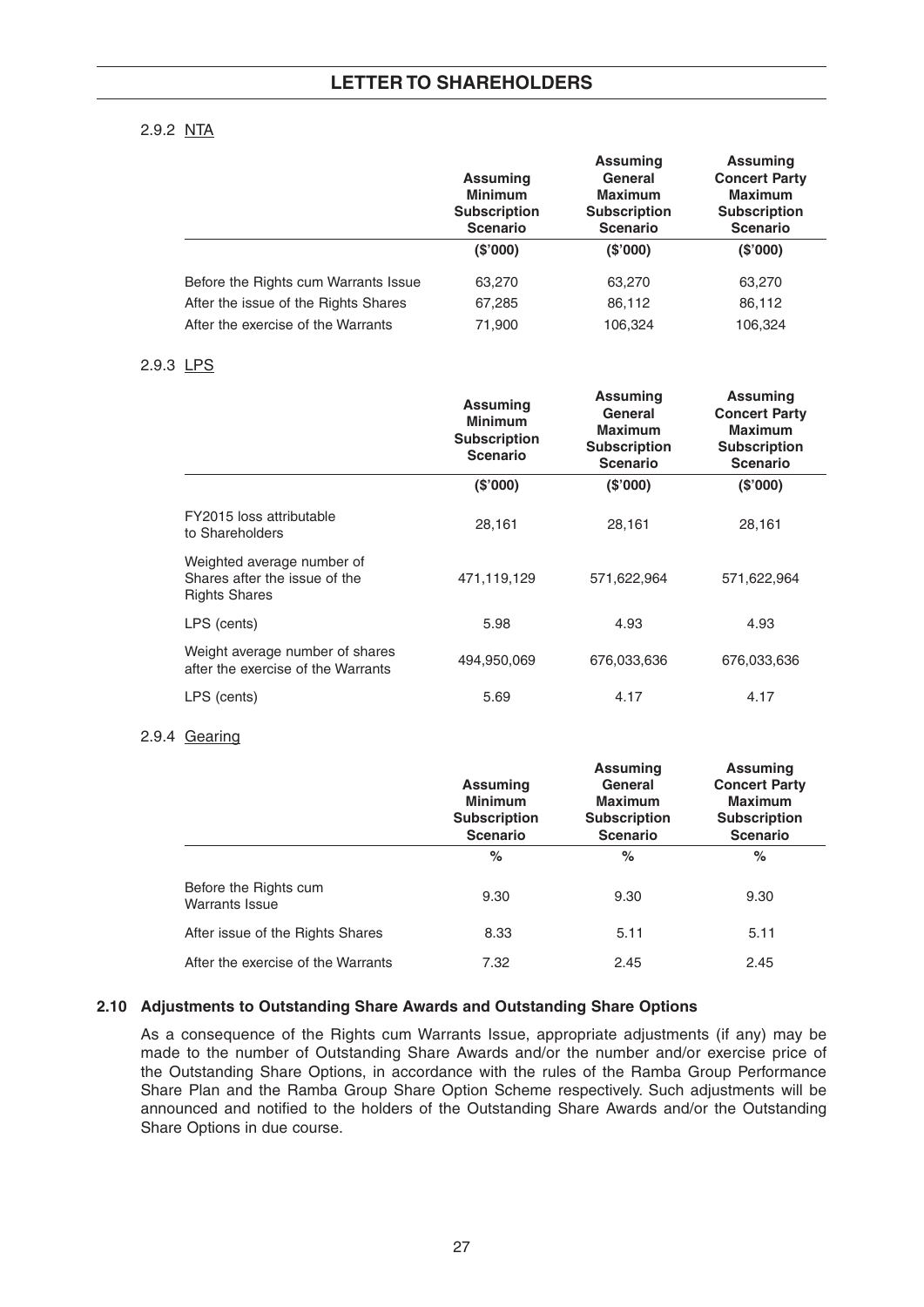#### **3. THE WHITEWASH RESOLUTION**

#### **3.1 Interests of the Concert Party Group**

 As at the Latest Practicable Date, the interests of the Concert Party Group in the Company are as follows:

|                                              | <b>Number of Shares</b><br>(Direct and Deemed) | % of Existing Issued<br>Share Capital (1) |
|----------------------------------------------|------------------------------------------------|-------------------------------------------|
| <b>Concert Party</b>                         |                                                |                                           |
| Mr Soeryadjaya <sup>(4)</sup>                | 115,206,671                                    | 23.71                                     |
| Edward Seky Soeryadjaya                      | 107,871,400                                    | 22.20                                     |
| Precious Treasure Global Inc. <sup>(3)</sup> | 107,871,400                                    | 22.20                                     |
| Redmount Holdings Limited <sup>(2)</sup>     | 107,871,400                                    | 22.20                                     |
| Telecour Limited <sup>(5)</sup>              | 107.699.200                                    | 22.16                                     |
| Concert Party Group <sup>(7)</sup>           | 115,378,871(6)                                 | 23.74                                     |
| Independent Shareholders                     | 370,567,563                                    | 76.26                                     |
| <b>Total</b>                                 | 485,946,434                                    | 100.00                                    |

#### **Notes:**

- (1) Based on the issued share capital of the Company of 485,946,434 Shares as at the Latest Practicable Date.
- (2) Redmount Holdings Limited ("**Redmount**"), pursuant to a trust deed dated 4 February 2016, has a deemed interest in the 107,699,200 Shares registered in the name of Telecour Limited ("**Telecour**"), that are held on trust for Redmount.
- (3) Both Mr Mohammad Soetrisno Bachir and Mr Edward Seky Soeryadjaya control in equal proportion of shareholdings in the capital of Precious Treasure Global Inc. ("**Precious Treasure**"). Precious Treasure controls 100% of the total issued share capital of Redmount. Pursuant to Section 7(4) of the Companies Act, Mr Mohammad Soetrisno Bachir and Mr Edward Seky Soeryadjaya are deemed interested in the shares held by Redmount.
- (4) Mr Soeryadjaya has a deemed interest in the 5,451,652 shares registered in the name of DB Nominees (Singapore) Pte Ltd for his benefit, and a deemed interest in the 107,699,200 shares held by Telecour pursuant to Section 7(4) of the Companies Act, through his position as the sole director and shareholder of Telecour.
- (5) Pursuant to the Rights cum Warrants Issue, Telecour will be renouncing its entitlements to Southdale Holdings Limited.
- (6) As at the Latest Practicable Date, Redmount Holdings Subsidiaries and Southdale Holdings Limited do not have shareholding interests in the Company.
- (7) The shareholding of the Concert Party Group does not take into account any Outstanding Share Options and Outstanding Share Awards held by the Concert Party Group (comprising the Outstanding Share Options and Outstanding Share Awards that are exercisable into 3,129,562 Shares that are held by Mr Soeryadjaya). Save from that and the Irrevocable Undertaking, the Concert Party Group does not hold any Outstanding Share Options, Outstanding Share Awards and any other instruments convertible into, rights to subscribe for, and options in respect of Shares as at the Latest Practicable Date.

#### **3.2 Mandatory General Offer Requirement under the Code**

Under Rule 14 of the Code, except with the SIC's consent, where:

- (a) any person acquires, whether by a series of transactions over a period of time or not, Shares which (taken together with Shares held or acquired by persons acting in concert with him) carry thirty (30) per cent or more of the voting rights of the Company; or
- (b) any person who, together with persons acting in concert with him, holds not less than thirty (30) per cent, but not more than fifty (50) per cent of the voting rights of the Company and such person, or any person acting in concert with him, acquires in any period of six (6) months additional Shares carrying more than one (1) per cent of the voting rights of the Company,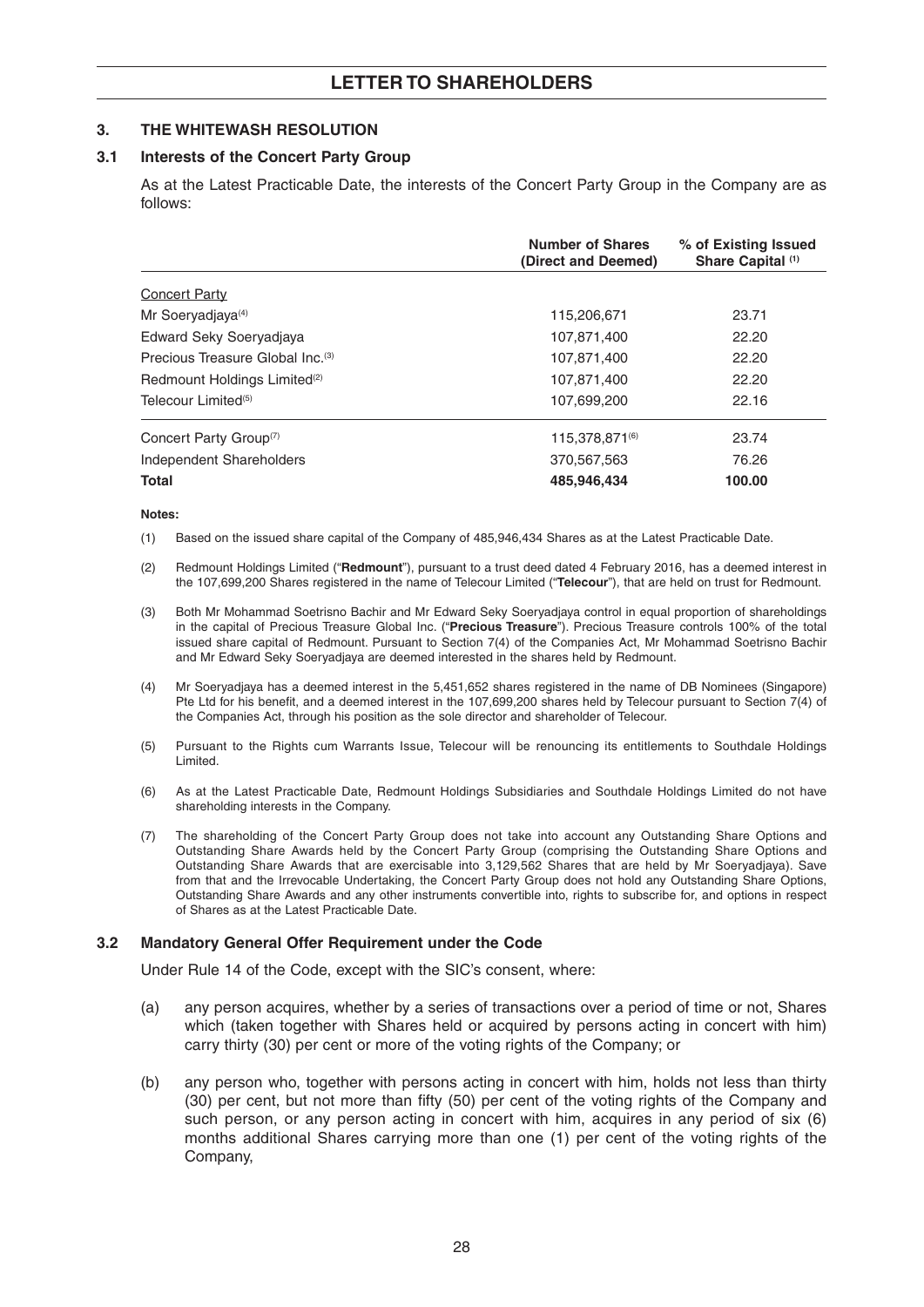he is required to make a mandatory general offer for all the remaining Shares in the Company which he does not already own or control.

 As at the Latest Practicable Date, the Concert Party Group holds a collective shareholding interest of approximately 23.74 per cent of the Existing Issued Share Capital of the Company, representing approximately 23.74 per cent of the voting rights in the Company.

 The table below shows the effects of the Rights cum Warrants Issue where the Concert Party Group subscribes for the Rights Shares with Warrants based on three (3) Subscription Scenarios.

#### (a) Minimum Subscription Scenario

|                                               | <b>Before the Rights cum</b><br><b>Warrants Issue</b> |                                                                   | After the Rights cum<br><b>Warrants Issue</b><br>(Upon Issuance of the<br><b>Rights Shares only)</b> |                                                            | After the Rights cum<br><b>Warrants Issue</b><br>(Upon issuance of the<br><b>Rights Shares and</b><br><b>Warrant Shares)</b> |                                                            |
|-----------------------------------------------|-------------------------------------------------------|-------------------------------------------------------------------|------------------------------------------------------------------------------------------------------|------------------------------------------------------------|------------------------------------------------------------------------------------------------------------------------------|------------------------------------------------------------|
|                                               | Number of<br><b>Shares</b><br>(Direct and<br>Deemed)  | $%$ of<br><b>Issued</b><br><b>Share</b><br>Capital <sup>(1)</sup> | Number of<br><b>Shares</b><br>(Direct and<br>Deemed)                                                 | $%$ of<br><b>Issued</b><br><b>Share</b><br>$Capital^{(2)}$ | Number of<br><b>Shares</b><br>(Direct and<br>Deemed)                                                                         | $%$ of<br><b>Issued</b><br><b>Share</b><br>$Capital^{(3)}$ |
| Undertaking<br>Shareholder:<br>Mr Soeryadjaya | $115,206,671^{(4)}$                                   | 23.71                                                             | 138,248,004(5)                                                                                       | 27.16                                                      | 161,289,337(5)                                                                                                               | 30.31                                                      |
| <b>Concert Party</b><br>Group <sup>(6)</sup>  | 115,378,871                                           | 23.74                                                             | 138,454,644                                                                                          | 27.20                                                      | 161,530,419                                                                                                                  | 30.36                                                      |
| Independent<br>Shareholders                   | 370,567,563                                           | 76.26                                                             | 370,567,563                                                                                          | 72.80                                                      | 370,567,563                                                                                                                  | 69.64                                                      |
| Total                                         | 485,946,434                                           | 100.00                                                            | 509,022,207                                                                                          | 100.00                                                     | 532,097,980                                                                                                                  | 100.00                                                     |

#### **Notes:**

(1) Based on the issued share capital of the Company of 485,946,434 under the Minimum Subscription Scenario.

 (2) Based on the issued share capital of the Company of 509,022,207 Shares under the Minimum Subscription Scenario, assuming that all 23,075,773 Rights Shares are issued in the Minimum Subscription Scenario.

- (3) Based on the issued share capital of the Company of 532,097,980 Shares under the Minimum Subscription Scenario, assuming that all 23,075,773 Warrants are exercised in the Minimum Subscription Scenario.
- (4) Based on the aggregate shareholding interest of Mr Soeryadjaya.
- (5) Based on the assumption that the Concert Party Group subscribes for their Rights Shares with Warrants entitlements pursuant to the Irrevocable Undertaking.
- (6) Based on the aggregate shareholding interests of the Concert Party Group, including the shareholding interest of the Undertaking Shareholder.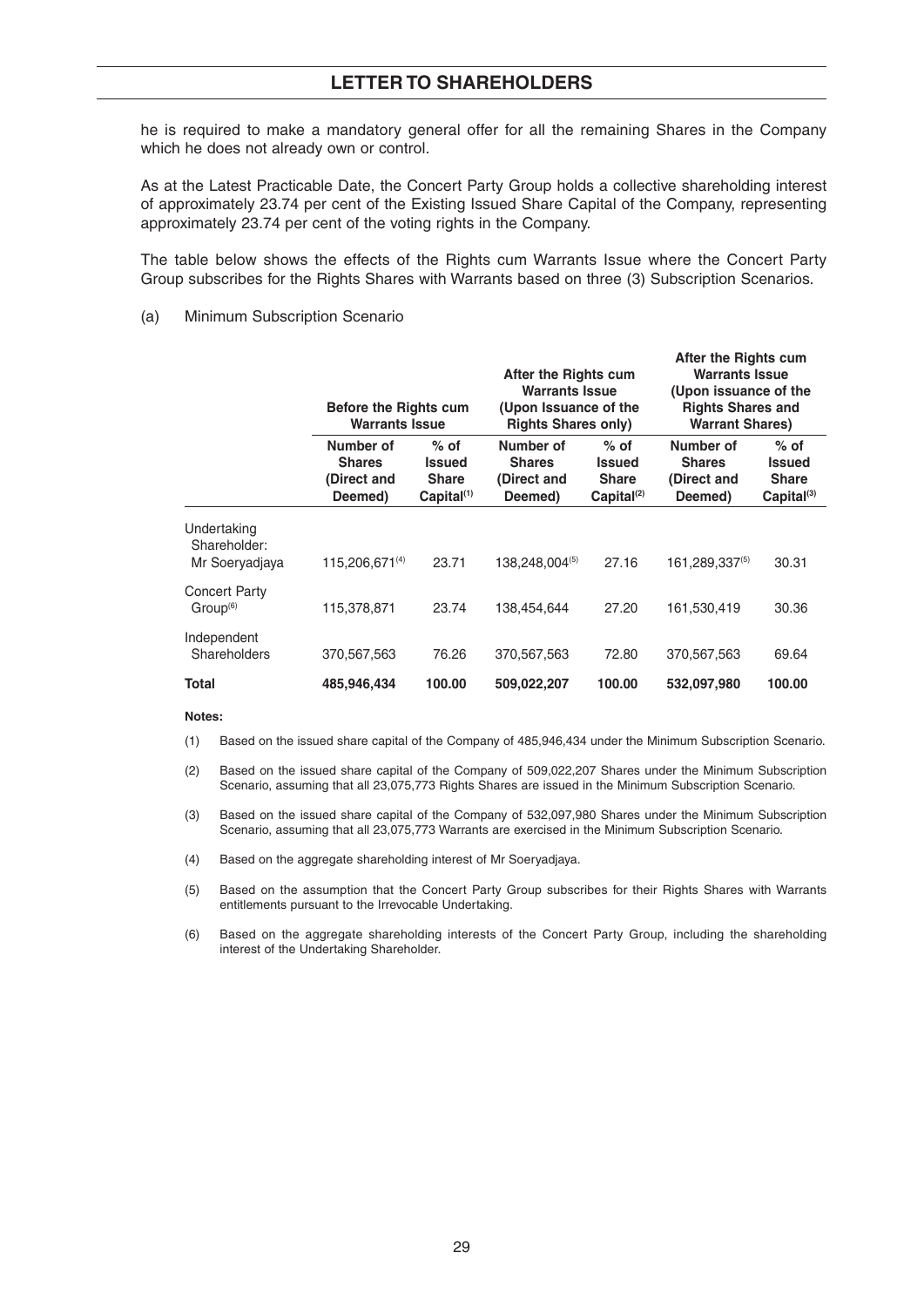#### (b) General Maximum Subscription Scenario

|                                               | <b>Before the Rights cum</b><br>Warrants Issue but<br>after exercise of the<br><b>Outstanding Share</b><br><b>Options and Outstanding</b><br><b>Share Awards</b> |                                                                   | After the Rights cum<br><b>Warrants Issue</b><br>(Upon Issuance of the<br><b>Rights Shares only)</b> |                                                                   | After the Rights cum<br><b>Warrants Issue</b><br>(Upon issuance of the<br><b>Rights Shares and</b><br><b>Warrant Shares)</b> |                                                                   |
|-----------------------------------------------|------------------------------------------------------------------------------------------------------------------------------------------------------------------|-------------------------------------------------------------------|------------------------------------------------------------------------------------------------------|-------------------------------------------------------------------|------------------------------------------------------------------------------------------------------------------------------|-------------------------------------------------------------------|
|                                               | Number of<br><b>Shares</b><br>(Direct and<br>Deemed)                                                                                                             | $%$ of<br><b>Issued</b><br><b>Share</b><br>Capital <sup>(1)</sup> | Number of<br><b>Shares</b><br>(Direct and<br>Deemed)                                                 | $%$ of<br><b>Issued</b><br><b>Share</b><br>Capital <sup>(2)</sup> | Number of<br><b>Shares</b><br>(Direct and<br>Deemed)                                                                         | $%$ of<br><b>Issued</b><br><b>Share</b><br>Capital <sup>(3)</sup> |
| Undertaking<br>Shareholder:<br>Mr Soeryadjaya | 118,336,233(4)                                                                                                                                                   | 23.42                                                             | 142,003,479(5)                                                                                       | 23.42                                                             | 165,670,725(5)                                                                                                               | 23.42                                                             |
| <b>Concert Party</b><br>Group <sup>(6)</sup>  | 118,508,433                                                                                                                                                      | 23.45                                                             | 142,210,119                                                                                          | 23.45                                                             | 165,911,805                                                                                                                  | 23.45                                                             |
| Independent<br>Shareholders                   | 386,808,204                                                                                                                                                      | 76.55                                                             | 464, 169, 845                                                                                        | 76.55                                                             | 541,531,486                                                                                                                  | 76.55                                                             |
| <b>Total</b>                                  | 505,316,637                                                                                                                                                      | 100.00                                                            | 606,379,964                                                                                          | 100.00                                                            | 707,443,291                                                                                                                  | 100.00                                                            |

#### **Notes:**

- (1) Based on the issued share capital of the Company of 505,316,637 Shares under the General Maximum Subscription Scenario.
- (2) Based on the issued share capital of the Company of 606,379,964 Shares under the General Maximum Subscription Scenario, assuming that all 101,063,327 Rights Shares are issued under the General Maximum Subscription Scenario.
- (3) Based on the issued share capital of the Company of 707,443,291 Shares under the General Maximum Subscription Scenario, assuming that all 101,063,327 Warrants are exercised under the General Maximum Subscription Scenario.
- (4) Based on the aggregate shareholding interest of Mr Soeryadjaya and assuming that all of Mr Soeryadjaya's Outstanding Share Options and Outstanding Share Awards are converted into 3,129,562 Shares before the Books Closure Date.
- (5) Based on the assumption that the Concert Party Group subscribes for their Rights Shares with Warrants entitlements pursuant to the Irrevocable Undertaking.
- (6) Based on the aggregate shareholding interests of the Concert Party Group, including the shareholding interest of the Undertaking Shareholder.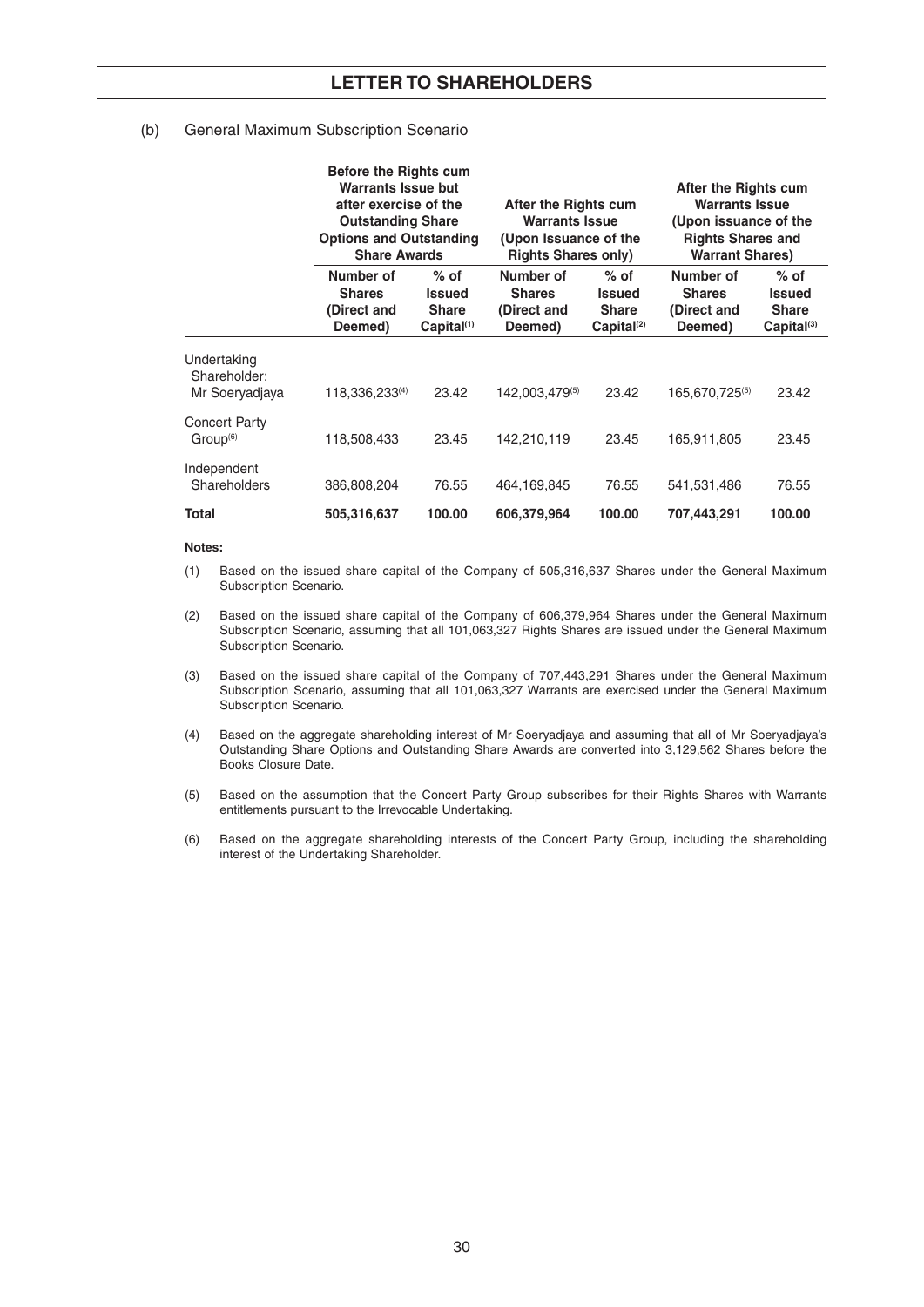#### (c) Concert Party Maximum Subscription Scenario

|                                               | <b>Before the Rights cum</b>                         | Warrants Issue but<br>after exercise of the<br>After the Rights cum<br><b>Warrants Issue</b><br><b>Outstanding Share</b><br><b>Options and Outstanding</b><br>(Upon Issuance of the<br><b>Share Awards</b><br><b>Rights Shares only)</b> |                                                      |                                                                   | After the Rights cum<br><b>Warrants Issue</b><br>(Upon issuance of the<br><b>Rights Shares and</b><br><b>Warrant Shares)</b> |                                                            |
|-----------------------------------------------|------------------------------------------------------|------------------------------------------------------------------------------------------------------------------------------------------------------------------------------------------------------------------------------------------|------------------------------------------------------|-------------------------------------------------------------------|------------------------------------------------------------------------------------------------------------------------------|------------------------------------------------------------|
|                                               | Number of<br><b>Shares</b><br>(Direct and<br>Deemed) | $%$ of<br><b>Issued</b><br><b>Share</b><br>$Capital^{(1)}$                                                                                                                                                                               | Number of<br><b>Shares</b><br>(Direct and<br>Deemed) | $%$ of<br><b>Issued</b><br><b>Share</b><br>Capital <sup>(2)</sup> | Number of<br><b>Shares</b><br>(Direct and<br>Deemed)                                                                         | $%$ of<br><b>Issued</b><br><b>Share</b><br>$Capital^{(3)}$ |
| Undertaking<br>Shareholder:<br>Mr Soeryadjaya | 118,336,233(4)                                       | 23.42                                                                                                                                                                                                                                    | 219,252,709(5)                                       | 36.16                                                             | $320, 169, 185^{(5)}$                                                                                                        | 45.26                                                      |
| <b>Concert Party</b><br>Group <sup>(6)</sup>  | 118,508,433                                          | 23.45                                                                                                                                                                                                                                    | 219,571,760                                          | 36.21                                                             | 320,635,087                                                                                                                  | 45.32                                                      |
| Independent<br><b>Shareholders</b>            | 386,808,204                                          | 76.55                                                                                                                                                                                                                                    | 386,808,204                                          | 63.79                                                             | 386,808,204                                                                                                                  | 54.68                                                      |
| <b>Total</b>                                  | 505,316,637                                          | 100.00                                                                                                                                                                                                                                   | 606,379,964                                          | 100.00                                                            | 707,443,291                                                                                                                  | 100.00                                                     |

#### **Notes:**

- (1) Based on the issued share capital of the Company of 505,316,637 Shares under the Concert Party Maximum Subscription Scenario.
- (2) Based on the issued share capital of the Company of 606,379,964 Shares under the Concert Party Maximum Subscription Scenario, assuming that all 101,063,327 Rights Shares are issued under the Concert Party Maximum Subscription Scenario.
- (3) Based on the issued share capital of the Company of 707,443,291 Shares under the Concert Party Maximum Subscription Scenario, assuming that all 101,063,327 Warrants are exercised under the Concert Party Maximum Subscription Scenario.
- (4) Based on the aggregate shareholding interest of Mr Soeryadjaya and assuming that all of Mr Soeryadjaya's Outstanding Share Options and Outstanding Share Awards are converted into 3,129,562 Shares before the Books Closure Date.
- (5) Based on the assumption that no other Shareholders (apart from the Concert Party Group) subscribe for the Rights Shares with Warrants entitlements and excess Rights Shares with Warrants on a pro-rata basis.
- (6) Based on the aggregate shareholding interests of the Concert Party Group, including the shareholding interest of the Undertaking Shareholder.

 As shown above, under the Minimum Subscription Scenario, the shareholding interests of the Concert Party Group will increase from:

- (a) approximately 23.74 per cent to 27.20 per cent of the total issued share capital of the Company, based on the enlarged issued share capital of the Company of 509,022,207 Shares immediately following the allotment and issue of 23,075,773 Rights Shares only under the Rights cum Warrants Issue; and
- (b) approximately 23.74 per cent to 30.36 per cent of the total issued share capital of the Company, based on the enlarged issued share capital of the Company of 532,097,980 Shares immediately following the allotment and issue of 23,075,773 Rights Shares and 23,075,773 Warrants under the Rights cum Warrants Issue.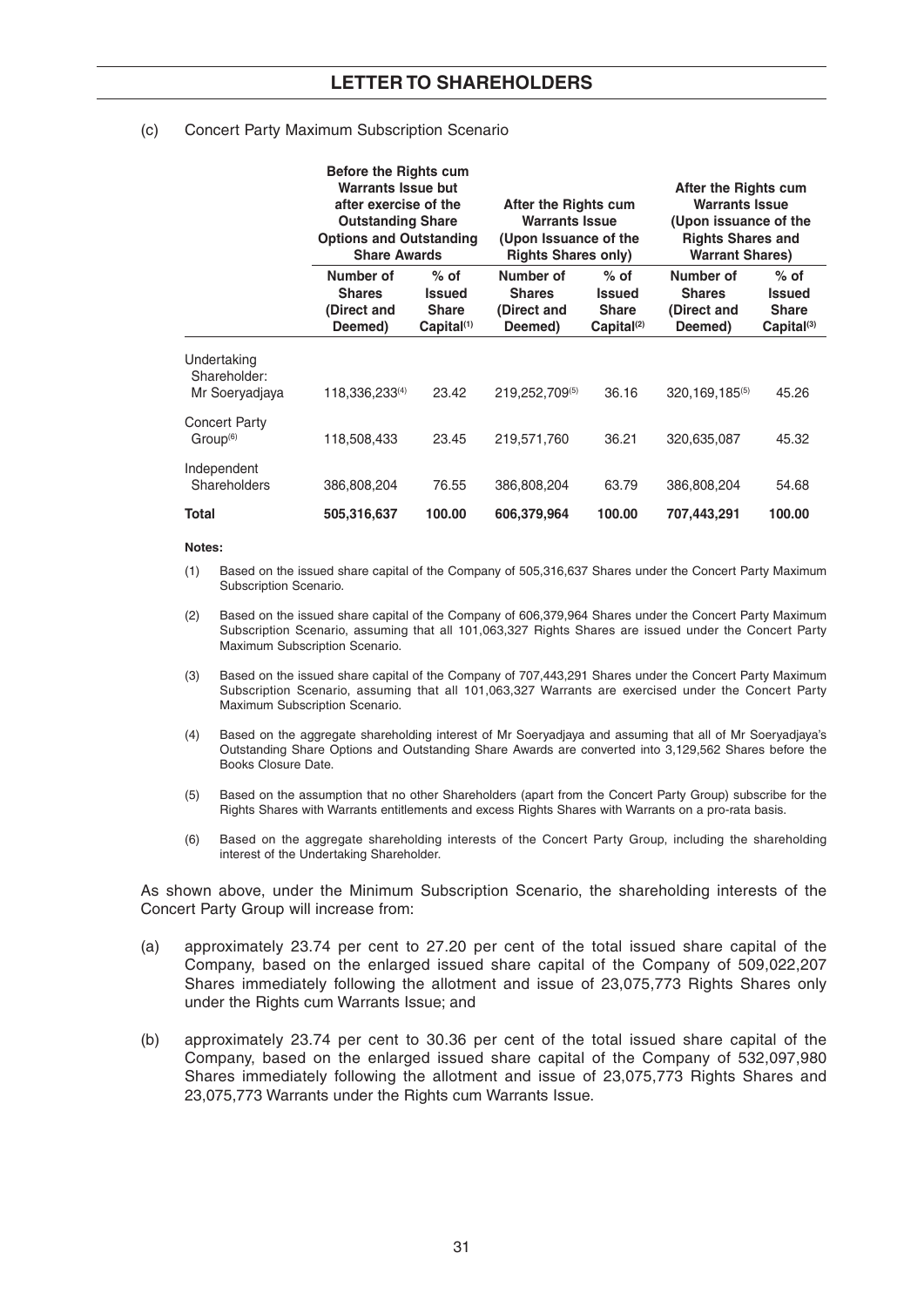Under the Concert Party Maximum Subscription Scenario, the shareholding interests of the Concert Party Group will increase from:

- (a) approximately 23.45 per cent to 36.21 per cent of the total issued share capital of the Company, based on the enlarged issued share capital of the Company of 606,379,964 Shares immediately following the allotment and issue of 101,063,327 Rights Shares only under the Rights cum Warrants Issue; and
- (b) approximately 23.45 per cent to 45.32 per cent of the total issued share capital of the Company, based on the Enlarged Issued Share Capital of the Company of 707,443,291 Shares immediately following the allotment and issue of 101,063,327 Rights Shares and 101,063,327 Warrants under the Rights cum Warrants Issue.

Accordingly, the fulfillment by the Undertaking Shareholder of his obligations under the Irrevocable Undertaking may result in the Concert Party Group and the Undertaking Shareholder increasing their respective aggregate shareholdings in the Company to thirty (30) per cent or more of the Enlarged Issued Share Capital of the Company in the Minimum Subscription Scenario and the Concert Party Maximum Subscription Scenario. The Concert Party Group and the Undertaking Shareholder will thus incur an obligation to make a mandatory general offer for the remaining Shares not already owned or controlled by them pursuant to Rule 14 of the Code unless such obligation is waived by the SIC.

 Accordingly, an application was made by the Concert Party Group to the SIC for, *inter alia,* a waiver of the obligations of the Concert Party Group and parties acting in concert with them to make a mandatory general offer for the remaining Shares not already owned or controlled by the Concert Party Group pursuant to Rule 14 of the Code as a result of the subscription of the Rights Shares and the Warrants Shares arising from the exercise of the Warrants under the Rights cum Warrants Issue. On 25 April 2016, the SIC granted the Whitewash Waiver subject to, *inter alia,* the satisfaction of the SIC Conditions set out in paragraph 3.4 of this Circular.

#### **3.3 Potential Dilution**

 As a result of the Rights cum Warrants Issue and the Irrevocable Undertaking, the collective shareholding interests of Independent Shareholders (other than the Concert Party Group) may be diluted from:

- (a) 76.26 per cent to approximately 72.80 per cent under the Minimum Subscription Scenario, assuming that only the Rights Shares are issued under the Minimum Subscription Scenario; and
- (b) 76.26 per cent to approximately 69.64 per cent under the Minimum Subscription Scenario, assuming that the Warrants are exercised under the Minimum Subscription Scenario.

 In addition, the collective shareholding interests of Independent Shareholders (other than the Concert Party Group) may be diluted from:

- (a) 76.55 per cent to approximately 63.79 per cent under the Concert Party Maximum Subscription Scenario, assuming that only the Rights Shares are issued under the Concert Party Maximum Subscription Scenario; and
- (b) 76.55 per cent to approximately 54.68 per cent under the Concert Party Maximum Subscription Scenario, assuming that all the Warrants are exercised under the Concert Party Maximum Subscription Scenario.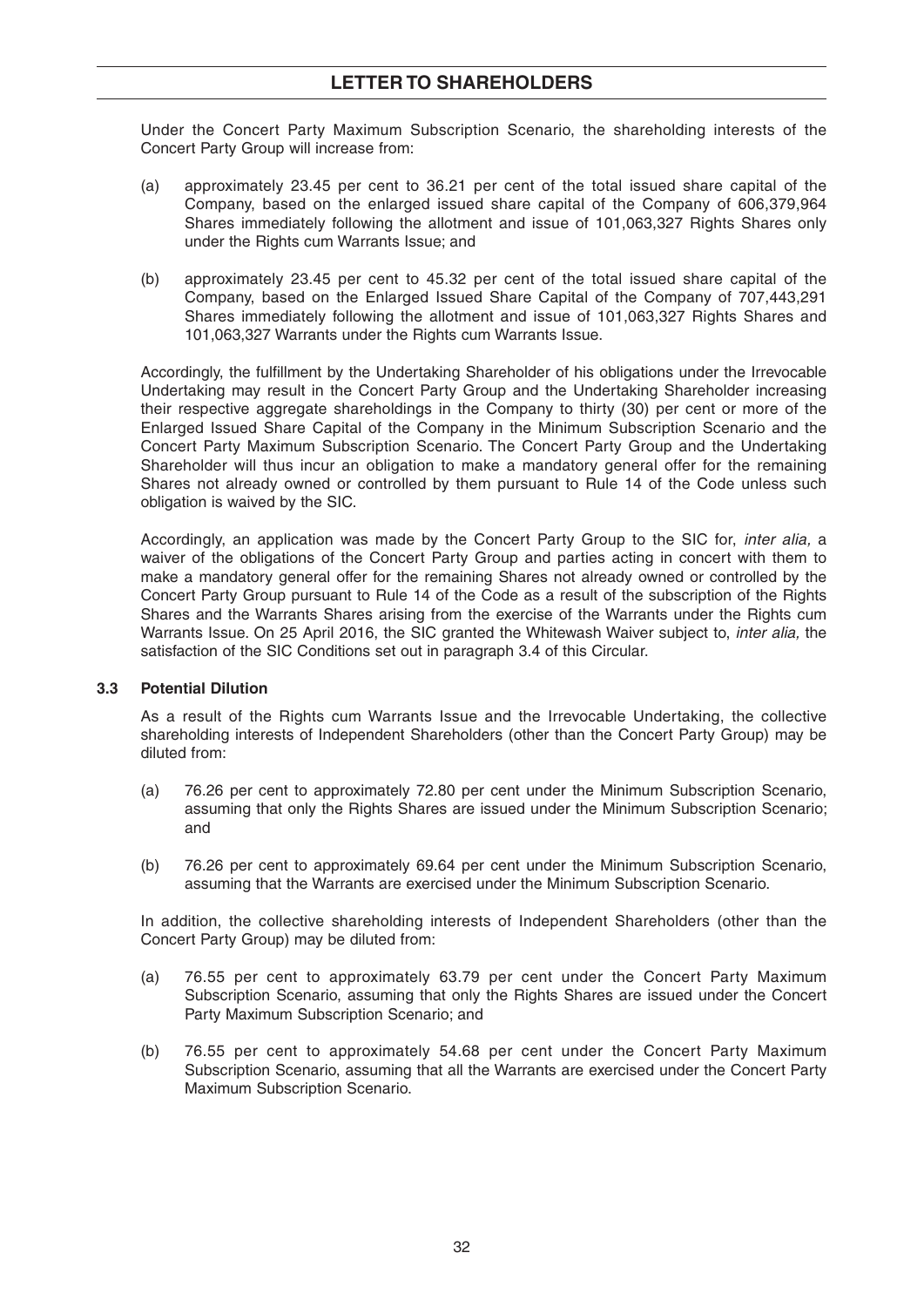#### **3.4 Whitewash Waiver**

 On 25 April 2016, the SIC granted the Whitewash Waiver, subject to the satisfaction of the following conditions:

- (a) a majority of holders of voting rights of the Company approve at a general meeting, before the issue of the Rights Shares with Warrants, the Whitewash Resolution by way of a poll to waive their rights to receive a general offer from the Concert Party Group;
- (b) the whitewash resolution is separate from other resolutions;
- (c) the Concert Party Group, their concert parties and parties not independent of them abstain from voting on the Whitewash Resolution;
- (d) the Concert Party Group and their concert parties did not acquire or are not to acquire any Shares or instruments convertible into and options in respect of the Shares (other than subscriptions for, rights to subscribe for, instruments convertible into or options in respect of new Shares which will be disclosed in this Circular):
	- (i) during the period between the Announcement and the date Shareholders' approval is obtained for the Whitewash Resolution; and
	- (ii) in the six (6) months prior to the Announcement but subsequent to negotiations, discussions or the reaching of understandings or agreements with the Directors in relation to the Rights cum Warrants Issue;
- (e) the Company appoints an IFA to advise the Independent Shareholders on the Whitewash Resolution;
- (f) the Company sets out clearly in its Circular:
	- (i) details of the Rights cum Warrants Issue, including the Irrevocable Undertaking;
	- (ii) the dilution effect to existing Shareholders of the acquisition of (A) excess Rights Shares and (B) the Warrant Shares upon the exercise of Warrants by the Concert Party Group;
	- (iii) the number and percentage of voting rights in the Company as well as the number of Warrants convertible into, rights to subscribe for and options in respect of Shares held by the Concert Party Group as at the Latest Practicable Date;
	- (iv) the number and percentage of voting rights to be issued to the Concert Party Group as a result of their subscription of the Rights Shares (including excess Rights Shares) and the exercise of the Warrants;
	- (v) specific and prominent reference to the fact that Shareholders, by voting for the Whitewash Resolution, are waiving their rights to a general offer from the Concert Party Group at the highest price paid by the Concert Party Group and their concert parties for the Shares in the past six (6) months preceding the offer;
	- (vi) specific and prominent reference to the possibility that Shareholders by voting for the Whitewash Resolution, could be forgoing the opportunity to receive a general offer from another person who may be discouraged from making a general offer in view of the potential dilutive effect of the Warrants;
- (g) the Circular states that the Whitewash Waiver granted by the SIC to the Concert Party Group from the requirement to make a general offer under Rule 14 of the Code is subject to the conditions stated in (a) to (f) above;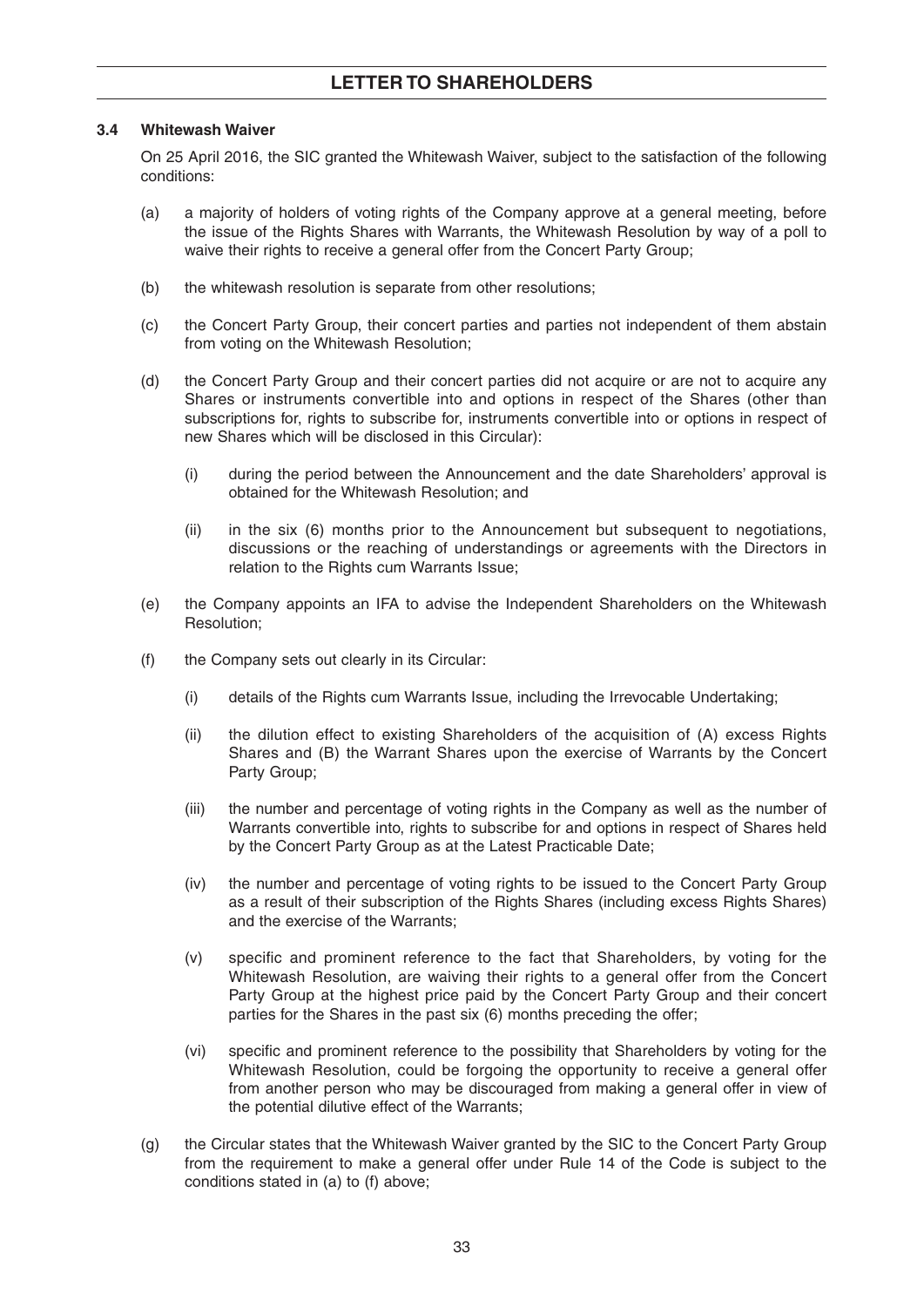- (h) the Company obtains SIC's approval in advance for those parts of the Circular that refer to the Whitewash Resolution; and
- (i) to rely on the Whitewash Resolution, the acquisition of the Rights Shares with Warrants by the Concert Party Group must be completed within three (3) months of the approval of the Whitewash Resolution, and the acquisition of Warrant Shares by the Company upon the exercise of the Warrants must be completed within five (5) years of the date of issue of the Warrants,

(collectively, the "**SIC Conditions**").

#### **3.5 Whitewash Resolution**

 Independent Shareholders are requested to vote by way of a poll, on the Whitewash Resolution (Ordinary Resolution 2) set out in the Notice of EGM on pages 96 to 98 of this Circular, waiving their rights to receive a mandatory general offer from the Concert Party Group and their concert parties for the remaining Shares not already owned or controlled by them.

#### **3.6 Advice to Independent Shareholders**

 **Independent Shareholders should note that by voting for the Whitewash Resolution:** 

- **(a) They will be waiving their rights to receive a general offer from the Concert Party Group and their concert parties at the highest price paid by the Concert Party Group in the past six (6) months preceding the commencement of the Rights cum Warrants Issue which they would have otherwise been obliged to make for the Shares pursuant to Rule 14 of the Code; and**
- **(b) They could be forgoing the opportunity to receive a general offer from another person who may be discouraged from making a general offer in view of the potential dilution of the Rights Shares with Warrants.**

#### **3.7 Advice from the Independent Financial Adviser**

 KPMG Corporate Finance Pte. Ltd. has been appointed as the IFA to advise the Independent Directors in respect of the Whitewash Resolution.

 The IFA Letter setting out the IFA's advice to the Independent Directors in full is reproduced in Appendix 1 of this Circular.

 Taking into consideration the factors set out in the IFA Letter, the information available to the IFA as at the Latest Practicable Date and subject to the qualifications and assumptions set out in the IFA Letter, the IFA is of the opinion that the Whitewash Resolution, when considered in the context of the Rights cum Warrants Issue, is fair and reasonable and not prejudicial to the interests of the Independent Shareholders. Accordingly, the IFA is of the view that the Independent Directors can recommend that Shareholders vote in favour of the Whitewash Resolution. However, the recommendation made by the Independent Directors shall remain the responsibility of the Independent Directors.

 **Shareholders are advised to read and consider the IFA Letter in its entirety as reproduced in Appendix 1 of this Circular and consider carefully the recommendations of the Independent Directors for the Whitewash Resolution set out in Section 13 of this Circular.** 

### **4. REVIEW OF PAST PERFORMANCE**

The profit and loss statements, the cash flow statements, the balance sheets and the working capital position of the Group for the last three (3) financial years ended 31 December and for the three (3) month financial period ended 31 March are set out in Appendix 2 of this Circular.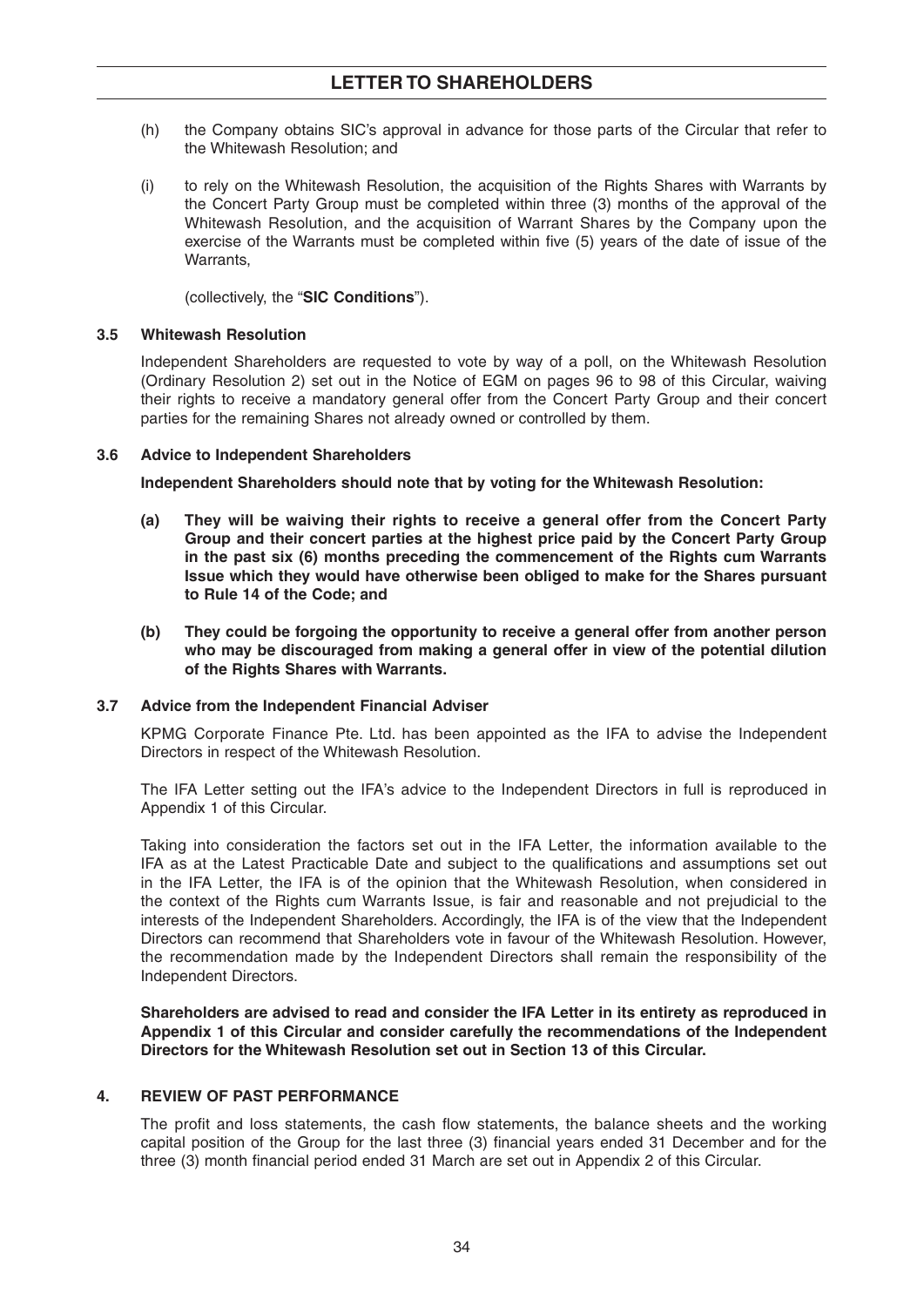#### **5. BOOKS CLOSURE DATE**

 Subject to Shareholders' approval of the Rights cum Warrants Issue and the Whitewash Resolution at the EGM and the receipt of approval for the listing and quotation of the Rights Shares, Warrants and Warrant Shares from the SGX-ST, the Books Closure Date for the purpose of determining the Entitled Shareholders' entitlements under the Rights cum Warrants Issue will be announced at a later date.

#### **6. OFFER INFORMATION STATEMENT**

 An Offer Information Statement will be despatched to the Entitled Shareholders subject to, *inter alia,* the approval of Shareholders for the Rights cum Warrants Issue being obtained at the EGM. Acceptances and applications under the Rights cum Warrants Issue may only be made on the PAL (in the case of Entitled Scripholders) or the ARE (in the case of Entitled Shareholders who are Entitled Depositors) or the ARS (in the case of persons purchasing provisional allotments of Rights Shares with Warrants through the book-entry (scripless) settlement system whose registered addresses with CDP are in Singapore) as the case may be, accompanying and forming part of the Offer Information Statement.

#### **7. DISCLOSURE OF DIRECTORS' AND SUBSTANTIAL SHAREHOLDERS' INTERESTS**

 The interests of the Directors and Substantial Shareholders in the Shares as at the Latest Practicable Date, as recorded in the Register of Directors' Shareholdings and the Register of Substantial Shareholders maintained under the provisions of the Companies Act, are as follows:

|                                              | <b>Direct</b><br><b>Interests</b> | <b>Deemed</b><br><b>Interest</b> | <b>Total Interest</b>           |       |
|----------------------------------------------|-----------------------------------|----------------------------------|---------------------------------|-------|
|                                              | No. of<br>Shares <sup>(1)</sup>   | No. of<br>Shares <sup>(1)</sup>  | No. of<br>Shares <sup>(1)</sup> | %     |
| <b>Directors</b>                             |                                   |                                  |                                 |       |
| Mr Soeryadjaya <sup>(5)</sup>                | 2,055,819                         | 113,150,852                      | 115,206,671                     | 23.71 |
| Daniel Zier Johannes Jol(4)                  |                                   | 7,557,839                        | 7,557,839                       | 1.56  |
| Tan Chong Huat                               | 2,209,122                         |                                  | 2,209,122                       | 0.45  |
| Chee Teck Kwong Patrick                      | 1,757,970                         |                                  | 1,757,970                       | 0.36  |
| Tay Ah Kong Bernard                          | 1,687,970                         |                                  | 1,687,970                       | 0.35  |
| Lee Seck Hwee <sup>(7)</sup>                 | 3,817                             | 548,000                          | 551,817                         | 0.11  |
| <b>Substantial Shareholders</b>              |                                   |                                  |                                 |       |
| Edward Seky Soeryadjaya <sup>(3)</sup>       |                                   | 107,871,400                      | 107,871,400                     | 22.20 |
| Mohammad Soetrisno Bachir <sup>(3)</sup>     |                                   | 107,871,400                      | 107,871,400                     | 22.20 |
| Precious Treasure Global Inc. <sup>(3)</sup> |                                   | 107,871,400                      | 107,871,400                     | 22.20 |
| Redmount Holdings Limited <sup>(2)</sup>     | 172,200                           | 107,699,200                      | 107,871,400                     | 22.20 |
| Telecour Limited <sup>(4)</sup>              | 107,699,200                       |                                  | 107,699,200                     | 22.16 |
| Dato' Sri Prof. Dr. Tahir <sup>(6)</sup>     |                                   | 68,000,000                       | 68,000,000                      | 13.99 |
| Wing Harvest Limited <sup>(6)</sup>          | 68,000,000                        |                                  | 68,000,000                      | 13.99 |

#### **Notes:**

 (1) Based on the issued share capital of 485,946,434 Shares (excluding treasury shares) as at the Latest Practicable Date.

 (2) Redmount Holdings Limited ("**Redmount**"), pursuant to a trust deed dated 4 February 2016, has a deemed interest in the 107,699,200 shares registered in the name of Telecour Limited ("**Telecour**"), that are held on trust for Redmount.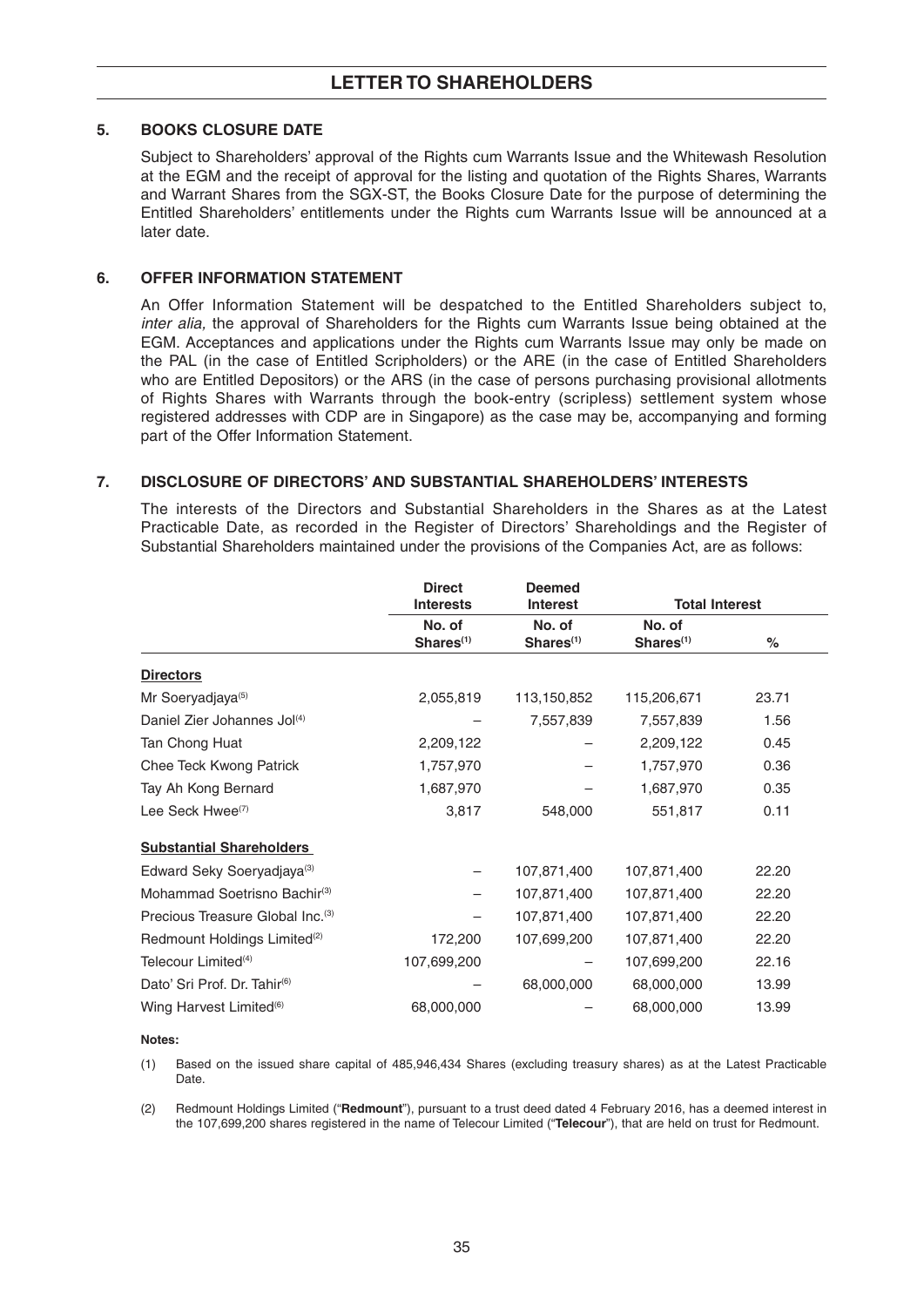- (3) Both Mr Mohammad Soetrisno Bachir and Mr Edward Seky Soeryadjaya control in equal proportion of shareholdings in the capital of Precious Treasure Global Inc. ("**Precious Treasure**"). Precious Treasure controls 100% of the total issued share capital of Redmount. Pursuant to Section 7(4) of the Companies Act (Chapter 50 of Singapore) (the "**Companies Act**"), Mr Mohammad Soetrisno Bachir and Mr Edward Seky Soeryadjaya are deemed interested in the shares held by Redmount.
- (4) Mr Daniel Zier Johannes Jol is deemed to be interested in the 7,557,839 shares registered in the name of Raffles Nominees (Pte.) Limited, for his benefit.
- (5) Mr Soeryadjaya has a deemed interest in the 5,451,652 shares registered in the name of DB Nominees (Singapore) Pte Ltd for his benefit, and a deemed interest in the 107,699,200 shares held by Telecour pursuant to Section 7(4) of the Companies Act, through his position as the sole director and shareholder of Telecour.
- (6) The sole director and shareholder of Wing Harvest Limited, Clement Wang Kai, is holding the shares on trust for Dato' Sri. Prof. Dr. Tahir MBA and his family.
- (7) Mr Lee Seck Hwee is deemed to be interested in the 548,000 shares held through CPF designated bank United Overseas Bank Limited.

#### **8. MATERIAL LITIGATION**

 Save for the litigation matters disclosed below, neither the Company nor any of its subsidiaries is engaged in any litigation as plaintiff or defendant in respect of any claims or amounts that are or may be material and the Directors have no knowledge of any legal or arbitration proceedings which are pending and threatened against the Company or any of its subsidiaries during the twelve (12) months preceding the date of this Circular which may materially and adversely affect the financial position or business of the Group taken as a whole and to fund the expansion and growth of existing businesses:

- (a) On 7 October 2015, the Company announced that pursuant to Suit 553 of 2012 between the Company's wholly-owned subsidiary, Ramba Energy West Jambi Limited ("**REWJ**") and Verona Capital Pty Ltd ("**Verona**"), Verona filed an appeal of the decision issued by the Singapore High Court which had dismissed Verona's claim and allowed REWJ's counterclaim (the "**Verona Appeal**"). As at the date of the announcement, no grounds for the Verona Appeal have been stated. The Company does not expect this lawsuit to have any material impact on the Group's performance for the financial year ending 31 December 2015;
- (b) On 16 April 2015, the Company announced that Super Power Enterprises Group Ltd ("**SPE**") had commenced arbitration proceedings against the Company's 80.4% subsidiary, PT Hexindo Gemilang Jaya ("**Hexindo**"). The arbitration proceedings relate to a claim by SPE over the forfeiture of its 49% participating interest in the Lemang PSC by the Government of Indonesia more than three (3) years ago, which resulted in its eventual substitution by a third party, Eastwin Global Investments Limited ("**Eastwin**"), as owner of the said 49% participating interest in the Lemang PSC. The Board of Directors sees no merit in SPE's claims and Hexindo will vigorously defend its rights against SPE in the arbitration proceedings; and
- (c) On 22 December 2014, the Company announced that the Singapore Court of Appeal had released its judgment in respect of an appeal case between the Company's wholly owned subsidiary, RBC Properties Pte. Ltd. ("**RBC**") and Defu Furniture Pte. Ltd. ("**Defu**"), where the Singapore Court of Appeal held that RBC was liable for innocent misrepresentation. The Court of Appeal then gave Defu an election between claiming damages for wholly innocent misrepresentation, or for a repudiatory breach of contract accompanied by a claim of damages for that breach (the "**22 December 2014 Announcement**"). Further to the 22 December 2014 Announcement, the aforementioned parties are in the process of ongoing proceedings in the Singapore High Court on the assessment of damages suffered by Defu in respect of the above judgment. The Company has not made any announcement on this proceeding in the Singapore High Court as the trial has yet to commence.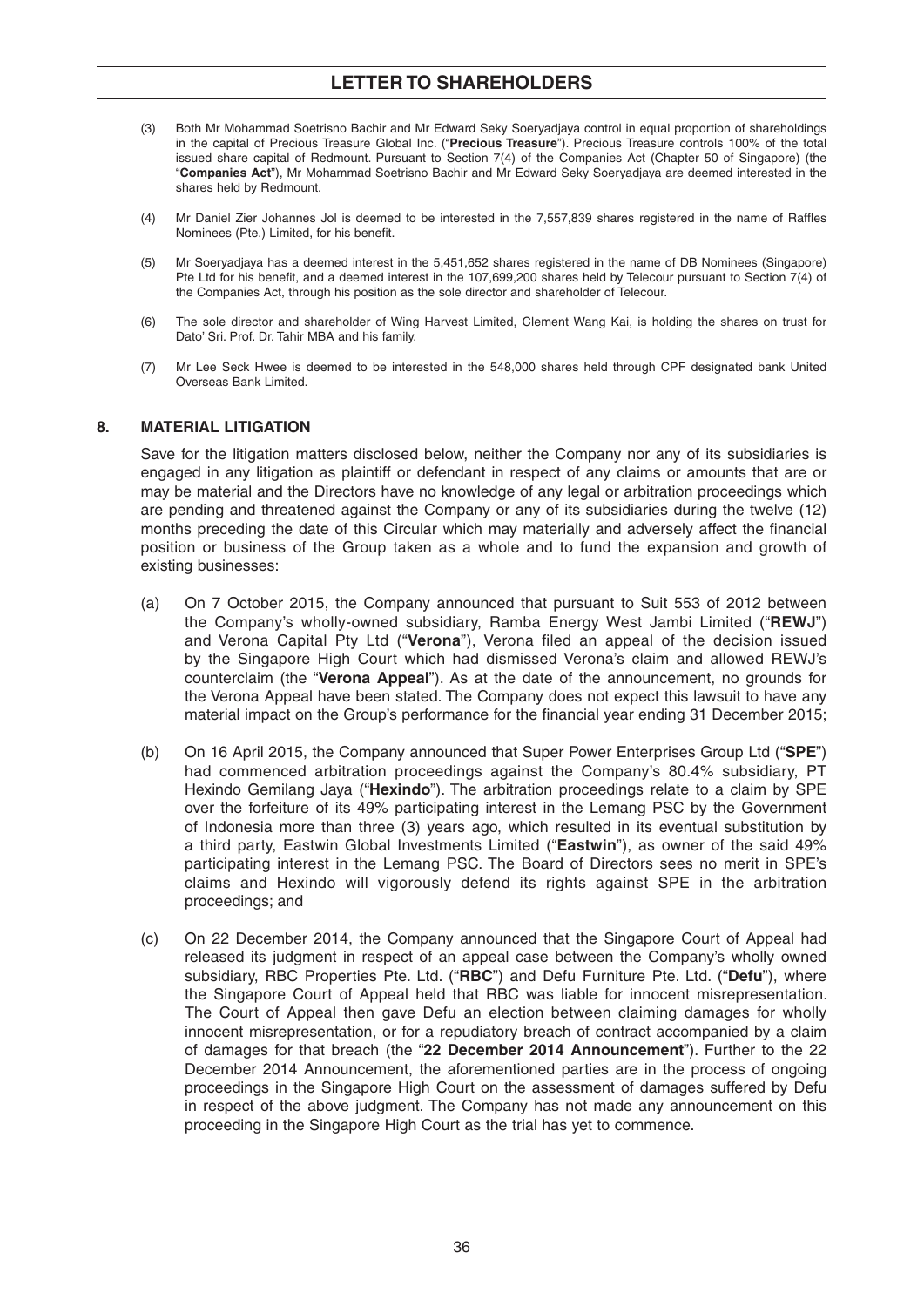## **9. MATERIAL CONTRACTS**

 Save for the contracts disclosed below, neither the Company nor any of its subsidiaries have entered into any material contracts (not being contracts entered in the ordinary course of business) within the past two (2) years prior to the Latest Practicable Date:

- (a) On 5 October 2015, the Company announced that:
	- (i) Hexindo had entered into a farm-in agreement with Mandala Lemang Singapore Pte. Ltd. on 4 October 2015, pursuant to which Hexindo shall farm-out a thirty five (35) per cent participating interest in the Lemang PSC to Mandala Lemang Singapore Pte. Ltd.;
	- (ii) As part of the aforementioned transaction and concurrently with the farm-in agreement, Hexindo had entered into a back-to-back agreement with Eastwin Global Investments Limited to acquire a fifteen (15) per cent participating interest in the Lemang PSC from Eastwin;
	- (iii) Hexindo had entered into a joint operating agreement with Mandala Lemang Singapore Pte. Ltd. and Eastwin on 4 October 2015, pursuant to which all three (3) parties to the joint operating agreement shall define their respective rights and obligations with respect to petroleum operations conducted under the Lemang PSC; and
	- (iv) Hexindo will, on completion of the aforementioned transaction, enter into a secondment agreement with Mandala Lemang Singapore Pte. Ltd., pursuant to which Mandala Lemang Singapore Pte. Ltd. will be entitled to send its qualified personnel to fill certain positions in Hexindo's organization for the conduct of certain petroleum operations after the completion of the aforementioned transaction;
- (b) On 7 September 2015, the Company announced that it had entered into a memorandum of understanding with a strategic investor on  $6$  September 2015 to farm-out a twenty five  $(25)$ per cent working interest in the Lemang production sharing contract from Hexindo, with the objective to sign the definitive agreements on or before 25 September 2015;
- (c) On 19 May 2015, the Company announced that Ramba Energy Exploration Limited ("**REEL**"), a wholly owned subsidiary of the Company, REWJ, a wholly owned subsidiary of REEL and GSS Energy Sumatra Limited (the "**Investor**") had entered into an investment agreement on 18 May 2015. Pursuant to the investment agreement, the Investor has agreed to (i) advance to REWJ an aggregate amount up to US\$4,000,000 for costs, fees and expenses incurred by REWJ in connection with the drilling and completion of two (2) exploration wells ("**Drilling Costs**"), (ii) at the option of the Investor, an option to advance up to another US\$2,000,000 upon full expense of the Drilling Costs if both exploration wells are not complete, and (iii) US\$1,000,000 for all general and administrative costs incurred by REWJ from the date of the investment agreement;
- (d) On 7 May 2015, the Company announced that it had entered into a shares placement agreement with Win World Profits Limited and Harry Wangidiaia on 6 May 2015 to allot and issue 9,000,000 new ordinary shares in the capital of the Company at a placement price of \$0.32 for each Share to raise net proceeds of \$2.79 million;
- (e) On 3 May 2015, the Company announced that it had entered into a share placement agreement with Wing Harvest Limited on 30 April 2015 to allot and issue 68,000,000 new ordinary shares in the capital of the Company at a placement price of \$0.27 for each Share to raise net proceeds of \$17.90 million;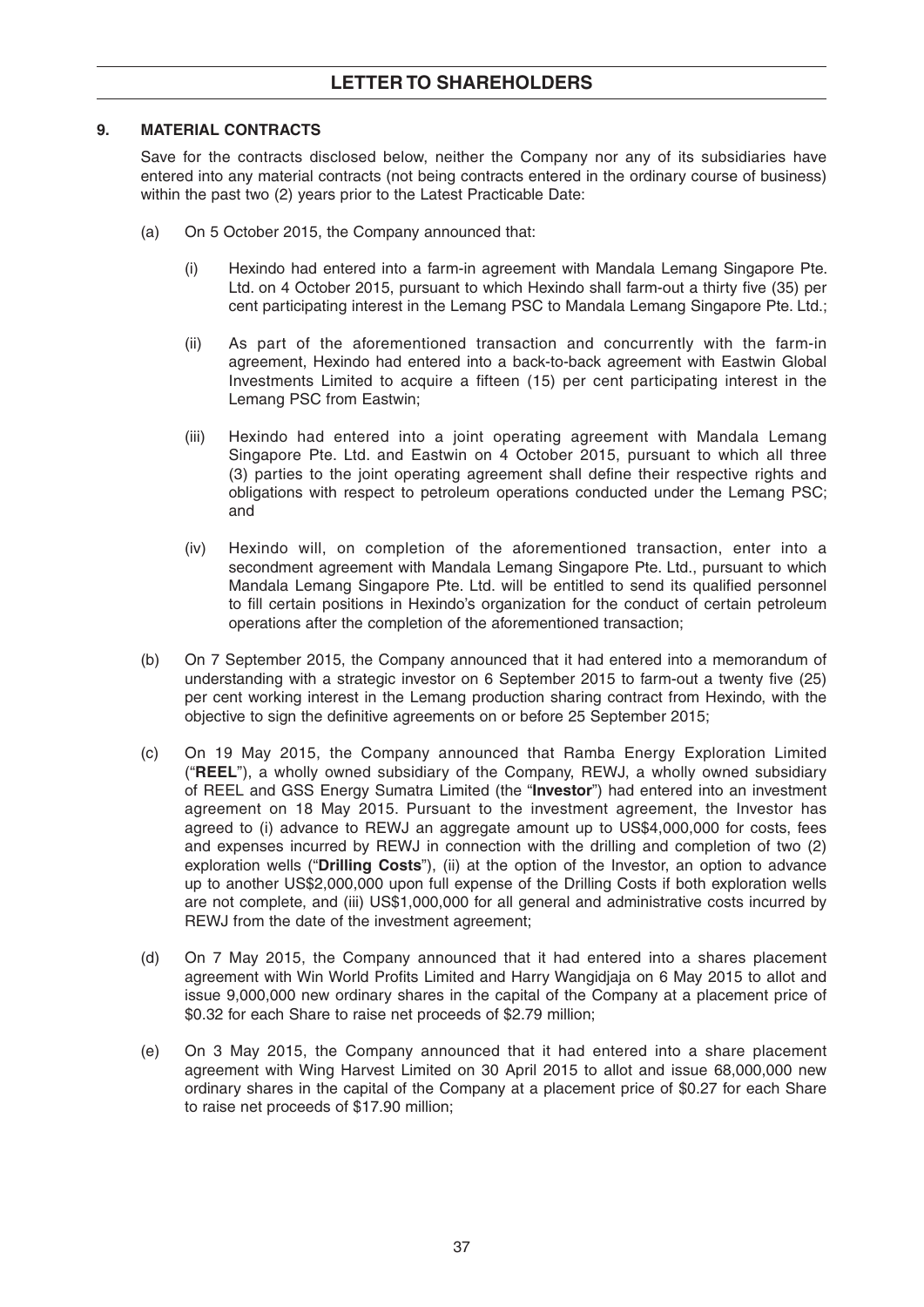# **LETTER TO SHAREHOLDERS**

- (f) On 4 November 2014, the Company announced that PT Pertamina EP and PT Perusahaan Gas Negara (Persero) Tbk had entered into a mutual agreement dated 30 October 2014 to extend the gas sale agreement executed between the two parties on 26 July 2004, and which was subsequently amended on 30 March 2011. The gas sale agreement concerns the sale of gas by the Company from the gas production derived from the Jatirarangon technical assistance contract, and the mutual agreement serves as a provisional legal basis for the gas distribution by PT Pertamina EP to PT Perusahaan Gas Negara (Persero) Tbk;
- (g) On 19 October 2014, the Company announced that it had entered into a share placement agreement with Zymmetry Investments Ltd, Lim Han Feng, Lim Suryanti, Ong Shen Chieh, Wang Lai Poh, Chow Soek Sian, Tay Beng Chuan and Lee Kok Fatt to allot and issue 37,500,000 new ordinary shares in the capital of the Company at a placement price of \$0.40 for each Share to raise net proceeds of \$14.95 million; and
- (h) On 22 September 2014, the Company announced that it has on 21 September 2014 entered into a binding Letter of Offer with Risco Energy Investments Holding Pte. Ltd. ("**REI**") for REI to acquire a twenty five (25) per cent direct working interest in the Lemang PSC from the Company's Indonesian subsidiary, Hexindo (the "**Proposed 25% Acquisition**"). However, on 22 December 2014, the Company announced, *inter alia*, that REI needed additional time to complete its negotiations with the Company and that the Company had agreed to extend the three (3) month exclusivity period to and including 31 January 2015. Subsequently, on 1 February 2015, the Company announced, *inter alia*, that the exclusivity period for negotiations between REI and the Company for the Proposed 25% Acquisition had expired on 31 January 2015 without any definitive agreement being executed.

## **10. ABSTENTION OF DIRECTORS AND SUBSTANTIAL SHAREHOLDERS**

### **10.1 Abstaining Directors**

Mr Soeryadjaya, Chief Executive Officer and Executive Director of the Company, is also a director of Redmount Holdings Limited, Telecour Limited and Southdale Holdings Limited, and a Shareholder in the Concert Party Group.

 In view of the above, Mr Soeryadjaya will (a) abstain from making any recommendations on the Whitewash Resolution and (b) decline to accept any appointment as proxy for any Shareholder to vote in respect of the resolutions to approve the Whitewash Resolution at the EGM.

### **10.2 Abstaining Shareholders**

 Pursuant to the Code and the SIC Conditions, the Concert Party Group, their concert parties and parties not independent of them shall abstain, and shall procure their associates to abstain, from voting on the resolution approving the Whitewash Resolution.

 The Concert Party Group, their concert parties and their associates will also refrain from accepting nomination as proxy or otherwise vote at the EGM in respect of the resolutions to approve the Whitewash Resolution, unless Shareholders appointing them as proxies give specific instructions in the relevant proxy forms on the manner in which they wish their votes to be cast for the said resolution.

## **10.3 Interests of other Directors and Shareholders**

 Save as disclosed in this Circular, none of the other Directors or the Substantial Shareholders has any interest, direct or indirect, in the resolutions in respect of the Rights cum Warrants Issue and the Whitewash Resolution, other than their respective interests in the Shares.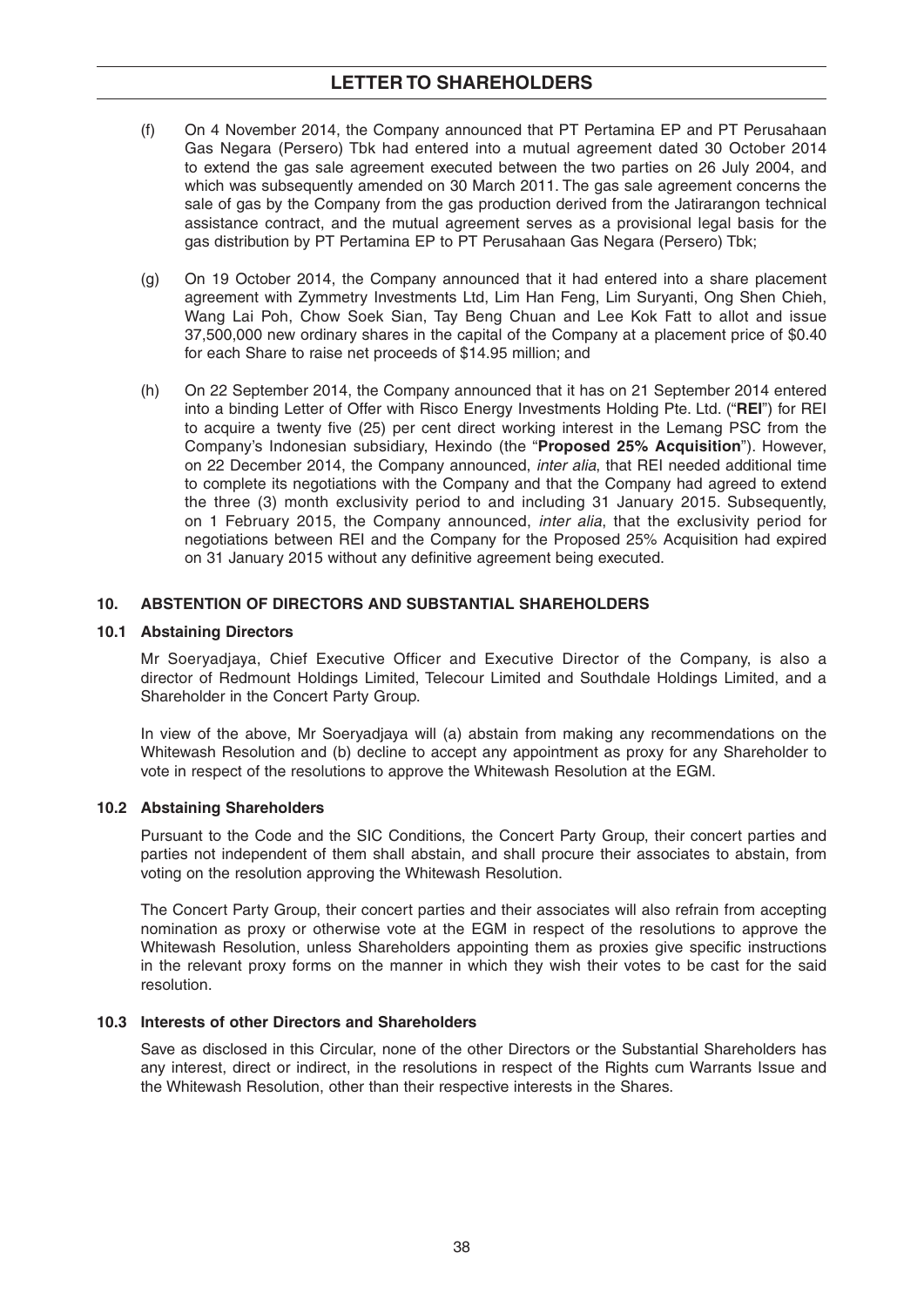## **11. EXTRAORDINARY GENERAL MEETING**

 The EGM, notice of which is set out on pages 96 to 98 of this Circular, will be held at 11 Bedok North Avenue 4, RichLand Business Centre #05-01, Singapore 489949 on Thursday, 11 August 2016 at 3.30 p.m. for the purpose of considering and, if thought fit, passing with or without modifications, the ordinary resolutions set out in the Notice of EGM.

## 12. ACTION TO BE TAKEN BY SHAREHOLDERS

 Shareholders who are unable to attend the EGM and who wish to appoint a proxy to attend on their behalf are requested to complete, sign and return the proxy form attached to this Circular in accordance with the instructions printed thereon as soon as possible and, in any event, so as to reach the registered office of the Company not less than seventy two (72) hours before the time fixed for the EGM. The completion and lodgement of the proxy form by a Shareholder will not prevent him from attending and voting at the EGM in person if he so wishes.

 A Depositor shall not be regarded as a member of the Company entitled to attend the EGM and to speak and vote thereat unless his name appears on the Depository Register at least seventy two (72) hours before the EGM.

## **13. DIRECTORS' RECOMMENDATION**

### **13.1 The Rights cum Warrants Issue**

 The Directors, having fully considered the rationale of the Rights cum Warrants Issue, are of the view that the Rights cum Warrants Issue is in the interests of the Company.

 Accordingly, the Directors recommend that Shareholders vote in favour of Ordinary Resolution 1 set out in the Notice of EGM to be proposed at the EGM.

### **13.2 The Whitewash Resolution**

 The Independent Directors having considered, *inter alia,* the rationale for the Rights cum Warrants Issue as set out in paragraph 2.8 of this Circular and the advice of the IFA as set out in the IFA Letter in Appendix 1 of this Circular, are of the opinion that the Whitewash Resolution is in the interests of the Company and is not prejudicial to the interests of the Independent Shareholders.

 Accordingly, they recommend that the Independent Shareholders vote in favour of Ordinary Resolution 2 set out in the Notice of EGM to be proposed at the EGM.

### **13.3 Note to Shareholders**

 Shareholders, in deciding whether to vote in favour of the ordinary resolutions, should read carefully the terms and conditions, rationale and financial effects of the Rights cum Warrants Issue, and in respect of the Whitewash Resolution, consider carefully the advice of the IFA. In giving the above recommendations, the Directors have not had regard to the specific investment objectives, financial situation, tax position or unique needs or constraints of any individual Shareholder. As Shareholders would have different investment objectives, the Directors recommend that any Shareholder who may require specific advice in relation to his or her specific investment objectives or portfolio should consult his or her stockbroker, bank manager, solicitor, accountant, tax adviser or other professional advisers.

## **14. DIRECTORS' RESPONSIBILITY STATEMENT**

 Save for the IFA Letter, the Directors collectively and individually accept full responsibility for the accuracy of the information given in this Circular and confirm after making all reasonable enquiries that, to the best of their knowledge and belief, this Circular constitutes full and true disclosure of all material facts about the proposed Rights cum Warrants Issue, the proposed Whitewash Resolution, the Company and its subsidiaries, and the Directors are not aware of any facts the omission of which would make any statement in this Circular misleading.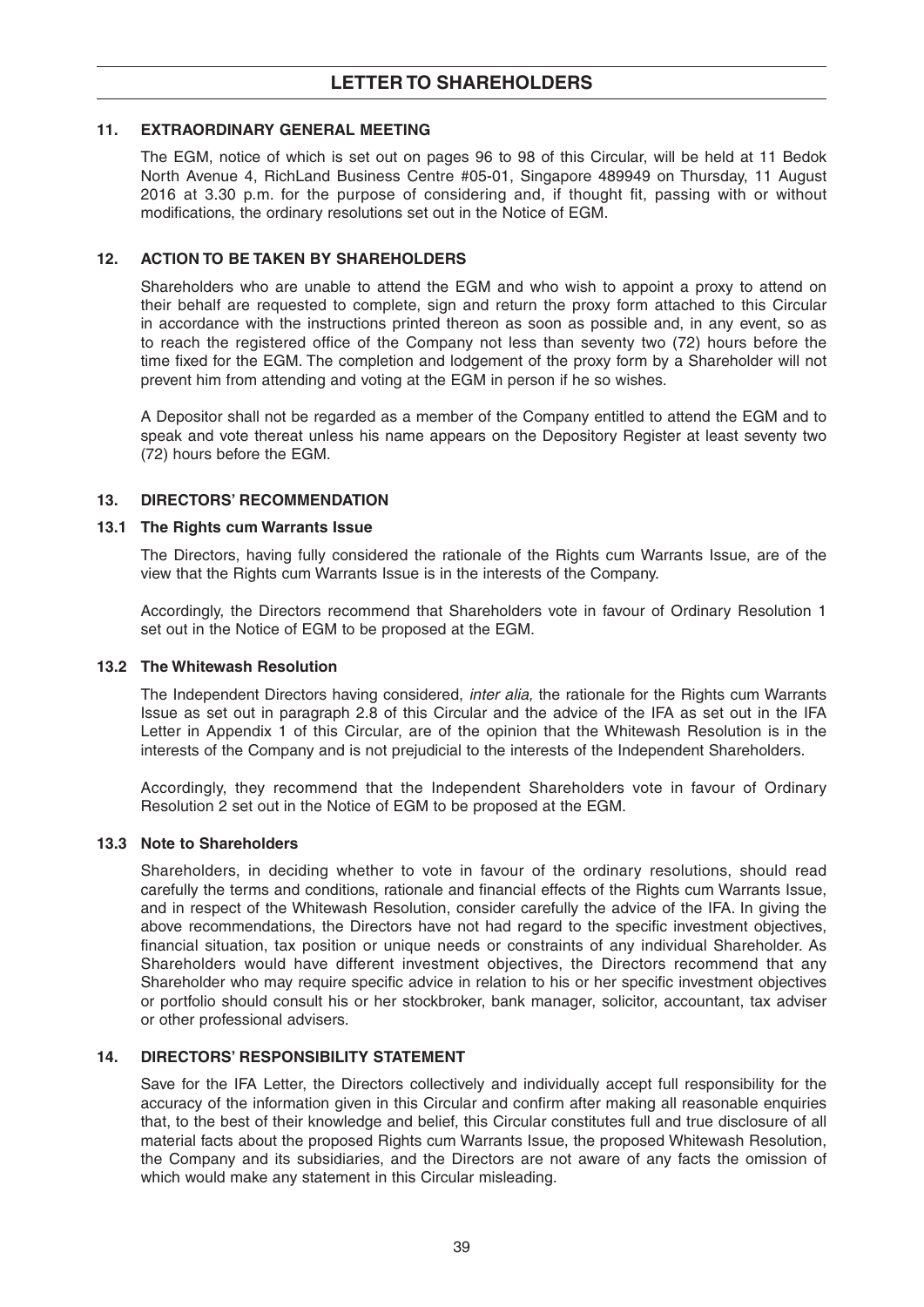# **LETTER TO SHAREHOLDERS**

 Where information in this Circular has been extracted from published or otherwise publicly available sources or obtained from a named source, the sole responsibility of the Directors has been to ensure that such information has been accurately and correctly extracted from those sources and/ or reproduced in this Circular in its proper form and context.

## **15. CONSENTS**

 The IFA has given and has not withdrawn its written consent to the issue of this Circular with the inclusion of its name and the IFA Letter, and all references thereto, in the form and context in which they appear in this Circular.

## **16. DOCUMENTS AVAILABLE FOR INSPECTION**

The following documents may be inspected at the registered office of the Company at 29A Club Street, Singapore 069414 during normal business hours from the date hereof up to and including the date of the EGM:

- (a) the Constitution of the Company;
- (b) the Announcement;
- (c) the annual reports of the Company for FY2015, FY2014 and FY2013;
- (d) the unaudited financial statements of the Group for  $1Q$  FY2016;
- (e) the IFA Letter;
- (f) the letter of consent by the IFA;
- (g) the Irrevocable Undertaking referred to in paragraph 2.7 of this Circular; and
- (h) the material contracts referred to in section 9 of this Circular.

Yours faithfully,

for and on behalf of the Board of Directors **RAMBA ENERGY LIMITED**

**Tan Chong Huat** Non – Executive Chairman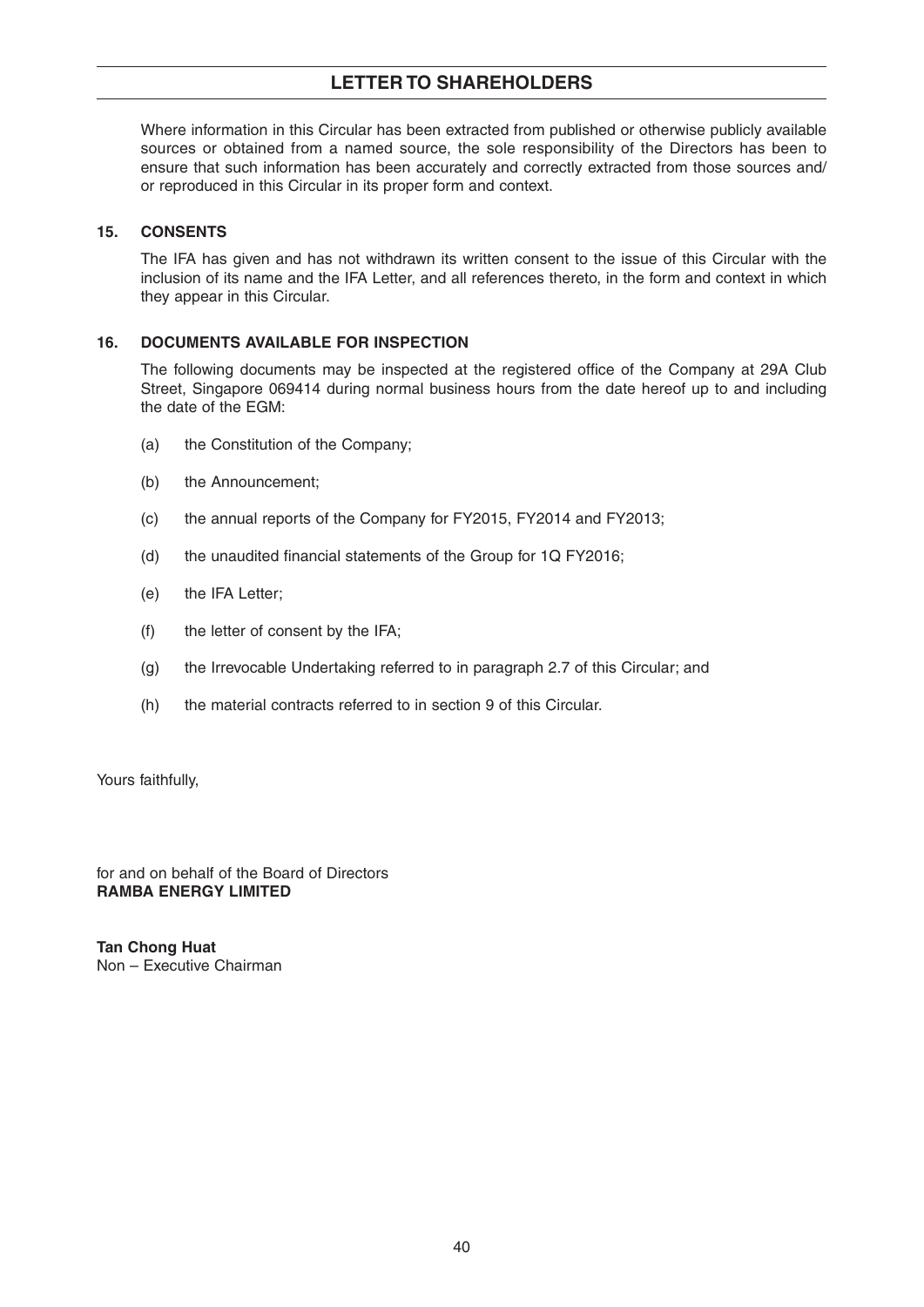The Independent Directors Ramba Energy Limited 29A Club Street Singapore 069414

27 July 2016

Dear Sirs

### **INDEPENDENT FINANCIAL ADVICE IN RELATION TO THE PROPOSED WHITEWASH RESOLUTION**

*For the purposes of this letter (the "IFA Letter"), capitalised terms not otherwise defined herein shall have the same meaning as given to them in the circular to the shareholders of Ramba Energy Limited dated 27 July 2016 (the "Circular")*

## **1. INTRODUCTION**

### **1.1 Overview**

On 19 May 2016 (the "**Announcement Date**"), Ramba Energy Limited ("**Ramba**" or the "**Company**") announced that the Company is proposing to undertake a renounceable non-underwritten rights cum warrants issue (the "**Rights cum Warrants Issue**") of up to 101,063,327 new ordinary shares in the capital of the Company (the "**Rights Shares**") at an issue price of S\$0.2000 for each Rights Share (the "**Issue Price**"), with up to 101,063,327 free detachable warrants (the "**Warrants**"), each Warrant carrying the right to subscribe for one (1) new ordinary share in the capital of the Company (the "**Warrant Share**") at an exercise price of S\$0.2000 for each Warrant Share (the "**Exercise Price**"), on the basis of one Rights Share for every five (5) existing ordinary shares in the capital of the Company (the "**Shares**"), held by the shareholders of the Company (the "**Shareholders**") as at the time and date to be determined by the board of directors of the Company (the "**Directors**") for the purpose of determining the entitlements of the Entitled Shareholders (as defined in the Circular) under the Rights cum Warrants Issue (the "**Books Closure Date**"), fractional entitlements to be disregarded.

As at the Latest Practicable Date (as defined herein), the Company has:

- (a) an existing issued and paid-up share capital comprising 485,946,434 Shares (excluding 1,807,215 treasury shares) ("**Existing Issued Share Capital**");
- (b) outstanding share options ("**Outstanding Share Options**") granted under the Company's share option scheme which are exercisable into 11,206,057 Shares; and
- (c) outstanding share awards ("**Outstanding Share Awards**") granted under the Company's performance share plan which are exercisable into 8,164,146 Shares.

As at the Latest Practicable Date, Mr Aditya Wisnuwardana Seky Soeryadjaya ("**Mr Soeryadjaya**") holds Shares representing 23.71% of the total Existing Issued Share Capital of the Company. Mr Soeryadjaya (the "**Undertaking Shareholder**") has provided an irrevocable undertaking (the "**Irrevocable Undertaking**") to the Company, amongst other things, to subscribe or cause to be subscribed for and/or procure the subscription of the Concert Party Entitled Rights Shares with Warrants (as defined herein).

As at the Latest Practicable Date, the collective interests of (a) Mr Soeryadjaya, (b) Mr Edward Seky Soeryadjaya, (c) Precious Treasure Global Inc. ("**Precious Treasure**"), (d) Redmount Holdings Limited, (e) Redmount Holdings Subsidiaries, (f) Telecour Limited and (g) Southdale Holdings Limited (each a "**Concert** 

KPMG Corporate Finance Pte Ltd (Registration No:<br>198500417D), a Singapore incorporated company and a<br>member firm of the KPMG network of independent member<br>firms affiliated with KPMG International Cooperative ("KPMG<br>Interna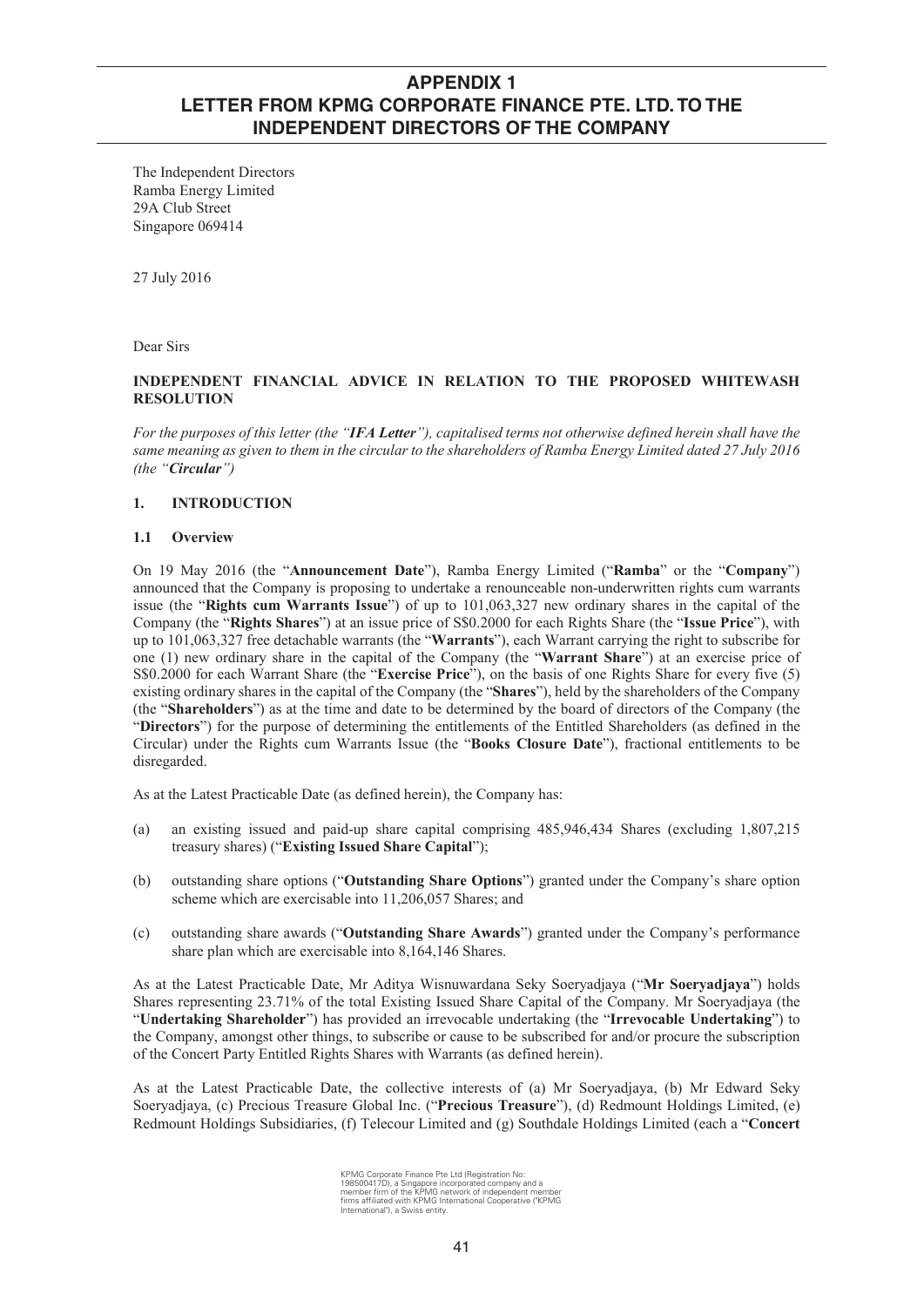**Party**" and collectively, the "**Concert Party Group**") amount to an aggregate shareholding representing approximately 23.74% of the voting rights in the Company.

Under the Minimum Subscription Scenario (as defined herein), the shareholding interests of the Concert Party Group will increase from approximately 23.74% of the total issued share capital of the Company to approximately 30.36% of the total issued share capital of the Company.

Under the Concert Party Maximum Subscription Scenario (as defined herein) where the Concert Party Group subscribes for the excess Rights Shares with Warrants, the shareholding interests of the Concert Party Group will increase from approximately 23.74% of the total issued share capital of the Company to approximately 45.32% of the total issued share capital of the Company.

### **1.2 The Whitewash Waiver**

The fulfilment by the Undertaking Shareholder of his obligations arising from the Irrevocable Undertaking under the Minimum Subscription Scenario and the Concert Party Group's subscription of the excess Rights Shares with Warrants under the Concert Party Maximum Subscription Scenario may result in the Concert Party Group increasing its aggregate shareholdings in the Company to 30.00% or more of the enlarged issued and paid-up share capital of the Company.

The Concert Party Group will thus incur an obligation to make a mandatory general offer for the remaining Shares not already owned or controlled by the Concert Party Group pursuant to Rule 14 of the Singapore Code on Take-overs and Mergers (the "**Take-over Code**"), unless such obligation is waived by the Securities Industry Council ("**SIC**").

Accordingly, an application was made on 18 March 2016 by the Concert Party Group to the SIC for, *inter alia*, a waiver of the obligations of the Concert Party Group and their concert parties to make a mandatory general offer under Rule 14 of the Take-over Code incurred as a result of the subscription of excess Rights Shares and the exercise of Warrants acquired under the Rights cum Warrants Issue into Warrant Shares.

On 25 April 2016, the SIC granted a waiver (the "**Whitewash Waiver**") subject to, *inter alia,* the Independent Shareholders passing a separate resolution waiving their right to receive a mandatory general offer from the Concert Party Group and their concert parties for all the issued Shares in the capital of the Company not already owned, controlled or agreed to be acquired by them as a result of the Concert Party Group's subscription of the Rights Shares with Warrants under the Rights cum Warrants Issue (the "**Whitewash Resolution**") and an independent financial adviser be appointed by the Company to advise on the Whitewash Resolution, among other conditions.

### **1.3 The Whitewash Resolution**

Consequently, Ramba is convening an extraordinary general meeting ("**EGM**") to be held on 11 August 2016 to seek the Independent Shareholders' (as defined in the Circular) approval for:

- (a) the Rights cum Warrants Issue; and
- (b) the Whitewash Resolution.

KPMG Corporate Finance Pte Ltd ("**KPMG Corporate Finance**") has been appointed as the independent financial adviser (the "**Independent Financial Adviser**" or "**IFA**") to advise the independent directors of the Company (the "**Independent Directors**"), as to whether the Whitewash Resolution, when considered in the context of the Rights cum Warrants Issue is (a) fair and reasonable and in the interest of the Company, and (b) not prejudicial to the interests of the Independent Shareholders (the "**Opinion**").

This IFA Letter to be included in the Circular sets out, *inter alia*, our evaluation of the Whitewash Resolution in the context of the Rights cum Warrants Issue and our advice to the Independent Directors in relation to their recommendation to the Independent Shareholders on the Whitewash Resolution in the context of the Rights cum Warrants Issue.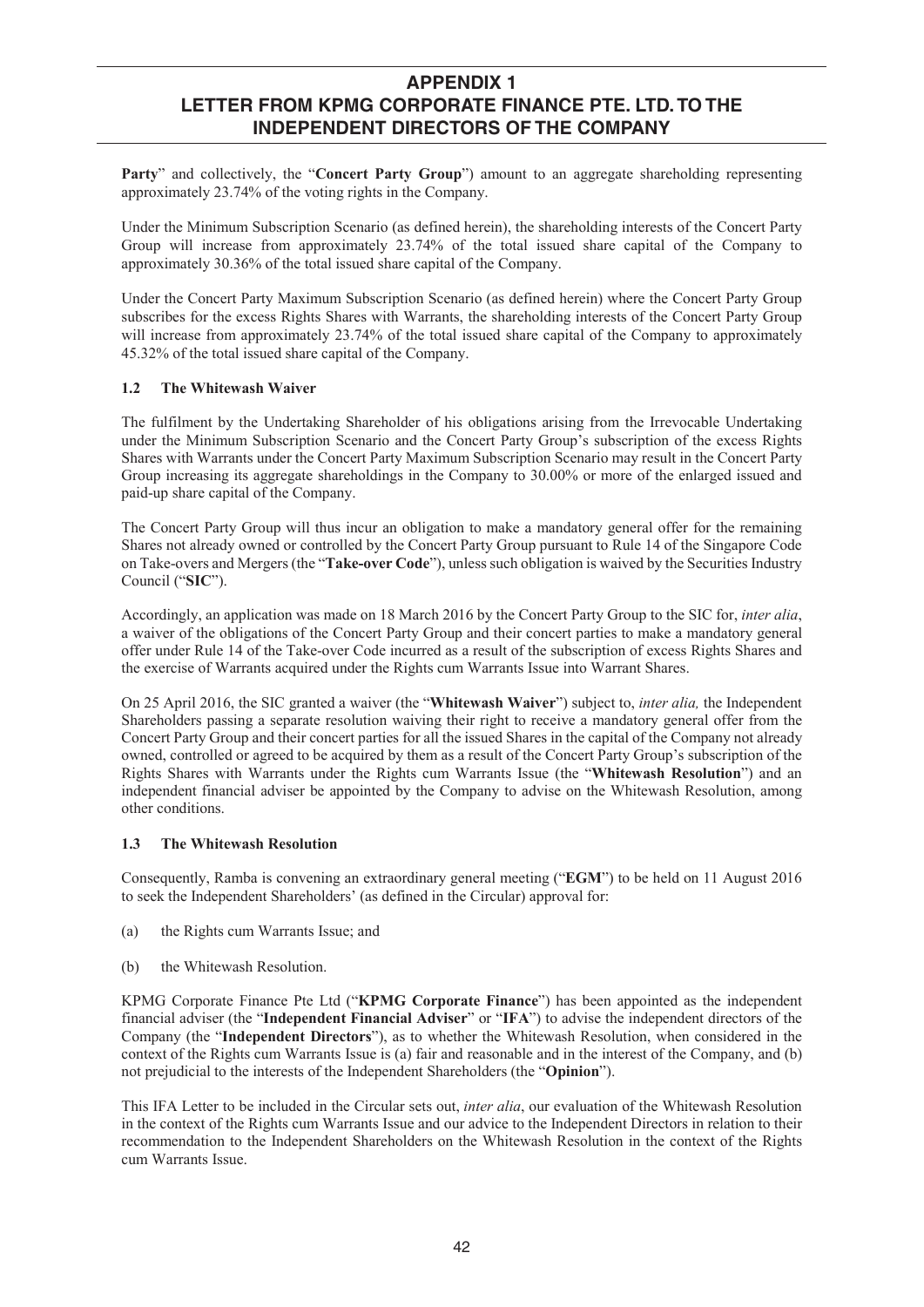### **2. TERMS OF REFERENCE**

KPMG Corporate Finance was appointed by the Independent Directors of the Company to advise them on the Whitewash Resolution when considered in the context of the Rights cum Warrants Issue. We were neither a party to the negotiations in relation to the Rights cum Warrants Issue highlighted above, nor were we involved in the deliberations leading up to the decision by the Directors to enter into the Rights cum Warrants Issue and its subsequent actions relating thereof. We do not, by this letter, warrant the merits of the Rights cum Warrants Issue and/or the Whitewash Resolution other than to form an opinion for the Independent Directors with respect to the Whitewash Resolution when considered in the context of the Rights cum Warrants Issue.

It is not within our terms of reference to evaluate or comment on the legal, strategic, and/ or commercial merits and risks of the Rights cum Warrants Issue and/or the Whitewash Resolution or on the future growth prospects or earnings potential of Ramba should the Rights cum Warrants Issue be completed or not completed and the Whitewash Resolution be passed or not passed. We are not addressing the relative merits of the Rights cum Warrants Issue and/or the Whitewash Resolution vis-à-vis any alternative transaction previously considered by the Company or transactions that the Company may consider in the future, and as such, we do not express a view thereon. Such evaluations or comments are and remain the sole responsibility of the Directors and the management of the Company (the "**Management**") although we may draw upon their views or make such comments in respect thereof (to the extent deemed necessary or appropriate by us) in arriving at our opinion.

We have not conducted a comprehensive independent review of the business, operations or financial condition of the Company. Further, the scope of our appointment does not require us to express an opinion on the future prospects of the Company following the Rights cum Warrants Issue and/or the Whitewash Resolution. We are therefore not expressing any opinion herein as to the prices at which the Shares of Ramba may trade upon completion of the Rights cum Warrants Issue, should this occur, or the future performance of the Company. Such evaluation or comments remain the sole responsibility of the Independent Directors.

It is also not within our terms of reference to compare the relative merits of the Rights cum Warrants Issue and/or the Whitewash Resolution to any alternative transactions previously considered by, or that may have been available to, Ramba or any alternative transactions that may be available in the future. Such evaluations or comments remain the sole responsibility of the Independent Directors, although we may draw upon their views or make such comments in respect thereof (to the extent deemed necessary or appropriate by us) in arriving at our Opinion.

In formulating our Opinion, we have relied to a considerable extent on the information set out in the Circular, other public information collated by us and the information, opinions and facts provided to us by the Company, and its other professional advisers. We have also relied on the information contained in the various announcements made by Ramba in relation to the Rights cum Warrants Issue and/or the Whitewash Resolution. Whilst care has been exercised in reviewing the information we have relied upon, we have not independently verified such information, whether written or verbal, and accordingly cannot and do not make any representation or warranty, express or implied, in respect of and do not accept any responsibility for the accuracy, completeness or adequacy of all such information, provided or otherwise made available to us or relied on by us. Nevertheless, we have made such enquiries and judgment as we deemed necessary and have found no reason to doubt the accuracy or reliability of such information.

We have relied upon the representation of the Directors of Ramba (the "**Directors**") (including those who may have delegated detailed supervision of the Circular) that they have taken all reasonable care to ensure that all information and facts stated in the Circular are fair and accurate in all material respects and all material information and facts in relation to the Rights cum Warrants Issue, the proposed Whitewash Resolution, the Company and its subsidiaries have been disclosed to us, and that no material information and facts have been omitted, the omission of which would render any statement in the Circular, information and facts disclosed to us or our Opinion to be inaccurate, incomplete or misleading in any material respect. The Directors (including those who may have delegated detailed supervision of the Circular) have jointly and severally accepted full responsibility in the "Directors' Responsibility Statement" in section 14 of the Circular. Accordingly, no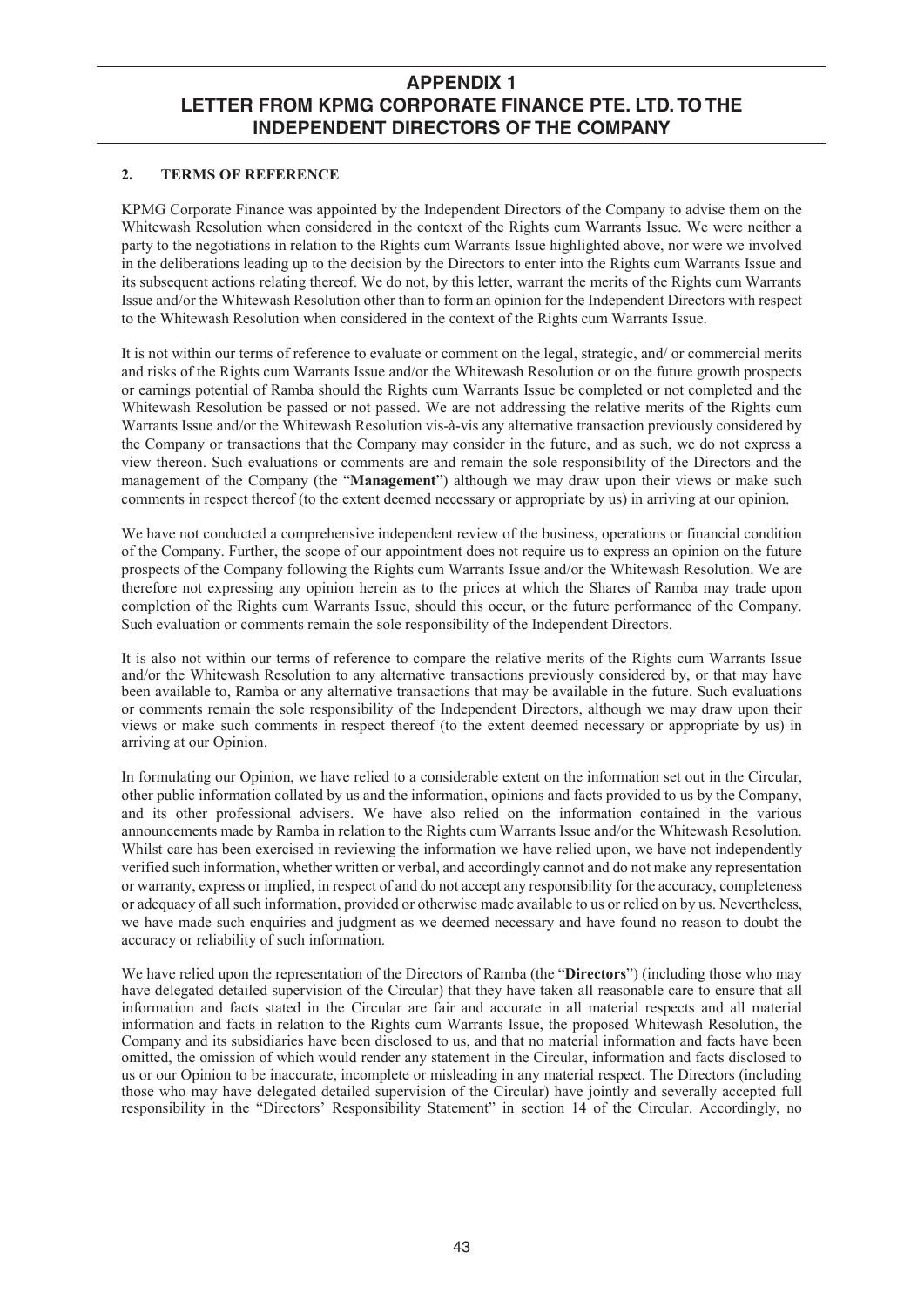representation or warranty, express or implied, is made and no responsibility is accepted by us concerning the accuracy, completeness or adequacy of all such information and facts.

This IFA Letter is addressed to the Independent Directors for their benefit in connection with and for the purposes of their consideration of the Whitewash Resolution in the context of the Rights cum Warrants Issue, and the recommendations made by them shall remain the responsibility of the Independent Directors. Our opinion should not be relied on as a recommendation to any Shareholder as to how the Shareholders should vote on the resolutions in relation to the Rights cum Warrants Issue and/or the Whitewash Resolution or any matters related thereto.

The Independent Directors have been separately advised by their own professional advisers in the preparation of the Circular (other than this IFA Letter). We have no role or involvement and have not and will not provide any advice, financial or otherwise, whatsoever in the preparation, review and verification of the Circular (other than this IFA Letter). Accordingly, we take no responsibility for and express no views, expressed or implied, on the contents of the Circular (other than this IFA Letter).

Our Opinion is based upon market, economic, industry, monetary and other conditions (where applicable) in effect on the latest practicable date prior to the printing of the Circular, being 15 July 2016 (the "**Latest Practicable Date**"). Such conditions and information can change significantly over a relatively short period of time. We assume no responsibility to update, revise or reaffirm our Opinion and/or the IFA Letter in the light of any subsequent changes or developments after the Latest Practicable Date even if it may affect our Opinion contained herein.

In rendering our Opinion, we did not have regard to the general or specific investment objectives, financial situation, risk profiles, tax position or particular needs and constraints of any Shareholder or any specific group of Shareholders. As different Shareholders would have different investment objectives and profiles, we would advise the Addressees to recommend that any Shareholder who may require specific advice in relation to his investment portfolio(s) to consult his or their stockbroker, bank manager, solicitor, accountant, tax adviser or other professional advisers.

Our opinion in relation to the Whitewash Resolution when considered in the context of the Rights cum Warrants Issue should be considered in the context of the entirety of our IFA Letter and the Circular.

This IFA Letter is governed by, and construed in accordance with, the laws of Singapore, and is strictly limited to the matters stated herein and does not apply by implication to any other matter. No other person may reproduce, disseminate or quote this IFA Letter (or any part thereof) for any other purpose at any time and in any manner except with KPMG Corporate Finance's prior written consent in each specific case.

### **3. THE RIGHTS CUM WARRANTS ISSUE**

### **3.1 Basis of the Rights cum Warrants Issue**

The Company intends to undertake the Rights cum Warrants Issue for the purposes of, *inter alia*, financing the Group's exploration, development, general and administrative expenses for its oil and gas blocks, loan repayments, and corporate expenses. The salient terms of the Rights cum Warrants Issue are as follows:

- The Rights cum Warrants Issue is proposed to be made on a renounceable non-underwritten basis to Entitled Shareholders (as defined in the Circular) of up to 101,063,327 Rights Shares, at an Issue Price of S\$0.2000 for each Rights Share, and up to 101,063,327 free detachable Warrants, with each Warrant carrying the right to subscribe for one  $(1)$  Warrant Share at the exercise price of  $$80.2000$  for each Warrant Share, on the basis of one (1) Rights Share for every five (5) existing Shares held by Entitled Shareholders as at the Books Closure Date, and one (1) free detachable Warrants for every one (1) Rights Share subscribed, fractional entitlements to be disregarded.
- The Rights Shares are payable in full upon acceptance and/or application. The Rights Shares, when allotted and issued, will rank *pari passu* in all respects with the then existing Shares for any dividends, rights, allotments or other distributions, the Record Date for which falls on or after the date of issue of the Rights Shares.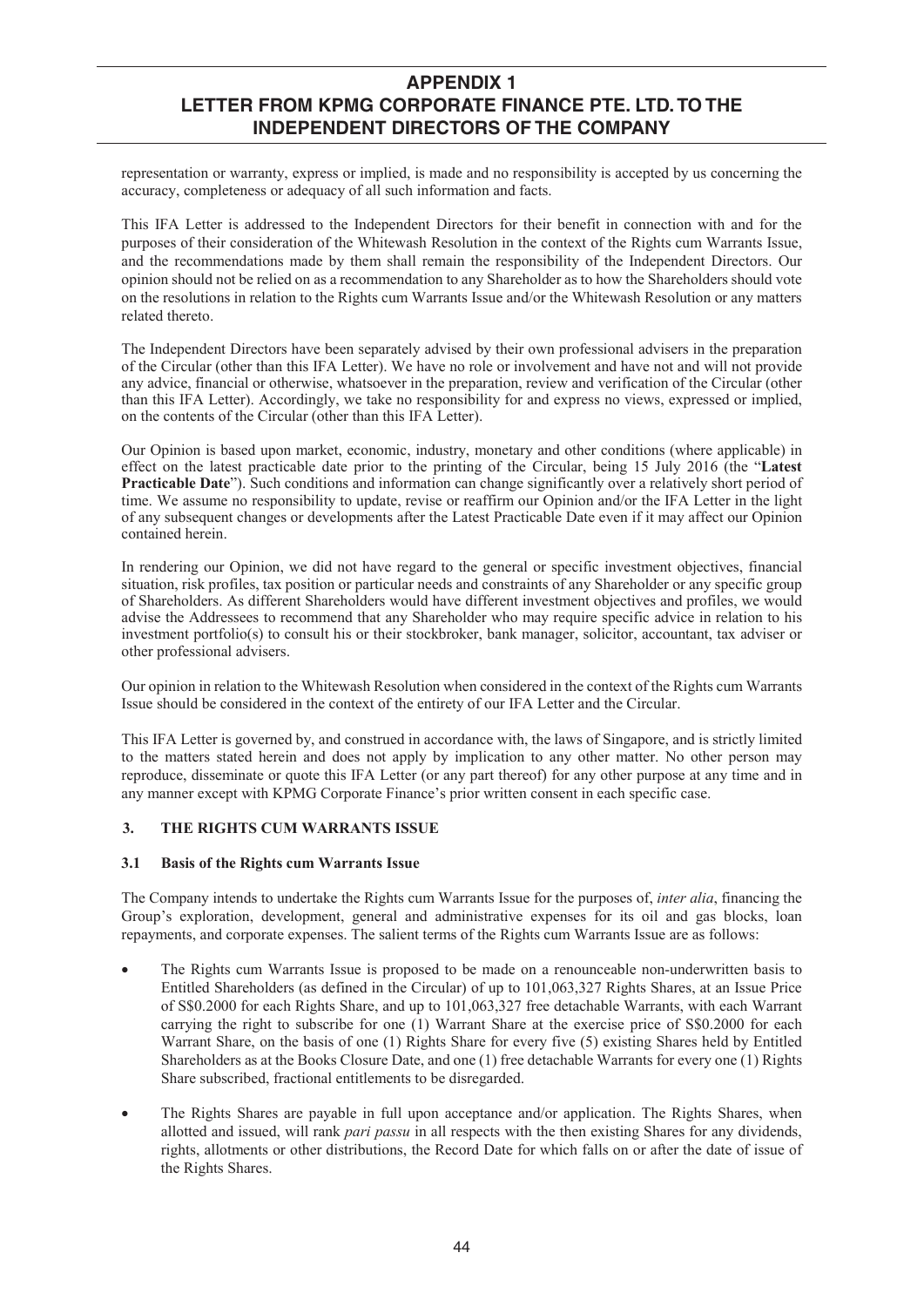- The Issue Price of \$0.2000 for each Rights Share represents a premium of approximately:
	- (a) 1.88% to the volume-weighted average price ("**VWAP**") of S\$0.1963 for each Share, based on the trades done on the SGX-ST on 19 May 2016, being the immediate market day (on which trades were recorded) prior to the date the Announcement was released by the Company; and
	- (b) 0.00% to the theoretical ex-rights price1 ("**TERP**") of S\$0.2000 per Share.
- The Exercise Price of S\$0.2000 for each Warrant represents a premium of approximately:
	- (a) 1.88% to the VWAP of S\$0.1963 for each Share, based on the trades done on the SGX-ST on 19 May 2016, being the immediate market day (on which trades were recorded) prior to the date the Announcement was released by the Company; and
	- (b) 0.00% to the TERP of S\$0.2000 per Share.

### Outstanding Share Options and Outstanding Share Awards Not Converted

- x Based on the Existing Issued Share Capital of the Company of 485,946,434 Shares (excluding 1,807,215 Shares held as treasury shares) as at the Latest Practicable Date, and assuming that all the Outstanding Share Options and Outstanding Share Awards are **NOT** converted and the Rights cum Warrants Issue is fully subscribed, up to 97,189,286 Rights Shares and 97,189,286 Warrants may be issued pursuant to the Rights cum Warrants Issue as at the Books Closure Date. Upon the allotment and issuance of the Rights Shares, the Company will have an issued share capital comprising up to 583,135,720 Shares. If all the Warrants issued (excluding the Outstanding Share Options and Outstanding Share Awards) are exercised into Warrant Shares, the Company will have an issued share capital comprising 680,325,006 Shares.
- The Rights Shares, if fully allotted and issued, represent approximately 16.67% of the total number of enlarged issued and paid-up share capital of 583,135,720 Shares after completion of the Rights cum Warrants Issue.
- The Warrant Shares, if the Warrants are fully allotted, issued and exercised, represent approximately 14.29% of the total number of enlarged issued and paid-up share capital of 680,325,006 Shares after completion of the Rights cum Warrants Issue and the issue of the Warrant Shares.

### Outstanding Share Options and Outstanding Share Awards Converted

-

- x Based on the Existing Issued Share Capital of the Company of 485,946,434 Shares (excluding 1,807,215 Shares held as treasury shares) as at the Latest Practicable Date, and assuming that all the Outstanding Share Options and Outstanding Share Awards are converted into 11,206,057 Shares and 8,164,146 Shares respectively, and that the Rights cum Warrants Issue is fully subscribed, up to 101,063,327 Rights Shares and 101,063,327 Warrants may be issued pursuant to the Rights cum Warrants Issue as at the Books Closure Date. Upon the allotment and issuance of the Rights Shares, the Company will have an issued share capital comprising up to 606,379,964 Shares. If all the Warrants issued are exercised into Warrant Shares, the Company will have an issued share capital comprising 707,443,291 Shares.
- x The Rights Shares, if fully allotted and issued, represent approximately 16.67% of the total number of enlarged issued and paid-up share capital of 606,379,964 Shares after completion of the Rights cum Warrants Issue.

 $1$  The theoretical ex-rights price is defined as the sum of the market capitalization of the issuer prior to the announcement date of the rights issue price and the gross proceeds from the rights cum warrant issue, divided by the total number of shares outstanding following the completion of the rights cum warrants issue.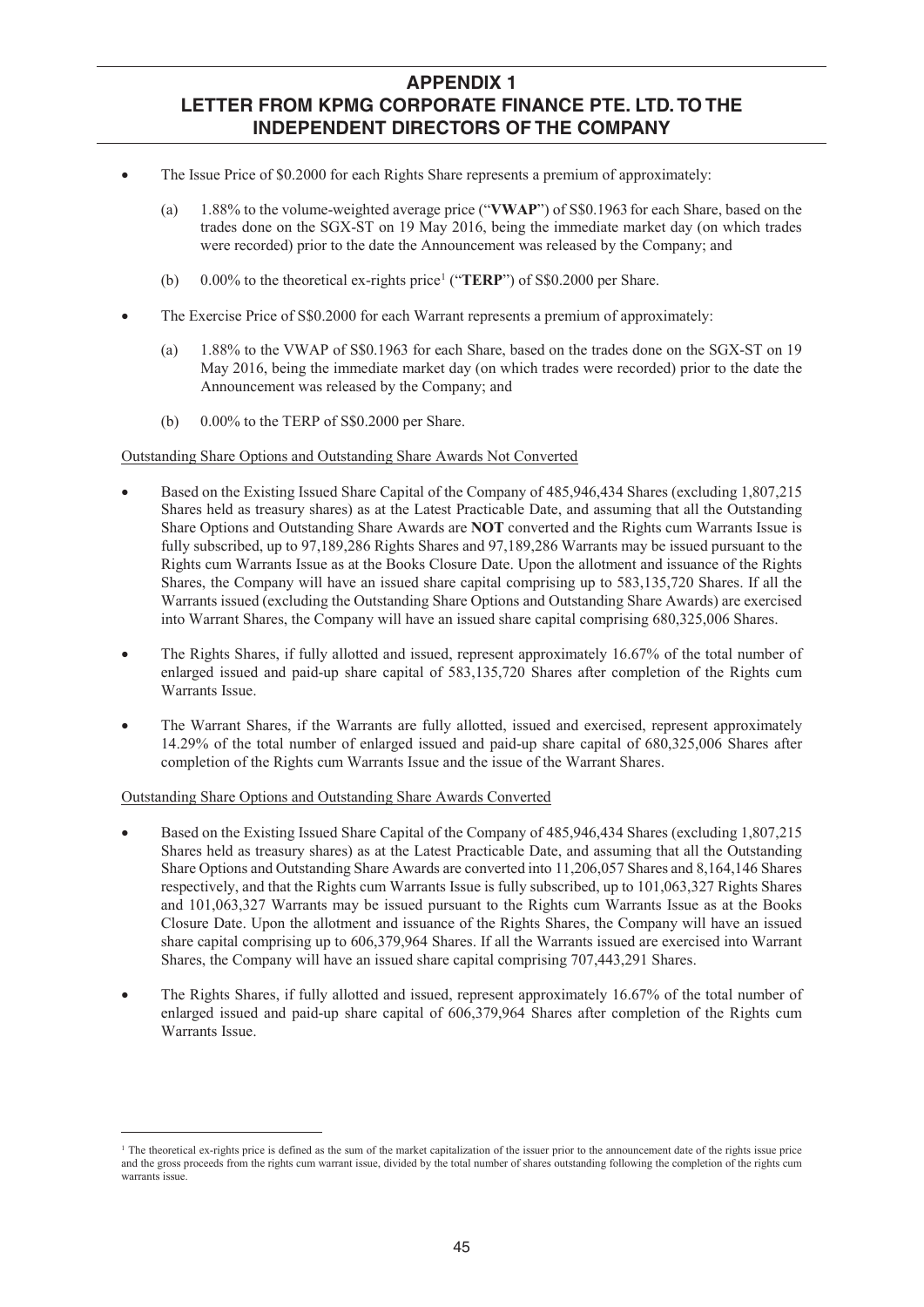x The Warrant Shares, if the Warrants are fully allotted, issued and exercised, represent approximately 14.29% of the total number of enlarged issued and paid-up share capital of 707,443,291 Shares after completion of the Rights cum Warrants Issue and the issue of the Warrant Shares.

### Other Terms and Conditions of the Right cum Warrants Issue

- Entitled Shareholders will be at liberty to accept (in part or in whole), decline or otherwise renounce (in part or in whole in favour of a third party) or trade their provisional allotments of Rights Shares with Warrants and will be eligible to apply for additional Rights Shares with Warrants in excess of their provisional allotments under the Rights cum Warrants Issue (the "**Excess Rights Shares with Warrants**").
- Disregarded fractional entitlements of Rights Shares with Warrants will be aggregated with entitlements to the Rights Shares with Warrants which are not taken up or allotted for any reason, and shall be used to satisfy excess applications for Rights Shares with Warrants (if any) or otherwise disposed of or dealt with in such manner as the Directors may, in their absolute discretion, deem fit in the interests of the Company.
- Pursuant to Rule 877(10) of the Listing Manual, in the allotment of any excess Rights Shares with Warrants, the Company confirms that preference will be given to the rounding of odd lots, and that Directors and Substantial Shareholders (as defined in the Circular) who have control or influence over the Company in connection with the day-to-day affairs of the Company or the terms of the rights issue, or have representation (direct or through a nominee) on the board of the of the Company will rank last in priority for the rounding of odd lots and allotment of excess Rights Shares with Warrants.
- Foreign Shareholders will not be entitled to participate in the Rights cum Warrants Issue. Accordingly, no provisional allotment of the Rights Shares with Warrants will be made to Foreign Shareholders and no purported acceptance thereof or application thereof by Foreign Shareholders will be valid.
- The Company will not withdraw the Rights cum Warrants Issue after commencement of ex-rights trading of the Shares.

Further details concerning the terms and conditions of the Rights cum Warrants Issue can be found in sections 2.2 to 2.6 and Appendix 3 of the Circular.

The terms and conditions of the Rights cum Warrants Issue are subject to such changes as the Directors may deem fit. The final terms and conditions of the Rights cum Warrants Issue will be set out in the Offer Information Statement to be despatched to Entitled Shareholders in due course, subject to, *inter alia,* the approval of the Shareholders for the Rights cum Warrants Issue at the EGM.

## **3.2 Irrevocable Undertaking**

As at the date of the Irrevocable Undertaking, Mr Soeryadjaya holds an aggregate of 115,206,671 Shares representing 23.71% of the total Existing Issued Share Capital of the Company. The Concert Party Group as a whole represent approximately 23.74% of the total Existing Issued Share Capital of the Company. Accordingly, the Concert Party Group is entitled to subscribe for an aggregate of up to 23,701,686 Rights Shares with Warrants pursuant to the Rights cum Warrants Issue (the "**Concert Party Entitled Rights Shares with Warrants**").

To demonstrate his support for the Rights cum Warrants Issue as well as his commitment to and confidence in the prospects of the Company, the Undertaking Shareholder has provided an Irrevocable Undertaking to the Company dated 3 June 2016, amongst other things, to subscribe for or cause to be subscribed for and/or procure the subscription of the Concert Party Entitled Rights Shares with Warrants pursuant to the Rights cum Warrants Issue.

Further details concerning the Irrevocable Undertaking can be found in section 2.7 of the Circular.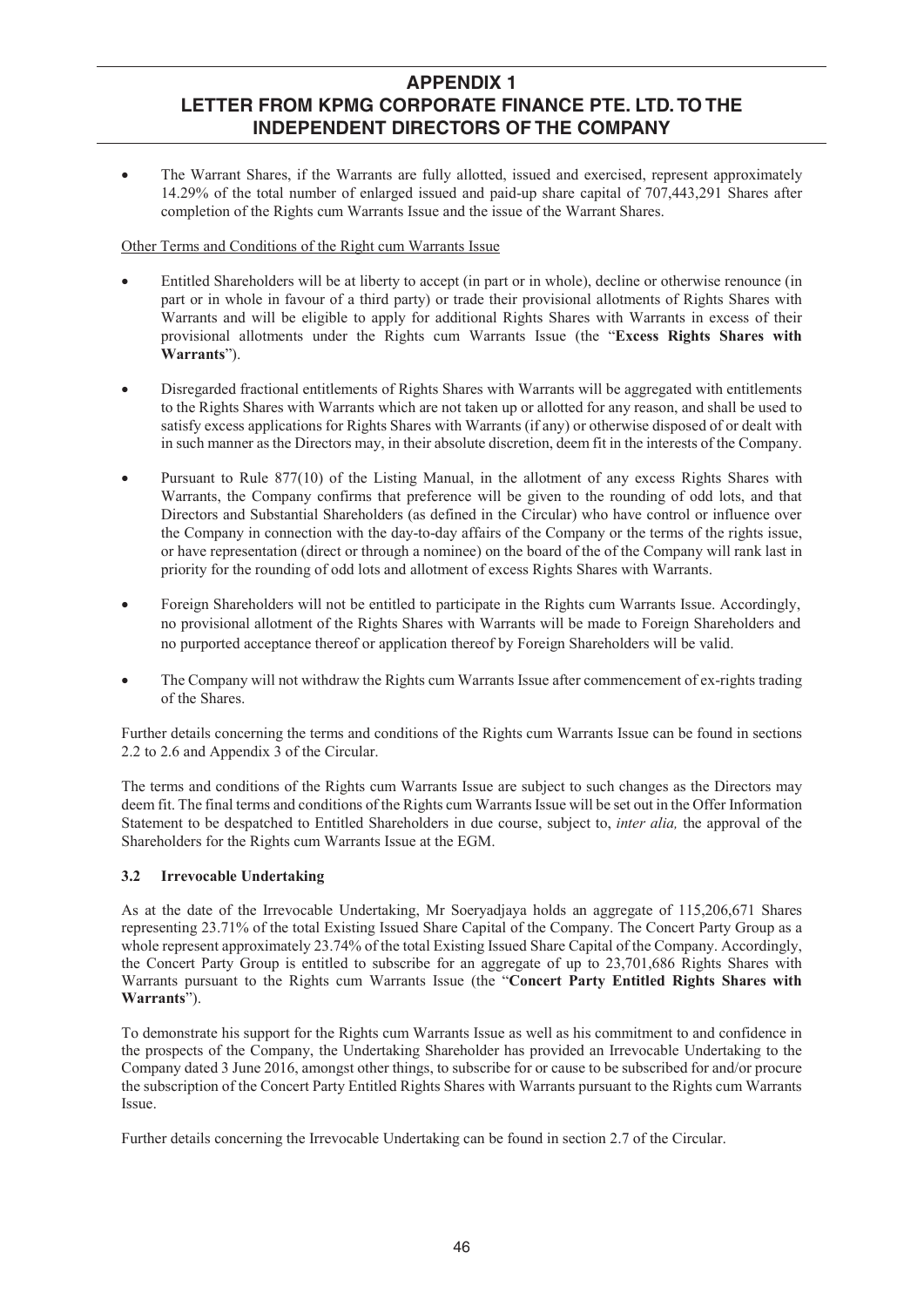### **3.3 Illustrative Subscription Scenarios for the Rights cum Warrants Issue**

As at the Latest Practicable Date, the collective interests of the Concert Party Group amount to an aggregate shareholding of approximately 115,378,871 in the existing share capital of the Company, representing approximately 23.74% of the voting rights in the Company. This is as detailed in the following table:

|                                          | <b>Number of Shares</b><br>(Direct and<br>Deemed) | Percentage of<br><b>Existing Issued</b><br>Share Capital $(\frac{9}{6})^{(1)}$ |
|------------------------------------------|---------------------------------------------------|--------------------------------------------------------------------------------|
| <b>Concert Party</b>                     |                                                   |                                                                                |
| Mr Soeryadjaya $(4)$                     | 115,206,671                                       | 23.71                                                                          |
| Edward Seky Soeryadjaya                  | 107,871,400                                       | 22.20                                                                          |
| Precious Treasure $(3)$                  | 107,871,400                                       | 22.20                                                                          |
| Redmount Holdings Limited <sup>(2)</sup> | 107,871,400                                       | 22.20                                                                          |
| Telecour Limited <sup>(5)</sup>          | 107,699,200                                       | 22.16                                                                          |
| Concert Party Group <sup>(7)</sup>       | 115,378,871 <sup>(6)</sup>                        | 23.74                                                                          |
| Independent Shareholders                 | 370, 567, 563                                     | 76.26                                                                          |
| <b>Total</b>                             | 485,946,434                                       | 100.00                                                                         |

Notes:

For illustrative purposes only, the Company has come up with three possible scenarios with respect to the subscription for the Rights cum Warrants Issue:

- Minimum Subscription Scenario (as defined herein);
- General Maximum Subscription Scenario (as defined herein); and
- Concert Party Maximum Subscription Scenario (as defined herein).

<sup>(1)</sup> Based on the issued share capital of the Company of 485,946,434 Shares as at the Latest Practicable Date.

<sup>(2)</sup> Redmount Holdings Limited ("**Redmount**"), pursuant to a trust deed dated 4 February 2016, has a deemed interest in the 107,699,200 Shares registered in the name of Telecour Limited ("**Telecour**"), that are held on trust for Redmount.

<sup>(3)</sup> Both Mr Mohammad Soetrisno Bachir and Mr Edward Seky Soeryadjaya control in equal proportion of shareholdings in the capital of Precious Treasure. Precious Treasure controls 100% of the total issued share capital of Redmount. Pursuant to Section 7(4) of the Companies Act, Mr Mohammad Soetrisno Bachir and Mr Edward Seky Soeryadjaya are deemed interested in the shares held by Redmount.

<sup>(4)</sup> Mr Soeryadjaya has a deemed interest in the 5,451,652 shares registered in the name of DB Nominees (Singapore) Pte Ltd for his benefit, and a deemed interest in the 107,699,200 shares held by Telecour pursuant to Section 7(4) of the Companies Act, through his position as the sole director and shareholder of Telecour.

<sup>(5)</sup> Pursuant to the Rights cum Warrants Issue, Telecour will be renouncing its entitlements to Southdale Holdings Limited.

<sup>(6)</sup> As at the Latest Practicable Date, Redmount Holdings Subsidiaries and Southdale Holdings Limited do not have shareholding interests in the Company.

<sup>(7)</sup> The shareholding of the Concert Party Group does not take into account any Outstanding Share Options and Outstanding Share Awards held by the Concert Party Group (comprising the Outstanding Share Options and Outstanding Share Awards that are exercisable into 3,129,562 Shares that are held by Mr Soeryadjaya). Save from that and the Irrevocable Undertaking, the Concert Party Group does not hold any Outstanding Share Options, Outstanding Share Awards and any other instruments convertible into, rights to subscribe for, and options in respect of Shares as at the Latest Practicable Date.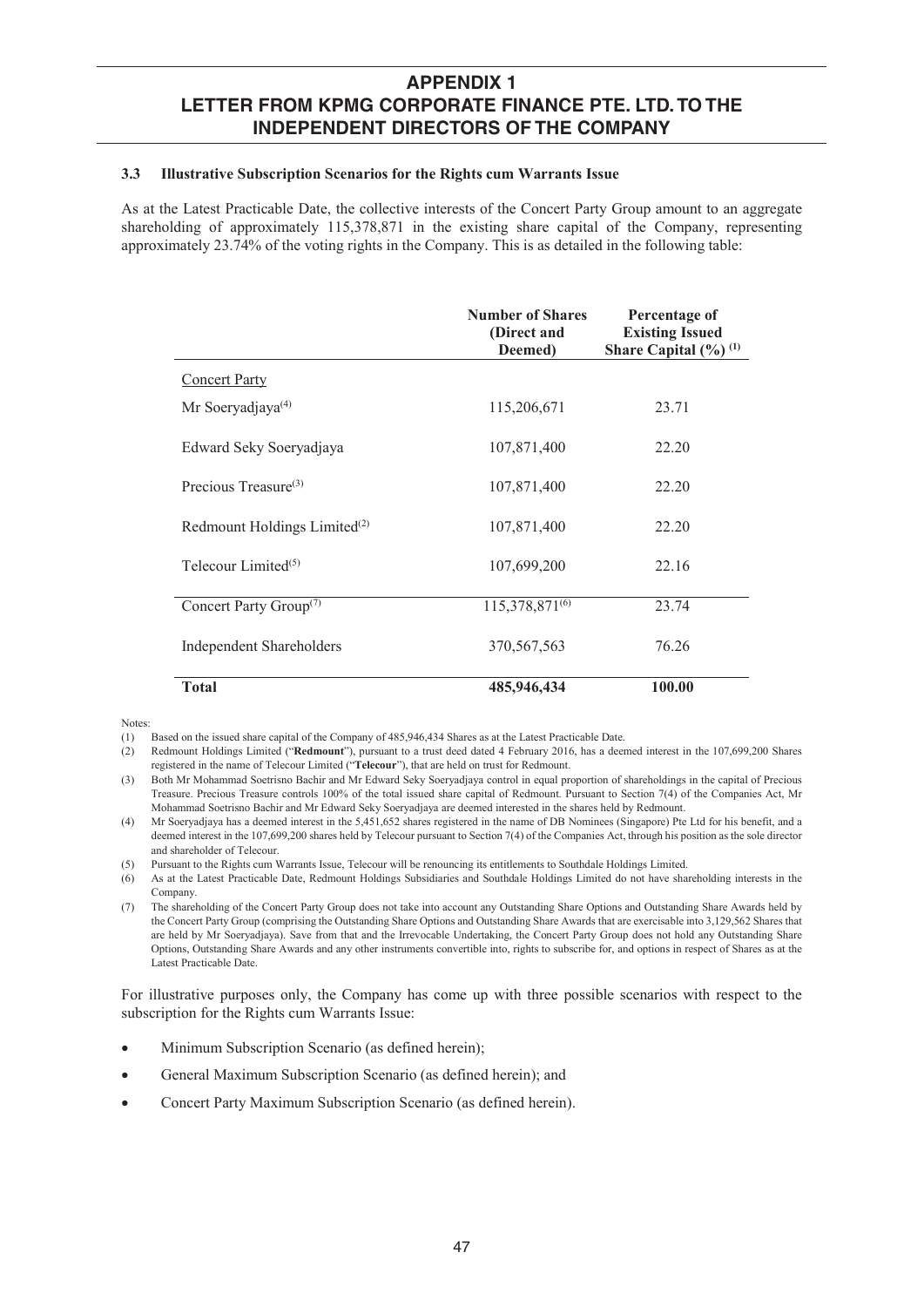#### Minimum Subscription Scenario

Under a minimum subscription scenario (the "**Minimum Subscription Scenario**") where:

- (a) none of the Outstanding Share Options and Outstanding Share Awards are exercised before the Books Closure Date;
- (b) the Undertaking Shareholder subscribes for his provisional allotments of an aggregate of 23,075,773 Rights Shares with Warrants pursuant to the Irrevocable Undertaking;
- (c) the Undertaking Shareholder exercises his provisional allotments of an aggregate of 23,075,773 Warrants into 23,075,773 Warrant Shares; and
- (d) none of the other Shareholders subscribe for their pro-rata Rights Shares with Warrants entitlements under the Rights cum Warrants Issue,

the shareholding interests of the Concert Party Shareholders will increase from approximately 23.74% of the total issued share capital of the Company to approximately 30.36% of the total issued share capital of the Company.

|                                               | <b>Before the Rights cum</b><br><b>Warrants Issue</b> |                                                       | <b>After the Rights cum Warrants</b><br><b>Issue (Upon Issuance of the</b><br><b>Rights Shares only)</b> |                                                       | After the Rights cum Warrants<br><b>Issue (Upon Issuance of the</b><br><b>Rights Shares and Warrant</b><br>Shares) |                                                |  |
|-----------------------------------------------|-------------------------------------------------------|-------------------------------------------------------|----------------------------------------------------------------------------------------------------------|-------------------------------------------------------|--------------------------------------------------------------------------------------------------------------------|------------------------------------------------|--|
|                                               | Number of<br><b>Shares</b> (Direct<br>and Deemed)     | % of Issued<br><b>Share</b><br>Canital <sup>(1)</sup> | <b>Number of Shares</b><br>(Direct and<br>Deemed)                                                        | % of Issued<br><b>Share</b><br>Canital <sup>(2)</sup> | Number of<br><b>Shares (Direct)</b><br>and Deemed)                                                                 | % of Issued<br><b>Share</b><br>$Capital^{(3)}$ |  |
| Undertaking<br>Shareholder:<br>Mr Soeryadjaya | $115,206,671^{(4)}$                                   | 23.71                                                 | $138,248,004^{(5)}$                                                                                      | 27.16                                                 | $161,289,337^{(5)}$                                                                                                | 30.31                                          |  |
| Concert Party<br>Group <sup>(6)</sup>         | 115,378,871                                           | 23.74                                                 | 138,454,644                                                                                              | 27.20                                                 | 161,530,419                                                                                                        | 30.36                                          |  |
| Independent<br>Shareholders                   | 370, 567, 563                                         | 76.26                                                 | 370, 567, 563                                                                                            | 72.80                                                 | 370, 567, 563                                                                                                      | 69.64                                          |  |
| <b>Total</b>                                  | 485,946,434                                           | 100.00                                                | 509,022,207                                                                                              | 100.00                                                | 532,097,980                                                                                                        | 100.00                                         |  |

Notes:

(4) Based on the aggregate shareholding interest of Mr Soeryadjaya.

(5) Based on the assumption that the Concert Party Group subscribes for their Rights Shares with Warrants entitlements pursuant to the Irrevocable Undertaking.

(6) Based on the aggregate shareholding interests of the Concert Party Group, including the shareholding interest of the Undertaking Shareholder.

The estimated total proceeds ("**Total Proceeds**") that can be raised under the Minimum Subscription Scenario will be approximately S\$8.6 million, comprising of:

- (a) the estimated net proceeds from the Rights Shares ("**Net Proceeds**") will be approximately S\$4.0 million after deducting professionals' fees and related expenses estimated at S\$0.6 million to be incurred in connection with the Rights cum Warrants Issue; and
- (b) assuming that the 23,075,773 Warrants issued pursuant to the Irrevocable Undertaking are exercised, the estimated gross proceeds from the exercise of the Warrants ("**Exercise Proceeds**") will be approximately S\$4.6 million.

<sup>(1)</sup> Based on the issued share capital of the Company of 485,946,434 Shares under the Minimum Subscription Scenario.

<sup>(2)</sup> Based on the issued share capital of the Company of 509,022,207 Shares under the Minimum Subscription Scenario, assuming that all 23,075,773 Rights Shares are issued in the Minimum Subscription Scenario.

<sup>(3)</sup> Based on the issued share capital of the Company of 532,097,980 Shares under the Minimum Subscription Scenario, assuming that all 23,075,773 Warrants are exercised in the Minimum Subscription Scenario.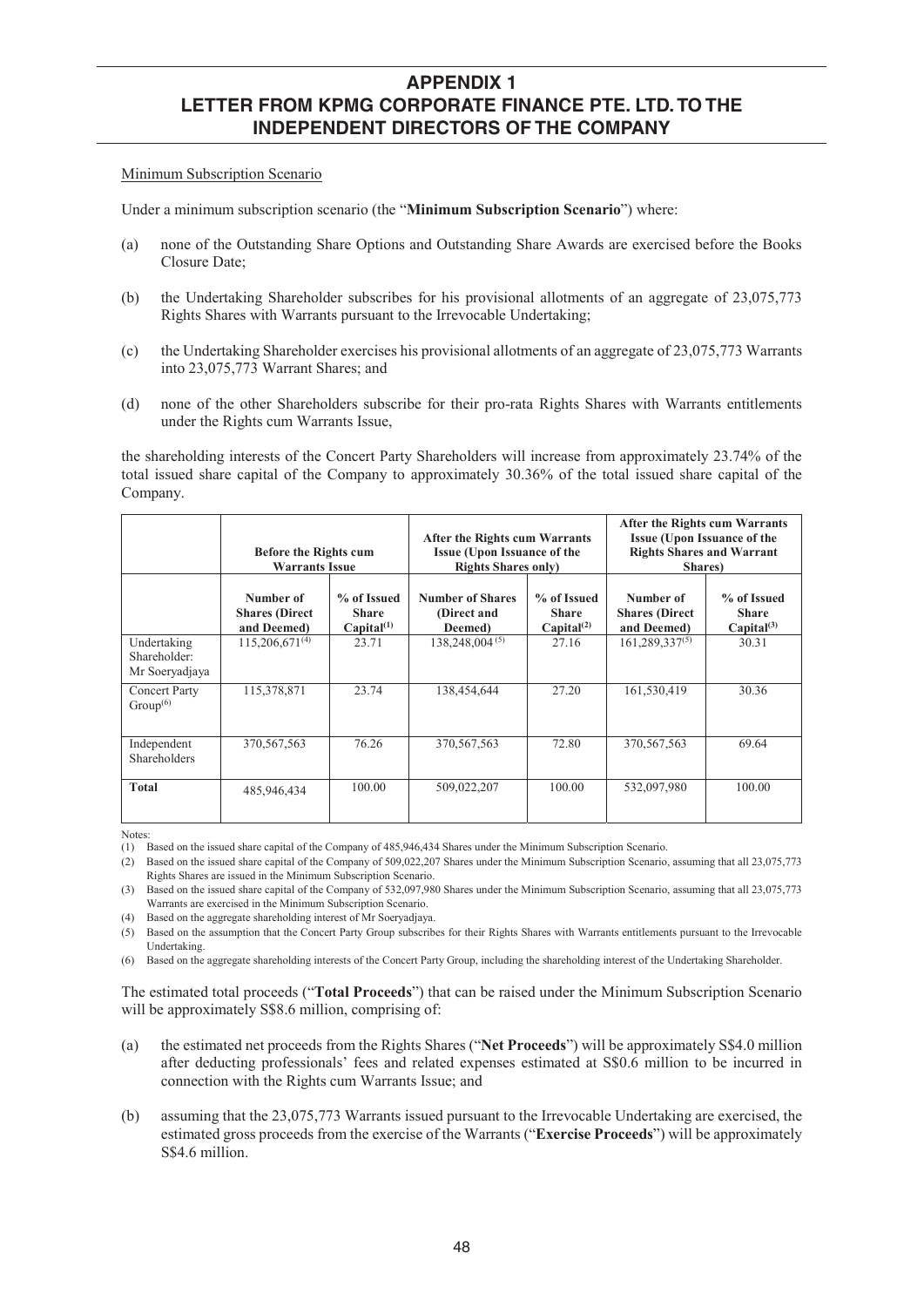We understand from the Company that under the Minimum Subscription Scenario, the Total Proceeds raised will be sufficient for Ramba to manage their current funding requirements.

General Maximum Subscription Scenario

Under a general maximum subscription scenario where all Shareholders subscribe for their pro-rata Rights Shares with Warrants (the "**General Maximum Subscription Scenario**") where:

- (a) all the Outstanding Share Options are exercised into 11,206,057 Shares before the Books Closure Date;
- (b) all the Outstanding Share Awards are exercised into 8,164,146 Shares before the Books Closure Date;
- (c) the Undertaking Shareholder subscribes for his provisional allotments of up to an aggregate of 23,701,686 Rights Shares with Warrants pursuant to the Irrevocable Undertaking;
- (d) all of the other Shareholders subscribe for their pro-rata Rights Shares with Warrants entitlements; and
- (e) all Shareholders exercise their total allotments of an aggregate of 101,063,327 Warrants into 101,063,327 Warrant Shares,

the shareholding interests of the Concert Party Group will decrease from approximately 23.74% of the total issued share capital of the Company to approximately 23.45% of the total issued share capital of the Company.

|                                               | <b>Before the Rights cum Warrants</b><br>Issue but after exercise of the<br><b>Outstanding Share Options and</b><br><b>Outstanding Share Awards</b> |                                                       | After the Rights cum<br><b>Warrants Issue (Upon</b><br><b>Issuance of the Rights Shares</b><br>only) |                                                                   | After the Rights cum Warrants<br><b>Issue (Upon Issuance of the</b><br><b>Rights Shares and Warrant</b><br><b>Shares</b> ) |                                                |  |
|-----------------------------------------------|-----------------------------------------------------------------------------------------------------------------------------------------------------|-------------------------------------------------------|------------------------------------------------------------------------------------------------------|-------------------------------------------------------------------|----------------------------------------------------------------------------------------------------------------------------|------------------------------------------------|--|
|                                               | <b>Number of Shares</b><br>(Direct and<br>Deemed)                                                                                                   | % of Issued<br><b>Share</b><br>Canital <sup>(1)</sup> | Number of<br><b>Shares (Direct)</b><br>and Deemed)                                                   | $%$ of<br><b>Issued</b><br><b>Share</b><br>Canital <sup>(2)</sup> | Number of<br><b>Shares</b> (Direct<br>and Deemed)                                                                          | % of Issued<br><b>Share</b><br>$Capital^{(3)}$ |  |
| Undertaking<br>Shareholder:<br>Mr Soeryadjaya | $118,336,233^{(4)}$                                                                                                                                 | 23.42                                                 | $142,003,479^{(5)}$                                                                                  | 23.42                                                             | $165,670,725^{(5)}$                                                                                                        | 23.42                                          |  |
| <b>Concert Party</b><br>Group <sup>(6)</sup>  | 118,508,433                                                                                                                                         | 23.45                                                 | 142,210,119                                                                                          | 23.45                                                             | 165,911,805                                                                                                                | 23.45                                          |  |
| Independent<br><b>Shareholders</b>            | 386,808,204                                                                                                                                         | 76.55                                                 | 464, 169, 845                                                                                        | 76.55                                                             | 541,531,486                                                                                                                | 76.55                                          |  |
| <b>Total</b>                                  | 505,316,637                                                                                                                                         | 100.00                                                | 606,379,964                                                                                          | 100.00                                                            | 707,443,291                                                                                                                | 100.00                                         |  |

Notes:

(1) Based on the issued share capital of the Company of 505,316,637 Shares under the General Maximum Subscription Scenario.

(2) Based on the issued share capital of the Company of 606,379,964 Shares under the General Maximum Subscription Scenario, assuming that all 101,063,327 Rights Shares are issued under the General Maximum Subscription Scenario.

(4) Based on the aggregate shareholding interest of Mr Soeryadjaya and assuming that all of Mr Soeryadjaya's Outstanding Share Options and Outstanding Share Awards are converted into 3,129,562 Shares before the Books Closure Date.

Based on the assumption that the Concert Party Group subscribes for their Rights Shares with Warrants entitlements pursuant to the Irrevocable Undertaking.

(6) Based on the aggregate shareholding interests of the Concert Party Group, including the shareholding interest of the Undertaking Shareholder.

The estimated Total Proceeds that can be raised under the General Maximum Subscription Scenario will be approximately S\$39.8 million, comprising of:

(a) the estimated Net Proceeds from the Rights Shares will be approximately S\$19.6 million after deducting professionals' fees and related expenses estimated at S\$0.6 million to be incurred in connection with the Rights cum Warrants Issue; and

<sup>(3)</sup> Based on the issued share capital of the Company of 707,443,291 Shares under the General Maximum Subscription Scenario, assuming that all 101,063,327 Warrants are exercised under the General Maximum Subscription Scenario.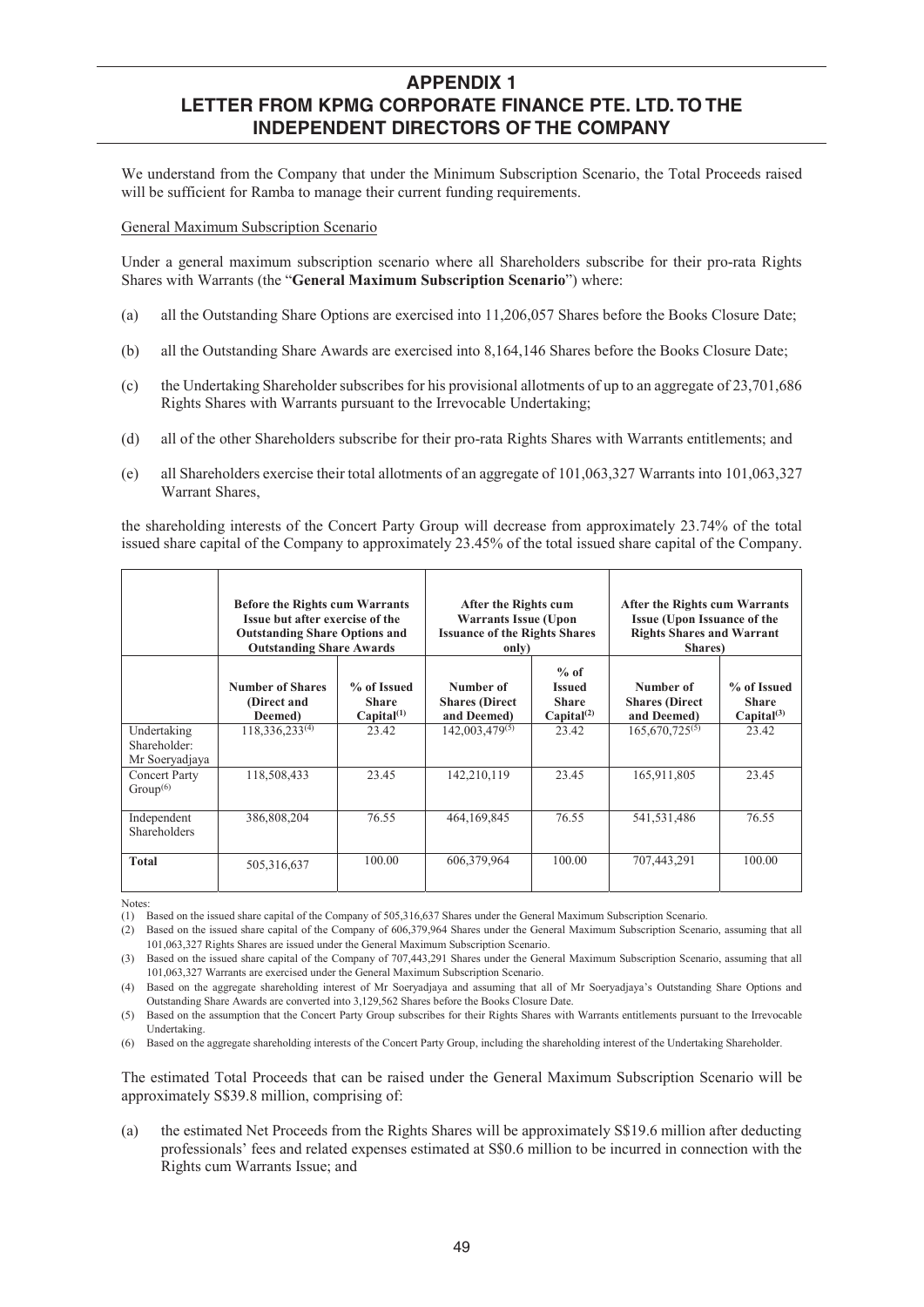(b) assuming that all the Warrants issued are exercised, the estimated Exercise Proceeds from the exercise of the Warrants will be approximately S\$20.2 million.

Concert Party Maximum Subscription Scenario

Under a maximum subscription scenario where the Concert Party Group subscribe for the excess Rights Shares with Warrants (the "**Concert Party Maximum Subscription Scenario**") where:

- (a) all the Outstanding Share Options are exercised into 11,206,057 Shares before the Books Closure Date;
- (b) all the Outstanding Share Awards are exercised into 8,164,146 Shares before the Books Closure Date;
- (c) the Undertaking Shareholder subscribes for his provisional allotments of up to an aggregate of 23,701,686 Rights Shares with Warrants pursuant to the Irrevocable Undertaking;
- (d) none of the other Shareholders subscribe for their pro-rata Rights Shares with Warrants entitlements;
- (e) the Concert Party Group subscribe for the Excess Rights Shares with Warrants of up to an aggregate of 77,361,641 Rights Shares with Warrants on a pro-rata entitlements basis under the Rights cum Warrants Issue; and
- (f) the Concert Party Group exercise its total allotment of an aggregate of 101,063,327 Warrants into 101,063,327 Warrant Shares,

the shareholding interests of the Concert Party Group will increase from approximately 23.74% of the total issued share capital of the Company to approximately 45.32% of the total issued share capital of the Company.

|                                               | <b>Before the Rights cum Warrants</b><br>Issue but after exercise of the<br><b>Outstanding Share Options and</b><br><b>Outstanding Share Awards</b> |                                                       | After the Rights cum<br><b>Warrants Issue (Upon issuance)</b><br>of the Rights Shares only) |                                                                   | After the Rights cum Warrants<br>Issue (Upon issuance of the<br><b>Rights Shares and Warrant</b><br>Shares) |                                                |  |
|-----------------------------------------------|-----------------------------------------------------------------------------------------------------------------------------------------------------|-------------------------------------------------------|---------------------------------------------------------------------------------------------|-------------------------------------------------------------------|-------------------------------------------------------------------------------------------------------------|------------------------------------------------|--|
|                                               | <b>Number of Shares</b><br>(Direct and<br>Deemed)                                                                                                   | % of Issued<br><b>Share</b><br>Capital <sup>(1)</sup> | Number of<br><b>Shares</b> (Direct<br>and Deemed)                                           | $%$ of<br><b>Issued</b><br><b>Share</b><br>Capital <sup>(2)</sup> | Number of<br><b>Shares</b> (Direct<br>and Deemed)                                                           | % of Issued<br><b>Share</b><br>$Capital^{(3)}$ |  |
| Undertaking<br>Shareholder:<br>Mr Soeryadjaya | 118,336,233 <sup>(4)</sup>                                                                                                                          | 23.42                                                 | 219,252,709(5)                                                                              | 36.16                                                             | $320,169,185^{(5)}$                                                                                         | 45.26                                          |  |
| <b>Concert Party</b><br>Group <sup>(6)</sup>  | 118,508,433                                                                                                                                         | 23.45                                                 | 219,571,760                                                                                 | 36.21                                                             | 320,635,087                                                                                                 | 45.32                                          |  |
| Independent<br>Shareholders                   | 386,808,204                                                                                                                                         | 76.55                                                 | 386,808,204                                                                                 | 63.79                                                             | 386,808,204                                                                                                 | 54.68                                          |  |
| <b>Total</b>                                  | 505,316,637                                                                                                                                         | 100.00                                                | 606,379,964                                                                                 | 100.00                                                            | 707,443,291                                                                                                 | 100.00                                         |  |

**Notes** 

(1) Based on the issued share capital of the Company of 505,316,637 Shares under the General Maximum Subscription Scenario.

<sup>(2)</sup> Based on the issued share capital of the Company of 606,379,964 Shares under the Concert Party Maximum Subscription Scenario, assuming that all 101,063,327 Rights Shares are issued under the Concert Party Maximum Subscription Scenario.

<sup>(3)</sup> Based on the issued share capital of the Company of 707,443,291 Shares under the Concert Party Maximum Subscription Scenario, assuming that all 101,063,327 Warrants are exercised under the Concert Party Maximum Subscription Scenario.

<sup>(4)</sup> Based on the aggregate shareholding interest of Mr Soeryadjaya and assuming that all of Mr Soeryadjaya's Outstanding Share Options and Outstanding Share Awards are converted into 3,129,562 Shares before the Books Closure Date.

<sup>(5)</sup> Based on the assumption that no other Shareholders (apart from the Concert Party Group) subscribe for the Rights Shares with Warrants entitlements and excess Rights Shares with Warrants on a pro-rata basis.

<sup>(6)</sup> Based on the aggregate shareholding interests of the Concert Party Group, including the shareholding interest of the Undertaking Shareholder.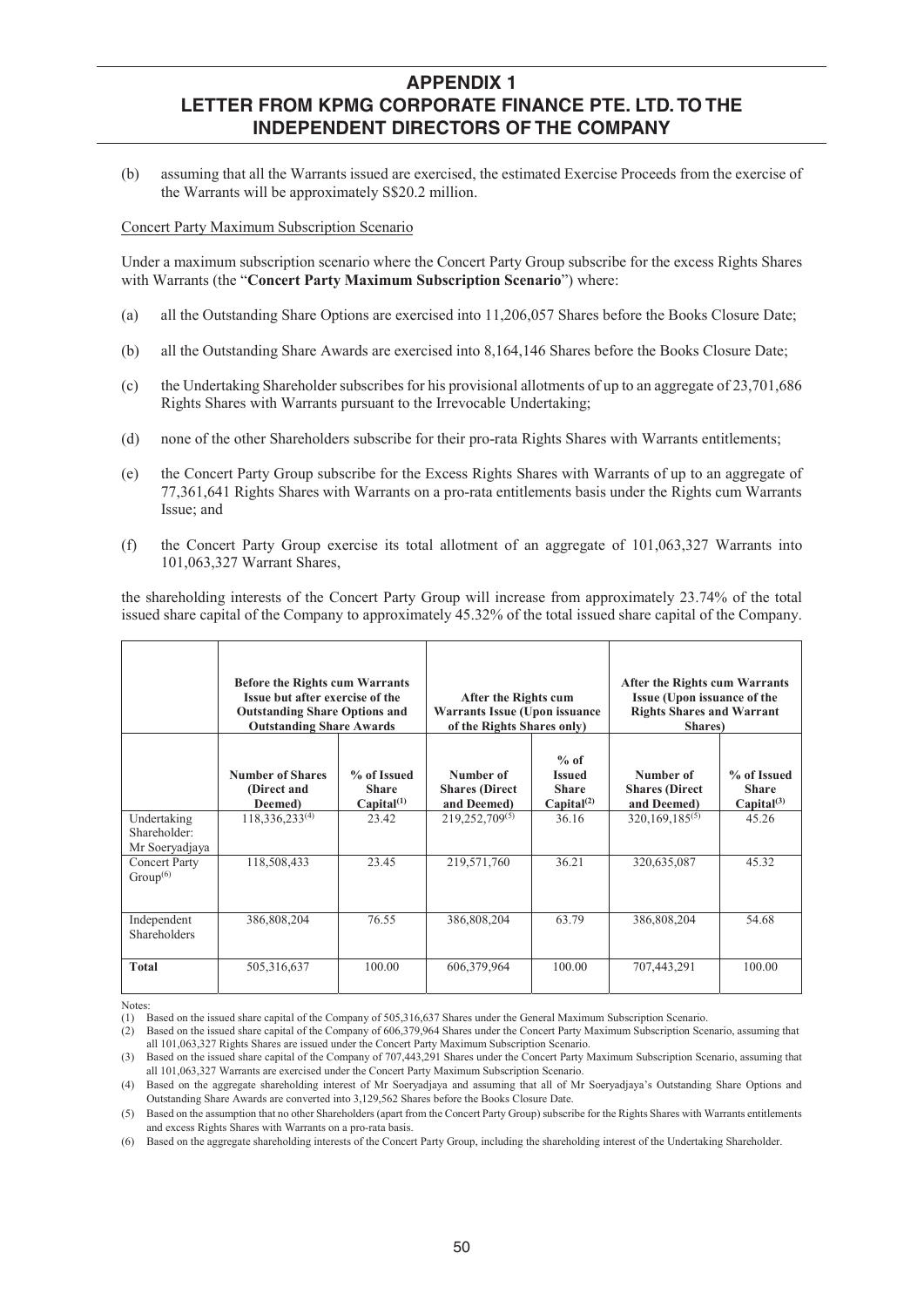The estimated Total Proceeds that can be raised under the Concert Party Maximum Subscription Scenario will be approximately S\$39.8 million, comprising of:

- (a) the estimated Net Proceeds from the Rights Shares will be approximately S\$19.6 million after deducting professionals' fees and related expenses estimated at S\$0.6 million, incurred in connection with the Proposed Rights cum Warrants Issue; and
- (b) assuming that all the Warrants issued are exercised, the estimated Exercise Proceeds from the exercise of the Warrants will be approximately S\$20.2 million.

Further discussion concerning the illustrative subscription scenarios can be found in sections 2.8 and 3.2 of the Circular.

## **4. THE WHITEWASH WAIVER AND THE WHITEWASH RESOLUTION**

#### **4.1 The Whitewash Waiver**

The fulfilment by the Undertaking Shareholder of his obligations arising from the Irrevocable Undertaking under the Minimum Subscription Scenario and the Concert Party Group's subscription of the excess Rights Shares with Warrants under the Concert Party Maximum Subscription Scenario may result in the Concert Party Group increasing its aggregate shareholdings in the Company to 30.0% or more of the enlarged issued and paidup share capital of the Company.

Under Rule 14 of the Take-over Code, except with the SIC's consent, where:

- (a) any person acquires, whether by a series of transactions over a period of time or not, shares which (taken together with shares held or acquired by persons acting in concert with him) carry thirty (30) per cent or more of the voting rights of a company; or
- (b) any person who, together with persons acting in concert with him, holds not less than thirty (30) per cent, but not more than fifty (50) per cent of the voting rights of a company and such person, or any person acting in concert with him, acquires in any period of six (6) months additional shares carrying more than one (1) per cent of the voting rights of the company,

he is required to make a mandatory general offer for all the remaining shares in the company which he does not already own or control.

Under each of these scenarios, the Concert Party Group thus incur an obligation to make a mandatory general offer for the remaining Shares not already owned or controlled by the Concert Party Group pursuant to Rule 14 of the Take-over Code unless such obligation is waived by the SIC.

Accordingly, an application was made on 18 March 2016 by the Concert Party Group to the SIC for, *inter alia*, a waiver of the obligations of the Concert Party Group and their concert parties to make a mandatory general offer under Rule 14 of the Take-over Code incurred as a result of the subscription of excess Rights Shares and the exercise of Warrants acquired under the Rights cum Warrants Issue into Warrant Shares.

On 25 April 2016, the SIC granted the Whitewash Waiver subject to, *inter alia,* the Independent Shareholders passing a separate Whitewash Resolution waiving their right to receive a mandatory general offer from the Concert Party Group and their Concert Parties for all the issued Shares in the capital of the Company not already owned, controlled or agreed to be acquired by them as a result of the Concert Party Group's subscription of the Rights Shares with Warrants under the Rights cum Warrants Issue and an independent financial adviser be appointed by the Company to advise on the Whitewash Resolution, among other conditions.

Other conditions that the Whitewash Waiver is subject to, as imposed by the SIC (collectively, the "**SIC Conditions**"), are as set out in section 3.4 of the Circular.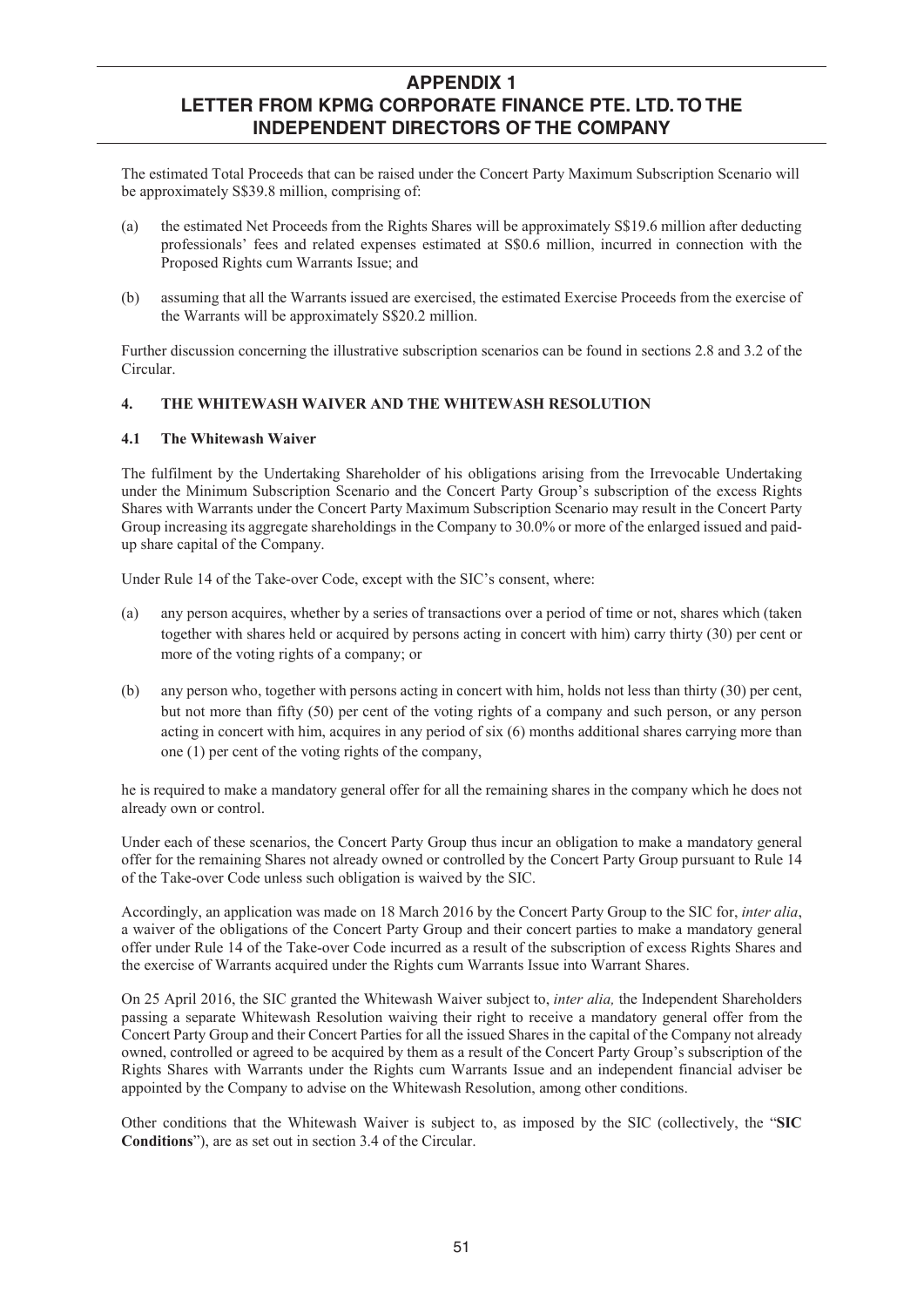### **4.2 The Whitewash Resolution**

Consequently, Ramba is convening an extraordinary general meeting ("**EGM**") to be held on 11 August 2016 to seek the Independent Shareholders' approval for:

- (a) The Rights cum Warrants Issue: being the proposed renounceable non-underwritten rights issue by the Company of up to 101,063,327 Rights Shares at the Issue Price, and up to 101,063,327 free detachable Warrants, with each Warrant carrying the right to subscribe for one (1) Warrant Share at the Exercise Price for each Warrant Share, on the basis of one (1) Rights Share for every five (5) existing Shares held by the Entitled Shareholders as at the Books Closure Date, and one (1) free detachable Warrants for every one (1) Rights Share subscribed, fractional entitlements to be disregarded; and
- (b) The Whitewash Resolution: being the proposed whitewash resolution for the waiver by the Independent Shareholders of their rights to receive a mandatory general offer from the Concert Party Group and their Concert Parties for all the issued Shares in the capital of the Company not already owned, controlled or agreed to be acquired by them, as a result of the Concert Party Group's subscription of the Rights Shares with Warrants under the Rights cum Warrants Issue.

Further details concerning the Whitewash Resolution can be found in section 3 of the Circular.

### **5. EVALUATION OF THE WHITEWASH RESOLUTION IN THE CONTEXT OF THE RIGHTS CUM WARRANTS ISSUE**

In arriving at our Opinion in relation to the Whitewash Resolution in the context of the Rights cum Warrants Issue, we have taken into account the following key factors:

### **5.1 Rationale for the the Rights cum Warrants Issue and the Use of Proceeds**

As stated in section 2.8 of the Circular, the Company intends to undertake the Rights cum Warrants Issue for the purposes of, *inter alia*, financing the Group's exploration, development, general and administrative expenses for its oil and gas blocks, loan repayments, and corporate expenses.

Further to the Company's announcement dated 10 February 2016 on the completion of the farm-out of a net twenty (20) per cent participating interest in the Lemang production sharing contract ("**Lemang PSC**") to Mandala Energy Limited, the Company has had numerous discussions with respect to the development of the Lemang PSC in light of the current low oil price environment, and is looking at a negative cash flow of approximately US\$65 million, out of which the Company is responsible for 31%, in addition to the repayment of US\$5 million advance to Mandala Energy Limited pursuant to the farm-in agreement dated 4 October 2015 (please refer to the announcement dated 5 October 2015 for more information on the aforementioned transaction).

The Company intends to use the Net Proceeds from the Rights cum Warrants Issue as follows:

| <b>Intended uses</b>                                                        | <b>Amount (S\$ million)</b> | % of Net Proceeds<br>of the Rights cum<br>Warrants Issue (%) |
|-----------------------------------------------------------------------------|-----------------------------|--------------------------------------------------------------|
| Group's exploration,<br>development, general and<br>administrative expenses | 15.68                       | 80.0                                                         |
| Loan repayments                                                             | 1.96                        | 10.0                                                         |
| Corporate Expenses                                                          | 1.96                        | 10.0                                                         |
| Total                                                                       | 19.60                       | 100.0                                                        |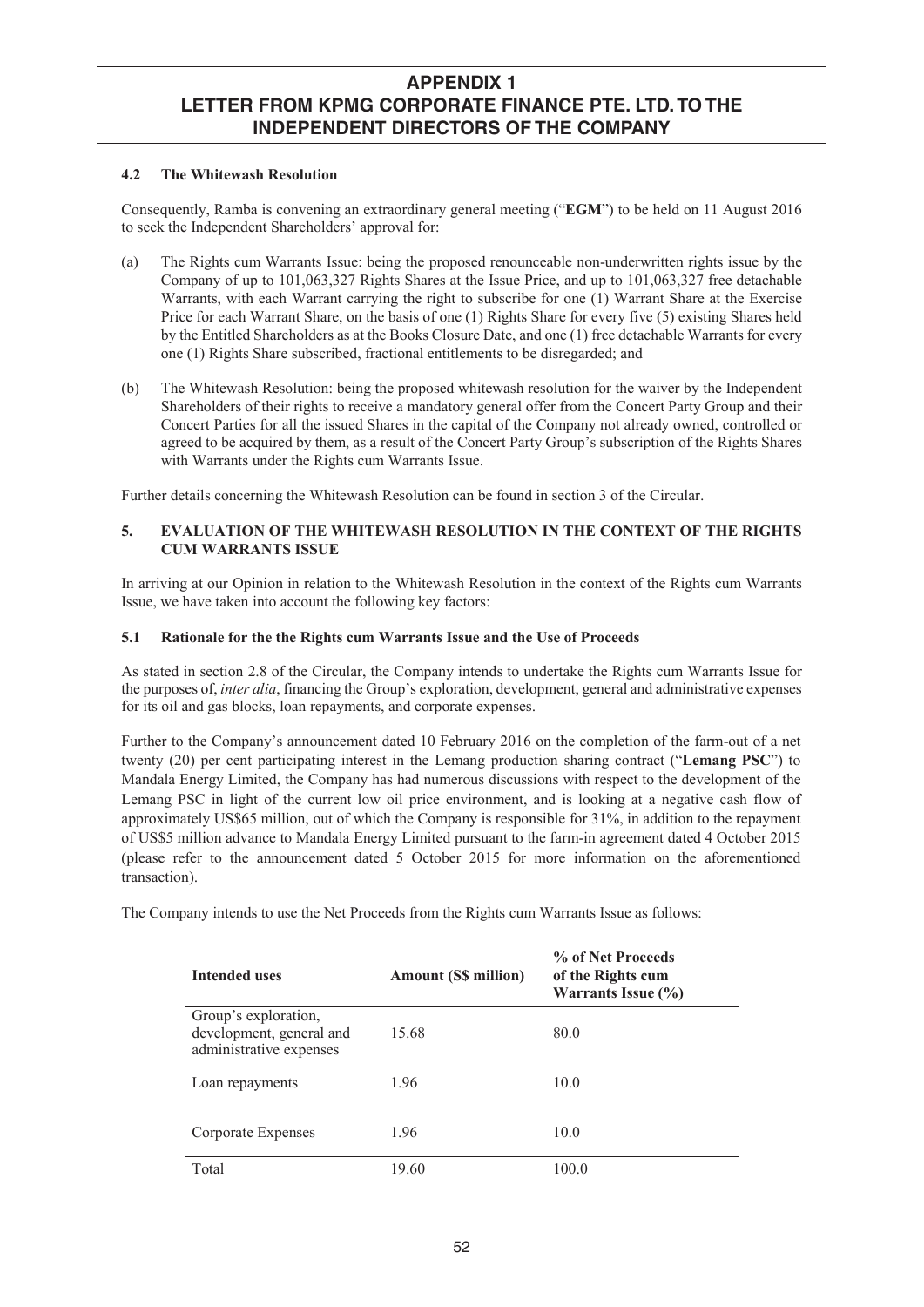As and when the Warrants are exercised, the Exercise Proceeds arising therefrom may, at the discretion of the Directors, be applied towards investment purposes, business expansion, working capital, and/or such other purposes as the Directors may deem fit.

Further information on the rationale for the Rights cum Warrants Issue and the use of proceeds can be found in section 2.8 of the Circular.

### **5.2 Pricing Assessment of the Rights cum Warrants Issue**

- The Issue Price of \$0.2000 for each Rights Share represents a premium of approximately:
	- (a) 1.88% to the VWAP of S\$0.1963 for each Share, based on the trades done on the SGX-ST on 19 May 2016, being the immediate market day (on which trades were recorded) prior to the date the Announcement was released by the Company; and
	- (b)  $0.00\%$  to the TERP of S\$0.2000 per Share.
- The Exercise Price of S\$0.2000 for each Warrant represents a premium of approximately:
	- (a) 1.88% to the VWAP of S\$0.1963 for each Share, based on the trades done on the SGX-ST on 19 May 2016, being the immediate market day (on which trades were recorded) prior to the date the Announcement was released by the Company; and
	- (b)  $0.00\%$  to the TERP of S\$0.2000 per Share.

*Assessment of the Issue Price versus Historical Price Performance and the Last Transacted Price of the Shares as at the Latest Practicable Date*

We have considered the historical price performance of the Shares. The following chart shows the price performance of the Shares for the two year period preceding the Latest Practicable Date:

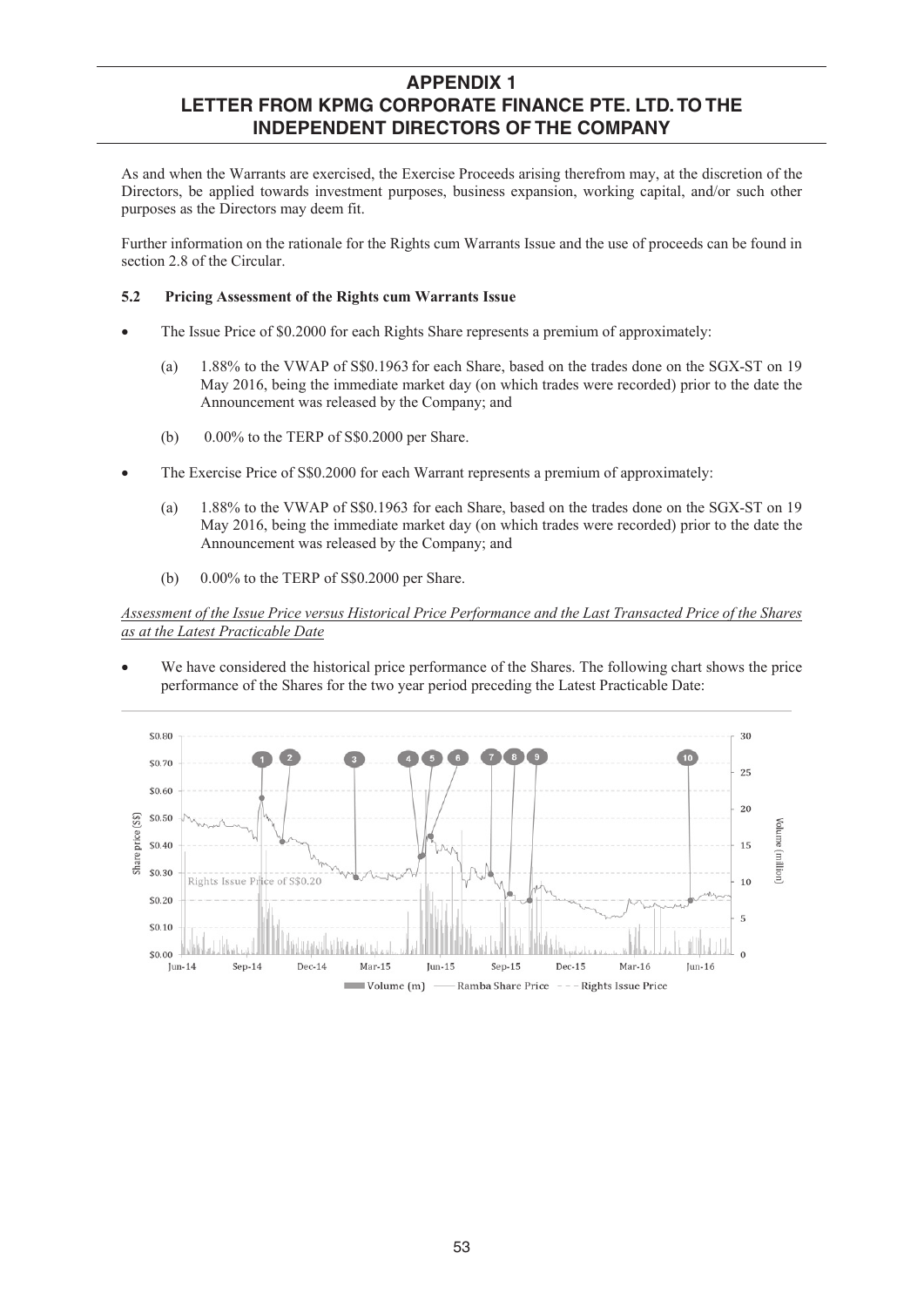| No.            | Date            | Announcement                                                                                                                                                                                                        |
|----------------|-----------------|---------------------------------------------------------------------------------------------------------------------------------------------------------------------------------------------------------------------|
| $\mathbf{1}$   | $22-Sep-14$     | Announced the signing of a binding Letter of Offer with Risco Energy Investments Holding Pte.<br>Ltd. ("REI") for REI to acquire a 25 percent direct working interest in the Lemang production<br>sharing contract. |
| 2              | $20$ -Oct-14    | Entered into a shares placement agreement of 37,500,000 new ordinary shares at a placement price<br>of S\$0.40 for each placement share.                                                                            |
| 3              | $01$ -Feb- $15$ | Announced that the exclusivity period for negotiations between Risco Energy Investments Holding<br>Pte. Ltd. (REI) and Ramba has expired on 31 January 2015.                                                        |
| $\overline{4}$ | $03-Mav-15$     | Entered into a private share placement agreement to place a total of $68,000,000$ shares priced at<br>S\$0.27 cents per share to Indonesian tycoon and philanthropist Dato Sri Prof. Dr. Tahir MBA.                 |
| 5              | $07 - May - 15$ | Entered into shares placement agreement with Win World Profits Limited and Harry Wangidjaja to<br>allot and issue 9,000,000 new ordinary shares priced at S\$0.32 for each share.                                   |
| 6              | $19-May-15$     | Entered into an agreement with GSS Energy Sumatra Limited for an initial investment of up to<br>US\$5 million.                                                                                                      |
| $\tau$         | $10$ -Aug- $15$ | Received approval of the first Plan of Development for the Akatara Field, Sumatra, Indonesia for<br>the oil and gas production from the Lemang block.                                                               |
| 8              | $07-Sep-15$     | Entered into a memorandum of understanding with a strategic investor to farm-out a 25% working<br>interest in the Lemang production sharing contract from Ramba's 80.4%-owned Indonesian                            |
| 9              | $05$ -Oct-15    | Announced that Mandala Energy Limited will farm in to a 35% participating interest in the Lemang<br>Production Sharing Contract from Ramba's subsidiary PT Hexindo Gemilang Jaya (Hexindo).                         |
| 10             | $19-Mav-16$     | Proposed to undertake a renounceable non-underwritten rights cum warrants issue of up to<br>101,063,327 new ordinary shares in the capital of the company at an issue price of S\$0.20 for each<br>rights share.    |

Source: Capital IQ, Company filings

- We note that the LTP (as defined herein) is close to the Shares' 52-week low, and the closing price of the Shares as at the Latest Practicable Date was at a 2.50% premium to the LTP.
- We observe that:
	- (a) the Issue Price represents a discount of approximately 2.44% to the last transacted price per Share as at the Latest Practicable Date.
	- (b) the Exercise Price represents a discount of approximately 2.44% to the last transacted price per Share as at the Latest Practicable Date.

### *Assessment of the Issue Price versus the Historical VWAP of the Shares*

The VWAP for various periods beginning from up to 12 months prior to the Announcement Date are as set out below: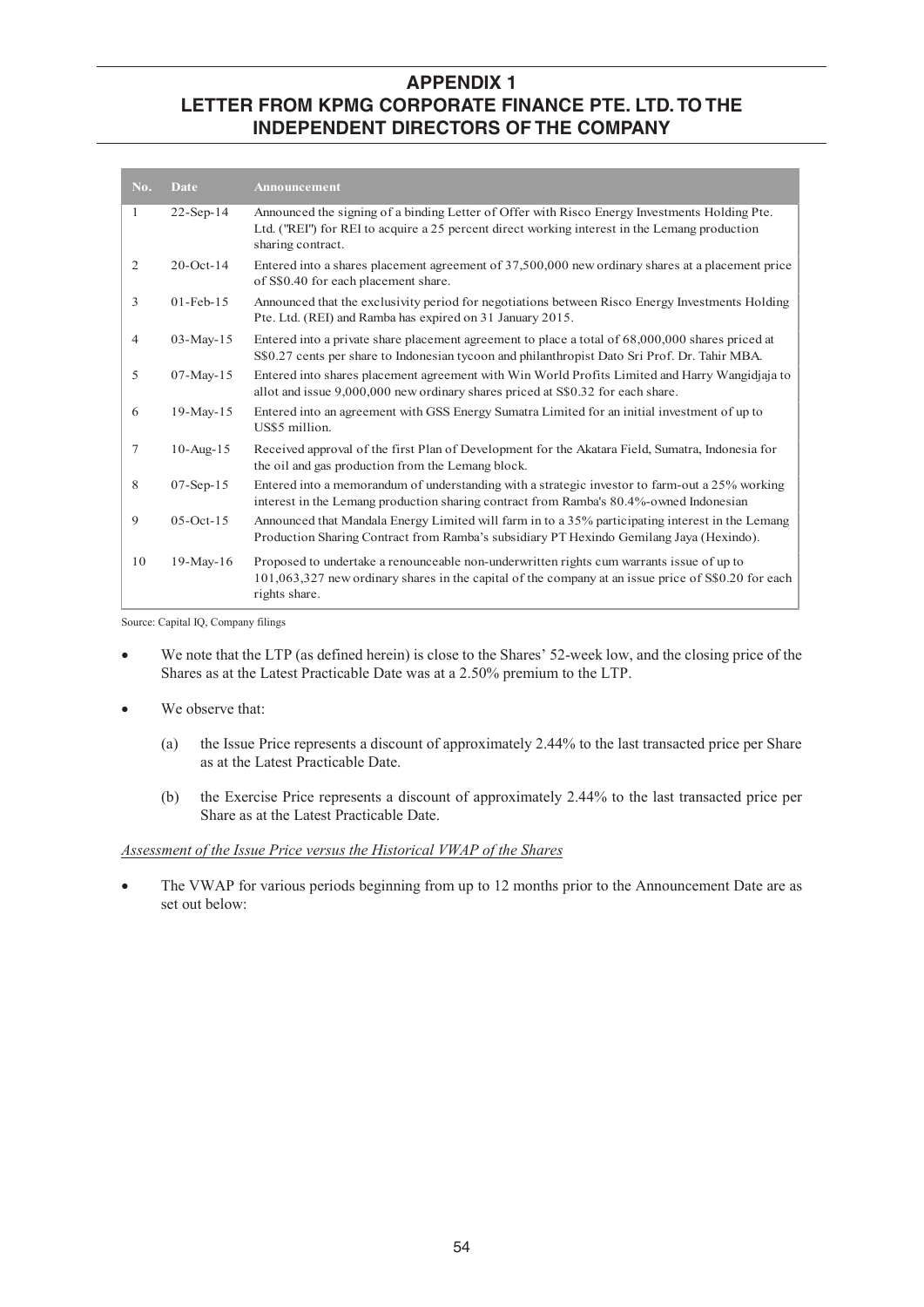| Analysis of the Rights Issue Price against the VWAP of the Shares |            |                                                                  |                                                       |  |  |  |  |  |  |  |
|-------------------------------------------------------------------|------------|------------------------------------------------------------------|-------------------------------------------------------|--|--|--|--|--|--|--|
| Reference period                                                  | VWAP (S\$) | Discount / (Premium) of Rights<br><b>Issue Price to VWAP (%)</b> | Discount / (Premium) of Exercise<br>Price to VWAP (%) |  |  |  |  |  |  |  |
| <b>Prior to the Announcement Date</b>                             |            |                                                                  |                                                       |  |  |  |  |  |  |  |
| The immediate market day prior to the<br>Announcement Date        | 0.1963     | $(1.88\%)$                                                       | $(1.88\%)$                                            |  |  |  |  |  |  |  |
| 1 month prior                                                     | 0.1862     | $(7.41\%)$                                                       | $(7.41\%)$                                            |  |  |  |  |  |  |  |
| 3 month prior                                                     | 0.1882     | $(6.27\%)$                                                       | $(6.27\%)$                                            |  |  |  |  |  |  |  |
| 6 month prior                                                     | 0.1839     | (8.75%)                                                          | $(8.75\%)$                                            |  |  |  |  |  |  |  |
| One year prior                                                    | 0.2782     | 28.11%                                                           | 28.11%                                                |  |  |  |  |  |  |  |
| Latest Practicable Date                                           | 0.2050     | 2.44%                                                            | 2.44%                                                 |  |  |  |  |  |  |  |
| <b>Issue Price</b>                                                | 0.2000     |                                                                  |                                                       |  |  |  |  |  |  |  |
| <b>Exercise Price</b>                                             | 0.2000     |                                                                  |                                                       |  |  |  |  |  |  |  |

Source: Bloomberg, Capital IQ, Company filings

- During the 12-month period prior to the Announcement Date, the Shares had traded within a range of S\$0.13 and S\$0.44. The VWAP of the Shares over the reference period was approximately S\$0.2782.
- We observe that the Issue Price represents a premium of approximately 7.41%, 6.27%, 8.75% and a discount of 28.11% to the VWAP per Share for the 1, 3, 6 and 12 month periods prior to the Announcement Date, respectively.
- We further note that the Issue Price represents a discount of approximately 2.44% to the VWAP per Share as at the Latest Practicable Date.
- We observe that the Exercise Price represents a premium of approximately 7.41%, 6.27%, 8.75% and a discount of 28.11% to the VWAP per Share for the 1, 3, 6 and 12 month periods prior to the Announcement Date, respectively.
- We further note that the Exercise Price represents a discount of approximately 2.44% to the VWAP per Share as at the Latest Practicable Date.

### *Comparison of Rights cum Warrants Issue with selected precedent rights issues and rights cum warrant issues*

- x To ascertain the fairness of the Issue Price and the Exercise Price, we have reviewed precedent rights and rights cum warrants issues announced by companies listed on SGX-ST from 1 January 2014 to the Latest Practicable Date.
- For each announced precedent rights and rights cum warrants issue, we have considered the premium and discount implied by the issue and exercise price to the closing price on 19 May 2016, being the immediate market day prior to the announcement of the issue price (the "**Last Traded Price**" or "**LTP**") and to its respective TERP.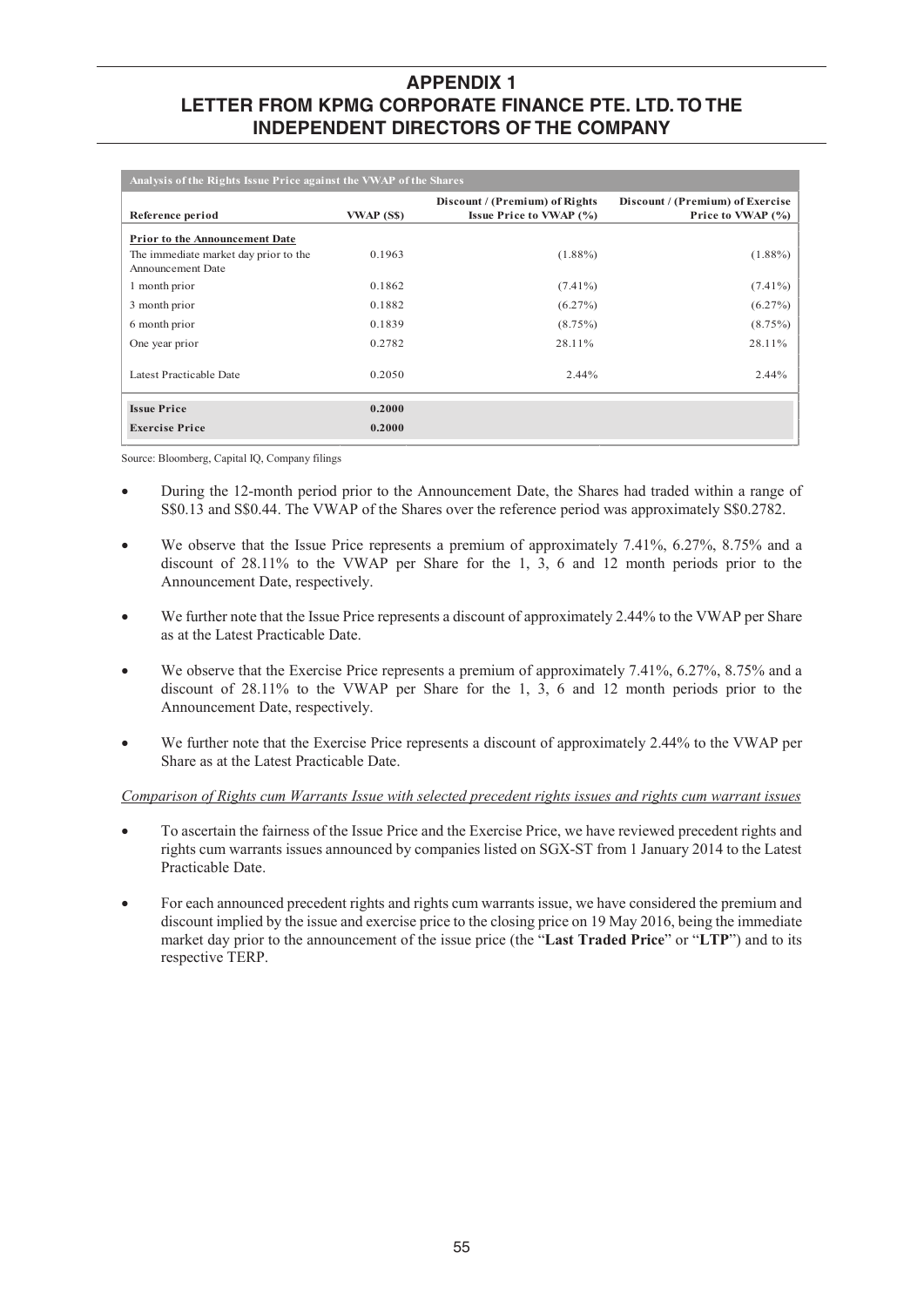| Selected precedent rights cum warrants issues |                                        |                          |                           |                                                         |                      |                            |                                     |                                              |                                                                                                                  |  |  |
|-----------------------------------------------|----------------------------------------|--------------------------|---------------------------|---------------------------------------------------------|----------------------|----------------------------|-------------------------------------|----------------------------------------------|------------------------------------------------------------------------------------------------------------------|--|--|
| <b>Company Name</b>                           | Date of<br>announcement <sup>(3)</sup> | Terms of<br>rights issue | <b>Rights issue price</b> | Discount of rights issue<br>price to LTP <sup>(1)</sup> | Terms of<br>warrants | Warrants<br>exercise price | of exercise price to<br>$LTP^{(1)}$ | rights issue price to<br>TERP <sup>(2)</sup> | Discounts / (premium) Discount / (premium) of Discount / (premium) of<br>warrants exercise price<br>to $TERP(2)$ |  |  |
| AA Group Holdings Limited                     | 28-Jun-16                              | $10$ for $1$             | SS0.010                   | 87.18%                                                  | 1 for 1              | S\$0.012                   | 84.62%                              | 29.53%                                       | 15.44%                                                                                                           |  |  |
| Singapore eDevelopment Limited                | 27-Jun-16                              | 1 for 3                  | S\$0.040                  | $(29.03\%)$                                             | 5 for 1              | S\$0.040                   | (29.03%)                            | $(12.88\%)$                                  | $(12.88\%)$                                                                                                      |  |  |
| <b>GRP</b> Limited                            | 24-May-16                              | 1 for 2                  | S\$0.250                  | 21.88%                                                  | 1 for 1              | S\$0.250                   | 21.88%                              | 12.28%                                       | 12.28%                                                                                                           |  |  |
| China Flexible Packaging Holdings<br>Limited  | 29-Apr-16                              | $2$ for $1$              | SS0.700                   | 17.16%                                                  | 1 for 2              | S\$1.050                   | (24.26%)                            | 7.14%                                        | (39.29%)                                                                                                         |  |  |
| New Silkroutes Group Limited                  | 30-Dec-15                              | 1 for 4                  | S\$0.200                  | 62.26%                                                  | 1 for 1              | S\$0.300                   | 43.40%                              | 56.90%                                       | 35.34%                                                                                                           |  |  |
| Chasen Holdings Limited                       | 26-Aug-15                              | 1 for 2                  | S\$0.050                  | 34.21%                                                  | 2 for 1              | S\$0.025                   | 67.11%                              | 25.71%                                       | 62.85%                                                                                                           |  |  |
| CSC Holdings Limited                          | 17-Aug-15                              | 1 for 3                  | SS0.025                   | 24.24%                                                  | 5 for 1              | S\$0.010                   | 69.70%                              | 19.35%                                       | 67.74%                                                                                                           |  |  |
| Metech International Limited                  | $10-Ju1-15$                            | 1 for 2                  | S\$0.003                  | 40.00%                                                  | 1 for 1              | S\$0.004                   | 20.00%                              | 0.00%                                        | $(33.33\%)$                                                                                                      |  |  |
| Asia-Pacific Strategic Investments<br>Limited | 29-Jun-15                              | 2 for 1                  | SS0.005                   | 87.80%                                                  | 1 for 1              | S\$0.005                   | 87.80%                              | 49.48%                                       | 49.48%                                                                                                           |  |  |
| Elektromotive Group Limited                   | 20-Jan-15                              | 1 for 1                  | S\$0.005                  | 35.71%                                                  | 1 for 1              | S\$0.005                   | 28.57%                              | $(4.65\%)$                                   | $(16.28\%)$                                                                                                      |  |  |
| Jubilee Industries Holdings Limited           | 12-Aug-14                              | 1 for 2                  | S\$0.060                  | 20.42%                                                  | 1 for 1              | S\$0.060                   | 20.42%                              | 12.41%                                       | 12.41%                                                                                                           |  |  |
| Innopac Holdings Limited                      | 20-Jun-14                              | $2$ for $1$              | S\$0.010                  | 44.44%                                                  | 1 for 2              | S\$0.012                   | 33.33%                              | 20.00%                                       | 4.00%                                                                                                            |  |  |
| OLS Enterprise Limited                        | 26-Feb-14                              | 5 for 1                  | S\$0.008                  | 95.90%                                                  | 1 for 1              | S\$0.009                   | 95.38%                              | 79.13%                                       | 76.52%                                                                                                           |  |  |
| <b>WE Holdings Limited</b>                    | 13-Jan-14                              | 1 for 2                  | SS0.015                   | 65.12%                                                  | 1 for 1              | S\$0.030                   | 30.23%                              | 52.00%                                       | 4.00%                                                                                                            |  |  |
|                                               |                                        |                          |                           |                                                         |                      |                            |                                     |                                              |                                                                                                                  |  |  |
|                                               |                                        |                          | Min                       | $(29.03\%)$                                             |                      |                            | (29.03%)                            | $(12.88\%)$                                  | (39.29%)                                                                                                         |  |  |
|                                               |                                        |                          | Mean                      | 43.38%                                                  |                      |                            | 39.22%                              | 24.74%                                       | 17.02%                                                                                                           |  |  |
|                                               |                                        |                          | Median                    | 37.86%                                                  |                      |                            | 31.78%                              | 19.68%                                       | 12.34%                                                                                                           |  |  |
|                                               |                                        |                          | Max                       | 95.90%                                                  |                      |                            | 95.38%                              | 79.13%                                       | 76.52%                                                                                                           |  |  |
| <b>Ramba Energy Limited</b>                   | 19-May-16 <sup>(3)</sup>               | $1$ for $5$              | S\$0,200                  | $0.00\%$                                                | $1$ for $1$          | <b>SS0.200</b>             | $0.00\%$                            | $0.00\%$                                     | $0.00\%$                                                                                                         |  |  |

Source: Capital IQ, Company filings

Notes:

(1) LTP refers to the closing price on the immediate market day prior to the announcement date of the respective rights issue or rights cum warrants issue.

(2) TERP = (Market capitalisation prior to the announcement date of the rights issue price + gross proceeds from the rights issue) / total shares outstanding after the rights issue.

(3) This is the Announcement Date, when the announcement of the Rights cum Warrants Issue, the Issue Price and the Exercise Price was made.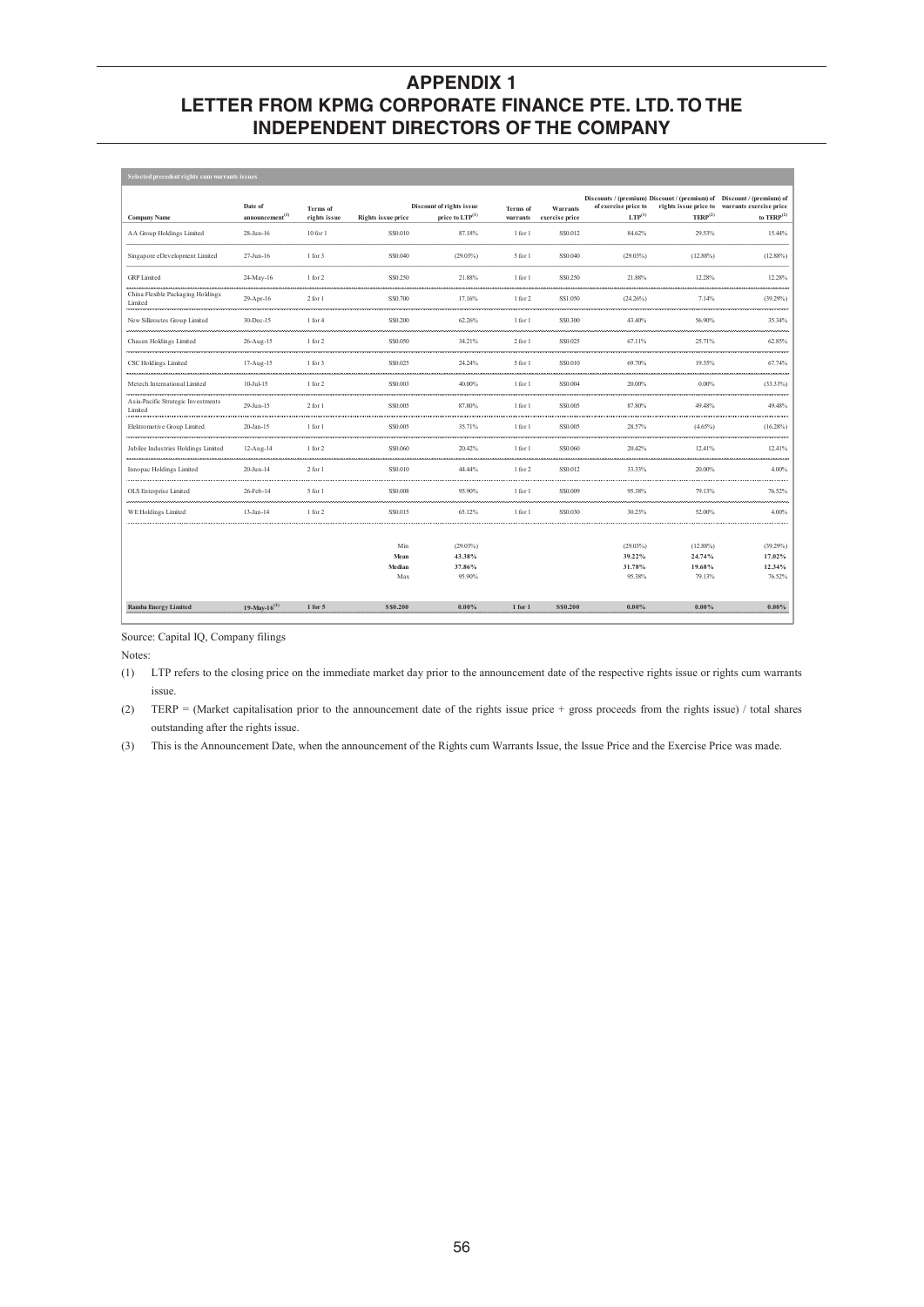| Selected precedent rights issues       |                               |                                 |                              |                                                        |                                                                         |
|----------------------------------------|-------------------------------|---------------------------------|------------------------------|--------------------------------------------------------|-------------------------------------------------------------------------|
| <b>Company Name</b>                    | Date of<br>announcement $(3)$ | <b>Terms</b> of<br>rights issue | <b>Rights issue</b><br>price | Discount of rights<br>issue price to ${\rm LTP}^{(1)}$ | Discount / (premium) of<br>rights issue price to<br>TERP <sup>(2)</sup> |
| Ezion Holdings Limited                 | 30-Jun-16                     | 3 for 10                        | S\$0.290                     | 44.23%                                                 | 36.92%                                                                  |
| Vashion Group Limited                  | 30-Jun-16                     | 9 for 1                         | S\$0.003                     | 77.14%                                                 | 25.23%                                                                  |
| Cedar Strategic Holdings               | 29-Jun-16                     | 1 for 2                         | S\$0.004                     | 10.00%                                                 | $0.00\%$                                                                |
| Noble Group Limited                    | $3-Jun-16$                    | 1 for 1                         | S\$0.110                     | 63.33%                                                 | 46.34%                                                                  |
| China Sports International Limited     | $2-Jun-16$                    | 1 for 4                         | S\$0.010                     | $0.00\%$                                               | $0.00\%$                                                                |
| Yongnam Holdings Limited               | $1-Jun-16$                    | 1 for 2                         | S\$0.210                     | 60.75%                                                 | 28.41%                                                                  |
| IX Biopharma Ltd.                      | 27-May-16                     | 1 for 25                        | S\$0.210                     | 39.13%                                                 | 38.16%                                                                  |
| Addvalue Technologies Limited          | 16-May-16                     | 1 for 3                         | S\$0.031                     | 18.64%                                                 | 14.48%                                                                  |
| IFS Capital Limited                    | $6-May-16$                    | $3$ for $2$                     | S\$0.220                     | 21.43%                                                 | 9.84%                                                                   |
| Cacola Furniture International Limited | $3-May-16$                    | 4 for 1                         | S\$0.005                     | 32.14%                                                 | $(5.47\%)$                                                              |
| Artivision Technologies Limited        | 18-Mar-16                     | 5 for 6                         | S\$0.030                     | 28.57%                                                 | 18.92%                                                                  |
| Joyas International Holdings Limited   | 8-Mar-16                      | 6 for 1                         | S\$0.004                     | 61.11%                                                 | 18.33%                                                                  |
| <b>OUE</b> Hospitality Trust           | $7-Mar-16$                    | 33 for 100                      | S\$0.540                     | 29.41%                                                 | 23.86%                                                                  |
| HLH Group Limited                      | 23-Dec-15                     | 1 for 2                         | S\$0.006                     | 40.00%                                                 | 30.77%                                                                  |
| Moya Holdings Asia Limited             | 27-Nov-15                     | 5 for 4                         | S\$0.033                     | 5.71%                                                  | 2.22%                                                                   |
| Ara Asset Management Limited           | 11-Nov-15                     | 18 for 100                      | S\$1.000                     | 29.58%                                                 | 26.25%                                                                  |
| Croesus Retail Trust                   | 28-Sep-15                     | 22 for 100                      | S\$0.610                     | 29.07%                                                 | 25.15%                                                                  |
| <b>Blumont Group Limited</b>           | $7-Sep-15$                    | 1 for 2                         | S\$0.002                     | 66.67%                                                 | 57.14%                                                                  |
| Heeton Holdings Limited                | 12-Aug-15                     | 1 for 3                         | S\$0.493                     | 15.00%                                                 | 11.65%                                                                  |
| <b>IREIT Global</b>                    | 30-Jun-15                     | 45 for 100                      | S\$0.468                     | 41.86%                                                 | 33.18%                                                                  |
| <b>OUE Commercial REIT</b>             | 29-Jun-15                     | 9 for 20                        | S\$0.555                     | 31.48%                                                 | 24.06%                                                                  |
| Serrano Limited                        | 29-Jun-15                     | 1 for 1                         | S\$0.070                     | 61.11%                                                 | 44.00%                                                                  |
| Ezra Holdings Limited                  | 22-Jun-15                     | 190 for 100                     | S\$0.105                     | 63.79%                                                 | 38.42%                                                                  |
| Luzhou Bio-chem Technology Limited     | 18-Jun-15                     | 1 for 2                         | S\$0.030                     | 9.09%                                                  | 6.25%                                                                   |
| Jardine Cycle & Carriage Limited       | 18-Jun-15                     | 1 for 9                         | S\$26.000                    | 27.90%                                                 | 25.83%                                                                  |
| Krisenergy Limited                     | 15-Jun-15                     | 42 for 100                      | S\$0.385                     | 13.48%                                                 | 9.89%                                                                   |
| Yamada Green Resources Limited         | $8-Jun-15$                    | 1 for 2                         | S\$0.070                     | 43.55%                                                 | 34.38%                                                                  |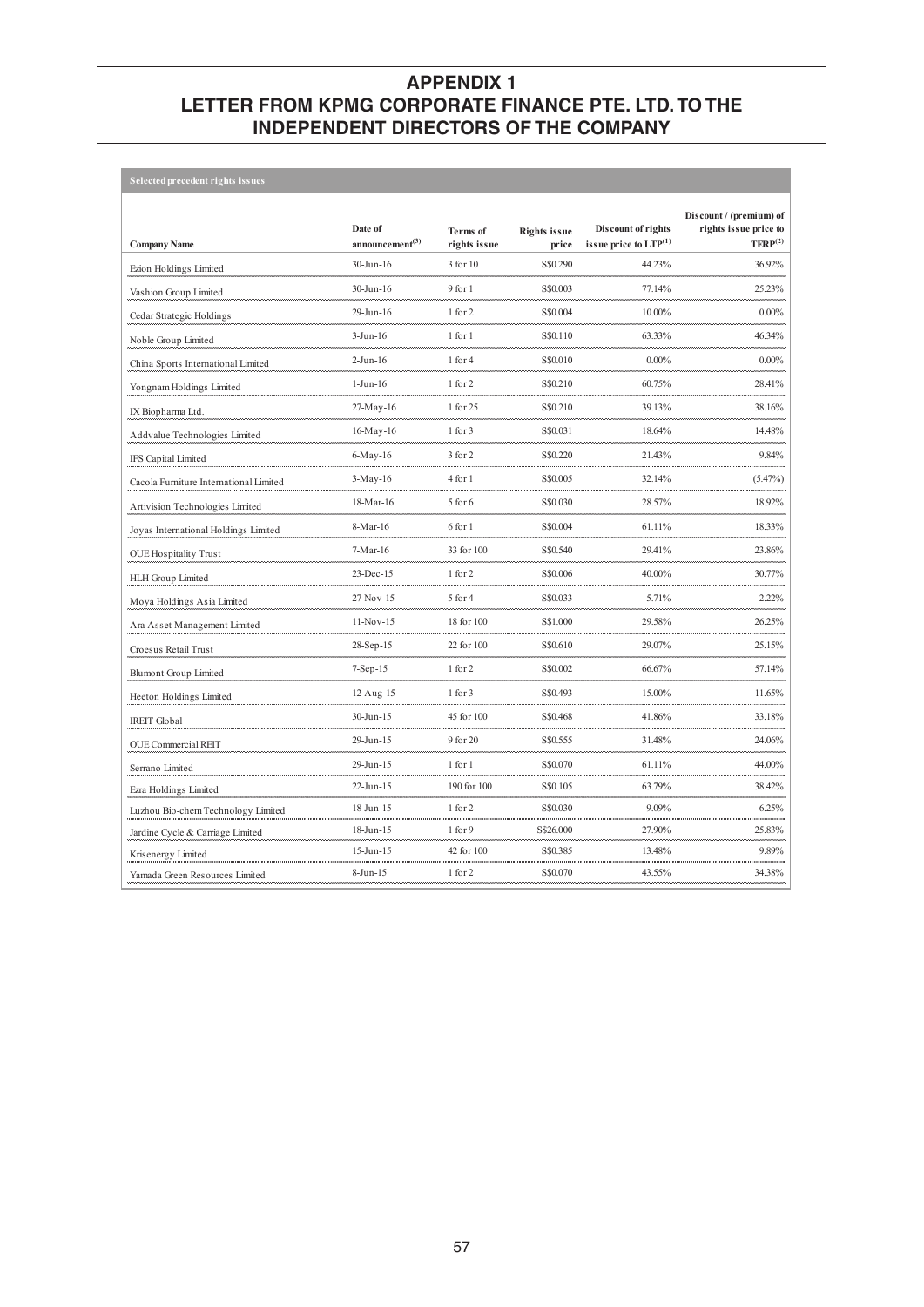| <b>Selected precedent rights issues</b>     |                                        |                          |                              |                                                                  |                                                                         |
|---------------------------------------------|----------------------------------------|--------------------------|------------------------------|------------------------------------------------------------------|-------------------------------------------------------------------------|
| <b>Company Name</b>                         | Date of<br>announcement <sup>(3)</sup> | Terms of<br>rights issue | <b>Rights issue</b><br>price | <b>Discount of rights</b><br>issue price to $\mathrm{LTP}^{(1)}$ | Discount / (premium) of<br>rights issue price to<br>TERP <sup>(2)</sup> |
| Cityneon Holdings Limited                   | 2-Apr-15                               | 1 for 1                  | S\$0.180                     | 30.77%                                                           | 18.18%                                                                  |
| <b>IEV Holdings Limited</b>                 | 27-Mar-15                              | 1 for 2                  | S\$0.070                     | 33.33%                                                           | 19.54%                                                                  |
| <b>Edition Limited</b>                      | 12-Mar-15                              | 8 for 1                  | S\$0.010                     | 56.52%                                                           | 12.62%                                                                  |
| Mandarin Oriental International Limited     | 5-Mar-15                               | 1 for 4                  | S\$1.722                     | 28.46%                                                           | 24.10%                                                                  |
| China Fishery Group Limited                 | 11-Feb-15                              | 4 for 5                  | S\$0.173                     | 33.46%                                                           | 21.72%                                                                  |
| Swiber Holdings Limited                     | 30-Dec-14                              | 1 for 2                  | S\$0.150                     | 49.15%                                                           | 39.19%                                                                  |
| Lasseters International Holdings Limited    | 29-Dec-14                              | 1 for 1                  | S\$0.060                     | 34.78%                                                           | 21.05%                                                                  |
| Del Monte Pacific Limited                   | 22-Dec-14                              | 493 for 1000             | S\$0.325                     | 30.85%                                                           | 20.54%                                                                  |
| Pacific Andes Resources Development Limited | 25-Nov-14                              | 4 for 5                  | S\$0.051                     | 52.78%                                                           | 38.55%                                                                  |
| Singapore Medical Group Limited             | $4-Nov-14$                             | 1 for 10                 | S\$0.153                     | 15.00%                                                           | 14.04%                                                                  |
| Shangri-la Asia Limited                     | 23-Oct-14                              | $1$ for $7$              | S\$1.820                     | $0.00\%$                                                         | $0.00\%$                                                                |
| Tiger Airways Holdings Limited              | $17-Oct-14$                            | 85 for 100               | S\$0.200                     | 39.02%                                                           | 25.65%                                                                  |
| Singapura Finance Limited                   | $8-Sep-14$                             | 1 for 1                  | S\$1.000                     | 35.48%                                                           | 21.57%                                                                  |
| Yoma Strategic Holdings Ltd.                | $3-Sep-14$                             | 1 for 3                  | S\$0.380                     | 46.48%                                                           | 39.22%                                                                  |
| JB Foods Limited                            | $2-Sep-14$                             | 1 for 2                  | S\$0.120                     | 40.00%                                                           | 30.77%                                                                  |
| Yuexiu Property Co Limited                  | $3-Sep-14$                             | 33 for 100               | S\$0.202                     | 24.92%                                                           | 20.38%                                                                  |
| Hoe Leong Corporation Limited               | 28-Aug-14                              | $3$ for $4$              | S\$0.046                     | 64.62%                                                           | 50.83%                                                                  |
| Oversea-Chinese Banking Corporation         | 18-Aug-14                              | 1 for 8                  | S\$7.650                     | 25.00%                                                           | 22.30%                                                                  |
| Broadway Industrial Group Limited           | $1-Aug-14$                             | 2 for 15                 | S\$0.180                     | 32.08%                                                           | 29.41%                                                                  |
| Q & M Dental Group (S) Limited              | 30-Jun-14                              | $1$ for $5$              | S\$0.100                     | 78.02%                                                           | 74.74%                                                                  |
| Darco Water Technologies Limited            | 30-Jun-14                              | 7 for 5                  | S\$0.021                     | 41.67%                                                           | 22.94%                                                                  |
| Plastoform Holdings Limited                 | 30-Jun-14                              | 1 for 2                  | S\$0.008                     | 50.00%                                                           | 39.92%                                                                  |
| Tung Lok Restaurants 2000 Limited           | 26-Jun-14                              | $2$ for $5$              | S\$0.120                     | 31.43%                                                           | 24.66%                                                                  |
| Singapore eDevelopment Limited              | 27-May-14                              | $12$ for $1$             | S\$0.003                     | 57.14%                                                           | (1.57%)                                                                 |
| Sitra Holdings (International) Limited      | $23-May-14$                            | 7 for 5                  | S\$0.010                     | 68.75%                                                           | 47.83%                                                                  |
| Mencast Holdings Limited                    | 14-May-14                              | $1$ for $5$              | S\$0.200                     | 66.67%                                                           | 62.50%                                                                  |
| <b>EMS</b> Energy Limited                   | 5-May-14                               | 1 for 1                  | S\$0.020                     | 65.52%                                                           | 48.72%                                                                  |
| New Silkroutes Group Limited                | 31-Mar-14                              | 1 for 2                  | S\$0.001                     | $0.00\%$                                                         | $0.00\%$                                                                |
| Artivision Technologies Limited             | 3-Mar-14                               | $2$ for $5$              | S\$0.020                     | 57.45%                                                           | 49.09%                                                                  |
| <b>Equation Summit Limited</b>              | 17-Feb-14                              | $1$ for $4$              | S\$0.007                     | 30.00%                                                           | 13.86%                                                                  |
| Swing Media Technology Group Limited        | 14-Feb-14                              | 1 for 2                  | S\$0.062                     | 38.20%                                                           | 29.18%                                                                  |
| AIMS AM CAP Industrial REIT                 | 14-Feb-14                              | 7 for 40                 | S\$1.080                     | 23.67%                                                           | 20.89%                                                                  |
| USP Group Limited                           | 11-Jan-14                              | 1 for 2                  | S\$0.065                     | 16.67%                                                           | 12.16%                                                                  |
|                                             |                                        |                          | Min<br>Mean                  | $0.00\%$<br>37.70%                                               | $(5.47\%)$<br>25.65%                                                    |
|                                             |                                        |                          | Median                       | 34.12%                                                           | 24.08%                                                                  |
|                                             |                                        |                          | Max                          | 78.02%                                                           | 74.74%                                                                  |
| <b>Ramba Energy Limited</b>                 | 19-May-2016 <sup>(3)</sup>             | 1 for 5                  | S\$0.200                     | $0.00\%$                                                         | $0.00\%$                                                                |

Source: Capital IQ, Company filings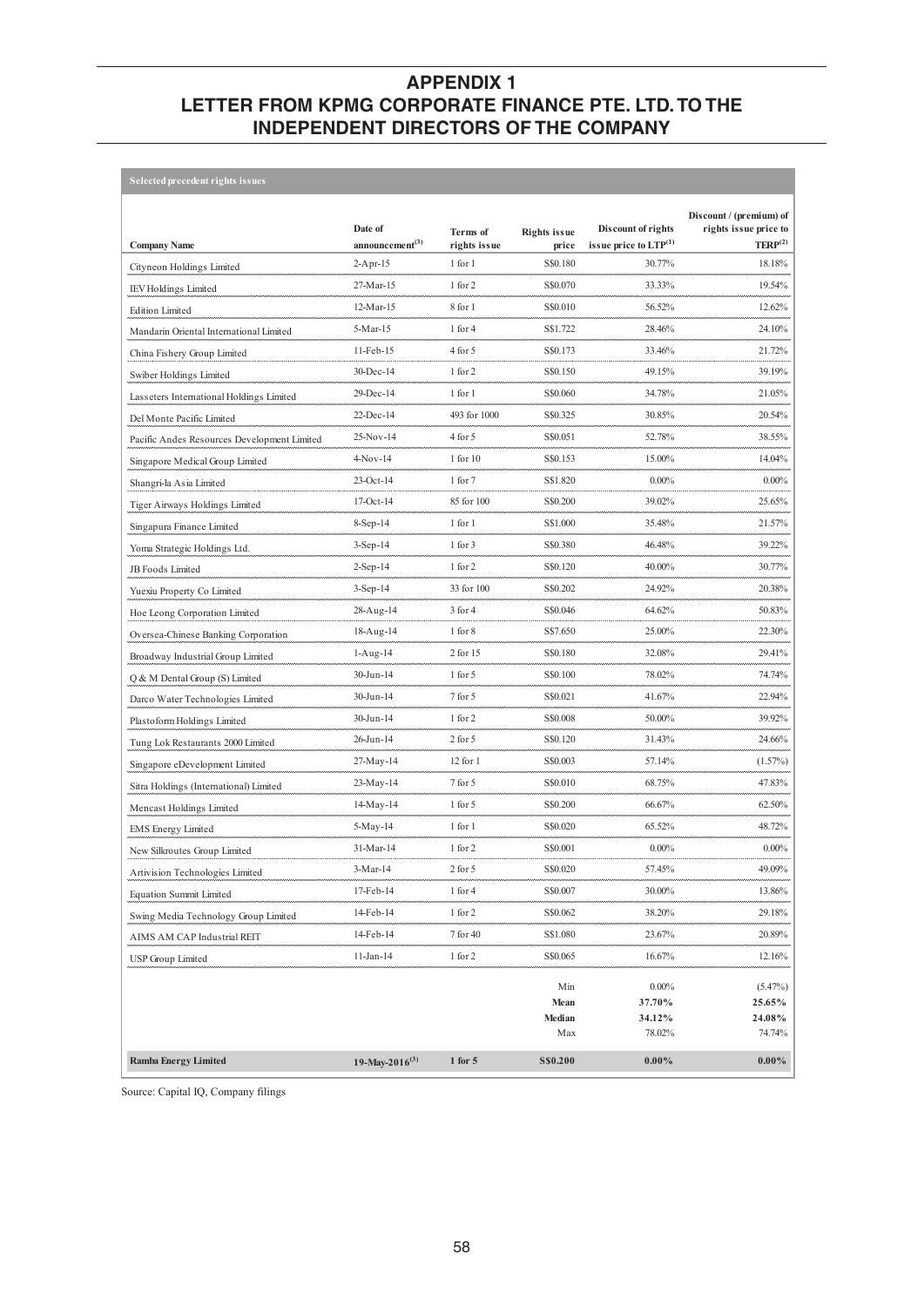#### Notes:

- (1) LTP refers to the closing price on the immediate market day prior to the announcement date of the respective rights issue or rights cum warrants issue.
- (2) TERP = (Market capitalisation prior to the announcement date of the rights issue price + gross proceeds from the rights issue) / total shares outstanding after the rights issue.
- (3) This is the Announcement Date, when the announcement of the Rights cum Warrants Issue, the Issue Price and the Exercise Price was made.

Based on the Issue Price of S\$0.2000 and the information above, we note that:

- x The premium of approximately 0.00% of the Issue Price to the LTP of S\$0.2000 prior to the Announcement Date is below the mean and median discount of 43.38% and 37.86%, respectively of the selected precedent rights cum warrants issues, and below the mean and median discount of 37.70% and 34.12%, respectively of the selected precedent rights issues;
- The premium of approximately 0.00% of the Issue Price to the LTP of S\$0.2000 prior to the Announcement Date is within the range of premium of 29.03% to discount of 95.90% of the selected precedent rights cum warrants issues, and within the range of discount of 0.00% to 78.02% of the selected precedent rights issues;
- The premium of approximately 0.00% of the Issue Price to the TERP of S\$0.2000 prior to the Announcement Date is below the mean and median discount of 24.74% and 19.68%, respectively of the selected precedent rights cum warrants issues, and below the mean and median discount of 25.65% and 24.08%, respectively of the selected precedent rights issues; and
- The premium of approximately 0.00% of the Issue Price to the TERP of S\$0.2000 prior to the Announcement Date is within the range of premium of 12.88% to discount of 79.13% of the selected precedent rights cum warrants issues, and within the range of premium of 5.47% to discount of 74.74% of the selected precedent rights issues.

Based on the Exercise Price of S\$0.2000 and the information above, we note that:

- The premium of approximately  $0.00\%$  of the Exercise Price to the LTP of S\$0.2000 prior to the Announcement Date is below the mean and median discount of 39.22% and 31.78%, respectively of the selected precedent rights cum warrants issues;
- The premium of approximately 0.00% of the Exercise Price to the LTP of S\$0.2000 prior to the Announcement Date is within the range of premium of 29.03% to discount of 95.38% of the selected precedent rights cum warrants issues;
- The premium of approximately 0.00% of the Exercise Price to the TERP of S\$0.2000 prior to the Announcement Date is below the mean and median discount of 17.02% and discount of 12.34%, respectively of the selected precedent rights cum warrants issues; and
- The premium of approximately 0.00% of the Exercise Price to the TERP of S\$0.2000 prior to the Announcement Date is within the range of premium of 39.29% to discount of 76.52% of the selected precedent rights cum warrants issues.

We also observe that the warrants granted for the selected precedent rights cum warrants issue were all on a free and detachable basis.

### *Issue Price and Exercise Price Assessment Summary*

We note that of the 74 selected precedent rights issues and rights cum warrants issues highlighted above, the issue price in 70 out of 74 instances and the exercise price in 12 out of 14 instances were priced at a discount to the respective last traded prices. We further note that the issue price in 65 out of 74 instances and the exercise price in 10 out of 14 instances were priced at a discount to the respective theoretical ex-rights prices,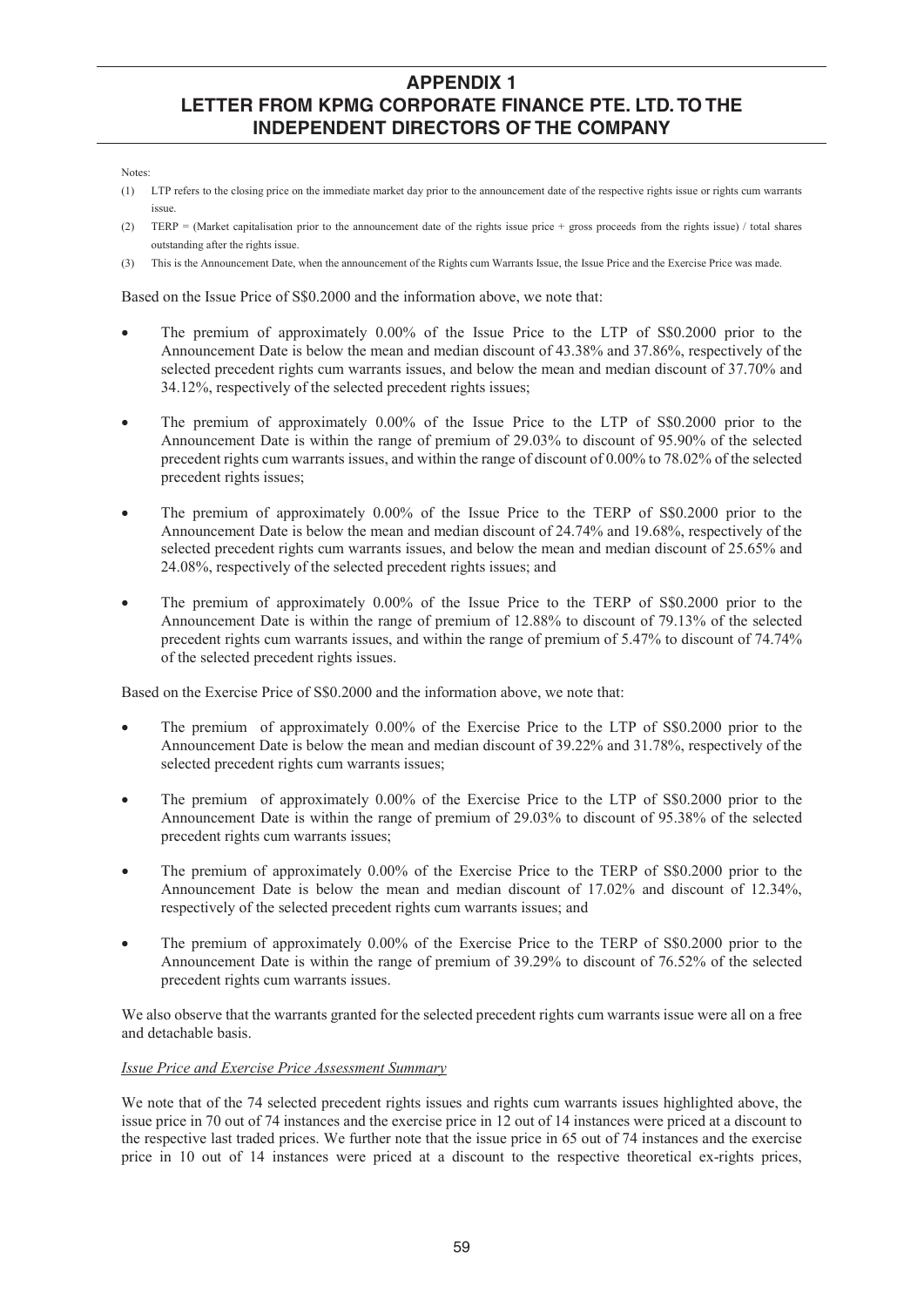representing a significant majority of such issues being offered at discounts to the respective last traded prices and/or the theoretical ex-rights prices.

We understand from the Management that the decision to issue the Rights cum Warrants Shares at or around the LTP was arrived at after taking into account the following factors:

- The Issue Price and Exercise Price at S\$0.2000 are closer to the lower end of the Shares' 52-week trading range before the Announcement Date;
- The Issue Price and Exercise Price at S\$0.2000 is below the VWAP per share for the 12 months period before the Announcement Date; and
- The Irrevocable Undertaking by the Undertaking Shareholder to subscribe for his pro-rata Rights Shares with Warrants entitlements reflects the confidence of the Undertaking Shareholder in the future prospects and outlook of the Company, with the Lemang block expected to go into production in 2016 (as per Company's announcement made on 12 May 2016).

The Independent Directors should note that certain circumstances and terms relating to the selected precedent rights and rights cum warrants issues are unique and might not be identical to the Rights cum Warrants Issue, and are largely dependent on the market sentiments prevailing at the time of such precedent rights cum warrants issues.

The companies which had carried out the selected precedent rights and rights cum warrants issues might be different from the Company in terms of composition of business activities, scale of operations, risk profile, geographical spread of activities, track record, future prospects and other relevant criteria. In addition, the list of selected precedent rights cum warrants issues is by no means exhaustive and information relating to the selected companies was compiled from publicly available information.

Consequently, the Independent Directors should note that the above comparison is merely for illustrative purposes and serves as a general guide only.

### **5.3 Potential Dilution**

The potential dilution effect to the shareholdings of the Independent Shareholders upon completion of the Rights cum Warrants Issue is summarized in the following table:

| <b>Dilution effects</b>     |                                     |               |                                           |               |                                                         |             |                                                               |               |
|-----------------------------|-------------------------------------|---------------|-------------------------------------------|---------------|---------------------------------------------------------|-------------|---------------------------------------------------------------|---------------|
|                             | Current shareholding <sup>(1)</sup> |               |                                           |               | After Proposed Rights cum Warrants Issue                |             |                                                               |               |
|                             |                                     |               | Minimum subscription<br>scenario $^{(2)}$ |               | General maximum<br>subscription scenario <sup>(3)</sup> |             | Concert party maximum<br>subscription scenario <sup>(4)</sup> |               |
|                             | No. of shares                       | $\frac{0}{0}$ | No. of shares                             | $\frac{0}{2}$ | No. of shares                                           | $^{0}/_{0}$ | No. of shares                                                 | $\frac{0}{2}$ |
| Mr. Soervadjava             | 115.206.671                         | 23.71         | 161,289,337                               | 30.31         | 165.670.725                                             | 23.42       | 320.169.185                                                   | 45.26         |
| Concert Party Group         | 115,378,871                         | 23.74         | 161,530,419                               | 30.36         | 165.911.805                                             | 23.45       | 320,635,087                                                   | 45.32         |
| Independent<br>Shareholders | 370,567,563                         | 76.26         | 370.567.563                               | 69.64         | 541,531,486                                             | 76.55       | 386,808,204                                                   | 54.68         |
| <b>Total</b>                | 485,946,434                         | 100.00        | 532,097,980                               | 100.00        | 707,443.291                                             | 100.00      | 707,443,291                                                   | 100.00        |
|                             |                                     |               |                                           |               |                                                         |             |                                                               |               |

Notes:

(1) As at the Latest Practicable Date.

(3) This scenario assumes that all Shareholders take up their pro-rata Rights Shares with Warrants entitlements under the Rights cum Warrants Issue.

(4) This scenario assumes that (a) the Concert Party Group takes up its pro-rata Rights Shares with Warrants entitlements and that it is allotted and issued such number of Rights Shares with Warrants which are not subscribed or applied for by the Independent Shareholders and (b) no other Independent Shareholders take up their entitlements under the Rights cum Warrants Issue.

<sup>(2)</sup> This scenario assumes that no Independent Shareholders take up their pro-rata Rights Shares with Warrants entitlements under the Rights cum Warrants Issue.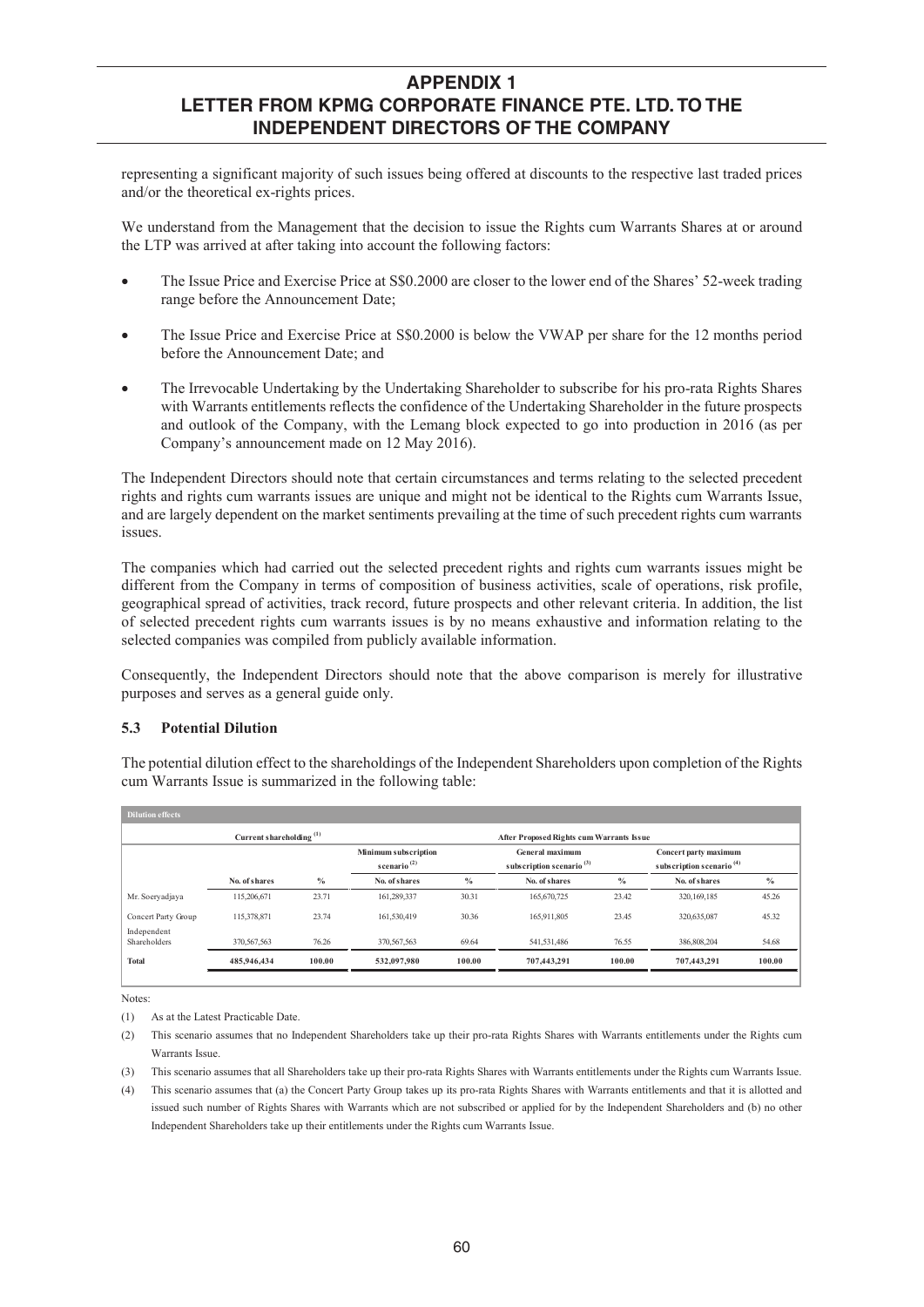- We note that the Rights cum Warrants Issue is being offered on a pro-rata and renounceable basis to Shareholders based on their shareholdings as at Books Closure Date, and Shareholders are not being prejudiced in the allocation of the Rights Shares with Warrants under the Rights cum Warrants Issue. This is illustrated under the General Maximum Subscription Scenario, where the shareholding interests of the Concert Party Group may be diluted from 23.74% to approximately 23.45% and the Independent Shareholders' shareholding to increase from 76.26% to approximately 76.55% if all Shareholders subscribe for their pro-rata Rights Shares with Warrants entitlements under the Rights cum Warrants Issue.
- However, if not all Shareholders subscribe for their pro-rata Rights Shares with Warrants entitlements under the Rights cum Warrants Issue, the shareholdings of the Independent Shareholders may be potentially diluted such that:
	- (a) Under the Minimum Subscription Scenario, the collective shareholding interests of the Independent Shareholders (other than the Concert Party Group) may be diluted from 76.26% to approximately 69.64%; and
	- (b) Under the Concert Party Maximum Subscription Scenario, the Independent Shareholders (other than the Concert Party Group) may be diluted from 76.26% to approximately 54.68%.

### **6. FINANCIAL EFFECTS OF THE RIGHTS CUM WARRANTS ISSUE**

The pro forma financial effects of the Rights cum Warrants Issue on the Company and the Group under the Minimum Subscription Scenario, the General Maximum Subscription Scenario and the Concert Party Maximum Subscription Scenario have been prepared based on the latest audited consolidated financial statement of the Group for FY2015 (for year ending 31 December).

The pro forma analysis has been prepared solely for illustrative purposes and does not purport to be indicative or a projection of the results and financial position of the Company and the Group after the completion of the Rights cum Warrants Issue.

This analysis is as set out in section 2.9 of the Circular and is reproduced with applicable commentary as follows:

### *Share Capital*

Assuming that the Rights cum Warrants Issue had been completed on 31 December 2015, the effect of the Rights cum Warrants Issue on the share capital of the Company as at 31 December 2015 would have been:

|                                                                                | <b>Assuming Minimum</b><br><b>Subscription Scenario</b> |          | <b>Assuming General</b><br><b>Maximum Subscription</b><br><b>Scenario</b> |          | <b>Assuming Concert Party</b><br><b>Maximum Subscription</b><br><b>Scenario</b> |          |  |
|--------------------------------------------------------------------------------|---------------------------------------------------------|----------|---------------------------------------------------------------------------|----------|---------------------------------------------------------------------------------|----------|--|
|                                                                                | No. of<br><b>Shares</b>                                 | (SS'000) | No. of<br><b>Shares</b>                                                   | (SS'000) | No. of<br><b>Shares</b>                                                         | (SS'000) |  |
| Before the Rights<br>cum Warrants<br>Issue (as at Latest)<br>Practicable Date) | 485,946,434                                             | 126.645  | 485,946,434                                                               | 126.645  | 485,946,434                                                                     | 126,645  |  |
| After the issue of<br>the Rights Shares                                        | 509,022,208                                             | 130,660  | 606,379,964                                                               | 149,486  | 606,379,964                                                                     | 149,486  |  |
| After the<br>exercise of<br>the Warrants                                       | 532,097,982                                             | 135,275  | 707,443,291                                                               | 169,699  | 707,443,291                                                                     | 169,699  |  |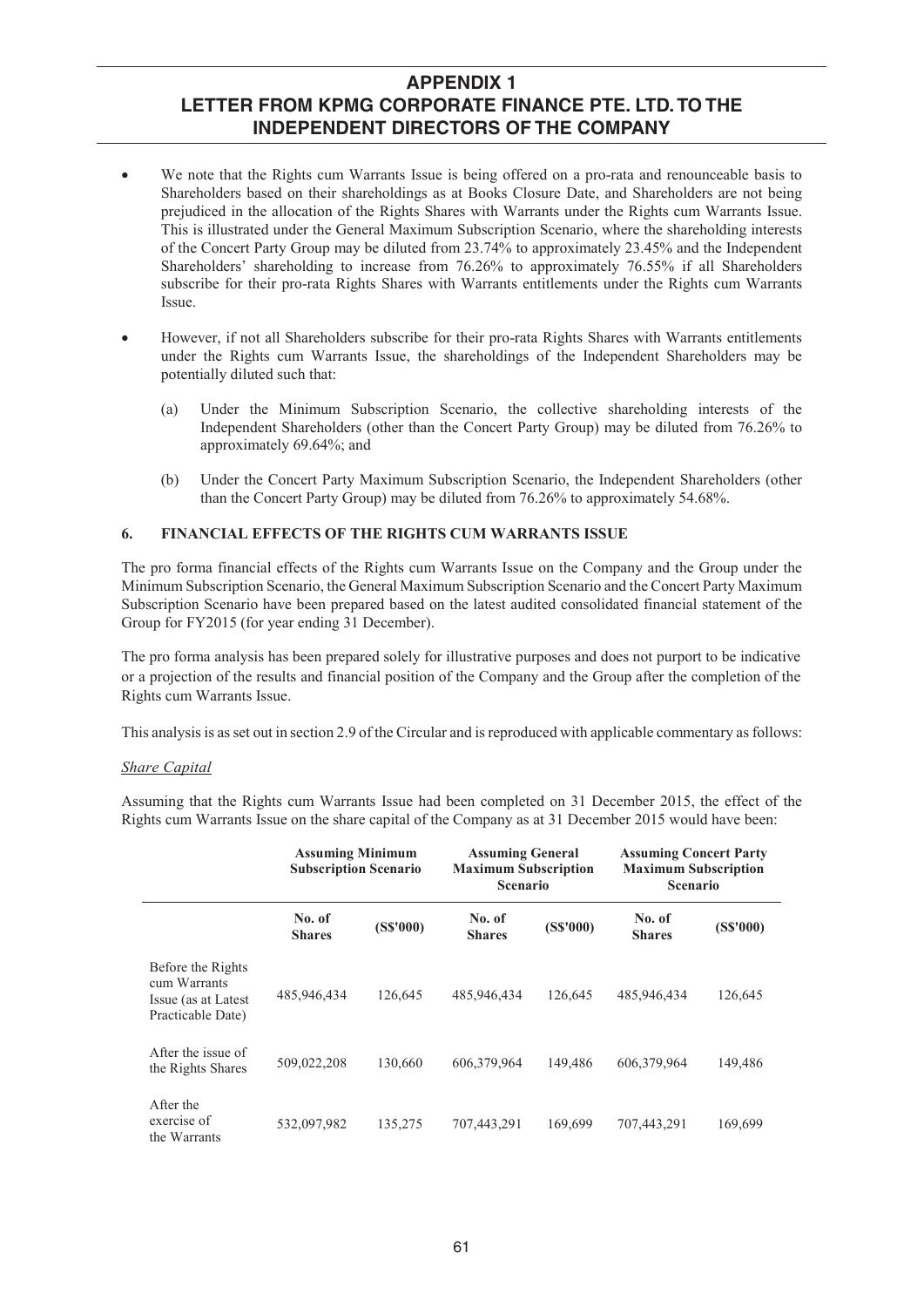- The issued and paid-up capital of the Company prior to the Rights cum Warrants Issue is S\$126,644,824 divided into 485,946,434 Shares.
- Under the Minimum Subscription Scenario, upon completion of the Rights cum Warrants Issue but before the exercise of the Warrants into Warrant Shares, the issued and paid-up share capital of the Company will be S\$130,659,979 divided into 509,022,208 Shares.
- Under the Minimum Subscription Scenario, upon completion of the Rights cum Warrants Issue and the exercise of all the Warrants into Warrant Shares, the issued and paid-up share capital of the Company will be S\$135,275,134 divided into 532,097,982 Shares.
- x Under both the General Maximum Subscription Scenario and the Concert Party Maximum Subscription Scenario, upon completion of the Rights cum Warrants Issue but before the exercise of the Warrants into Warrant Shares, the issued and paid-up share capital of the Company will be S\$149,486,392 divided into 606,379,964 Shares.
- x Under both the General Maximum Subscription Scenario and the Concert Party Maximum Subscription Scenario, upon completion of the Rights cum Warrants Issue and the exercise of all the Warrants into Warrant Shares, the issued and paid-up share capital of the Company will be S\$169,699,058 divided into 707,443,291 Shares.

### *Net Tangible Assets ("NTA")*

Assuming that the Rights cum Warrants Issue had been completed on 31 December 2015, the effect of the Rights cum Warrants Issue on the NTA of Ramba as at 31 December 2015 is as follows:

|                                                | <b>Assuming</b><br><b>Minimum</b><br><b>Subscription</b><br><b>Scenario</b> | <b>Assuming General</b><br><b>Maximum</b><br><b>Subscription</b><br><b>Scenario</b> | <b>Assuming Concert</b><br><b>Party Maximum</b><br><b>Subscription</b><br><b>Scenario</b> |  |
|------------------------------------------------|-----------------------------------------------------------------------------|-------------------------------------------------------------------------------------|-------------------------------------------------------------------------------------------|--|
|                                                | (SS'000)                                                                    | (S\$'000)                                                                           | (S\$'000)                                                                                 |  |
| Before the Rights cum<br><b>Warrants Issue</b> | 63,270                                                                      | 63,270                                                                              | 63,270                                                                                    |  |
| After the issue of the<br>Rights Shares        | 67,285                                                                      | 86,112                                                                              | 86,112                                                                                    |  |
| After the exercise<br>of the Warrants          | 71,900                                                                      | 106,324                                                                             | 106,324                                                                                   |  |

- The NTA of the Company prior to the Rights cum Warrants Issue is  $\frac{\$63,270,000}{5,000}$ , which translates to S\$0.1348 per Share.
- Under the Minimum Subscription Scenario, upon completion of the Rights cum Warrants Issue but before the exercise of the Warrants into Warrant Shares, the NTA of the Company will be S\$67,285,155, translating to S\$0.1366 per Share.
- Under the Minimum Subscription Scenario, upon completion of the Rights cum Warrants Issue and the exercise of all the Warrants into Warrant Shares, the NTA of the Company will be S\$71,900,310, translating to S\$0.1395 per Share.
- x Under both the General Maximum Subscription Scenario and the Concert Party Maximum Subscription Scenario, upon completion of the Rights cum Warrants Issue but before the exercise of the Warrants into Warrant Shares, the NTA of the Company will be S\$86,111,568, translating to S\$0.1460 per Share.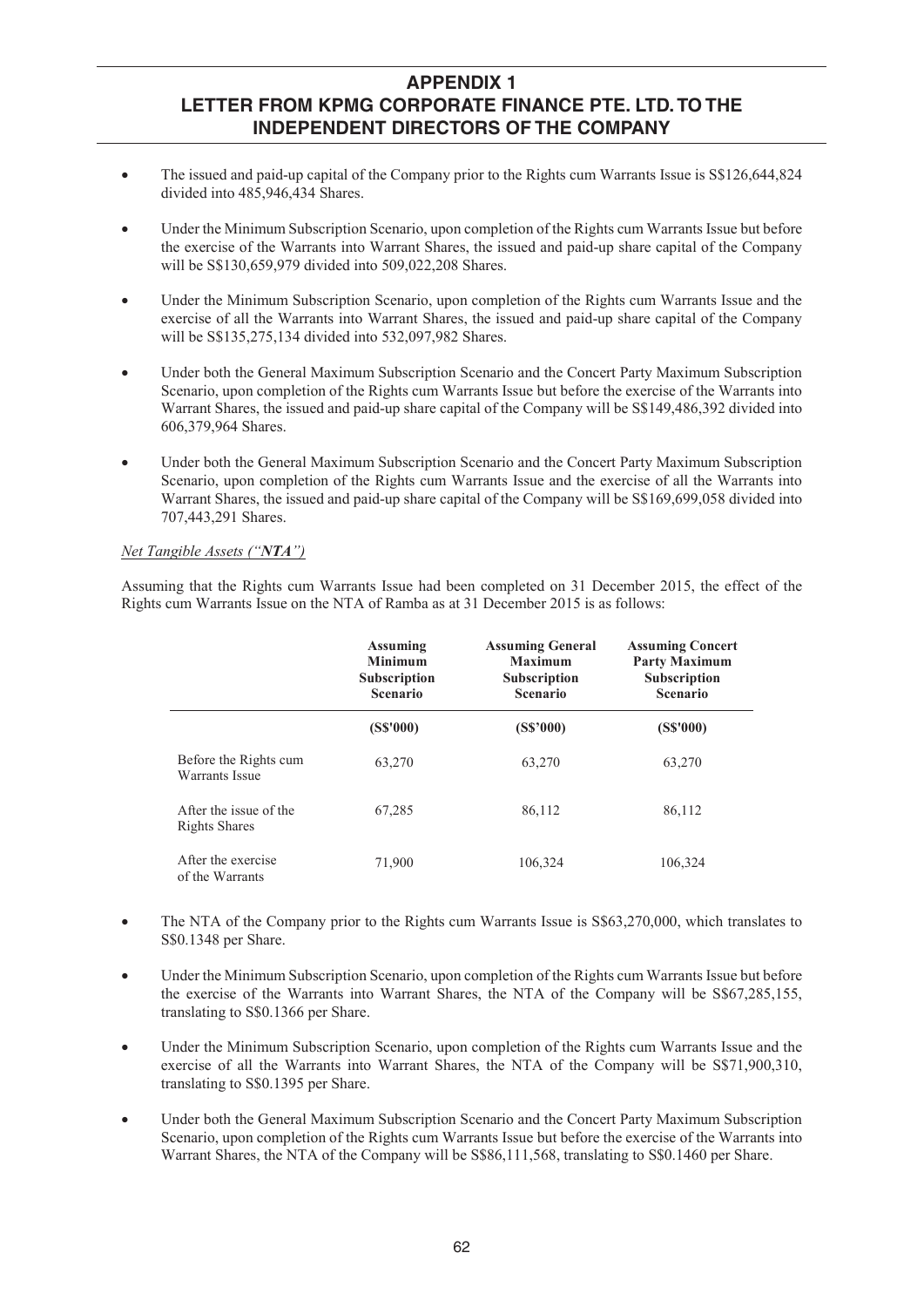x Under both the General Maximum Subscription Scenario and the Concert Party Maximum Subscription Scenario, upon completion of the Rights cum Warrants Issue and the exercise of all the Warrants into Warrant Shares, the NTA of the Company will be S\$106,324,234, translating to S\$0.1539 per Share.

### *Losses per Share ("LPS")*

Assuming that the Rights cum Warrants Issue had been completed on 31 December 2015, the effect of the Rights cum Warrants Issue on the LPS of Ramba as at 31 December 2015 is as follows:

|                                                                              | <b>Assuming Minimum</b><br><b>Subscription</b><br><b>Scenario</b> | <b>Assuming General</b><br><b>Maximum</b><br>Subscription<br><b>Scenario</b> | <b>Assuming Concert</b><br><b>Party Maximum</b><br>Subscription<br><b>Scenario</b> |  |
|------------------------------------------------------------------------------|-------------------------------------------------------------------|------------------------------------------------------------------------------|------------------------------------------------------------------------------------|--|
|                                                                              | (S\$'000)                                                         | (S\$'000)                                                                    | (SS'000)                                                                           |  |
| FY2015 loss attributable<br>to Shareholders                                  | 28,161                                                            | 28,161                                                                       | 28,161                                                                             |  |
| Weighted average number<br>of Shares after the issue<br>of the Rights Shares | 471,119,129                                                       | 571,622,964                                                                  | 571,622,964                                                                        |  |
| LPS (cents)                                                                  | 5.98                                                              | 4.93                                                                         | 4.93                                                                               |  |
| Weight average<br>number of shares<br>after the exercise of<br>the Warrants  | 494,950,069                                                       | 676,033,636                                                                  | 676,033,636                                                                        |  |
| LPS (cents)                                                                  | 5.69                                                              | 4.17                                                                         | 4.17                                                                               |  |

- The LPS of the Company prior to the Rights cum Warrants Issue is S\$0.0630 per Share.
- Under the Minimum Subscription Scenario, upon completion of the Rights cum Warrants Issue but before the exercise of the Warrants into Warrant Shares, LPS will improve to S\$0.0598.
- Under the Minimum Subscription Scenario, upon completion of the Rights cum Warrants Issue and the exercise of all the Warrants into Warrant Shares, LPS will improve toS\$0.0569.
- Under both the General Maximum Subscription Scenario and the Concert Party Maximum Subscription Scenario, upon completion of the Rights cum Warrants Issue but before the exercise of the Warrants into Warrant Shares, LPS will improve to S\$0.0493.
- x Under both the General Maximum Subscription Scenario and the Concert Party Maximum Subscription Scenario, upon completion of the Rights cum Warrants Issue and the exercise of all the Warrants into Warrant Shares, LPS will improve to S\$0.0417.

### *Gearing*

Assuming that the Rights cum Warrants Issue had been completed on 31 December 2015, the effect of the Rights cum Warrants Issue on the gearing of Ramba as at 31 December 2015 is as follows: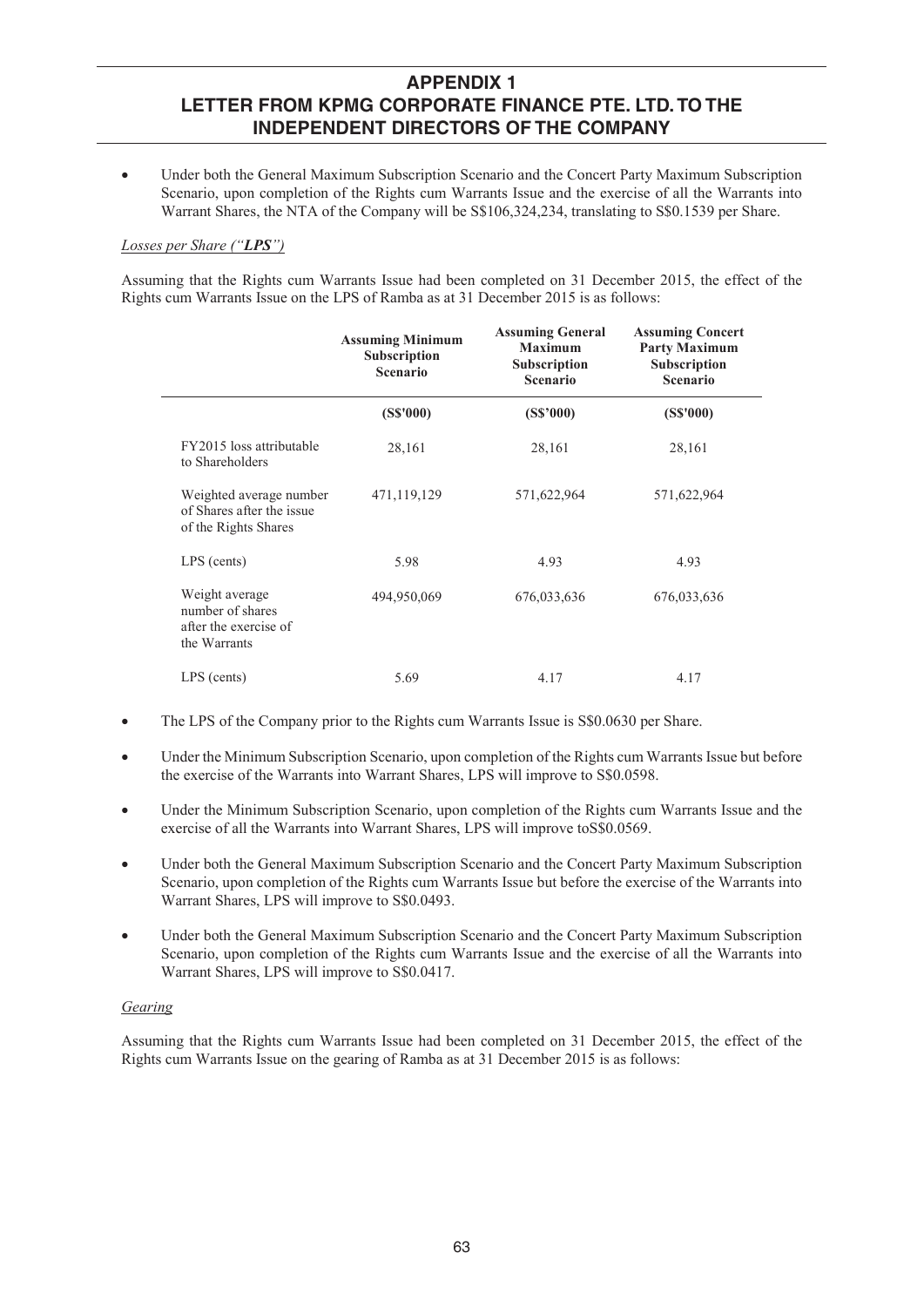|                                            | <b>Assuming</b><br><b>Minimum</b><br>Subscription<br><b>Scenario</b> | <b>Assuming General</b><br><b>Maximum</b><br><b>Subscription</b><br><b>Scenario</b> | <b>Assuming Concert</b><br><b>Party Maximum</b><br><b>Subscription</b><br><b>Scenario</b> |  |
|--------------------------------------------|----------------------------------------------------------------------|-------------------------------------------------------------------------------------|-------------------------------------------------------------------------------------------|--|
|                                            | $\frac{0}{0}$                                                        | $\frac{0}{0}$                                                                       | $\frac{0}{0}$                                                                             |  |
| Before the Rights cum<br>Warrants Issue    | 9.30                                                                 | 9.30                                                                                | 9.30                                                                                      |  |
| After issue of the Rights<br><b>Shares</b> | 8.33                                                                 | 5.11                                                                                | 5.11                                                                                      |  |
| After the exercise<br>of the Warrants      | 7.32                                                                 | 2.45                                                                                | 2.45                                                                                      |  |

- The gearing of the Company prior to the Rights cum Warrants Issue is 9.30%.
- Under the Minimum Subscription Scenario, upon completion of the Rights cum Warrants Issue but before the exercise of the Warrants into Warrant Shares, the gearing of the Company will improve to 8.33%.
- Under the Minimum Subscription Scenario, upon completion of the Rights cum Warrants Issue and the exercise of all the Warrants into Warrant Shares, the gearing of the Company will improve to 7.32%.
- Under both the General Maximum Subscription Scenario and the Concert Party Maximum Subscription Scenario, upon completion of the Rights cum Warrants Issue but before the exercise of the Warrants into Warrant Shares, the gearing of the Company will improve to 5.11%.
- Under both the General Maximum Subscription Scenario and the Concert Party Maximum Subscription Scenario, upon completion of the Rights cum Warrants Issue and the exercise of all the Warrants into Warrant Shares, the gearing of the Company will improve to 2.45%.

## **7. OTHER RELEVANT CONSIDERATIONS**

#### **7.1 Directors' Recommendation on the Rights cum Warrants Issue**

We note that the Directors, having fully considered the rationale of the Rights cum Warrants Issue, are of the view that the Rights cum Warrants Issue is in the interests of the Company.

#### **7.2 Waiver of Rights by the Independent Shareholders to Receive a General Offer**

We note that should the Independent Shareholders vote in favour of the Whitewash Resolution, they:

- (a) would be waiving their rights to receive a general offer from the Concert Party Group and their concert parties at the highest price paid by the Concert Party Group in the past six (6) months preceding the commencement of the Rights cum Warrants Issue which they would have otherwise been obliged to make for the Shares pursuant to Rule 14 of the Take-over Code; and
- (b) could be forgoing the opportunity to receive a general offer from another person who may be discouraged from making a general offer in view of the potential dilutive effect of the Warrants.

### **7.3 Directors' and Substantial Shareholders' Interests**

The interests of the Directors and Substantial Shareholders in the Shares as at the Latest Practicable Date, as recorded in the Register of Directors' Shareholdings and the Register of Substantial Shareholders maintained under the provisions of the Companies Act, are as set out in section 7 of the Circular.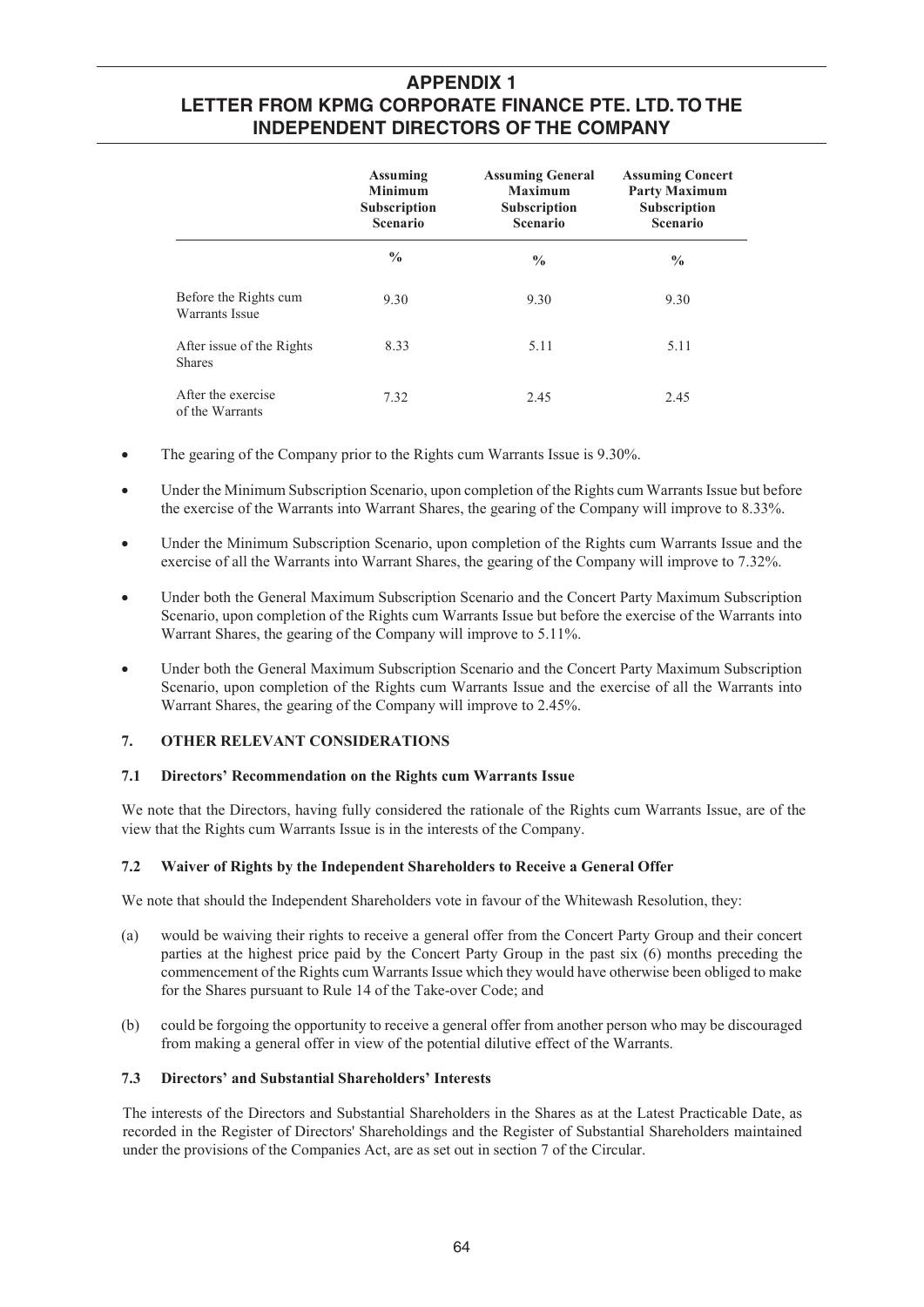We note that save as disclosed in section 7 of the Circular, none of the other Directors or the Substantial Shareholders has any interest, direct or indirect, in the resolutions in respect of the Rights cum Warrants Issue and the Whitewash Resolution, other than their respective interests in the Shares.

We further note that pursuant to the Take-over Code and the SIC Conditions, the Concert Party Group, their concert parties and parties not independent of them shall abstain, and shall procure their associates to abstain, from voting on the Whitewash Resolution. The Concert Party Group, their concert parties and their associates will also refrain from accepting nomination as proxy or otherwise vote at the EGM in respect of Whitewash Resolution, unless Shareholders appointing them as proxies give specific instructions in the relevant proxy forms on the manner in which they wish their votes to be cast for the said resolution.

## **7.4 Option to Scale Down**

Depending on the level of subscription for the Rights Shares with Warrants, the Company will, if necessary, and subject to the approval of the SGX-ST, scale down the subscription and/or the application for excess Rights Shares with Warrants by any Shareholder (if such Shareholder chooses to subscribe for its pro-rata Rights Shares with Warrants and/or apply for excess Rights Shares with Warrants) to:

- (a) ensure that such Shareholder will not hold a controlling interest in the Company unless prior specific approval is obtained from Shareholders in a general meeting; or
- (b) avoid placing such Shareholder and parties acting in concert with him (as defined under the Takeover Code) in the position of incurring a mandatory general offer obligation under the Takeover Code, as a result of other Shareholders not taking up their Rights Shares with Warrants entitlements fully.

### **7.5 Material Litigation**

Save for the litigation matters disclosed in section 8 of the Circular, neither the Company nor any of its subsidiaries is engaged in any litigation as plaintiff or defendant in respect of any claims or amounts that are or may be material and the Directors have no knowledge of any legal or arbitration proceedings which are pending and threatened against the Company or any of its subsidiaries during the twelve (12) months preceding the date of this Circular which may materially and adversely affect the financial position or business of the Group taken as a whole and to fund the expansion and growth of existing businesses.

### **7.6 Material Contracts**

Save for the contracts disclosed in section 9 of the Circular, neither the Company nor any of its subsidiaries have entered into any material contracts (not being contracts entered in the ordinary course of business) within the past two (2) years prior to the Latest Practicable Date.

## **7.7 Alternative Fund-raising Options**

We understand from the Company that the Directors have considered other fund raising alternatives prior to proceeding with the Rights cum Warrants Issue. Having considered that (i) bank borrowings and/or debt instruments from financial institutions will result in an increase in the Company's gearing as well as the incurrence of additional interest liabilities, (ii) financing from financial institutions may not be available on terms favourable to the Company, and (iii) other fund-raising options such as private share placements would not be on a pro-rata basis that will provide the Shareholders with an opportunity to maintain their proportionate equity in the Company, the Directors have determined the Rights cum Warrants Issue as the optimal fund raising avenue for the Company and its Shareholders.

## **7.8 No Material Changes to the Existing Management of the Group**

We understand from the Company that following the completion of the Rights cum Warrants Issue, it is not envisaged that there will be material changes to the existing management of the Group which may affect the operation of the Group's business activities.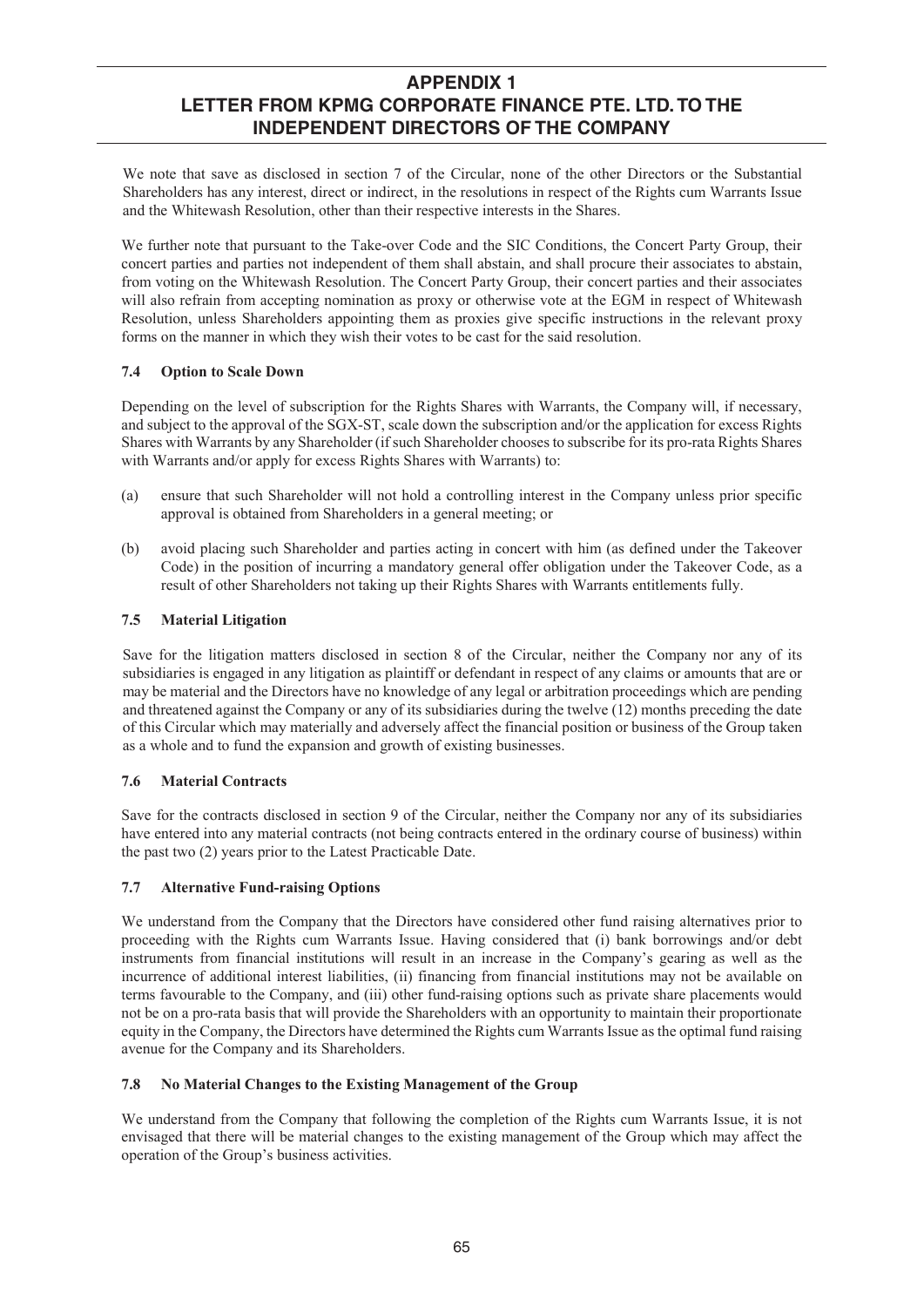### **8. OUR OPINION**

In arriving at our opinion in respect of the Whitewash Resolution, we have reviewed and examined all factors which we consider to be pertinent in our assessment, including the following key considerations:

### *Rationale for the Rights cum Warrants Issue*

- x The Company intends to undertake the Rights cum Warrants Issue for the purposes of, *inter alia*, financing the Group's exploration, development, general and administrative expenses for its oil and gas blocks, loan repayments, and corporate expenses.
- We are of the view that the rationale for the Rights cum Warrants Issue is reasonable and in the interests of the Company.

### *Pricing assessment of the Rights cum Warrants Issue*

- The Issue Price of \$0.2000 for each Rights Share represents a premium of approximately:
	- (a) 1.88% to the VWAP of S\$0.1963 for each Share, based on the trades done on the SGX-ST on 19 May 2016, being the immediate market day (on which trades were recorded) prior to the date the Announcement was released by the Company; and
	- (b)  $0.00\%$  to the TERP of S\$0.2000 per Share.
- The Exercise Price of S\$0.2000 for each Warrant represents a premium of approximately:
	- (a) 1.88% to the VWAP of S\$0.1963 for each Share, based on the trades done on the SGX-ST on 19 May 2016, being the immediate market day (on which trades were recorded) prior to the date the Announcement was released by the Company; and
	- (b)  $0.00\%$  to the TERP of S\$0.2000 per Share.
- During the 12-month period prior to the Announcement Date, the Shares had traded within a range of S\$0.13 and S\$0.44. The VWAP of the Shares over the reference period was approximately S\$0.2782.
- We observe that the Issue Price represents a premium of approximately 7.41%, 6.27%, 8.75% and a discount of 28.11% to the VWAP per Share for the 1, 3, 6 and 12 month periods prior to the Announcement Date, respectively.
- We further note that the Issue Price represents a discount of approximately 2.44% to the VWAP per Share as at the Latest Practicable Date.
- We observe that the Exercise Price represents a premium of approximately 7.41%, 6.27%, 8.75% and a discount of 28.11% to the VWAP per Share for the 1, 3, 6 and 12 month periods prior to the Announcement Date, respectively.
- We further note that the Exercise Price represents a discount of approximately 2.44% to the VWAP per Share as at the Latest Practicable Date.

Based on the Issue Price of S\$0.2000, we note that:

x The premium of approximately 0.00% of the Issue Price to the LTP of S\$0.2000 prior to the Announcement Date is below the mean and median discount of 43.38% and 37.86%, respectively of the selected precedent rights cum warrants issues, and below the mean and median discount of 37.70% and 34.12%, respectively of the selected precedent rights issues;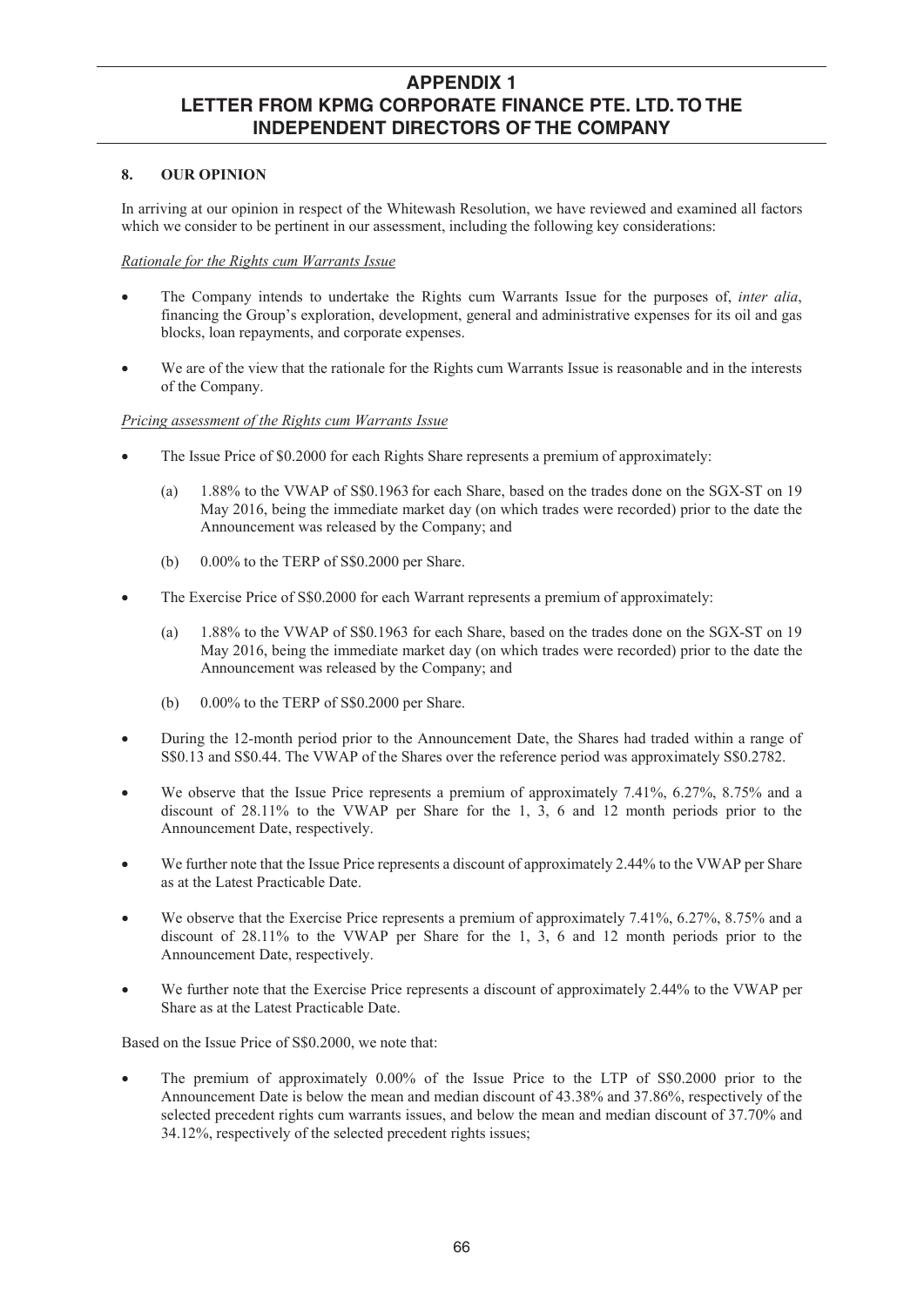- The premium of approximately 0.00% of the Issue Price to the LTP of S\$0.2000 prior to the Announcement Date is within the range of premium of 29.03% to discount of 95.90% of the selected precedent rights cum warrants issues, and within the range of discount of 0.00% to 78.02% of the selected precedent rights issues;
- The premium of approximately 0.00% of the Issue Price to the TERP of S\$0.2000 prior to the Announcement Date is below the mean and median discount of 24.74% and 19.68%, respectively of the selected precedent rights cum warrants issues, and below the mean and median discount of 25.65% and 24.08%, respectively of the selected precedent rights issues; and
- The premium of approximately 0.00% of the Issue Price to the TERP of S\$0.2000 prior to the Announcement Date is within the range of premium of 12.88% to discount of 79.13% of the selected precedent rights cum warrants issues, and within the range of premium of 5.47% to discount of 74.74% of the selected precedent rights issues.

Based on the Exercise Price of S\$0.2000, we note that:

- The premium of approximately 0.00% of the Exercise Price to the LTP of S\$0.2000 prior to the Announcement Date is below the mean and median discount of 39.22% and 31.78%, respectively of the selected precedent rights cum warrants issues;
- The premium of approximately 0.00% of the Exercise Price to the LTP of S\$0.2000 prior to the Announcement Date is within the range of premium of 29.03% to discount of 95.38% of the selected precedent rights cum warrants issues;
- The premium of approximately 0.00% of the Exercise Price to the TERP of S\$0.2000 prior to the Announcement Date is below the mean and median discount of 17.02% and discount of 12.34%, respectively of the selected precedent rights cum warrants issues; and
- The premium of approximately 0.00% of the Exercise Price to the TERP of S\$0.2000 prior to the Announcement Date is within the range of premium of 39.29% to discount of 76.52% of the selected precedent rights cum warrants issues.

We also observe that the warrants granted for the selected precedent rights cum warrants issue were all on a free and detachable basis.

## *Issue Price and Exercise Price Assessment Summary*

We note that of the 74 selected precedent rights issues and rights cum warrants issues highlighted above, the issue price in 70 out of 74 instances and the exercise price in 12 out of 14 instances were priced at a discount to the respective last traded prices. We further note that the issue price in 65 out of 74 instances and the exercise price in 10 out of 14 instances were priced at a discount to the respective theoretical ex-rights prices, representing a significant majority of such issues being offered at discounts to the respective last traded prices and/or the theoretical ex-rights prices.

We understand from the Management that the decision to issue the Rights cum Warrants Shares at or around the LTP was arrived at after taking into account the following factors:

- The Issue Price and Exercise Price at S\$0.2000 are closer to the lower end of the Shares' 52-week trading range before the Announcement Date;
- The Issue Price and Exercise Price at S\$0.2000 is below the VWAP per share for the 12 months period before the Announcement Date; and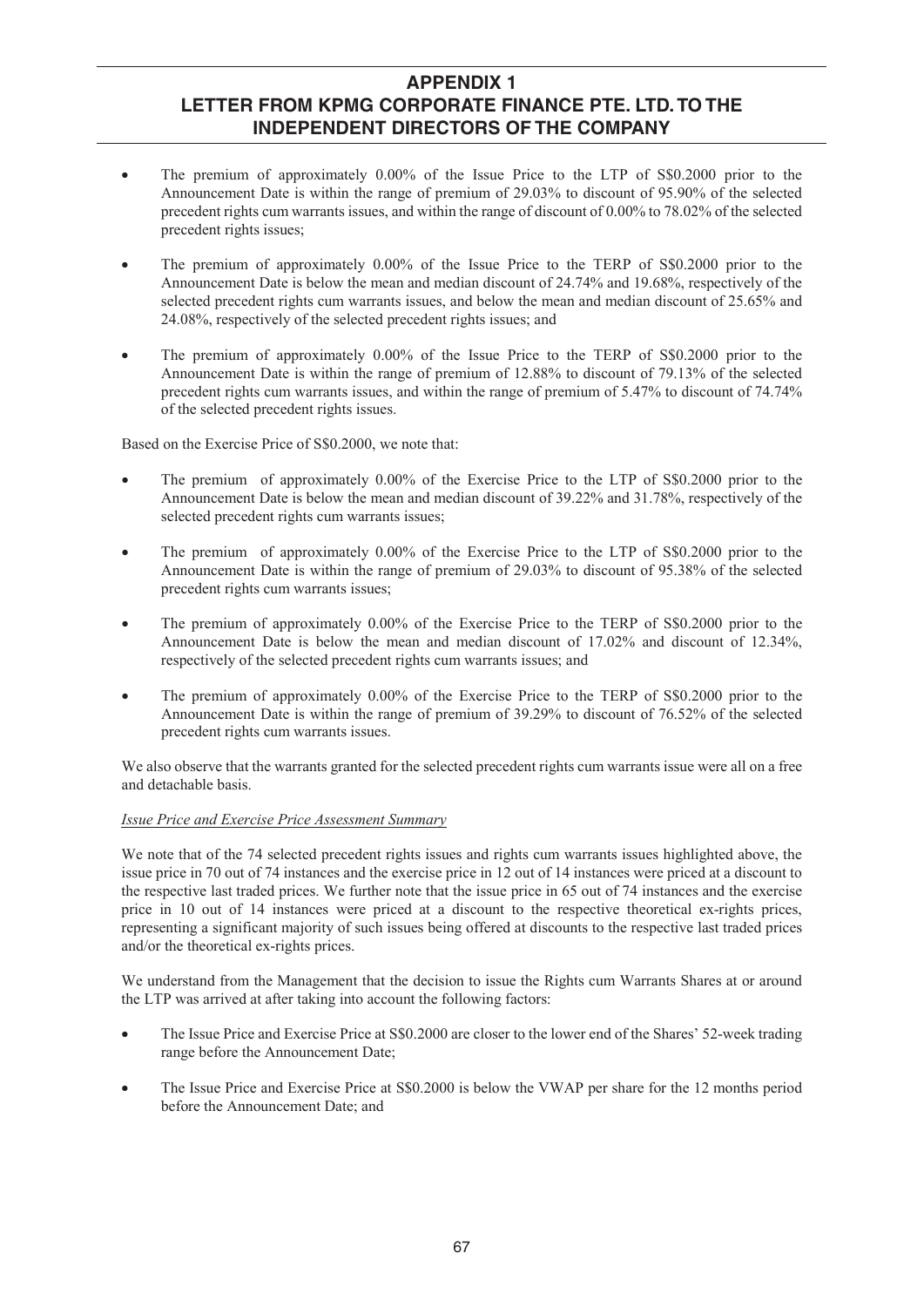The Irrevocable Undertaking by the Undertaking Shareholder to subscribe for his pro-rata Rights Shares with Warrants entitlements reflects the confidence of the Undertaking Shareholder in the future prospects and outlook of the Company, with the Lemang block expected to go into production in 2016 (as per Company's announcement made on 12 May 2016).

### *Potential dilution effects*

We note that the Rights cum Warrants Issue is being offered on a pro-rata and renounceable basis to Shareholders based on their shareholdings as at Books Closure Date, and the Independent Shareholders are not being prejudiced in the allocation of the Rights Shares with Warrants under the Rights cum Warrants Issue.

However, if not all Shareholders subscribe for the Rights Shares with Warrants under the Rights cum Warrants Issue, the shareholdings of the Independent Shareholders may be potentially diluted such that:

- (a) Under the Minimum Subscription Scenario, the collective shareholding interests of the Independent Shareholders (other than the Concert Party Group) may be diluted from 76.26% to approximately 69.64%; and
- (b) Under the Concert Party Maximum Subscription Scenario, the Independent Shareholders (other than the Concert Party Group) may be diluted from 76.26% to approximately 54.68%.

### *Financial effects of the Rights cum Warrants Issue*

- Based on the latest audited financial information of Ramba for FY2015, and assuming that the Rights cum Warrants Issue had been completed on 31 December 2015, we note that under the Minimum Subscription Scenario where all the Warrants are **NOT** exercised into Warrant Shares:
	- (a) The issued and paid up share capital increases from S\$126.645 million to S\$130.660 million;
	- (b) The NTA per Share increases from 13.48 Singapore cents to 13.66 Singapore cents;
	- (c) The LPS decreases from 6.30 Singapore cents to 5.98 Singapore cents; and
	- (d) The gearing of the Company will be reduced from 9.30% to 8.33%.
- Based on the latest audited financial information of Ramba for FY2015, and assuming that the Rights cum Warrants Issue had been completed on 31 December 2015, we note that under the Minimum Subscription Scenario where all the Warrants are exercised into Warrant Shares:
	- (a) The issued and paid up share capital increases from S\$126.645 million to S\$135.275 million;
	- (b) The NTA per Share increases from 13.48 Singapore cents to 13.95 Singapore cents;
	- (c) The LPS decreases from 6.30 Singapore cents to 5.69 Singapore cents; and
	- (d) The gearing of the Company will be reduced from 9.30% to 7.32%.
- Based on the latest audited financial information of Ramba for FY2015, and assuming that the Rights cum Warrants Issue had been completed on 31 December 2015, we note that under the General Maximum Subscription Scenario and the Concert Party Maximum Subscription Scenario where all the Warrants are **NOT** exercised into Warrant Shares:
	- (a) The issued and paid up share capital increases from S\$126.645 million to S\$149.486 million;
	- (b) The NTA per Share increases from 13.48 Singapore cents to 14.60 Singapore cents;
	- (c) The LPS decreases from 6.30 Singapore cents to 4.93 Singapore cents; and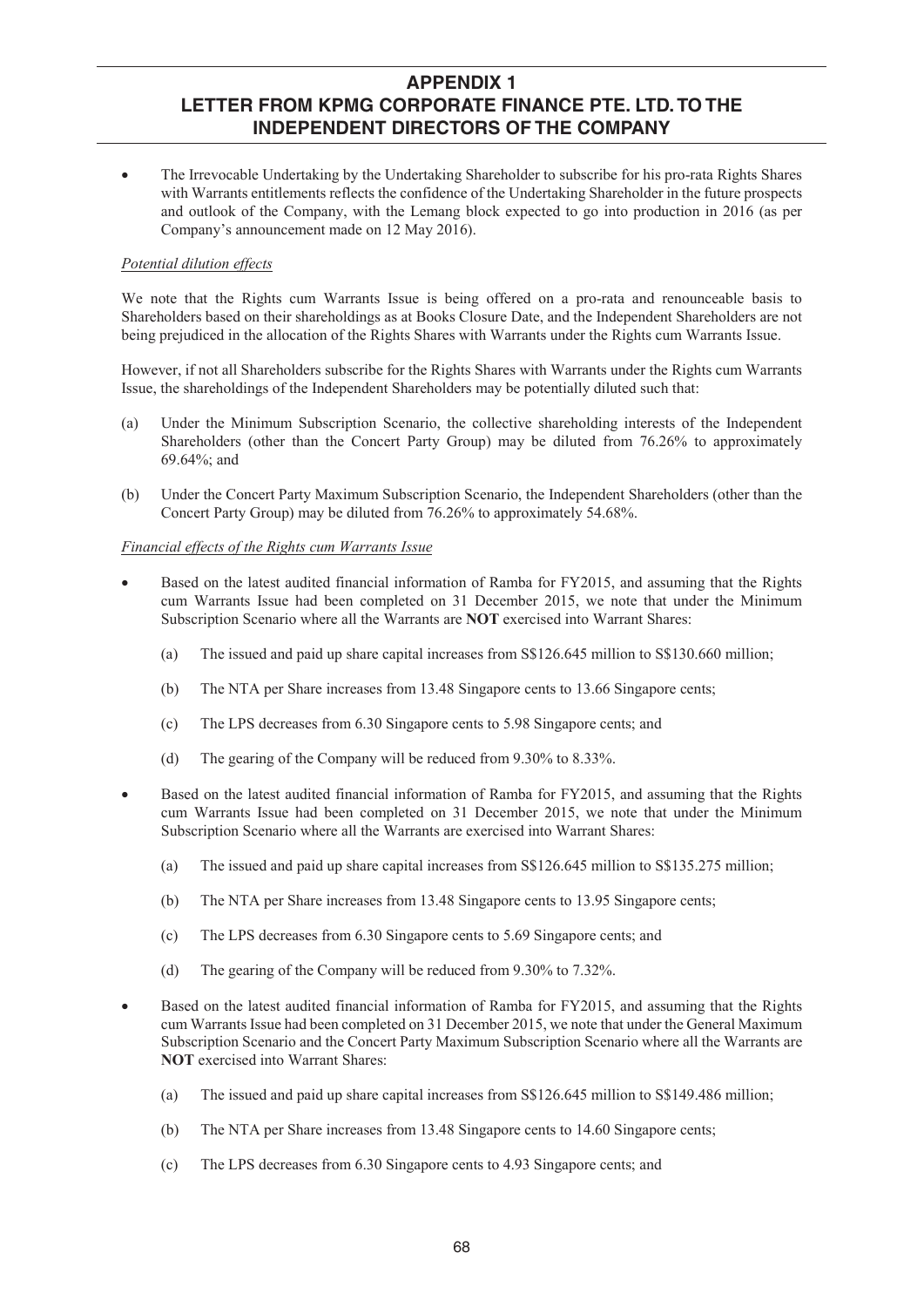- (d) The gearing of the Company will be reduced from 9.30% to 5.11%.
- Based on the latest audited financial information of Ramba for FY2015, and assuming that the Rights cum Warrants Issue had been completed on 31 December 2015, we note that under the General Maximum Subscription Scenario and the Concert Party Maximum Subscription Scenario where all the Warrants are exercised into Warrant Shares:
	- (a) The issued and paid up share capital increases from S\$126.645 million to S\$169.699 million;
	- (b) The NTA per Share increases from 13.48 Singapore cents to 15.39 Singapore cents;
	- (c) The LPS decreases from 6.30 Singapore cents to 4.17 Singapore cents; and
	- (d) The gearing of the Company will be reduced from 9.30% to 2.45%.

### *Other relevant considerations*

We note the risks presented to the Independent Shareholders by the Rights cum Warrants Issue and the Whitewash Resolution as discussed in section 7 of the IFA Letter.

**After carefully considering the information available to us as at the Latest Practicable Date, and based upon the monetary, industry, market, economic and other relevant conditions subsisting as at the Latest Practicable Date and based on the considerations as discussed above, we are of the opinion that the Whitewash Resolution when considered in the context of the Rights cum Warrants Issue is fair and reasonable and in the interests of the Company, and is not prejudicial to the interests of the Independent Shareholders.** 

In rendering the above opinion, we have not taken into consideration the specific investment objectives, financial situation, tax position or unique needs and constraints of any individual Shareholder. Accordingly, any individual Shareholder who may require specific advice in relation to their investment portfolio including their investment in Ramba should consult their stockbroker, bank manager, solicitor, accountant, tax adviser, or other professional adviser immediately.

This opinion is governed by, and construed in accordance with, the laws of Singapore, and is strictly limited to the matters stated herein and does not apply by implication to any other matter.

Yours faithfully

Vishal Sharma Executive Director Kenneth Chan Associate Director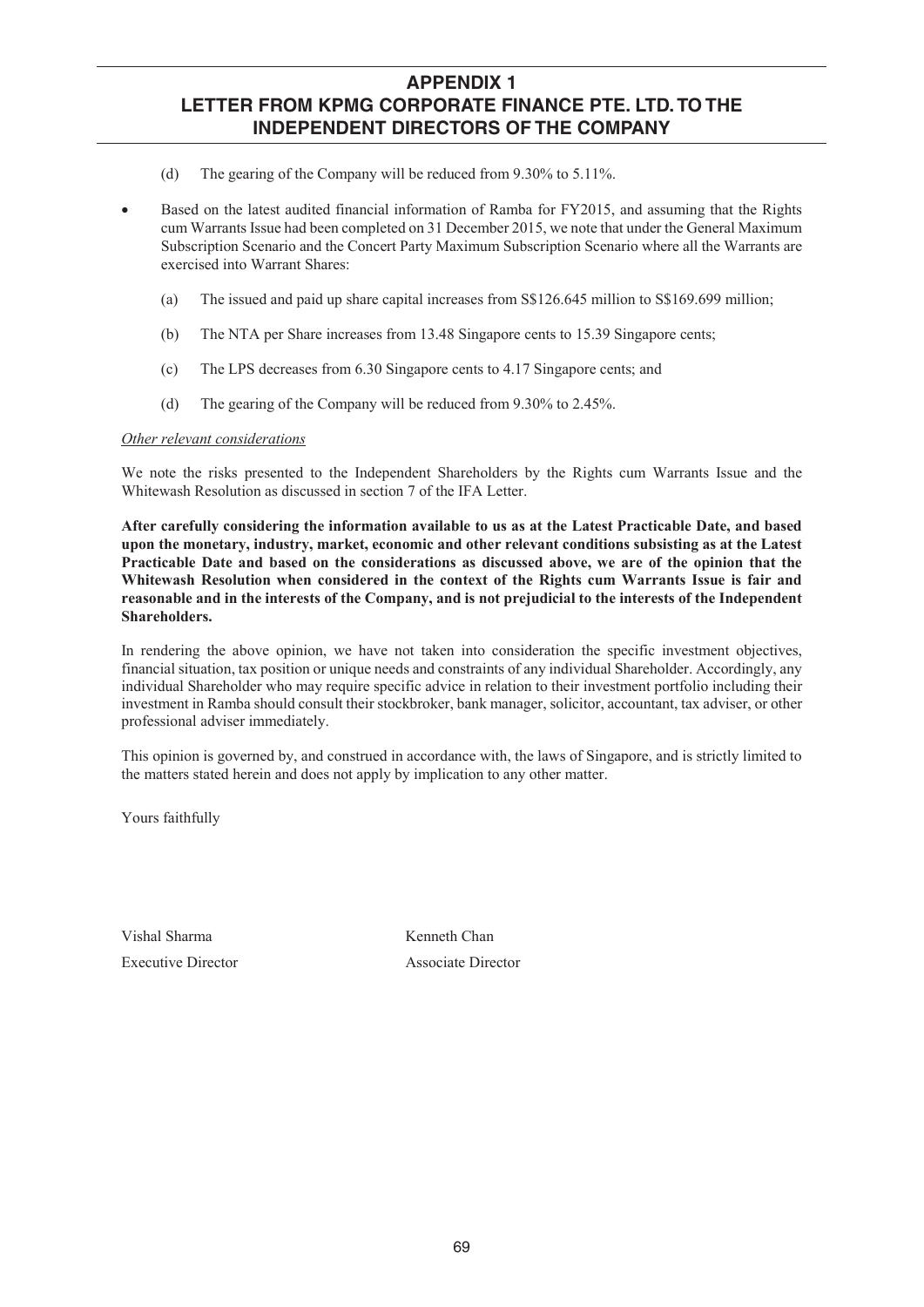# **APPENDIX 2 FINANCIAL INFORMATION OF THE GROUP**

## **1. SUMMARY OF PAST PERFORMANCE**

## **1.1 Profit and loss statement of the Group**

The Company was incorporated on 26 February 2003. The audited consolidated profit and loss statement of the Group for FY2013 to FY2015 and the unaudited consolidated profit and loss statement of the Group for first quarter FY2016 and first quarter FY2015 (1Q FY2016 and 1Q FY2015 ) are set out below:-

|                                                                              | FY2013<br>(Audited)<br>\$'000 | <b>FY2014</b><br>(Audited)<br>\$'000 | FY 2015<br>(Audited)<br>\$'000 | 1Q FY2015<br>(Unaudited)<br>\$'000 | 1Q FY2016<br>(Unaudited)<br>\$'000 |
|------------------------------------------------------------------------------|-------------------------------|--------------------------------------|--------------------------------|------------------------------------|------------------------------------|
| <b>Total Revenue</b>                                                         | 75,844                        | 77,027                               | 66,756                         | 17,810                             | 15,394                             |
| Service costs and related<br>expenses                                        | (46, 121)                     | (45,038)                             | (35,944)                       | (9,994)                            | (8, 240)                           |
| Royalties payment                                                            | (1,215)                       | (967)                                | (523)                          | (154)                              | (137)                              |
| Salaries and employee benefits                                               | (28, 547)                     | (32, 217)                            | (30, 857)                      | (7, 269)                           | (8,719)                            |
| Depreciation and amortisation<br>expenses                                    | (3,236)                       | (3,033)                              | (2, 478)                       | (671)                              | (563)                              |
| <b>Finance Costs</b>                                                         | (696)                         | (845)                                | (287)                          | (82)                               | (159)                              |
| Other operating expenses                                                     | (10,041)                      | (7,095)                              | (27, 100)                      | (977)                              | (2,596)                            |
| Loss on farm out of<br>participating interest                                |                               |                                      |                                |                                    | (3,966)                            |
| <b>Total Costs and Operating</b><br><b>Expenses</b>                          | (89, 856)                     | (89, 195)                            | (97, 189)                      | (19, 147)                          | (24, 380)                          |
| Loss before Tax                                                              | (14, 012)                     | (12, 168)                            | (30, 433)                      | (1, 337)                           | (8,986)                            |
| Income Tax                                                                   | (1,655)                       | (204)                                | 1,870                          | (135)                              | 131                                |
| Loss for the year / period                                                   | (15, 667)                     | (12, 372)                            | (28, 563)                      | (1, 472)                           | (8, 855)                           |
| <b>Loss attributable to Owners</b><br>of the Company                         | (15, 276)                     | (11, 930)                            | (28, 161)                      | (1, 368)                           | (8, 854)                           |
| Loss per share attributable<br>to Owners of the Company<br>(cents per share) | (4.54)                        | (3.24)                               | (6.30)                         | (0.31)                             | (1.87)                             |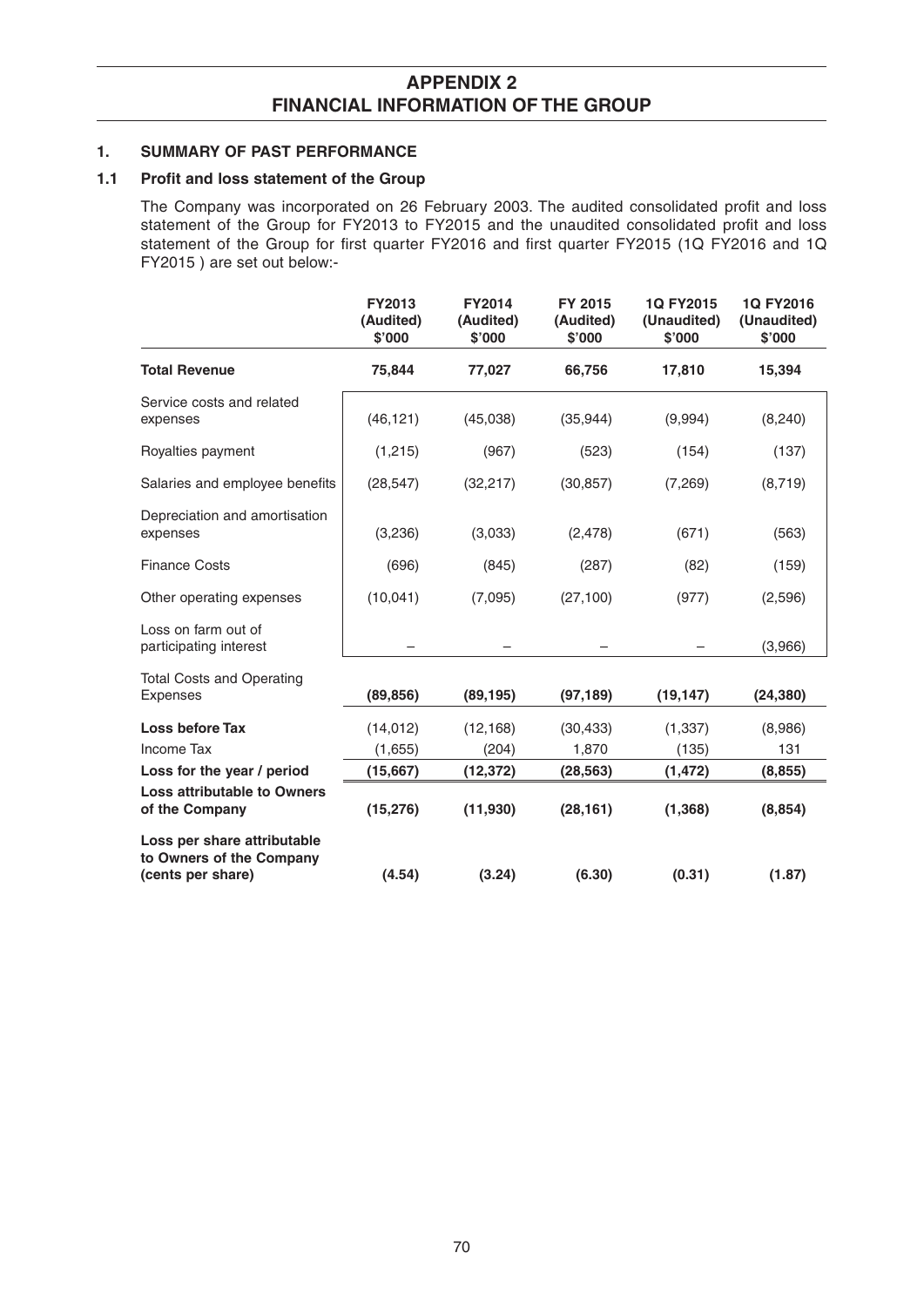## **APPENDIX 2 FINANCIAL INFORMATION OF THE GROUP**

### **1.2 Statement of Comprehensive Income of the Group**

 The audited consolidated statement of comprehensive income of the Group for FY2013 to FY2015 and the unaudited consolidated profit and loss statement of the Group for first quarter FY2016 and first quarter FY2015 (1Q FY2016 and 1Q FY2015) are set out below:-

|                                                                                        | FY2013<br>(Audited)<br>\$'000 | <b>FY2014</b><br>(Audited)<br>\$'000 | FY 2015<br>(Audited)<br>\$'000 | 1Q FY2015<br>(Unaudited)<br>\$'000 | 1Q FY2016<br>(Unaudited)<br>\$'000 |
|----------------------------------------------------------------------------------------|-------------------------------|--------------------------------------|--------------------------------|------------------------------------|------------------------------------|
| <b>Loss for the Year</b>                                                               | (15,667)                      | (12, 372)                            | (28, 563)                      | (1, 472)                           | (8, 855)                           |
| Other comprehensive income:                                                            |                               |                                      |                                |                                    |                                    |
| Items that may be reclassified<br>subsequently to income<br>statement                  |                               |                                      |                                |                                    |                                    |
| Foreign currency translation<br>gain/ (loss)                                           | 1,911                         | 1,732                                | 4,018                          | 1,795                              | (2,027)                            |
| Items that will not be<br>reclassified to income<br>statement                          |                               |                                      |                                |                                    |                                    |
| Re-measurement of defined<br>benefit obligation                                        | 100                           | (34)                                 | 109                            |                                    | 77                                 |
| Other comprehensive loss for<br>the year, net of tax                                   | 2,011                         | 1,698                                | 4,127                          | 1,795                              | (1,950)                            |
| Total comprehensive (loss)/<br>income for the year / period,                           |                               |                                      |                                |                                    |                                    |
| net of tax                                                                             | (13,656)                      | (10, 674)                            | (24, 436)                      | 323                                | (10, 805)                          |
| Total comprehensive (loss) /<br>income attributable to<br><b>Owners of the Company</b> | (13, 259)                     | (10, 168)                            | (23, 953)                      | 481                                | (10, 880)                          |
| Total comprehensive (loss) /<br>income attributable to Non-<br>controlling interests   | (397)                         | (506)                                | (483)                          | (158)                              | 75                                 |

A review of the operations, business and financial performance of the Group is set out **below:** 

## **1Q FY2015 vs 1Q FY2016**

 The Group recorded a lower revenue in 1Q FY2016 of \$15.4 million mainly due to the lower logistics volume in 1Q FY2016.

Total costs and operating expenses were higher in 1Q FY2016 mainly due to the following:

- (i) Lower service costs and related expenses by S\$1.8 million in line with the lower logistics volume;
- (ii) Higher salaries and employee benefits of S\$1.5 million mainly from the share awards vested in March 2016;
- (iii) Higher other operating expenses of S\$1.6 million due to the foreign exchange translation loss in 1Q FY2016 versus an exchange translation gain in corresponding period of the preceding year; and
- (iv) Loss on farm out of participating interest of approximately S\$4 million.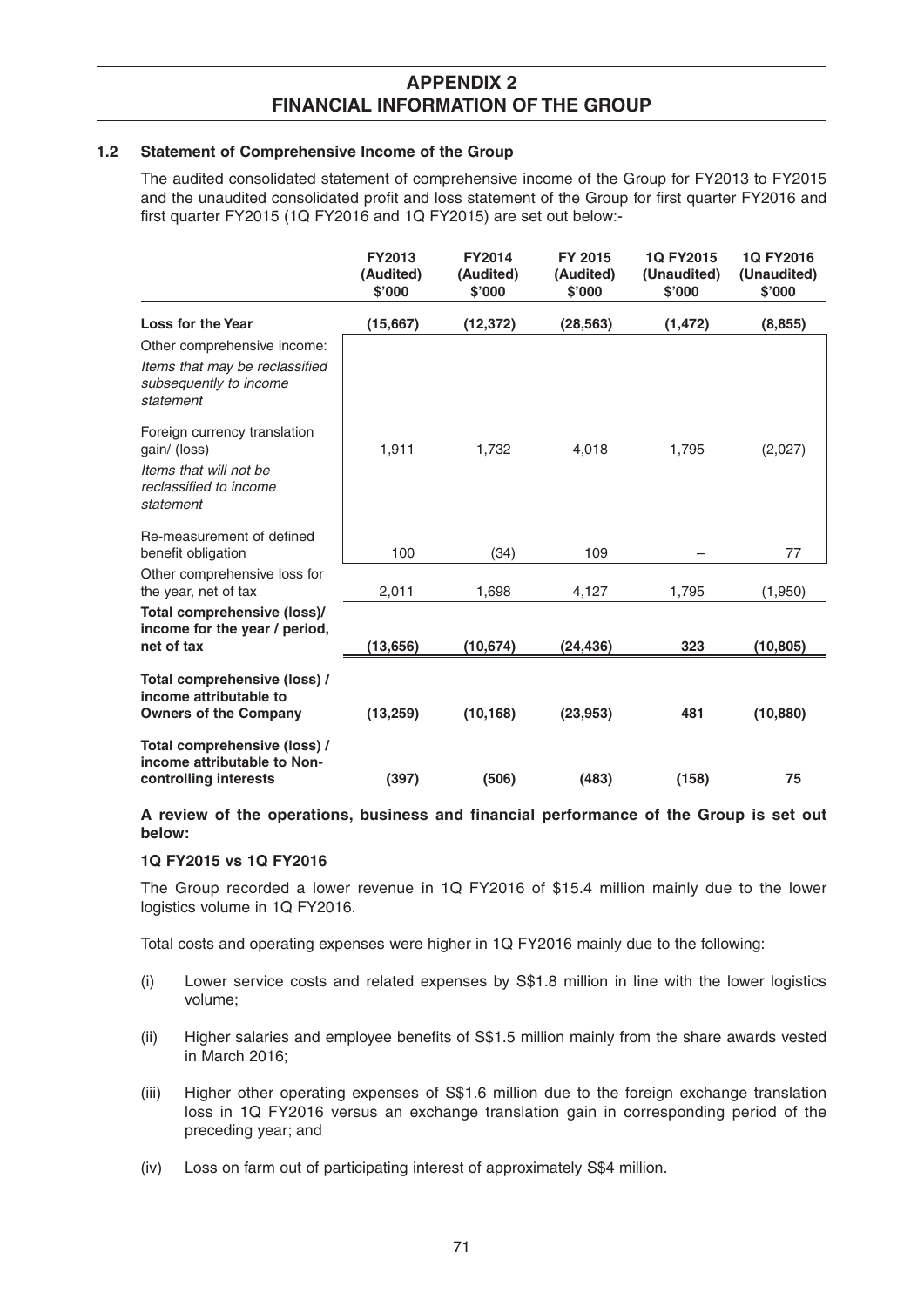# **APPENDIX 2 FINANCIAL INFORMATION OF THE GROUP**

The first milestone receipt of S\$12.5 million (net of transaction costs and taxes) in the farm out agreement was offset against the cost of S\$16.5 million resulting in an interim loss of S\$4.0 million. Future milestone receipts in the farm out agreement will contribute directly to the bottom line.

For 1Q FY2016, the Group recorded a net loss of S\$8.9 million and loss per share of 1.87 cents.

## **FY2014 vs FY2015**

For FY2015, the Group recorded a revenue of S\$66.8 million and a net loss attributable to shareholder of S\$28.2 million.

 Total revenue was lower by S\$10.3 million mainly due to the cessation of chemical logistics business and an ad-hoc marine project which was completed in May 2014.

Total costs and operating expenses was higher by S\$8.0 million mainly attributable to the following:

- (i) Higher other operating expenses of S\$20.0 million, of which, S\$14.8 million related to a one time impairment charge on the Jatirarangon block and S\$3.5 million allowance on its related doubtful receivables; offset against –
- (ii) Lower service costs and related expenses of S\$9.1 million due to lower diesel costs, related costs associated with the discontinued chemical logistics business and the project costs incurred on the ad-hoc marine project; and
- (iii) Lower salaries and employees benefits of S\$1.4 million mainly due to reduced headcount.

The Group recorded a loss per share of 6.3 cents in FY2015.

## **FY2013 vs FY2014**

For FY2014, the Group recorded a revenue of S\$77.0 million and a net loss attributable to shareholder of S\$11.9 million.

 Total revenue was higher by S\$1.2 million mainly due to an ad-hoc marine project which was completed in May 2014.

 Total costs and operating expenses was marginally lower by S\$0.7 million mainly due to the following:

- (i) Lower other operating expenses of S\$2.9 million mainly due to exchange translation gain of S\$0.5 million and a write back of doubtful debt of S\$0.6 million versus an exchange translation loss of S\$1.6 million and a doubtful debt provided in the preceding year respectively; offset against
- (ii) Higher salaries and employee benefits of S\$3.7 million.

The Group recorded a loss per share of 3.24 cents in FY2014.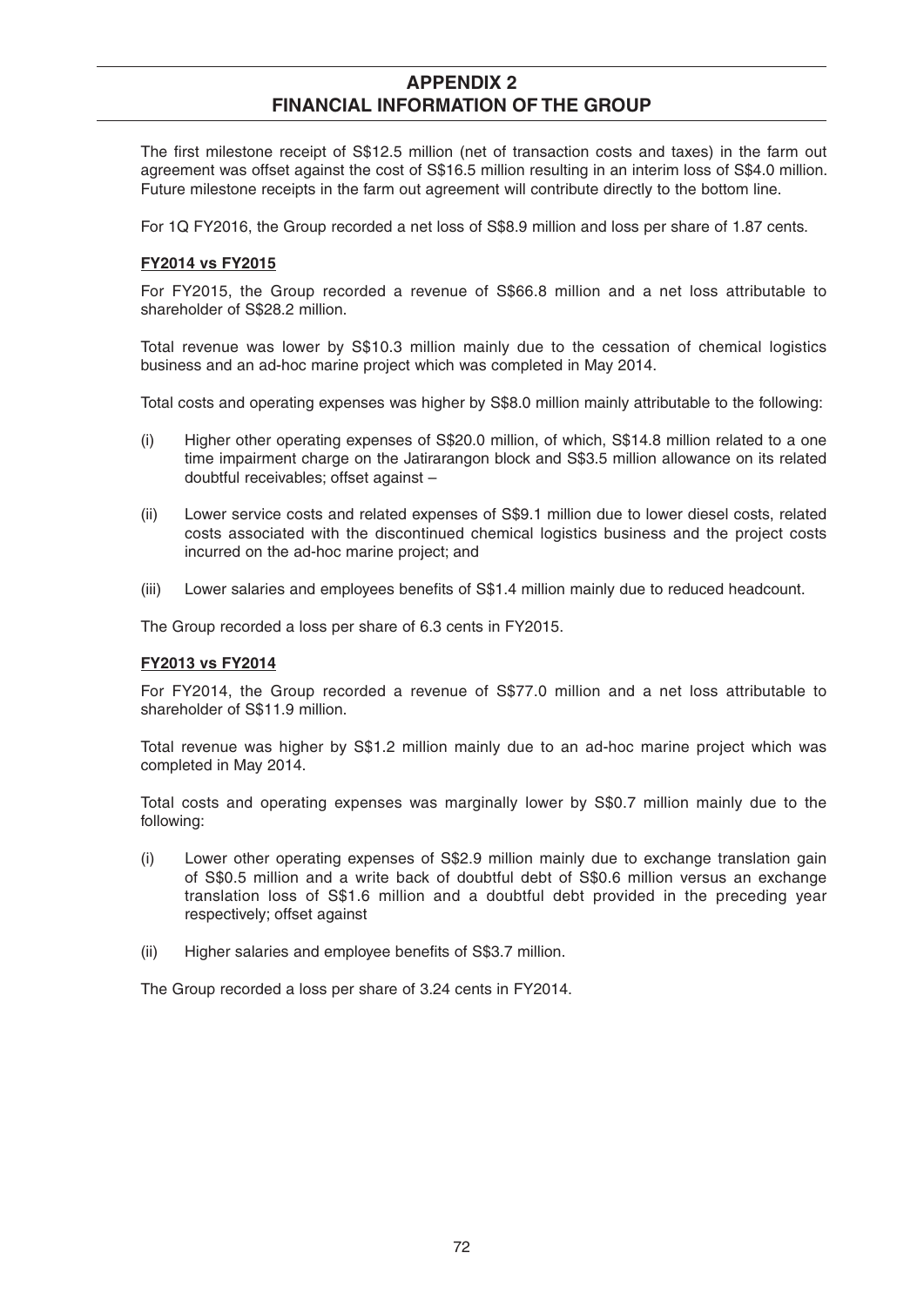## **1.3 Balance sheets of the Group**

The audited consolidated balance sheets of the Group as at the financial years ended 31 December 2013, 2014 and 2015 and the unaudited consolidated balance sheets of the Group as at 31 March 2016 are set out below:-

|                                                     | 31<br><b>December</b><br>2013<br>(Audited)<br>\$'000 | 31<br><b>December</b><br>2014<br>(Audited)<br>\$'000 | 31<br><b>December</b><br>2015<br>(Audited)<br>\$'000 | 31<br>March<br>2016<br>(Unaudited)<br>\$'000 |
|-----------------------------------------------------|------------------------------------------------------|------------------------------------------------------|------------------------------------------------------|----------------------------------------------|
| <b>ASSETS</b>                                       |                                                      |                                                      |                                                      |                                              |
| <b>Non-current assets</b>                           |                                                      |                                                      |                                                      |                                              |
| Oil and gas properties                              | 24,804                                               | 25,402                                               | 42,352                                               | 29,098                                       |
| Property, plant and equipment                       | 9,702                                                | 6,494                                                | 5,646                                                | 5,428                                        |
| Intangible assets                                   | 2,205                                                | 2,362                                                | 2,208                                                | 2,193                                        |
| Investments in exploration and evaluation<br>assets | 37,023                                               | 45,340                                               | 24,602                                               | 21,552                                       |
| Investment in marketable securities                 | 3                                                    | 3                                                    | 3                                                    | 3                                            |
| Other assets                                        | 17                                                   | 91                                                   | 12                                                   | 12                                           |
| Other receivables                                   | 5,732                                                | 6,020                                                | 3,075                                                | 8,219                                        |
| Deferred tax assets                                 | 91                                                   | 301                                                  | 303                                                  | 427                                          |
| <b>Fixed deposits</b>                               | 1,316                                                | 2,478                                                | 2,423                                                | 2,423                                        |
| <b>Total non-current assets</b>                     | 80,893                                               | 88,491                                               | 80,624                                               | 69,355                                       |
| <b>Current assets</b>                               |                                                      |                                                      |                                                      |                                              |
| Trade receivables                                   | 14,606                                               | 15,982                                               | 14,500                                               | 14,561                                       |
| Other receivables                                   | 3,947                                                | 4,708                                                | 7,183                                                | 19,824                                       |
| Prepaid operating expenses                          | 933                                                  | 1,154                                                | 1,323                                                | 1,408                                        |
| Inventories                                         | 121                                                  | 180                                                  | 205                                                  | 182                                          |
| Other assets                                        | 25                                                   | 22                                                   | 10                                                   | 8                                            |
| Cash and bank balances                              | 6,483                                                | 3,790                                                | 11,532                                               | 16,157                                       |
| Assets held for sale                                |                                                      | 398                                                  |                                                      |                                              |
| <b>Total current assets</b>                         | 26,115                                               | 26,234                                               | 34,753                                               | 52,140                                       |
| <b>Current liabilities</b>                          |                                                      |                                                      |                                                      |                                              |
| Trade payables                                      | 17,341                                               | 18,230                                               | 18,574                                               | 16,196                                       |
| Other payables                                      | 11,255                                               | 11,792                                               | 13,424                                               | 19,435                                       |
| Provisions                                          | 266                                                  | 429                                                  | 695                                                  | 547                                          |
| Loans & borrowings                                  | 4,310                                                | 2,633                                                | 170                                                  | 649                                          |
| Finance lease liabilities                           | 1,531                                                | 1,450                                                | 1,341                                                | 1,357                                        |
| Income tax payable                                  | 98                                                   | 175                                                  | 134                                                  | 154                                          |
| <b>Total current liabilities</b>                    | 34,801                                               | 34,709                                               | 34,338                                               | 38,338                                       |
| Net current (liabilities) / assets                  | (8,686)                                              | (8, 475)                                             | 415                                                  | 13,802                                       |
| <b>Non-current liabilities</b>                      |                                                      |                                                      |                                                      |                                              |
| Other payables                                      | 2,871                                                | 2,815                                                | 2,568                                                | 14,242                                       |
| Provisions                                          | 808                                                  | 1,236                                                | 1,862                                                | 1,619                                        |
| Abandonment and site restoration liabilities        | 623                                                  | 743                                                  | 709                                                  | 682                                          |
| Loans & borrowings                                  |                                                      |                                                      | 4,072                                                | 3,405                                        |
| Finance lease liabilities                           | 2,893                                                | 2,470                                                | 1,130                                                | 1,093                                        |
| Deferred tax liabilities                            | 6,352                                                | 6,826                                                | 5,220                                                | 4,961                                        |
| <b>Total non-current liabilities</b>                | 13,547                                               | 14,090                                               | 15,561                                               | 26,002                                       |
| <b>Net assets</b>                                   | 58,660                                               | 65,926                                               | 65,478                                               | 57,155                                       |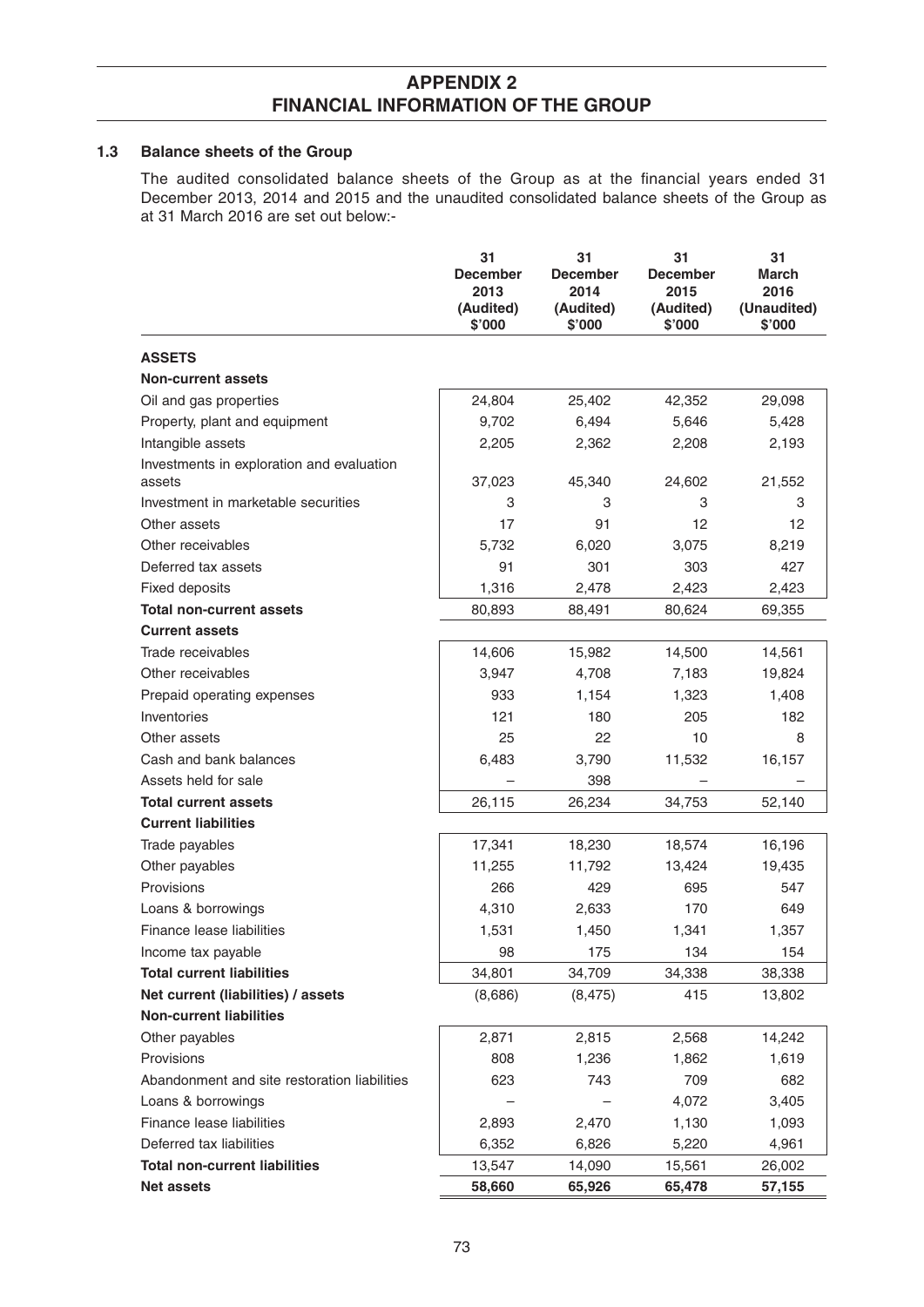|                                                 | 31<br><b>December</b><br>2013<br>(Audited)<br>\$'000 | 31<br><b>December</b><br>2014<br>(Audited)<br>\$'000 | 31<br><b>December</b><br>2015<br>(Audited)<br>\$'000 | 31<br><b>March</b><br>2016<br>(Unaudited)<br>\$'000 |
|-------------------------------------------------|------------------------------------------------------|------------------------------------------------------|------------------------------------------------------|-----------------------------------------------------|
| Equity attributable to owners of the<br>Company |                                                      |                                                      |                                                      |                                                     |
| Share capital                                   | 84,263                                               | 101,133                                              | 123,601                                              | 126,226                                             |
| Treasury shares                                 | (935)                                                | (935)                                                | (935)                                                | (935)                                               |
| Other reserves                                  | 2,746                                                | 5,578                                                | 10,117                                               | 7,040                                               |
| Accumulated losses                              | (26, 672)                                            | (38,602)                                             | (65, 574)                                            | (73, 520)                                           |
|                                                 | 59,402                                               | 67,174                                               | 67,209                                               | 58,811                                              |
| Non-controlling interests                       | (742)                                                | (1,248)                                              | (1,731)                                              | (1,656)                                             |
| <b>Total equity</b>                             | 58,660                                               | 65,926                                               | 65,478                                               | 57,155                                              |

## A review of the financial position of the Group for the relevant periods is set out below:

## **1Q FY2016 vs FY2015**

The Group's non-current assets amounted to S\$69.4 million as at 31 March 2016 as compared to S\$80.6 million as at 31 December 2015. The lower non-current assets of S\$11.2 million was mainly due to the farm out in oil and gas properties and exploration & evaluation assets totaling S\$17.5 million offset against an increase in other receivables of S\$5.1 million due to advances provided to a joint venture partner.

 The Group's current assets increased by S\$17.4 million to S\$52.1 million as at 31 March 2016 mainly from other receivables and cash and bank balances. Other receivables increased by S\$12.6 million mainly due to cash call advance to a joint venture partner and advances to the non-controlling interest holder of PT Hexindo Gemilang Jaya. Cash and bank balances increased mainly due to the receipt of proceeds from the farm out of participating interest in Lemang block.

 The Group's total liabilities increased by S\$14.4 million mainly due to the cash call advance of S\$5.5 million (reflected in the current portion of other payables) and advances of S\$11.7 million provided by the new joint venture partner of Lemang (reflected in the non-current portion of payables).

The Group's total equity was S\$57.2 million as at 31 March 2016.

## **FY2014 vs FY2015**

The Group's non-current assets amounted to S\$80.6 million as at 31 December 2015 as compared to S\$88.5 million as at 31 December 2014. The decrease in non-current assets was mainly due to the one-time impairment charge on the Jatirarangon block offset against new additions in exploration & evaluation assets in the West Jambi block.

 The Group's current assets increased by S\$8.5 million mainly attributable to an increase in joint venture partner receivables in Lemang block (reflected in the other receivables) and increase in cash and bank balances from the placement proceeds and a short term loan.

 The assets held for sale as at 31 December 2014 refer to the ISO tanks that were earmarked for disposal as a result of the cessation of the chemical logistics business in Singapore. The tanks were disposed on in year 2015.

 The Group's total liabilities increased by S\$1.1 million mainly due to an advances received from a potential investor in the West Jambi block (reflected in the other payables).

The Group's total equity was S\$65.5 million as at 31 December 2015.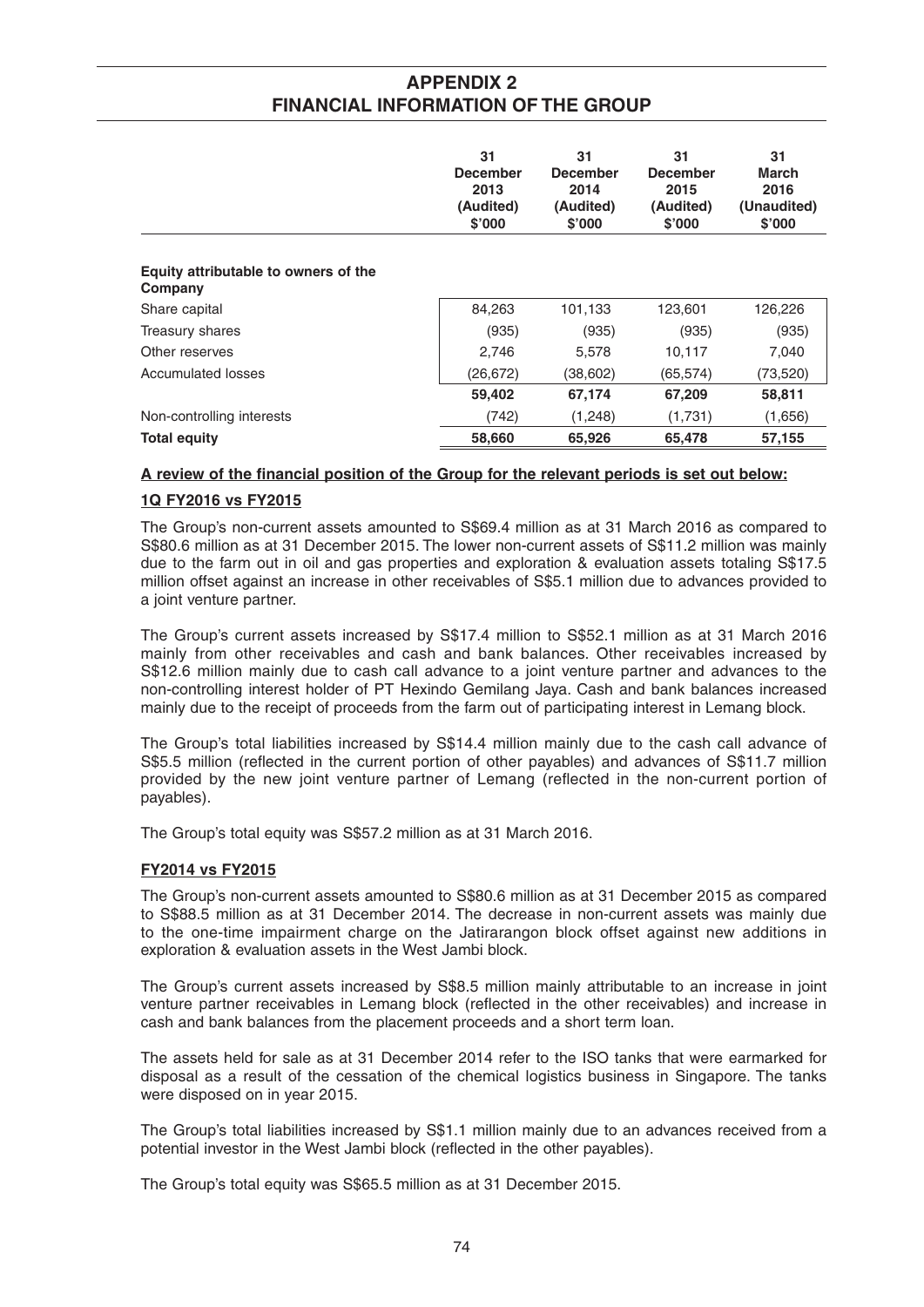#### **FY2013 vs FY2014**

 The Group's non-current assets amounted to S\$88.5 million as at 31 December 2014 as compared to S\$80.9 million as at 31 December 2013. The increase in non-current assets was mainly due to higher investment in exploration & evaluation assets for drilling and exploration activities carried out in the Lemang & West Jambi block and higher fixed deposit being pledged to secure banker guarantee facility.

 The Group had a negative current liabilities position as at 31 December 2014 due to the higher trade payables and lower cash position held in current portion.

The Group's total equity was S\$65.9 million as at 31 December 2014.

### **1.4 Liquidity and capital resources**

The consolidated cash flow statements of the Group for FY2013, FY2014, FY2015, 1Q FY2015 and 1Q FY2016 are as follows:

|                                                       | <b>FY2013</b><br>(Audited)<br>\$'000 | <b>FY2014</b><br>(Audited)<br>\$'000 | <b>FY2015</b><br>(Audited)<br>\$'000 | 1Q FY2015<br>(Unaudited)<br>\$'000 | 1Q FY2016<br>(Unaudited)<br>\$'000 |
|-------------------------------------------------------|--------------------------------------|--------------------------------------|--------------------------------------|------------------------------------|------------------------------------|
| <b>Operating activities</b>                           |                                      |                                      |                                      |                                    |                                    |
| Loss before income tax                                | (14, 012)                            | (12, 168)                            | (30, 433)                            | (1, 337)                           | (8,986)                            |
| Adjustments for:                                      |                                      |                                      |                                      |                                    |                                    |
| Depreciation and amortisation<br>expenses             | 3,236                                | 3,033                                | 2,478                                | 671                                | 563                                |
| Unrealised exchange<br>differences                    | 1,442                                | (96)                                 |                                      |                                    |                                    |
| Gain on disposal of property,<br>plant and equipment  | (46)                                 | (16)                                 | (161)                                | (68)                               |                                    |
| Finance costs                                         | 696                                  | 845                                  | 287                                  | 82                                 | 159                                |
| Interest income from banks                            | (20)                                 | (24)                                 | (86)                                 | (6)                                | (75)                               |
| Share based payment                                   | 2,810                                | 2,993                                | 3,261                                | 528                                | 2,500                              |
| Impairment of intangible assets                       | 100                                  | 659                                  |                                      |                                    | 10                                 |
| Loss on farm out of<br>participating interest         |                                      |                                      |                                      |                                    | 3,966                              |
| Intangible assets written-off                         | 151                                  | 24                                   |                                      |                                    |                                    |
| Gain on liquidation of an<br>associate                | (306)                                |                                      |                                      |                                    |                                    |
| Impairment of property, plant<br>and equipment        | 91                                   | 16                                   |                                      |                                    |                                    |
| Impairment loss on oil and gas<br>properties          |                                      |                                      | 14,764                               |                                    |                                    |
| Property, plant and equipment<br>written off          | 156                                  |                                      | 26                                   |                                    |                                    |
| Allowance/(write back) for<br>doubtful receivables    | 564                                  | (434)                                | 3,544                                | (45)                               |                                    |
| Foreign exchange<br>translation adjustments           | (55)                                 | (923)                                | (315)                                | (1,002)                            | 1,239                              |
| Operating cash flows before<br>working capital change | (5, 193)                             | (6,091)                              | (6, 635)                             | (1, 177)                           | (624)                              |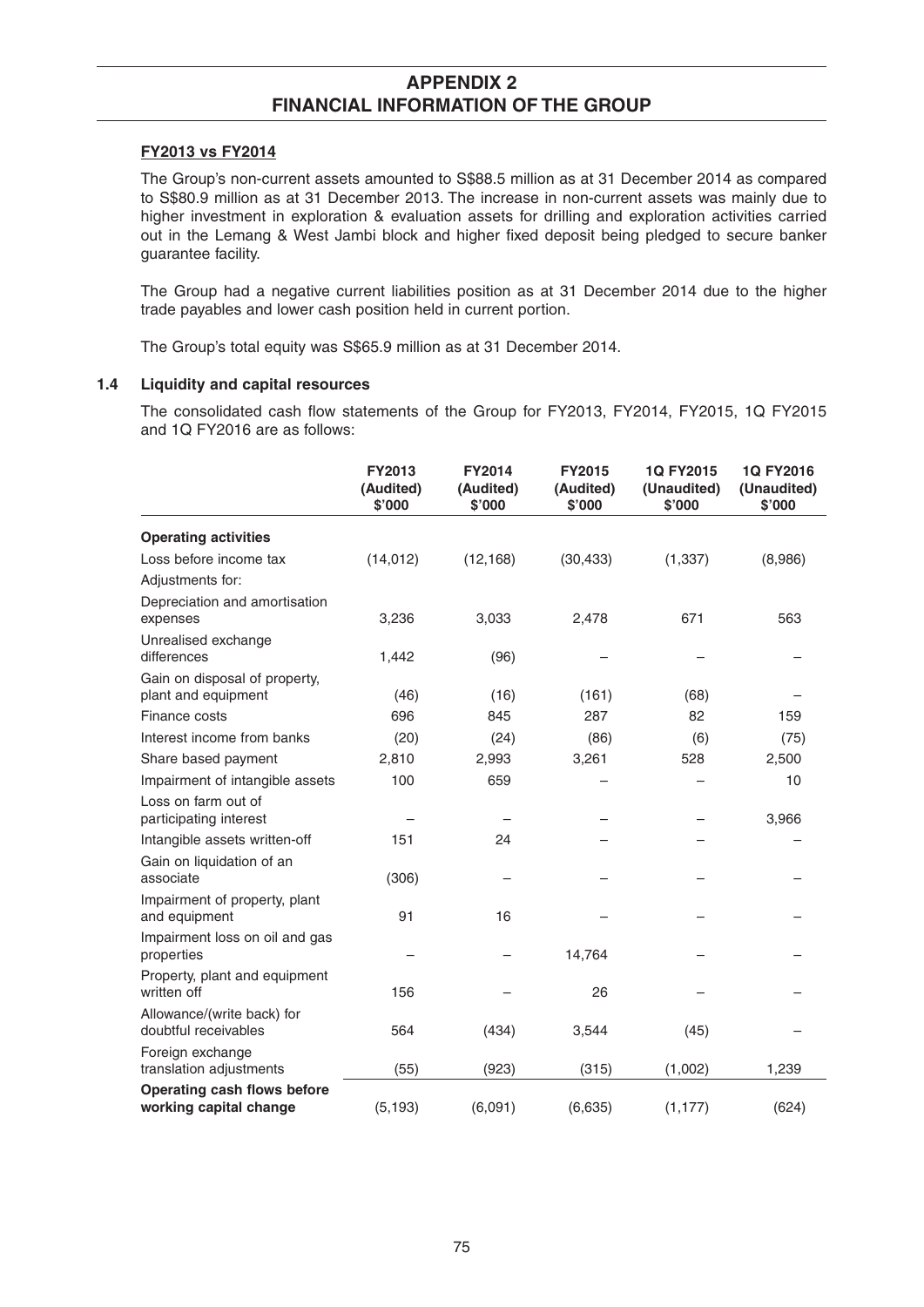|                                                                            | <b>FY2013</b><br>(Audited)<br>\$'000 | <b>FY2014</b><br>(Audited)<br>\$'000 | <b>FY2015</b><br>(Audited)<br>\$'000 | 1Q FY2015<br>(Unaudited)<br>\$'000 | 1Q FY2016<br>(Unaudited)<br>\$'000 |
|----------------------------------------------------------------------------|--------------------------------------|--------------------------------------|--------------------------------------|------------------------------------|------------------------------------|
| Change in inventories                                                      | (37)                                 | (59)                                 | (25)                                 | (23)                               | 10                                 |
| Change in trade receivables                                                | 1,157                                | (942)                                | 1,532                                | (260)                              | (62)                               |
| Change in other receivables                                                | (916)                                | (1, 410)                             | (2,734)                              | (186)                              | (3, 101)                           |
| Change in prepaid operating<br>expenses                                    | 346                                  | (221)                                | (169)                                | (339)                              | (89)                               |
| Change in trade payables                                                   | 1,577                                | 889                                  | 344                                  | 2,122                              | 553                                |
| Change in other payables and<br>provisions                                 | 2,621                                | 854                                  | 77                                   | 1,856                              | 1,163                              |
| Cash (used in)/generated<br>from operations                                | (445)                                | (6,980)                              | (7,610)                              | 1,993                              | (2, 150)                           |
| Income tax paid                                                            | (286)                                | (149)                                | (214)                                | (86)                               |                                    |
| Interest income received                                                   | 20                                   | 24                                   | 86                                   | 6                                  | 75                                 |
| Finance costs paid                                                         | (402)                                | (254)                                | (230)                                | (48)                               | (138)                              |
| Net cash flows (used in)/<br>generated from operating<br>activities        | (1, 113)                             | (7, 359)                             | (7,968)                              | 1,865                              | (2, 213)                           |
| <b>Investing activities:</b>                                               |                                      |                                      |                                      |                                    |                                    |
| Proceeds from disposal of                                                  |                                      |                                      |                                      |                                    |                                    |
| property, plant and equipment<br>Proceeds from liquidation of an           | 111                                  | 2,054                                | 597                                  | 482                                |                                    |
| associate                                                                  | 372                                  |                                      |                                      |                                    |                                    |
| Purchase of property, plant<br>and equipment and oil and gas<br>properties | (4,590)                              | (1,066)                              | (1, 444)                             | (396)                              | (221)                              |
| Proceeds from farm out of<br>participating interest                        |                                      |                                      |                                      |                                    | 12,503                             |
| Acquisition of exploration and<br>evaluation assets                        | (12,964)                             | (6,678)                              | (6, 528)                             | (2,632)                            | (2,656)                            |
| Acquisition of intangible assets                                           | (54)                                 | (84)                                 |                                      |                                    | (21)                               |
| Net cash flows (used in)/<br>generated from investing<br>activities        | (17, 125)                            | (5,774)                              | (7, 375)                             | (2, 546)                           | 9,605                              |
| <b>Financing activities:</b>                                               |                                      |                                      |                                      |                                    |                                    |
| Net proceeds from issuance of<br>new shares via rights issue               | 18,435                               |                                      |                                      |                                    |                                    |
| Net proceeds from private<br>placement exercise                            |                                      | 14,950                               | 20,729                               |                                    |                                    |
| Increase in fixed deposits<br>pledged                                      | (10)                                 | (1, 162)                             | 55                                   | 55                                 |                                    |
| Repayment of finance lease                                                 | (695)                                | (1,825)                              | (1, 447)                             | (366)                              | (364)                              |
| (Repayment)/proceeds of loans<br>and borrowings                            | 1,448                                | (1,708)                              | 1,609                                | 369                                |                                    |
| Advances from third party                                                  |                                      |                                      | 2,088                                |                                    |                                    |
| Advances to joint venture<br>partner                                       |                                      |                                      |                                      |                                    | (2, 162)                           |
| Share issuance expenses                                                    |                                      |                                      |                                      |                                    | (10)                               |
| Proceeds from options<br>exercised                                         | 187                                  |                                      |                                      |                                    |                                    |
| Net cash flows from/(used in)<br>financing activities                      | 19,365                               | 10,255                               | 23,034                               | 58                                 | (2,536)                            |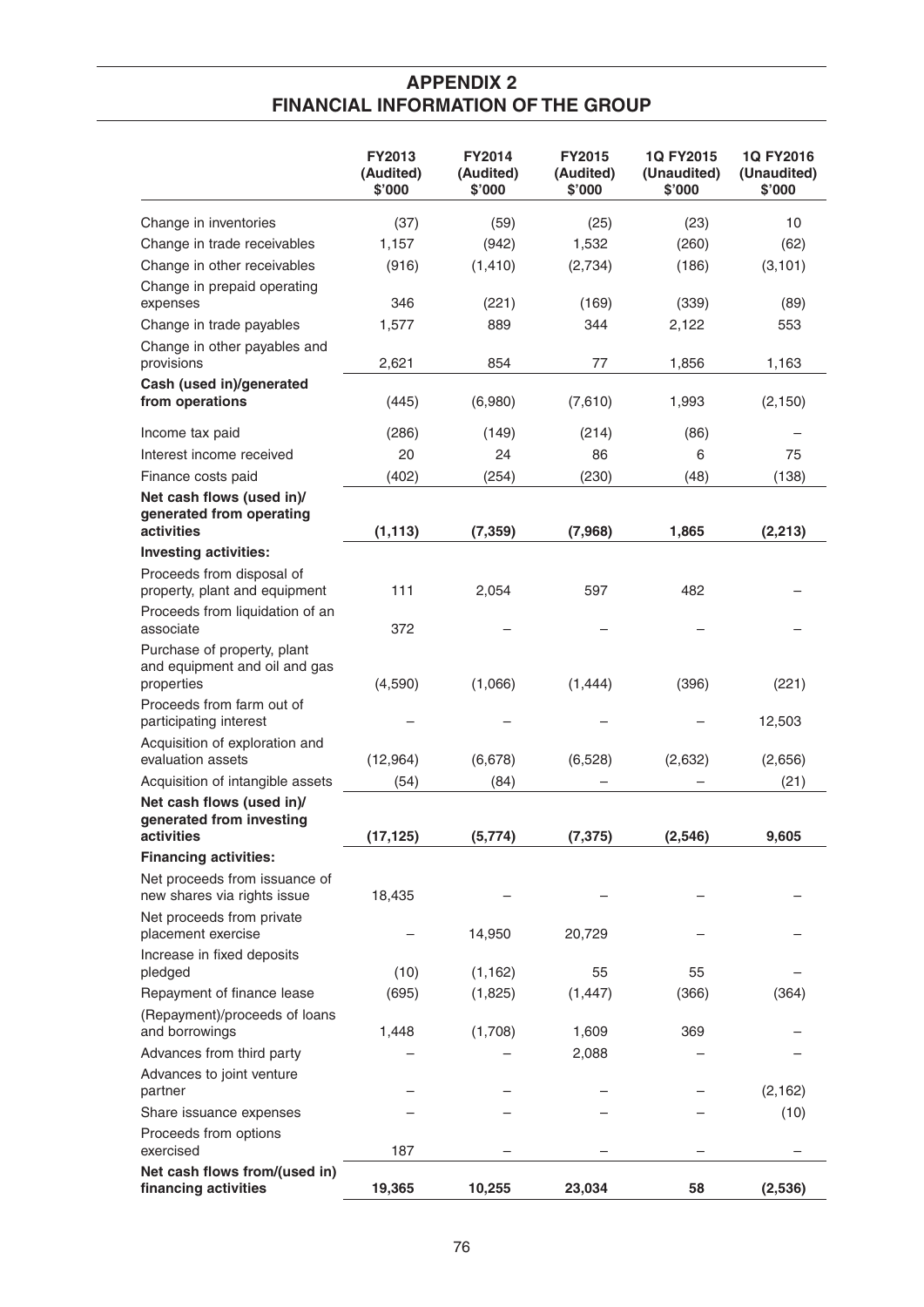|                                                                           | <b>FY2013</b><br>(Audited)<br>\$'000 | <b>FY2014</b><br>(Audited)<br>\$'000 | <b>FY2015</b><br>(Audited)<br>\$'000 | 10 FY2015<br>(Unaudited)<br>\$'000 | 1Q FY2016<br>(Unaudited)<br>\$'000 |
|---------------------------------------------------------------------------|--------------------------------------|--------------------------------------|--------------------------------------|------------------------------------|------------------------------------|
| Net increase/ (decrease) in<br>cash and cash equivalents                  | 1,127                                | (2,878)                              | 7.691                                | (623)                              | 4,856                              |
| <b>Effect of exchange rate</b><br>changes on cash and cash<br>equivalents | 104                                  | 185                                  | 51                                   | 30                                 | (231)                              |
| Cash and cash equivalents at<br>beginning of financial year /<br>period   | 5,252                                | 6.483                                | 3.790                                | 3.790                              | 11,532                             |
| Cash and cash equivalents at<br>end of financial year / period            | 6,483                                | 3,790                                | 11,532                               | 3,197                              | 16,157                             |

#### A review of the cash flow of the Group for the relevant periods is set out below:

## **1Q FY2015 vs 1Q FY2016**

The Group's recorded a net cash outflow from operating activities of S\$2.2 million mainly due to the cash call advances provided to the joint venture partner.

Net cash inflow from the investing activities of S\$9.6 million mainly derived from the proceeds received from the farm out of participating interest in Lemang block.

Net cash outflow from the financing activities of S\$2.5 million mainly due to the advances provided to the non-controlling interest holder of PT Hexindo Gemilang Jaya net of advances received from the new joint venture partner of Lemang block.

The Group ended 31 March 2016 with cash and cash equivalent of S\$16.2 million.

## **FY2014 vs FY2015**

The Group's recorded a net cash outflow from operating activities of approximately S\$8.0 million in FY2015, was marginally higher by S\$0.6 million than in FY2014, mainly due to trade payable payment.

Higher net cash outflow in the investing activities of S\$1.6 million in FY2015 compared to FY2014 mainly due to the receipts from the disposal of ISO tanks in FY2014.

Higher net cash inflow from the financing activities of S\$12.8 million in FY2015 compared to FY2014 mainly from the placement proceeds received.

The Group ended 31 December 2015 with cash and cash equivalent of S\$11.5 million.

#### **FY2013 vs FY2014**

The Group's recorded a net cash outflow from operating activities of S\$7.4 million in FY2014 mainly due the payment of Value Added Taxes for the oil and gas activities.

The Group recorded a significant drop in the net cash outflow in the investing activities in FY2014 mainly due to the higher exploration activities carried out in FY2013 for the Lemang field.

Lower net cash inflow from the financing activities of S\$9.1 million in FY2014 compared to FY2013 mainly from the proceeds received from Rights Issues and loans & borrowings in FY2013.

The Group ended 31 December 2014 with cash and cash equivalent of S\$3.8 million.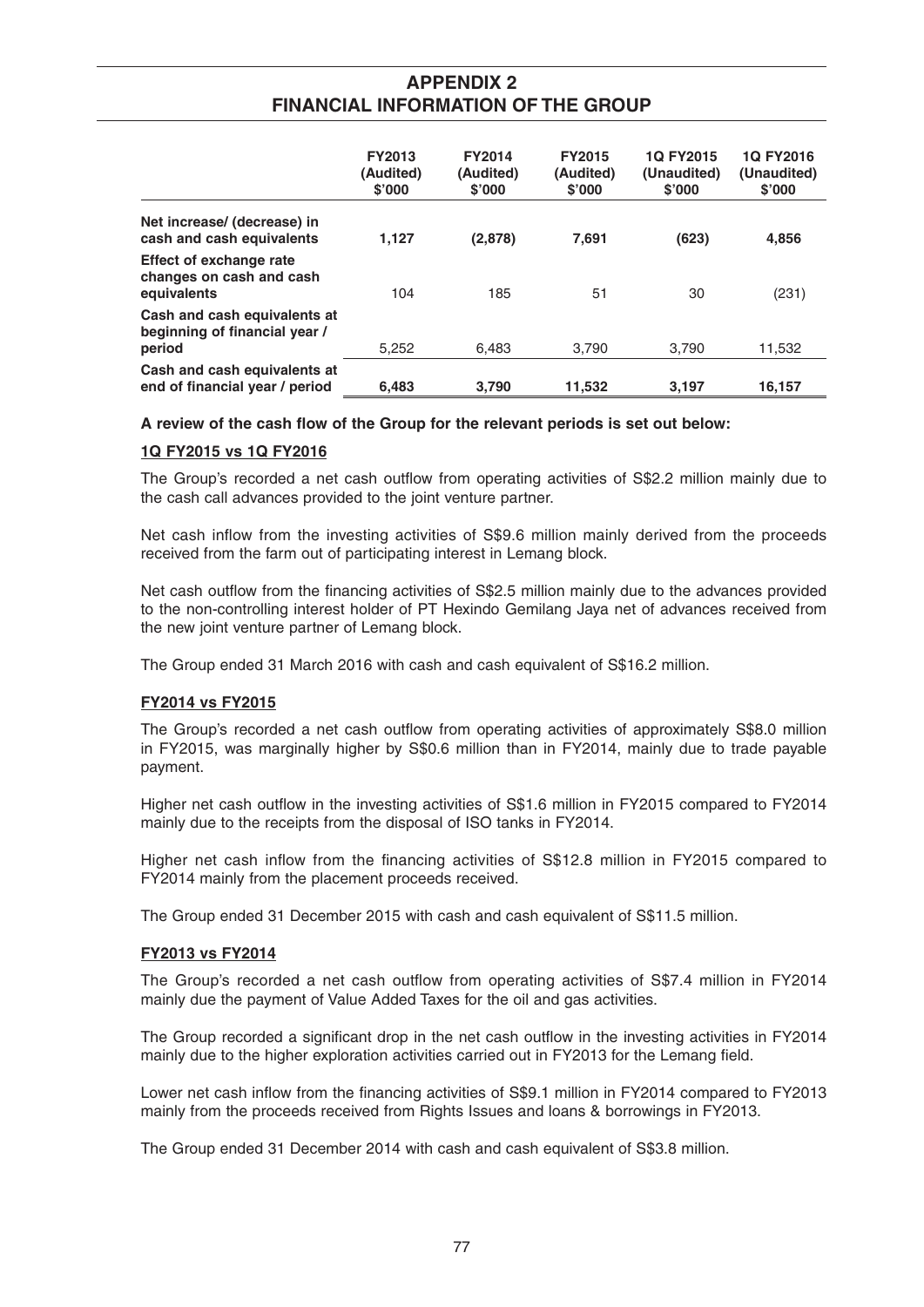#### **1.5 Working Capital**

Based on the audited consolidated financial statements of the Group, the working capital of the Group as at the financial years ended 31 December 2013, 31 December 2014, 31 December 2015, and 31 March 2016 are as follows:-

|                                  | 31<br><b>December</b><br>2013<br>(Audited)<br>\$'000 | 31<br><b>December</b><br>2014<br>(Audited)<br>\$'000 | 31<br><b>December</b><br>2015<br>(Audited)<br>\$'000 | 31<br><b>March</b><br>2016<br>(Unaudited)<br>\$'000 |
|----------------------------------|------------------------------------------------------|------------------------------------------------------|------------------------------------------------------|-----------------------------------------------------|
| <b>Current assets</b>            |                                                      |                                                      |                                                      |                                                     |
| Trade receivables                | 14,606                                               | 15,982                                               | 14,500                                               | 14,561                                              |
| Other receivables                | 3,947                                                | 4,708                                                | 7,183                                                | 19,824                                              |
| Prepaid operating expenses       | 933                                                  | 1,154                                                | 1,323                                                | 1,408                                               |
| Inventories                      | 121                                                  | 180                                                  | 205                                                  | 182                                                 |
| Other assets                     | 25                                                   | 22                                                   | 10                                                   | 8                                                   |
| Cash and bank balances           | 6,483                                                | 3,790                                                | 11,532                                               | 16,157                                              |
| Assets held for sale             |                                                      | 398                                                  |                                                      |                                                     |
| <b>Total current assets</b>      | 26,115                                               | 26,234                                               | 34,753                                               | 52,140                                              |
| <b>Current liabilities</b>       |                                                      |                                                      |                                                      |                                                     |
| Trade payables                   | 17,341                                               | 18,230                                               | 18,574                                               | 16,196                                              |
| Other payables                   | 11,255                                               | 11,792                                               | 13,424                                               | 19,435                                              |
| Provisions                       | 266                                                  | 429                                                  | 695                                                  | 547                                                 |
| Loans & borrowings               | 4,310                                                | 2,633                                                | 170                                                  | 649                                                 |
| Finance lease liabilities        | 1,531                                                | 1,450                                                | 1,341                                                | 1,357                                               |
| Income tax payable               | 98                                                   | 175                                                  | 134                                                  | 154                                                 |
| <b>Total current liabilities</b> | 34,801                                               | 34,709                                               | 34,338                                               | 38,338                                              |
| Net current assets               | (8,686)                                              | (8, 475)                                             | 415                                                  | 13,802                                              |

## **A review of the working capital of the Group for the relevant periods is set out below:**

## **1Q FY2016 vs FY2015**

The Group's working capital increased by S\$13.4 million to S\$13.8 million as at 31 March 2016.

 The increase was mainly due to advances to the non-controlling interest holder of PT Hexindo Gemilang Jaya and cash received from the farm out of participating interest in Lemang block.

## **FY2014 vs FY2015**

The Group's working capital improved significantly from a negative working capital of S\$8.5 million to a positive working capital of S\$0.4 million as at 31 December 2015.

 This improvement was largely due to the cash received from two private placement exercised in May 2015.

#### **FY2013 vs FY2014**

 The Group's negative working capital of S\$8.5 million for FY2014 was comparable to FY2013's S\$8.7 million.

 The negative position was largely due to the funding for the oil and gas exploration activities carried out in FY2013 and FY2014 for Lemang and West Jambi block.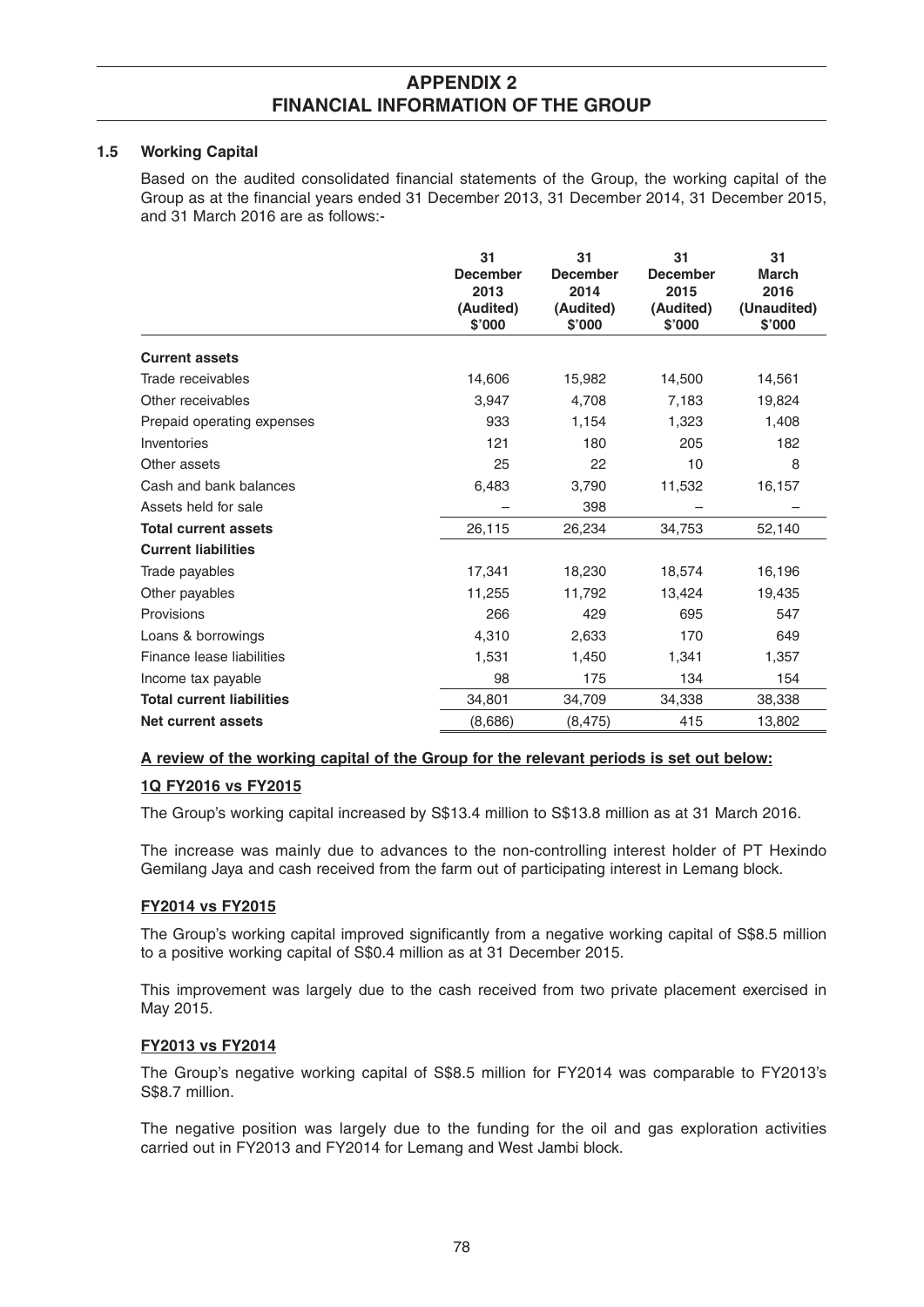The warrants (the "**Warrants**") to subscribe for new ordinary shares (the "**Shares**") in the capital of **RAMBA ENERGY LIMITED** (the "**Company**") are issued pursuant to the renounceable non-underwritten rights issue of up to 101,063,327 new ordinary shares in the capital of the Company ("Rights Shares") at the issue price of \$0.20 for each Rights Share, and up to 101,063,327 free detachable Warrants, each Warrant carrying the right to subscribe for one (1) new ordinary share in the capital of the Company (the "**Warrant Share**") at an exercise price of S\$0.20 for each Warrant Share (the "**Exercise Price**"), on the basis of one (1) Rights Share for every five (5) existing ordinary shares held by Entitled Shareholders as at the Books Closure Date and one (1) free detachable Warrant for every one (1) Rights Share subscribed, fractional entitlements to be disregarded (the "**Rights cum Warrants Issue**").

The Rights cum Warrants Issue will be undertaken pursuant to the specific approval by the Shareholders at the extraordinary general meeting held on 11 August 2016. The Rights cum Warrants Issue has also been authorised by resolutions of the board of Directors ("**Board**") passed on 7 June 2016.

The statements in these Terms and Conditions of the Warrants (the "**Conditions**") include summaries of, and are subject to, the detailed provisions of the Deed Poll. Copies of the Deed Poll are available for inspection at the specified office of the warrant agent referred to in Condition 4(G) (the "**Warrant Agent**") and the Warrantholders (as defined below) are entitled to the benefit of, are bound by, and are deemed to have notice of, all the provisions of the Deed Poll.

## 1. Definitions

Terms defined in the Deed Poll but not specifically defined in these Conditions shall, unless the context otherwise requires, have the same meanings when used in these Conditions.

## **2. Form and Title**

 The Warrants are issued in registered form. Title to the Warrants will be transferable in accordance with Condition 9. The Warrant Agent will maintain the Register of Warrantholders on behalf of the Company and except as required by law:

- (a) the registered holder of the Warrants (other than CDP); and
- (b) (where the registered holder of the Warrants is CDP) each Depositor for the time being appearing in the records maintained by CDP as having Warrants credited to its Securities Account(s),

 will be deemed to be and be treated as the absolute owner thereof (whether or not the Company shall be in default in respect of the Warrants or its covenants contained in the Deed Poll and notwithstanding any notice of ownership or writing hereon or notice of any previous loss or theft of the relevant Warrant Certificate or any irregularity or error in the records of CDP or any express notice to the Company or the Warrant Agent or any other related matters) for the purpose of giving effect to the exercise of the rights constituted by the Warrants and for all other purposes.

## **3. Exercise Rights**

(A) Each Warrantholder shall have the right, by way of exercise of each Warrant, at any time during normal business hours on any Business Day during the Exercise Period in the manner set out in Condition 4 and otherwise on the terms and subject to the Conditions set out below, to subscribe for one (1) Warrant Share at the Exercise Price, subject to adjustments in accordance with Condition 5, on the Exercise Date applicable to such Warrant. The Exercise Price shall, on the Exercise Date, be applied towards payment for the Warrant Shares to be issued on the exercise of the relevant Warrant. Each Warrant shall, following its exercise in accordance with these Conditions, be cancelled by the Company. No fraction of a Share shall be allotted.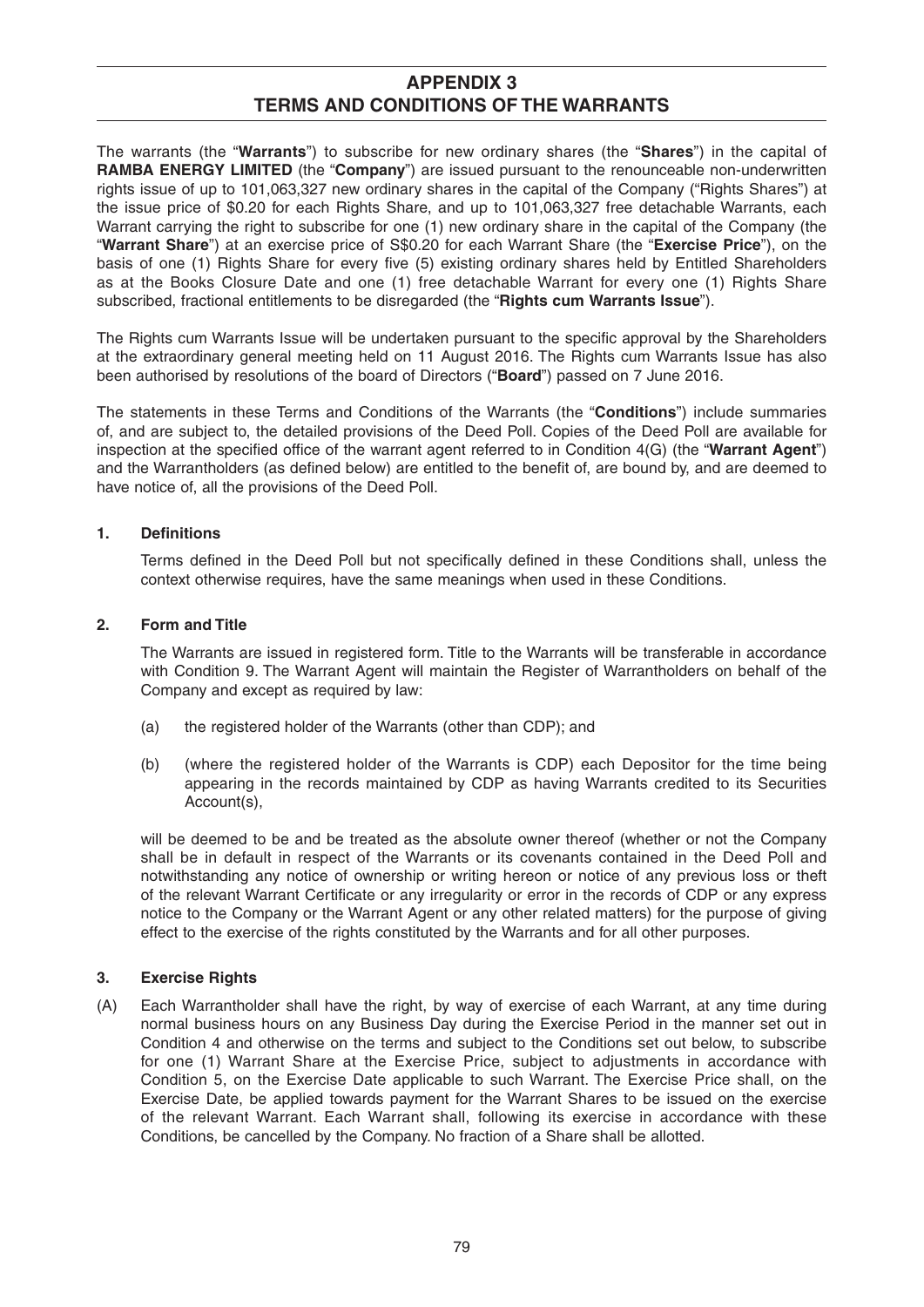- (B) At the expiry of the Exercise Period, any Warrants which have not been exercised in accordance with Condition 4 will lapse and cease to be valid for any purpose.
- (C) Any Warrant in respect of which the Exercise Notice shall not have been duly completed and delivered in the manner set out below under Condition 4 to the Warrant Agent on or before 5.00 p.m. on the Expiration Date shall become void.

### **4. Procedure for Exercise of Warrants**

(A) Lodgement Conditions

 In order to exercise one or more Warrants, a Warrantholder must, **before 3.00 p.m. on any Business Day and before 5.00 p.m. on the Expiration Date during the Exercise Period, fulfill** the following conditions:

(i) Lodgement of Warrant Certificates and Exercise Notice

Lodgement of the relevant Warrant Certificate registered in the name of the exercising Warrantholder for exercise at the specified office of the Warrant Agent together with the Exercise Notice in respect of the Warrants represented thereby in the form (for the time being current) obtainable from the Warrant Agent, duly completed and signed by or on behalf of the exercising Warrantholder and duly stamped in accordance with any law for the time being in force relating to stamp duty, provided always that the Warrant Agent may dispense or defer with the production of the relevant Warrant Certificate where such Warrant Certificate is registered in the name of CDP;

(ii) Further Evidence

 The furnishing of such evidence (if any, including evidence of nationality) as the Warrant Agent may require to determine the due execution of the Exercise Notice by or on behalf of the exercising Warrantholder (including every joint Warrantholder, if any) or otherwise ensure the due exercise of the Warrants and such other evidence as the Company may require to verify due compliance for the purposes of administering and implementing the provisions set out in these Conditions;

(iii) Payment of Exercise Price

 The payment or satisfaction of the Exercise Price in accordance with the provisions of Condition 4(B) below;

(iv) Fees and Expenses

 The payment of expenses or other fees payable to, CDP (if any) or any stamp, issue, registration or other similar taxes or duties arising on the exercise of the relevant Warrants as the Warrant Agent may require; and

(v) Other Requirements

If applicable, the payment of any fees for certificates for the Warrant Shares to be issued and the expenses of, and the submission of any necessary documents required in order to effect the delivery of certificates for the Warrant Shares, upon exercise of the relevant Warrants to the place specified by the exercising Warrantholder in the Exercise Notice or to CDP (as the case may be).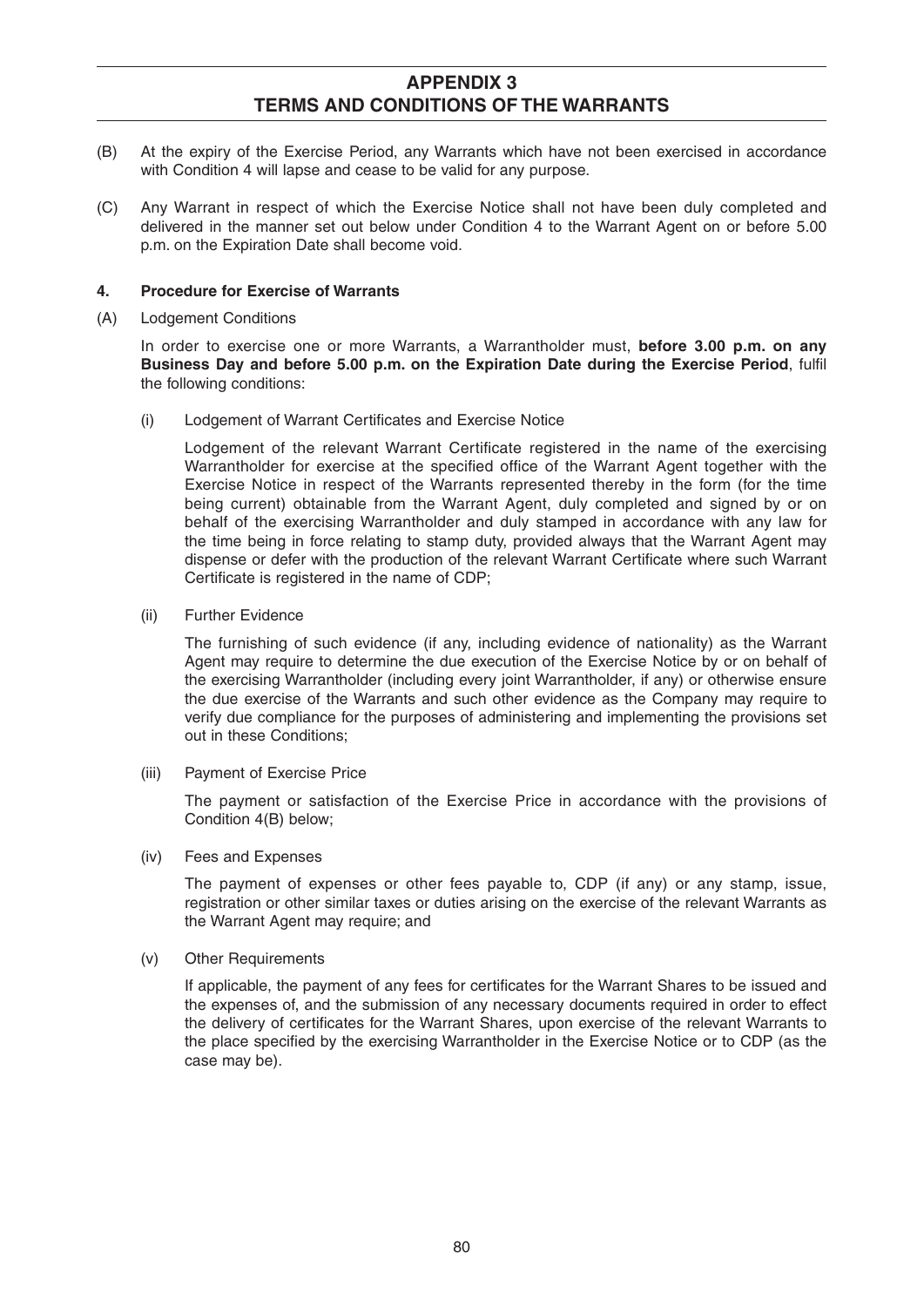#### Warrants Registered in CDP's Name

 Any exercise of Warrants registered in the name of CDP shall be conditional on that number of Warrants so exercised being available in the "**Free Balance**" of the Securities Account of the exercising Warrantholder with CDP until the relevant Exercise Date and on the exercising Warrantholder electing in the Exercise Notice to have the delivery of the Warrant Shares arising from the exercise of the relevant Warrants to be effected by crediting such Shares to the Securities Account of the exercising Warrantholder, or, in the case where funds standing to the credit of a CPF Investment Account are to be used for the payment of the Exercise Price arising from the exercise of each Warrant, by crediting such Shares to the Securities Account of the nominee company of the CPF Approved Bank as specified in the Exercise Notice, failing which the Exercise Notice shall be void and all rights of the exercising Warrantholder and of any other person thereunder shall cease.

#### Non-Compliance with Lodgement Conditions

 An Exercise Notice which does not comply with the conditions above shall be void for all purposes. Warrantholders whose Warrants are registered in the name of CDP irrevocably authorise the Company and the Warrant Agent to obtain from CDP and to rely upon such information and documents as the Company or the Warrant Agent deems necessary to satisfy itself that all the abovementioned conditions have been fulfilled and such other information as the Company or the Warrant Agent may require in accordance with these Conditions and the Deed Poll and to take such steps as may be required by CDP (including the steps set out in CDP's "**Guidelines to the Procedures for Exercise of Warrants/TSR's (Warrants)**" as amended from time to time) in connection with the operation of the Securities Account of any Warrantholder, provided that the Company and the Warrant Agent shall not be liable in any way whatsoever for any loss or damage incurred or suffered by any Warrantholder as a result of or in connection with reliance by the Company, the Warrant Agent or any other persons upon the Depository Register or the records of and information supplied by or statements or certificates of CDP.

Once all the abovementioned conditions (where applicable) have been fulfilled, the relevant Warrant Certificate(s) (if any), the Exercise Notice and any monies tendered in or towards payment of the Exercise Price in accordance with Condition 4(B) below may not be withdrawn without the consent in writing of the Company.

## (B) Payment of Exercise Price

Payment of the Exercise Price shall be made to the specified office of the Warrant Agent by way of a remittance in Singapore currency by banker's draft or cashier's order drawn on a bank operating in Singapore, and/or by debiting the CPF Investment Account with the CPF Approved Bank as specified in the Exercise Notice, for the credit of the Special Account for the full amount of the Exercise Price payable in respect of the Warrants exercised, provided that any such remittance shall be accompanied by the delivery to the Warrant Agent of the payment advice referred to below.

 Each such payment shall always be made free of any foreign exchange commissions, remittance charges or other deductions and shall be accompanied by a payment advice containing (i) the name of the exercising Warrantholder, (ii) the number of Warrants exercised and (iii) the certificate numbers of the relevant Warrant Certificates or, if the relevant Warrant Certificates are registered in the name of CDP, the Securities Account(s) of the exercising Warrantholder which is to be debited with the Warrants being exercised. In each case, compliance must also be made with any exchange control or other statutory requirements for the time being applicable.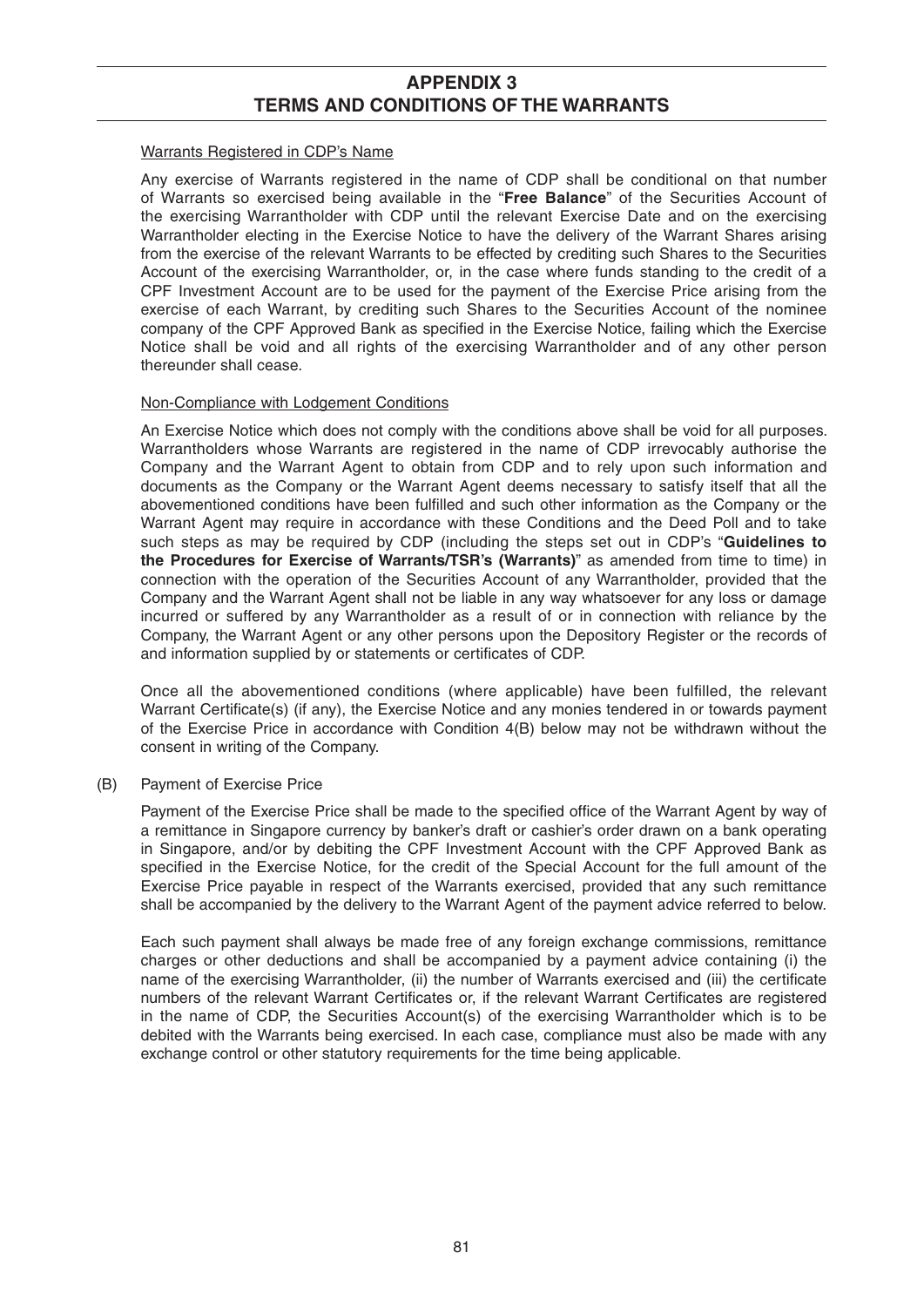If the payment advice fails to comply with the foregoing provisions, the Warrant Agent may, at its absolute discretion and without liability to itself or the Company, refuse to recognise the relevant payment as relating to the exercise of any particular Warrant, and the exercise of the relevant Warrants may accordingly be delayed or treated as invalid and neither the Warrant Agent nor the Company shall be liable to the Warrantholder in any manner whatsoever. If the relevant payment received by the Warrant Agent in respect of an exercising Warrantholder's purported payment of the Exercise Price relating to all the relevant Warrants lodged with the Warrant Agent is less than the full amount of such Exercise Price, the Warrant Agent shall not treat the relevant payment so received or any part thereof as payment of the Exercise Price or any part thereof and, accordingly, the whole of such relevant payment shall remain in the Special Account (subject to Condition 4(D) below) unless and until a further payment is made in accordance with the requirements set out above in this Condition  $4(B)$  in an amount sufficient to cover the deficiency. The Company shall not be held responsible for any loss arising from the retention of any such payment by the Warrant Agent.

(C) Exercise Date

A Warrant shall (provided the provisions of Condition 4 above have been satisfied) be treated as exercised on the Exercise Date relating to that Warrant.

The relevant Warrants and Warrant Certificates shall be cancelled on the Exercise Date except that, in relation to the Warrant Certificates in the name of CDP, such Warrant Certificates shall be cancelled as soon as possible after receipt by the Warrant Agent from CDP of instructions as to the cancellation of the Warrants and the said Warrant Certificates.

(D) Special Account

 Payment of the Exercise Price received by the Warrant Agent shall be forwarded to the Company on the Business Day after the Exercise Date relating to the relevant Warrants in payment for the Warrant Shares to be delivered in consequence of the exercise of such Warrants. The relevant Warrants and Warrants Certificates shall be cancelled on the Exercise Date except that, in relation to Warrant Certificates in the name of CDP, such Warrant Certificates shall be cancelled as soon as possible after receipt by the Warrant Agent from CDP of instructions as to the cancellation of the Warrant Certificates and the said Warrant Certificates.

#### Non-Fulfillment of Lodgement Conditions

 If such payment is made to the Warrant Agent and such payment is not recognised by the Warrant Agent as relating to the exercise of the relevant Warrants or the relevant payment is less than the full amount of the Exercise Price, or the conditions set out in Condition 4(A) above have not then all been fulfilled in relation to the exercise of such Warrants, such payment will remain in the Special Account pending recognition of such payment or, full payment or, fulfilment of the lodgement conditions or other provisions, as the case may be, but on whichever is the earlier of (i) the fourteenth (14th) day after receipt of such Exercise Notice by the Warrant Agent and (ii) the expiry of the Exercise Period, such payment will (if the Exercise Date in respect of such Warrant(s) has not by then occurred) be returned, without interest, to the person who remitted such payment.

 The Warrant Agent will, if it is possible to relate the payment so returned to any Warrant Certificates (if applicable), and the Exercise Notice previously lodged with the Warrant Agent, return such Warrant Certificates (if applicable) and the relevant Exercise Notice to the exercising Warrantholder at the risk and expense of such Warrantholder. The Company and/or the Warrant Agent will be entitled to deduct or otherwise recover from the exercising Warrantholder any applicable handling charges and out-of-pocket expenses of the Warrant Agent. So long as any particular payment remains credited to the Special Account and the relevant Exercise Date has not occurred, it (but excluding any interest accrued thereon) will continue to belong to the exercising Warrantholder but it may only be withdrawn within the abovementioned fourteen-day period with the consent in writing of the Company.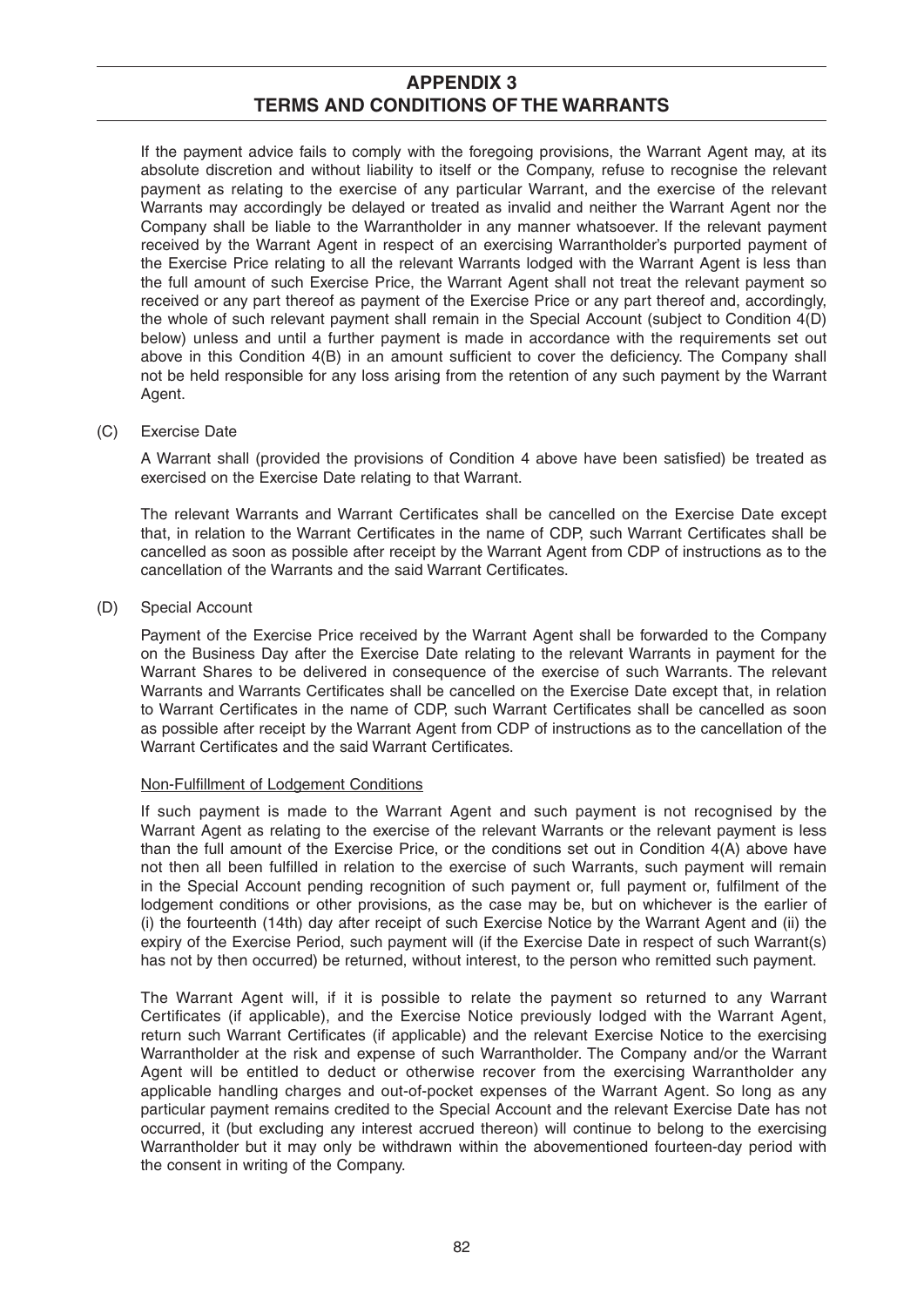#### (E) Issue of Share Certificates

### Warrants Registered in the Name of CDP

Where a Warrantholder exercises Warrants which are registered in the name of CDP:

- (i) the Warrant Shares to be issued by the Company shall be issued in the name of, and delivered by the Company to, CDP for the credit of the Securities Account of that Warrantholder or, as the case may be, the nominee company of the CPF Approved Bank, as specified in the Exercise Notice within five (5) Market Days of the date on which the Warrant Agent confirms with CDP that the Warrants which have been tendered for exercise are available for exercise in the relevant Securities Account of the exercising Warrantholder; and
- (ii) (where such Warrantholder exercises part only (and not all) of his Warrants registered in the name of CDP), the number of Warrants represented by the Warrant Certificate registered in the name of CDP shall be deemed to have been reduced for all purposes by the number of Warrants so exercised.

## Warrants Registered in Own Name

 The Company shall allot and issue the Warrant Shares arising from the exercise of the relevant Warrants by a Warrantholder and deliver the Shares in accordance with the instructions of such Warrantholder as set out in the Exercise Notice and:

- (i) where such Warrantholder has elected in the Exercise Notice to receive physical share certificates in respect of the Warrant Shares arising from the exercise of the relevant Warrants, the Company shall despatch, as soon as practicable but in any event not later than five (5) Business Days after the relevant Exercise Date, by ordinary post to the address specified in the Exercise Notice and at the risk of such Warrantholder the certificates relating to such Warrant Shares registered in the name of such Warrantholder; and
- (ii) where such Warrantholder has elected in the Exercise Notice to have the delivery of Warrant Shares arising from the exercise of the relevant Warrants to be effected by the crediting of the Securities Account of such Warrantholder or, as the case may be, the Securities Account of the nominee company of the CPF Approved Bank, as specified in the Exercise Notice, the Company shall as soon as practicable but not later than five (5) Business Days after the relevant Exercise Date despatch the certificates relating to such Warrant Shares in the name of, and to, CDP for the credit of the Securities Account of such Warrantholder as specified in the Exercise Notice (in which case, such Warrantholder shall also duly complete and deliver to the Warrant Agent such forms as may be required by the Depository, failing which such exercising Warrantholder shall be deemed to have elected to receive physical share certificates in respect of such Warrant Shares at his address specified in the Register of Warrantholders).

 Where a Warrantholder exercises part only (but not all) of the subscription rights represented by Warrants which are registered in his name, the Company shall despatch a new Warrant Certificate in the name of the exercising Warrantholder in respect of any Warrants remaining unexercised by ordinary post at the risk of the exercising Warrantholder to the address specified in the relevant Exercise Notice at the same time as it delivers in accordance with the relevant Exercise Notice the certificate(s) relating to the Warrant Shares arising upon exercise of such Warrants.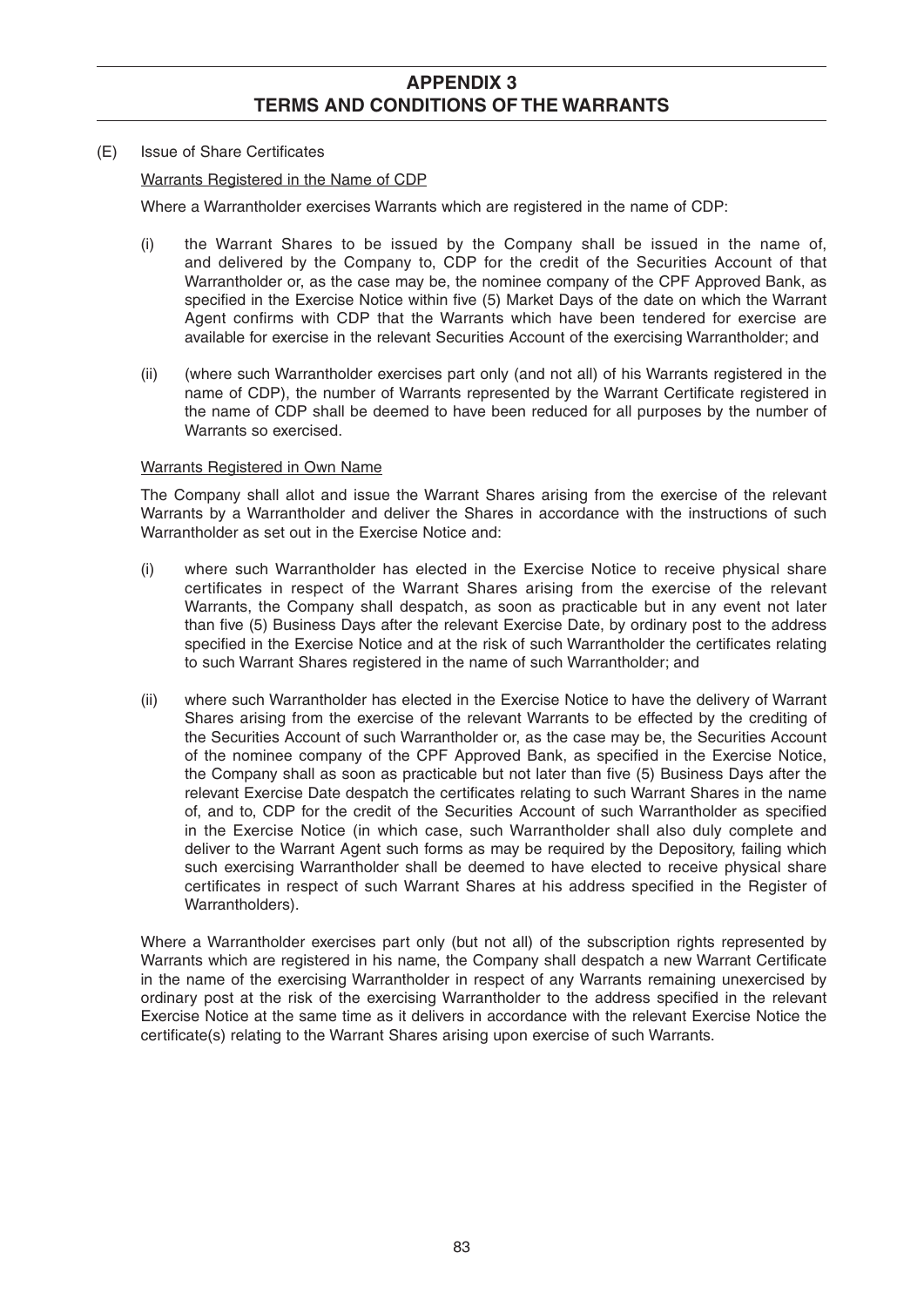(F) Register of Warrantholders

 The Warrant Agent will maintain a register (the "**Register of Warrantholders**") containing particulars of the Warrantholders (other than Warrantholders who are Depositors) and if CDP holds any Warrants, CDP and such other information relating to the Warrants as the Company may require. The Register of Warrantholders shall be closed during such periods as the Register of Transfers of the Company is closed or deemed to be closed and during such periods as may be required to determine the adjustments to the Exercise Price and/or the number of Warrants under Condition 5 or during such other period as the Company may determine. Notice of the closure of the Register of Warrantholders will be given to the Warrantholders in accordance with Condition 13.

(G) Warrant Agent and Share Registrar

The names of the initial Warrant Agent and Share Registrar and their respective specified offices are set out below. The Company reserves the right at any time to vary or terminate the appointment of the Warrant Agent and Share Registrar and to appoint an additional or another Warrant Agent and/or another Share Registrar, provided that it will at all times maintain a Warrant Agent and a Share Registrar having a specified office in Singapore so long as the Warrants are outstanding. Notice of any such termination or appointment of the Warrant Agent will be given to the Warrantholders in accordance with Condition 13.

#### **Share Registrar and Warrant Agent**

RHT Corporate Advisory Pte. Ltd. 9 Raffles Place #29-01 Republic Plaza Tower 1 Singapore 048619

### **5. Adjustments of Exercise Price and Number of Warrants**

- (A) The Exercise Price and the number of Warrants held by each Warrantholder shall from time to time be adjusted by the Directors in consultation with a CMS Licence Holder (at the option of the Directors) and certified to be in accordance with Condition 5(B) below by the Auditors. The Exercise Price and the number of Warrants held by each Warrantholder shall from time to time be adjusted as provided in these Conditions and the Deed Poll in all or any of the following cases:
	- (i) any consolidation, subdivision or conversion of the Shares;
	- (ii) an issue by the Company of Shares credited as fully paid-up by way of capitalisation of profits or reserves (whether of a capital or income nature) to its members (other than an issue of Shares to Members who elect to receive Shares in lieu of cash or other dividend);
	- (iii) a Capital Distribution (as defined below) made by the Company to its Members whether on a reduction of capital or otherwise (but excluding any cancellation of capital which is lost or unrepresented by available assets);
	- (iv) an offer or invitation made by the Company to its Members whereunder they may acquire or subscribe for Shares by way of rights; or
	- (v) an issue (otherwise than pursuant to a rights issue available to all Members, requiring an adjustment under Condition 5(A)(iv), and other than an issue of Shares to Members who elect to receive Shares in lieu of cash as dividend) by the Company of Shares, if the Total Effective Consideration (as defined below) for each Share is less than ninety percent (90%) of the Current Market Price for each Share (calculated as provided below), provided that a share buy-back shall not require an adjustment to be made.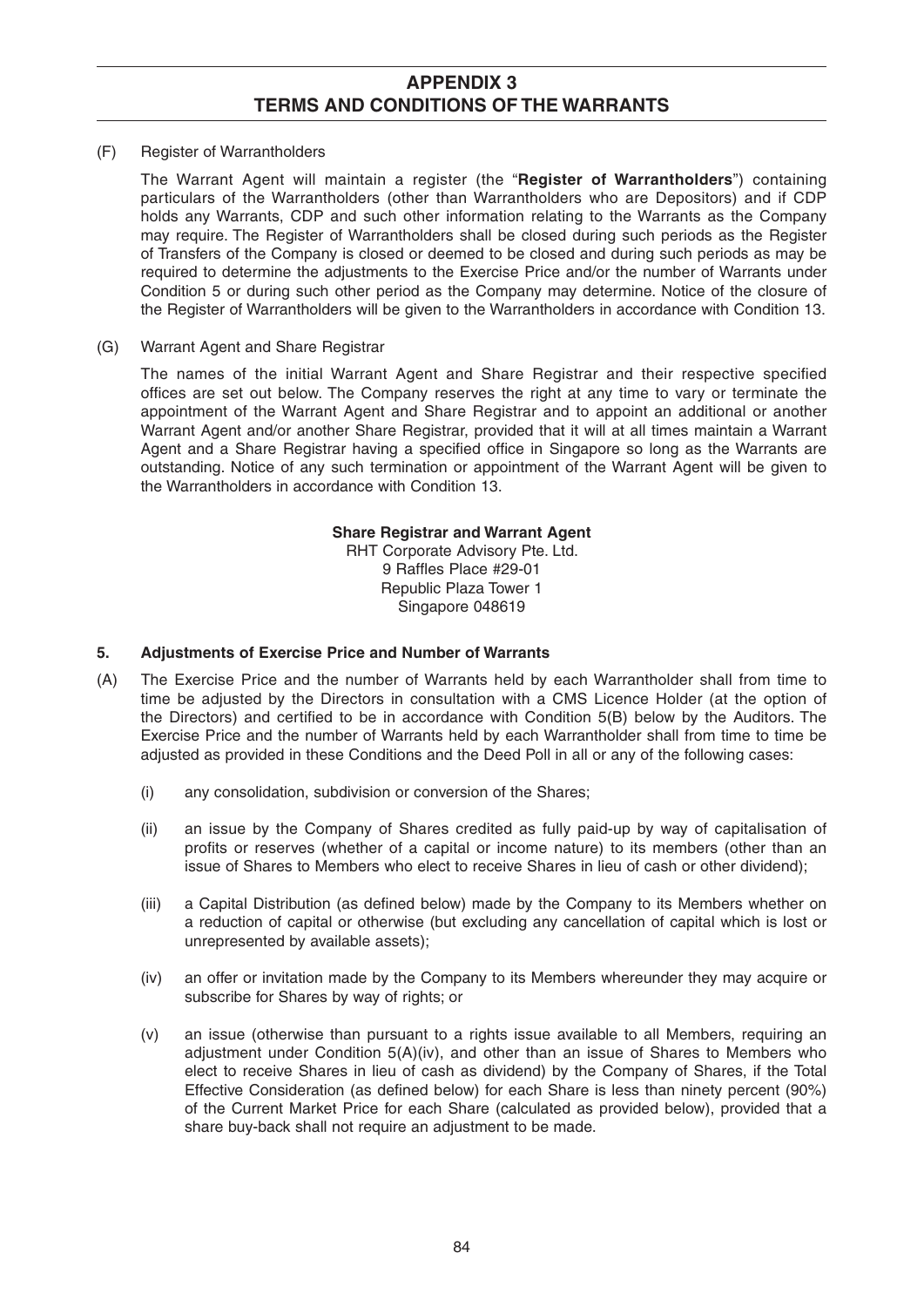- (B) Subject to the Conditions and the Deed Poll, the Exercise Price and the number of Warrants held by each Warrantholder shall from time to time be adjusted in accordance with the following provisions (but so that if the event giving rise to any such adjustment shall be capable of falling within any two (2) or more of Conditions  $5(A)(i)$  to  $(A)(v)$  or if such event is capable of giving rise to more than one (1) adjustment, the adjustment shall be made in such manner as the CMS Licence Holder shall determine):
	- (i) If, and whenever, consolidation or subdivision or conversion of the Shares occurs, the Exercise Price shall be adjusted in the following manner:

New Exercise Price  $=$   $\frac{A}{B1}$  x X

and the number of Warrants shall be adjusted in the following manner:

Adjusted number of  $=$   $\frac{B1}{A}$  x W

where:

- A = the aggregate number of issued and fully paid-up Shares immediately before such consolidation or subdivision or conversion;
- B1 = the aggregate number of issued and fully paid-up Shares immediately after such consolidation or subdivision or conversion;
- X = existing Exercise Price; and
- $W =$  existing number of Warrants held.

 Such adjustments will be effective from the close of the Market Day immediately preceding the date on which the consolidation or subdivision or conversion becomes effective.

 (ii) If and whenever the Company shall make any issue of Shares to its Shareholders (other than an issue of Shares to Shareholders who elect to receive Shares in lieu of cash or other dividend) credited as fully paid by way of capitalisation of profits or reserves (whether of a capital or income nature), the Exercise Price and the number of Warrants shall be adjusted in the following manner:

New Exercise Price = 
$$
\frac{A}{A + B2}
$$
 x X

Adjusted number of Warrants  $= \frac{A + B2}{A}$ 

$$
\frac{+ B2}{A} \times W
$$

where:

- A = the aggregate number of issued and fully paid-up Shares immediately before such capitalisation issue;
- B2 = the aggregate number of Shares to be issued pursuant to any allotment to Shareholders (other than an allotment of Shares to Shareholders who elect to receive Shares in lieu of cash or other dividend) credited as fully paid by way of capitalisation of profits or reserves (whether of a capital or income nature);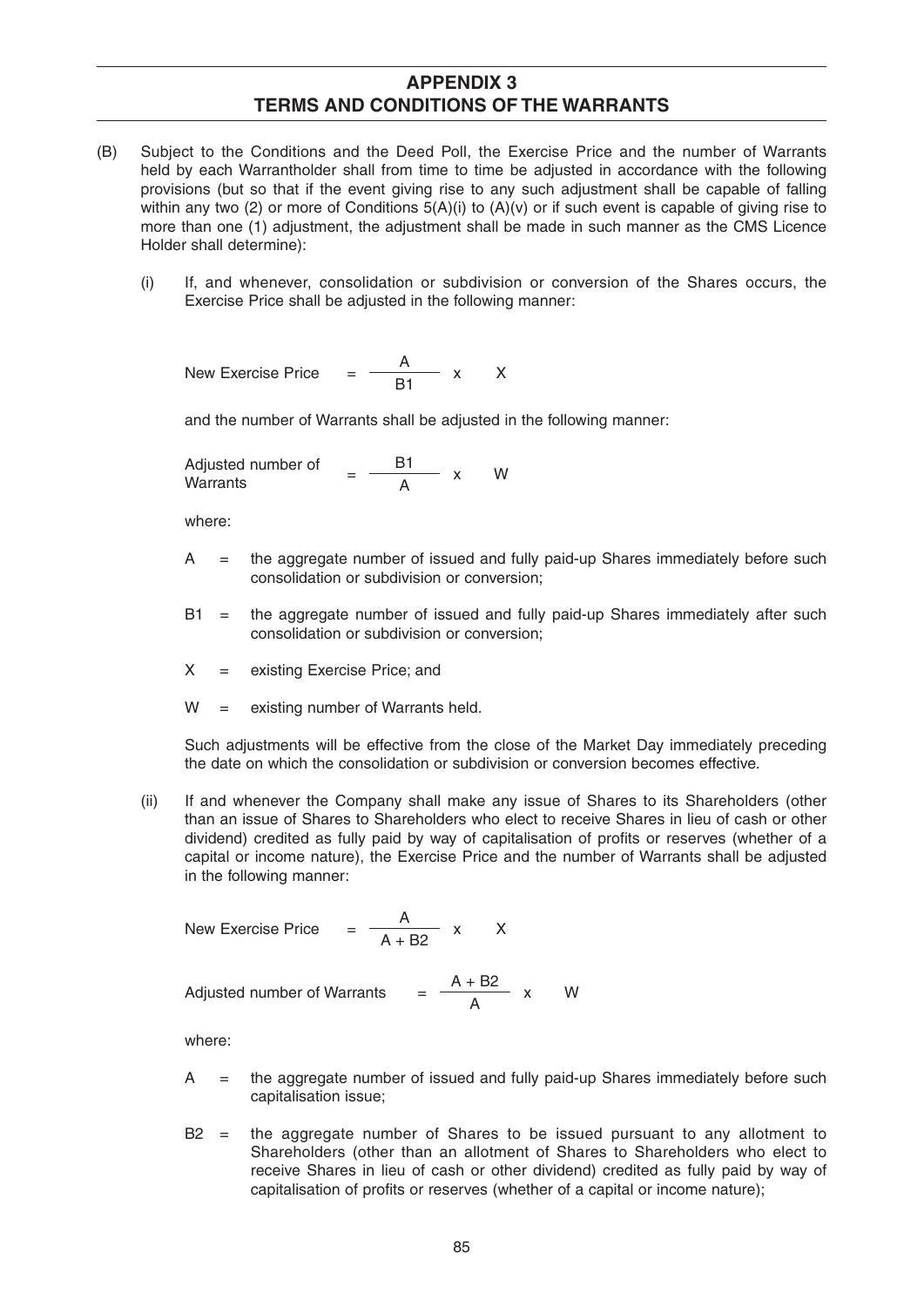- $X =$  existing Exercise Price; and
- W = existing number of Warrants held.

 Such adjustments will be effective (if appropriate, retroactively) from the commencement of the Market Day next following the record date for such issue.

 For the purpose of this Condition 5, "**record date**" in relation to the relevant transaction means the date as at the close of business on which Shareholders must be registered as such to participate therein.

(iii) If and whenever the Company shall make a Capital Distribution (as defined below) to Shareholders whether on a reduction of capital or otherwise (but excluding any cancellation of capital which is lost or unrepresented by available assets), the Exercise Price shall be adjusted in the following manner:

New Exercise Price = 
$$
\frac{C - D}{C}
$$
 x X

where:

- $C =$  the Current Market Price on the Market Day immediately preceding the date on which the Capital Distribution is publicly announced to the SGX-ST or (failing any such announcement), immediately preceding the date of the Capital Distribution;
- D = the fair market value, as determined by a CMS Licence Holder, of that portion of the Capital Distribution attributable to one Share; and
- $X =$  existing Exercise Price.

 For the purposes of Conditions 5(A)(iii) and 5(B)(iii), "**Capital Distribution**" shall (without prejudice to the generality of that expression) include distributions in cash or specie (other than dividends) or by way of issue of Shares (not falling under Condition 5(B)(ii)) or other securities (other than an issue of Shares to Shareholders who elect to receive Shares in lieu of cash or other dividends) credited as fully or partly paid-up by way of capitalisation of profits or reserves. Any distribution out of profits or reserves made after 31 December 2005 shall not be deemed to be a Capital Distribution unless the profits or reserves are attributable to profits or gains arising from the sale of assets owned by the Company or any of its subsidiaries on or before that date and any cancellation of capital which is lost or unrepresented by available assets shall not be deemed to be a Capital Distribution.

 Such adjustment will be effective (if appropriate, retroactively) from the commencement of the date next following the record date for such transactions.

 (iv) If and whenever the Company shall make any offer or invitation to its Members whereunder they may acquire or subscribe for Shares by way of rights, the Exercise Price shall be adjusted in the following manner:

New Exercise Price  $= \frac{E - F}{E} x$  X

and the number of Warrants shall be adjusted in the following manner:

Adjusted number of  $=$   $\frac{\text{E}}{\text{E}-\text{F}}$ x W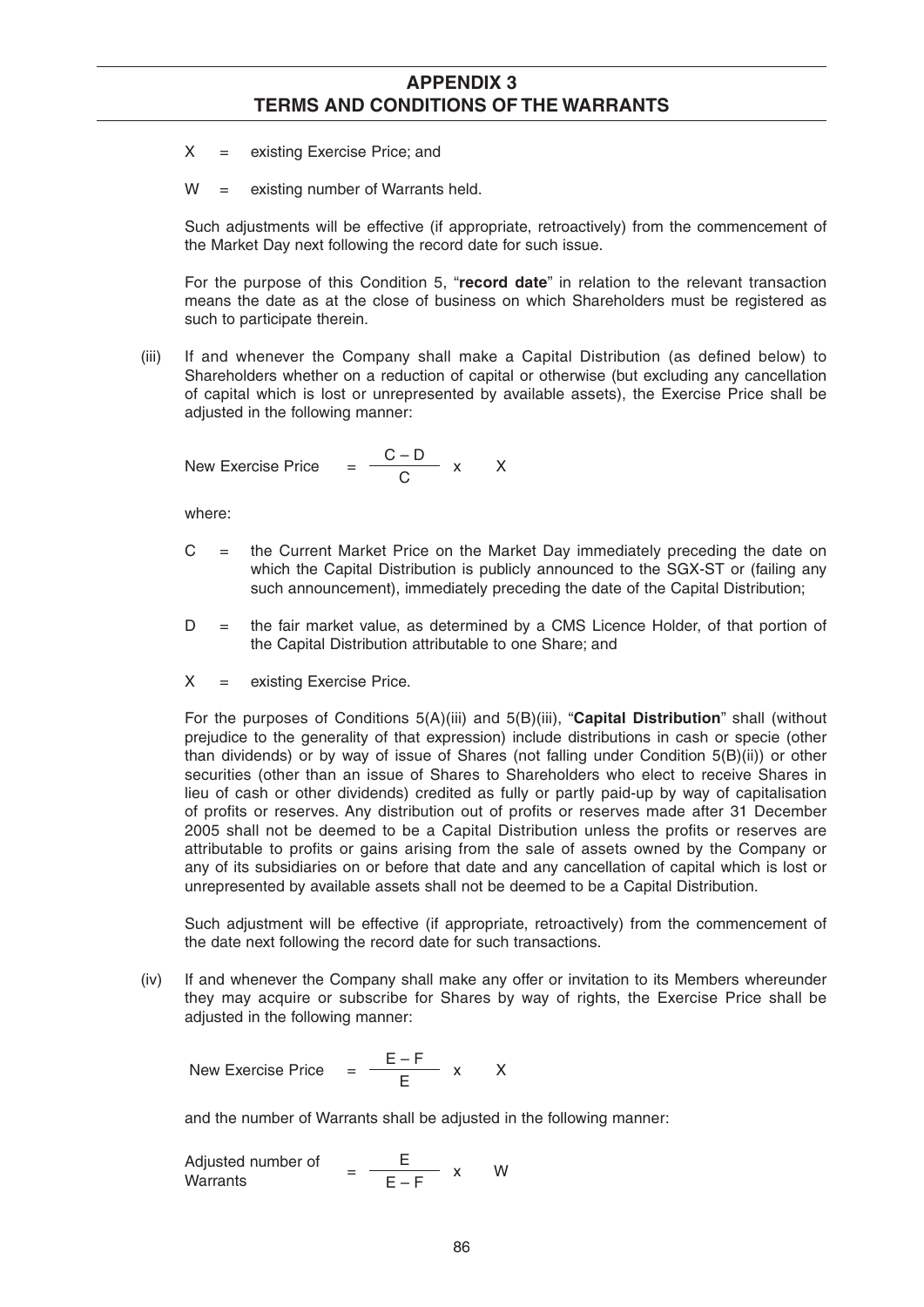where:

- $E =$  the Current Market Price on the Market Day immediately preceding the date on which the offer or invitation referred to in this Condition  $5(B)(iv)$  is publicly announced to the SGX-ST or (failing any such announcement) immediately preceding the date of the offer or invitation;
- $W =$  existing number of Warrants held;
- $X =$  existing Exercise Price; and
- $F =$  the value of rights attributable to one Share, which shall be calculated in accordance with the formula:

$$
\frac{E-G}{H+1}
$$

where:

- $E =$  the Current Market Price on the Market Day immediately preceding the date on which the offer or invitation referred to in this Condition  $5(B)(iv)$  is publicly announced to the SGX-ST or (failing any such announcement) immediately preceding the date of the offer or invitation;
- G = the subscription price of one additional Share under the offer or invitation to acquire or subscribe for Shares by way of rights;
- $H =$  the number of Shares which it is necessary to hold in order to be offered or invited to acquire or subscribe for one additional Share by way of rights; and
- $1 = \text{one}$

 Such adjustments will be effective (if appropriate, retroactively) from the commencement of the date next following the closing date for such offer or invitation.

 For the purpose of this paragraph, "**closing date**" shall mean the date by which acceptance of and payment for the Shares is to be made under the terms of such offer or invitation.

 (v) If and whenever the Company makes any allotment to its Shareholders as provided in Condition 5(B)(ii) above and also makes any offer or invitation to its Shareholders as provided in Condition 5(B)(iv) and the record date for the purpose of the allotment is also the record date for the purpose of the offer or invitation, the Exercise Price and the number of Warrants shall be adjusted in the following manner:

New Exercise Price 
$$
= \frac{(\vert x \vert + (\vert x \vert G))}{(\vert + \vert + \vert B \vert 2) \vert x \vert E} \times \times
$$
  
Adjusted number of  
Warrants 
$$
= \frac{(\vert x \vert + \vert + \vert B \vert 2) \vert x \vert E}{(\vert x \vert E) + (\vert A \vert \vert S \vert 2)} \times \times \times
$$

where:

 $B2 =$  the aggregate number of Shares to be issued pursuant to any allotment to Members (other than an allotment of Shares to Members who elect to receive Shares in lieu of cash or other dividend) credited as fully paid-up by way of capitalisation of profits or reserves;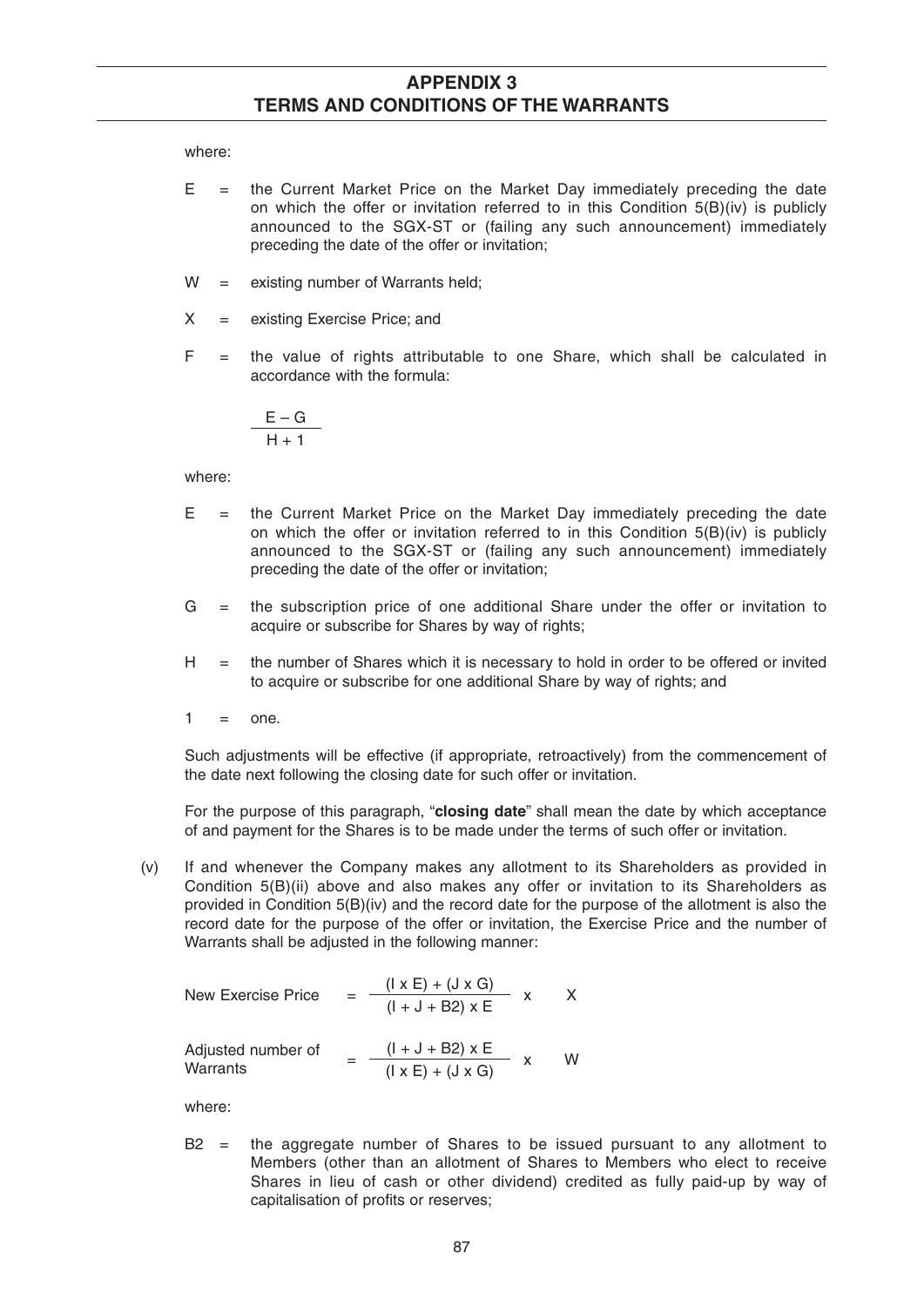- $E =$  the Current Market Price on the Market Day immediately preceding the date on which the offer or invitation referred to in this Condition  $5(B)(iv)$  is publicly announced to the SGX-ST or (failing any such announcement) immediately preceding the date of the offer or invitation;
- G = the subscription price of one additional Share under the offer or invitation to acquire or subscribe for Shares by way of rights;
- $I =$  the aggregate number of issued and fully paid-up Shares on the record date;
- J = the aggregate number of new Shares to be issued under an offer or invitation to acquire or subscribe for Shares by way of rights;
- W = existing number of Warrants held; and
- X = existing Exercise Price.

 Such adjustment will be effective (if appropriate, retroactively) from the commencement of the Market Day next following the closing date for such offer or invitation.

 For the purpose of this paragraph, "**closing date**" shall mean the date by which acceptance of and payment for the Shares is to be made under the terms of such offer or invitation.

 (vi) If and whenever (otherwise than pursuant to a rights issue available to all Shareholders alike and requiring an adjustment under Conditions  $5(B)(iv)$  or  $5(B)(v)$  and other than an issue of Shares to Shareholders who elect to receive Shares in lieu of cash or other dividend), the Company shall issue any Shares and the Total Effective Consideration for each Share (as defined below) is less than ninety percent (90%) of the Current Market Price for each Share on the SGX-ST on the date on which the issue price of such Shares is determined, or, if such price is determined either before the close of business on the SGX-ST for that day or on a day which is not a Market Day, on the immediately preceding Market Day (the **"Current Market Price"**), the Exercise Price shall be adjusted in the following manner:

New Exercise Price 
$$
=
$$
  $\frac{K+L}{K+M}$  x X

where:

- $K =$  the number of Shares in issue at the close of business on the SGX-ST on the Market Day immediately preceding the date on which the relevant adjustment becomes effective;
- $L =$  the number of Shares which the Total Effective Consideration (as defined below) would have purchased at such Current Market Price (exclusive of expenses);
- $M =$  the aggregate number of Shares so issued; and
- $X =$  existing Exercise Price.

 Each such adjustment will be effective (if appropriate, retroactively) from the close of business on the SGX-ST on the Market Day immediately preceding the date on which the issue is announced, or (failing any such announcement) immediately preceding the date on which the Company determines the offering price of such Shares.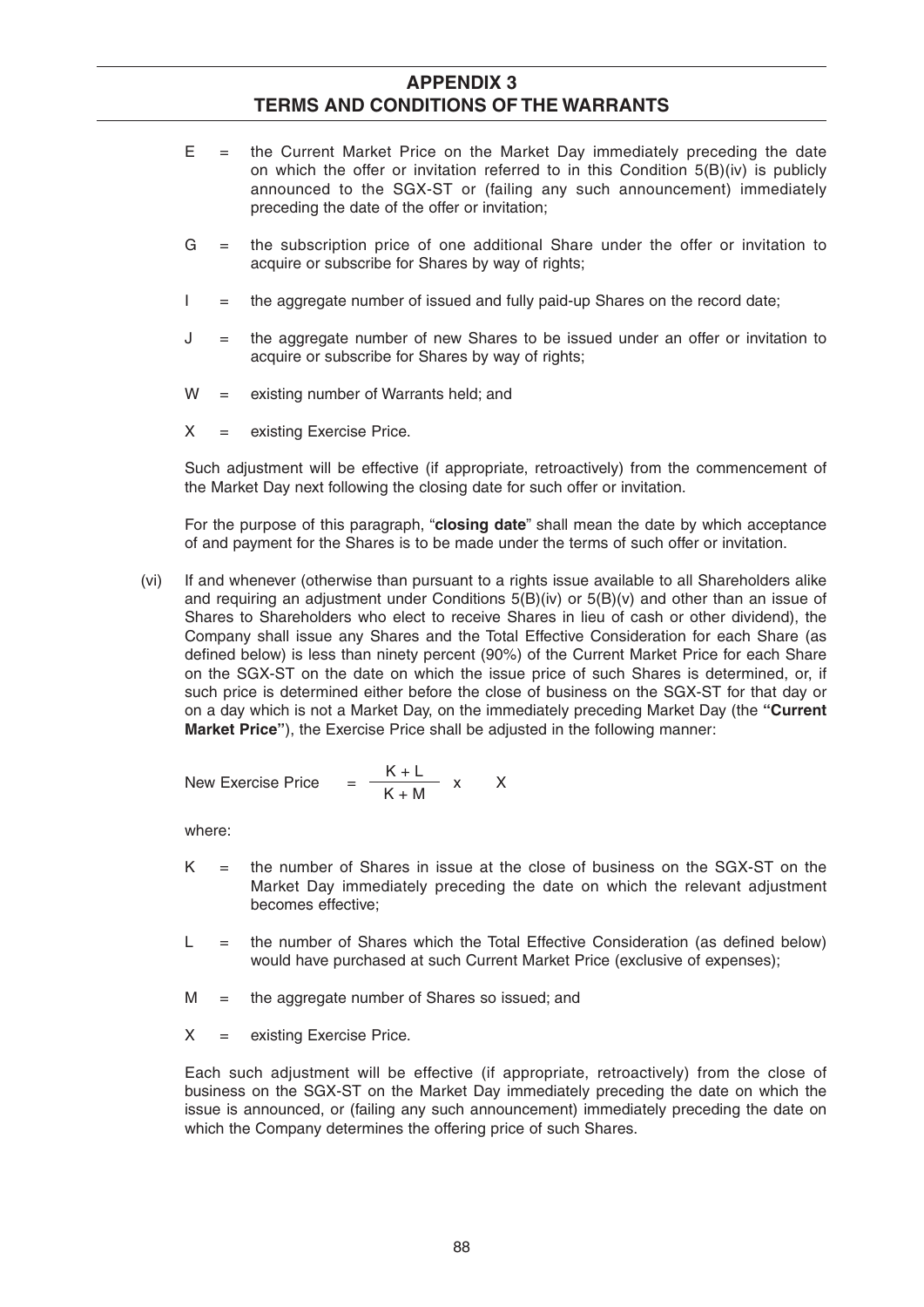For the purposes of Conditions 5(A)(v) and 5(B)(vi), the "**Total Effective Consideration**" shall be determined by the Directors with the concurrence of a CMS Licence Holder and shall be the aggregate consideration receivable by the Company on payment in full for such Shares without any deduction of any commissions, discounts or expenses paid, allowed or incurred in connection with the issue thereof, and the "**Total Effective Consideration for each Share**" shall be the Total Effective Consideration divided by the number of Shares issued as aforesaid.

- (C) Notwithstanding any of the provisions hereinbefore contained, no adjustment to the Exercise Price and the number of Warrants held by each Warrantholder will be required in respect of:
	- (i) an issue by the Company of Shares, or other securities convertible into rights to acquire or subscribe for Shares, to officers, including Directors, or employees of the Company or any of its subsidiaries, pursuant to any purchase or option scheme approved by the Shareholders in a general meeting; or
	- (ii) an issue by the Company of Shares in consideration or part consideration for or in connection with the acquisition of any other securities, assets or business; or
	- (iii) any issue by the Company of Shares pursuant to the exercise of any of the Warrants; or
	- (iv) any issue by the Company of securities convertible into Shares or rights to acquire or subscribe for Shares and the issue of Shares arising from the conversion or exercise of such securities or rights; or
	- (v) any purchase by the Company of Shares.
- (D) Any adjustment to the Exercise Price will be rounded upwards to the nearest half cent (\$0.005). No adjustments to the Exercise Price shall be made unless it has been certified to be in accordance with Condition 5(B) by the Auditors. No adjustment will be made to the Exercise Price in any case in which the amount by which the same would be reduced would be less than one (1) cent but any adjustment which would otherwise then be required will be carried forward and taken into account appropriately in any subsequent adjustment.
- (E) Any adjustment to the number of Warrants held by each Warrantholder will be rounded down to the nearest whole Warrant. No adjustment to the number of Warrants held by each Warrantholder shall be made unless (i) it has been certified to be in accordance with the formulae stated in Condition 5(B) by the Auditors and (ii) if the Warrants are listed and quoted on the SGX-ST on the Market Day immediately before such adjustment, approval in-principle has been granted by the SGX-ST for the listing of and quotation for such additional Warrants as may be issued as a result of such adjustment and such additional Shares as may be issued on the exercise of any of such Warrants.
- (F) Notwithstanding the provisions referred to in this Condition 5, in any circumstances where the Directors consider that any adjustments to the Exercise Price and/or the number of Warrants held by each Warrantholder provided under the said provisions should not be made or should be calculated on a different basis or date or should take effect on a different date or that an adjustment to the Exercise Price and/or the number of Warrants held by each Warrantholder should be made notwithstanding that no such adjustment is required or contemplated under the said provisions, the Company may appoint a CMS Licence Holder to consider whether for any reason whatsoever the adjustment to be made (or the absence of an adjustment) or the adjustment to be made in accordance with the provisions of this Condition 5 is appropriate or inappropriate, as the case may be, and, if such CMS Licence Holder shall consider the adjustment to be inappropriate, the adjustment shall be modified or nullified or an adjustment made instead of no adjustment in such manner as shall be considered by such CMS Licence Holder to be in its opinion appropriate.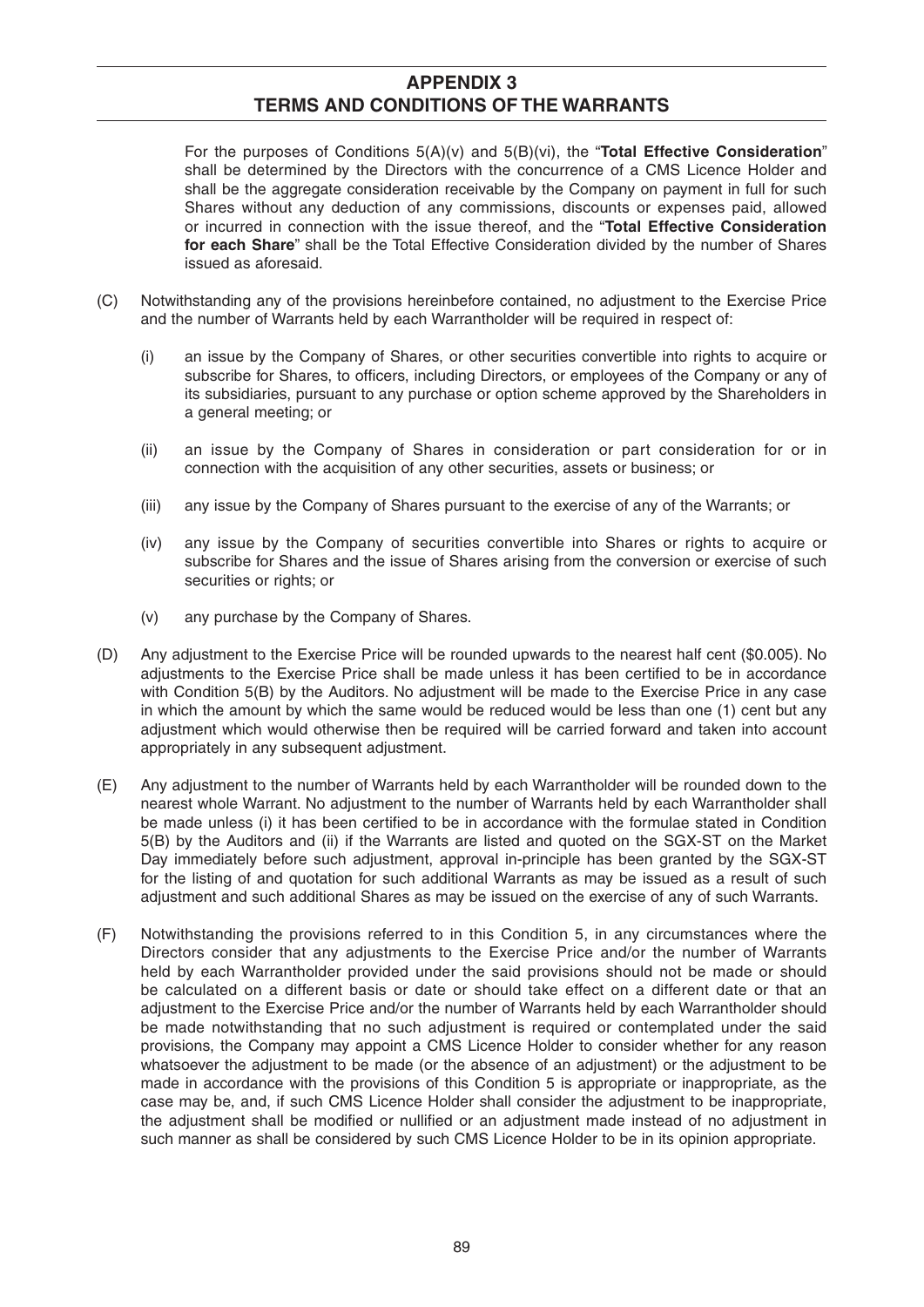- (G) Whenever there is an adjustment as herein provided, the Company shall give notice to Warrantholders in accordance with Condition 13 of this Deed Poll that the Exercise Price and/ or the number of Warrants has/have been adjusted and setting forth the event giving rise to the adjustment, the Exercise Price and/or the number of Warrants in effect prior to such adjustment, the adjusted Exercise Price and/or number of Warrants and the effective date of such adjustment and shall at all times thereafter so long as any of the Warrants remains exercisable make available for inspection at its registered office a signed copy of the certificate of the Auditors certifying the adjustment to the Exercise Price and/or the number of Warrants and a certificate signed by a Director setting forth brief particulars of the event giving rise to the adjustment, the Exercise Price and/or number of Warrants in effect prior to such adjustment, the adjusted Exercise Price and/ or number of Warrants and the effective date of such adjustment and shall, on request, send a copy thereof to any Warrantholder. Whenever there is an adjustment to the number of Warrants, the Company will, as soon as practicable but not later than five (5) Market Days after the effective date of such adjustment, despatch by ordinary post Warrant Certificates for the additional number of Warrants issued to each Warrantholder, at the risk and expense of that Warrantholder, to his address appearing in the Register of Warrantholders or, in respect of Warrants registered in the name of CDP, to CDP.
- (H) If the Directors, the Auditors and the CMS Licence Holder are unable to agree upon any adjustment required under these provisions, the Directors shall refer the adjustment to the decision of another CMS Licence Holder acting as expert and not as arbitrator and whose decision as to such adjustment shall be final and conclusive and no certification by the Auditors shall in such circumstances be necessary.
- (I) If the Company shall in any way modify the rights attached to any share or loan capital so as to convert or make convertible such share or loan capital into Shares, or attach thereto any rights to acquire or subscribe for Shares, the Company shall appoint a CMS Licence Holder to consider whether any adjustment is appropriate and if such CMS Licence Holder and the Directors shall determine that any adjustment is appropriate, the Exercise Price and/or the number of Warrants shall be adjusted accordingly.
- (J) If the Company shall purchase or otherwise acquire Shares issued by it pursuant to the provisions of the Act, the Company shall, if so required by the Warrantholders by way of a Resolution, appoint a CMS Licence Holder to consider whether any adjustment is appropriate and if the CMS Licence Holder shall determine that any adjustment is appropriate the Exercise Price and/or the number of Warrants held by each Warrantholder shall be adjusted accordingly.
- (K) Any new Warrants which may be issued by the Company under this Condition 5 shall be part of the series of Warrants constituted by the Deed Poll, and shall be issued subject to and with the benefit of the Deed Poll and on such terms and conditions as the Directors may from time to time think fit including but not limited to the terms and conditions as set out herein for the Warrants.
- (L) In giving any certificate or making any adjustment hereunder, the Auditors and the CMS Licence Holder shall be deemed to be acting as experts and not as arbitrators and in the absence of manifest error, their decision shall be conclusive and binding on all persons having an interest in the Warrants.
- (M) Notwithstanding anything herein contained, any adjustment to the Exercise Price and/or the number of Warrants held by each Warrantholder other than in accordance with the provisions of this Condition 5, shall be subject to the approval of the SGX-ST and agreed to by the Company, the Auditors and the CMS Licence Holder.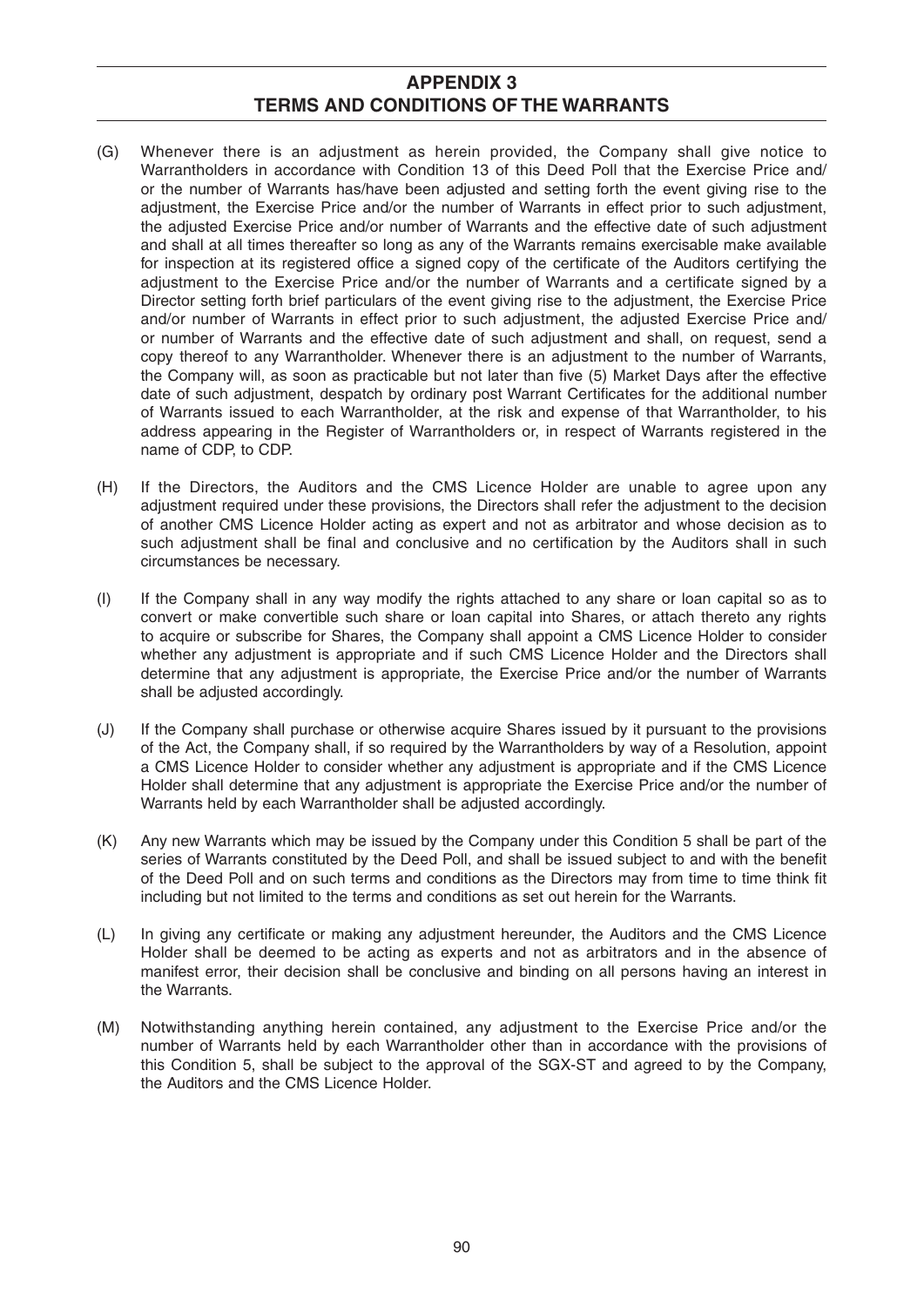(N) In the event any adjustment to the Exercise Price and/or the number of Warrants held by each Warrantholder is proposed or required to be made pursuant to the Deed Poll, the relevant party or parties, in exercising or making any discretion, consideration or determination (if applicable) shall, subject to any changes to, supplements, modifications and/or amendments of the accounting standards applicable to the Company from time to time, take into account or have reference to the general principle and intent, which is based on accounting standards applicable to the Company as at the date of execution of the Deed Poll, that such adjustment shall, to the extent possible or permitted, be made in such manner such that the per share value of such adjustment cannot exceed the per share value of the dilution to the Warrantholder's interest in the equity of the Company (based on the Shares comprised in the unexercised Warrants held by such Warrantholder) which would otherwise result from the relevant transaction or event (as contemplated under the relevant Condition) giving rise to such adjustment.

## **6. Status of Warrant Shares**

 Warrant Shares allotted and issued upon exercise of the Warrants shall be fully paid and shall rank *pari passu* in all respects with the then existing Shares save for any dividends, rights, allotments and other distributions the Record Date for which is before the relevant Exercise Date of the Warrants. For the purpose of this Condition 6, "**Record Date**" means, in relation to any dividends, rights, allotments or other distributions, the date at the close of business on which Members must be registered in order to participate in such dividends, rights, allotments or other distributions.

### **7. Winding-Up of the Company**

If a resolution is passed for a members' voluntary winding-up of the Company, then:

- (a) if such winding-up is for the purpose of reconstruction or amalgamation pursuant to a scheme of arrangement to which the Warrantholders, or some person designated by them for such purpose by Resolution (as defined in the Deed Poll), shall be a party, the terms of such scheme of arrangement shall be binding on all the Warrantholders; and
- (b) in any other case every Warrantholder shall be entitled upon and subject to the Conditions at any time within six (6) weeks after the passing of such resolution for a members' voluntary winding-up of the Company by irrevocable surrender of his Warrant certificate(s) to the Company with the Exercise Notice(s) duly completed, together with payment of the relevant Exercise Price, to elect to be treated as if he had immediately prior to the commencement of such winding-up exercised the Warrants to the extent specified in the Exercise Notice(s) and had on such date been the holder of the Shares to which he would have become entitled pursuant to such exercise and the liquidator of the Company shall give effect to such election accordingly. The Company shall give notice to the Warrantholders in accordance with Condition 13 below of the passing of any such resolution within seven (7) days after the passing thereof.

 Subject to the foregoing, if the Company is wound-up for any other reason, all Warrants which have not been exercised at the date of the passing of such resolution shall lapse and the Warrants shall cease to be valid for any purpose.

#### **8. Further Issues**

 Subject to the Conditions, the Company shall be at liberty to issue Shares to Members either for cash or as bonus distributions and further subscription rights upon such terms and conditions as the Company sees fit but the Warrantholders shall not have any participating rights in such issue unless otherwise resolved by the Company in a general meeting or in the event of a takeover offer to acquire Shares.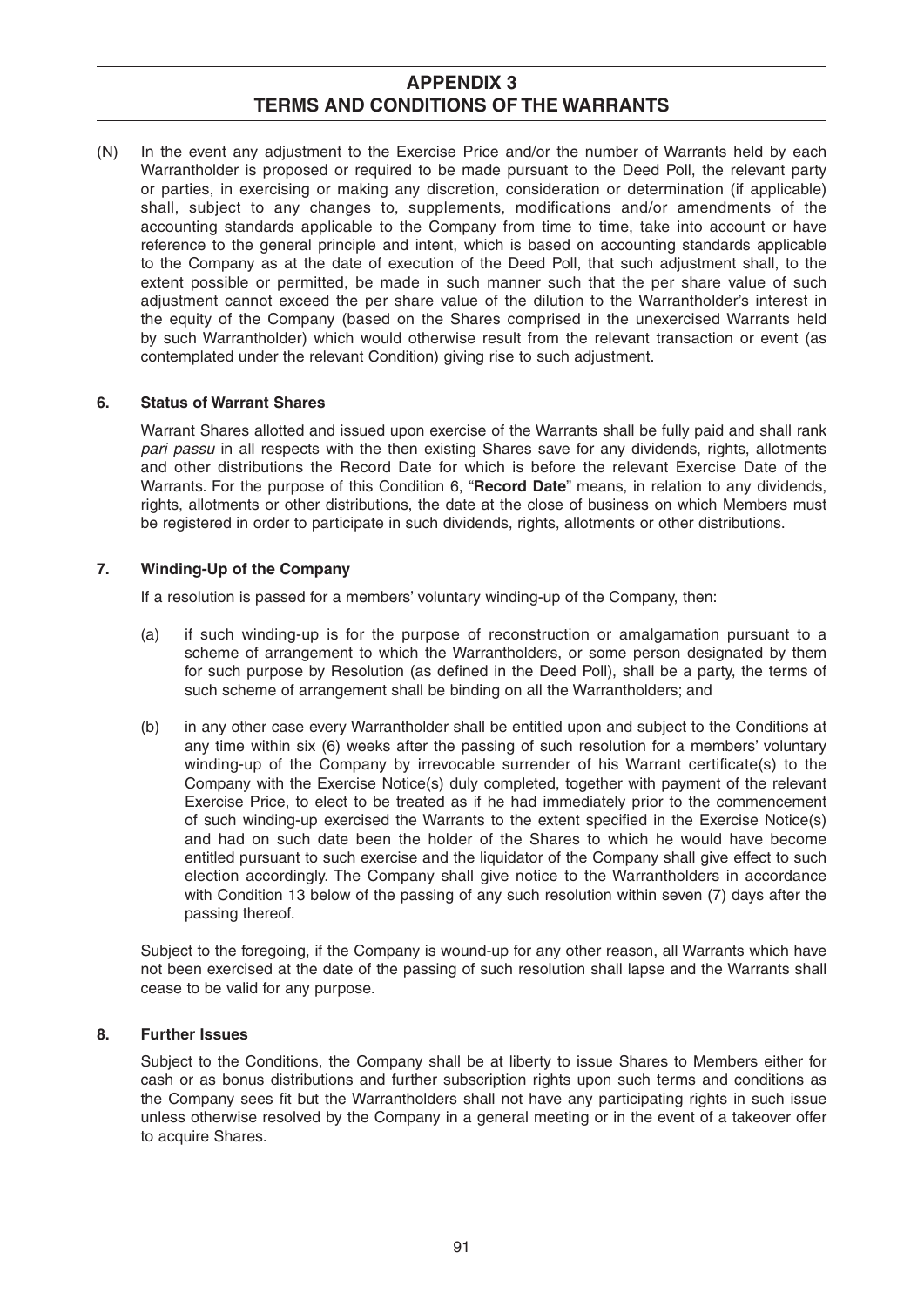#### **9. Transfer of Warrants**

 Subject to the provisions contained herein, the Warrants shall be transferable in lots entitling a Warrantholder to subscribe for whole number of Shares and so that no person shall be recognized by the Company as having title to Warrants entitling the holder thereof to subscribe for a fractional part of a Share or otherwise than as the sole or joint holder of the entirety of such Share. In order to transfer Warrants, the Warrantholder must fulfill the following conditions:

- (a) lodgment of the relevant Warrant Certificate(s) registered in the name of the Warrantholder during normal business hours at the specified office of the Warrant Agent together with an instrument of transfer in respect thereof (the "**Transfer Form**"), in the form approved by the Company, duly completed and signed by or on behalf of the Warrantholder and the transferee and duly stamped in accordance with any law for the time being in force relating to stamp duty provided that the Company and the Warrant Agent may dispense with requiring CDP to sign as transferee any Transfer Form for the transfer of Warrants to it;
- (b) the furnishing of such evidence (if any) as the Warrant Agent may require to determine the due execution of the Transfer Form by or on behalf of the Warrantholder;
- (c) the payment of the registration fee of S\$2.00 (or such other amount as may be determined by the Directors) subject to goods and services tax ("**GST**") at the prevailing rate) for every Warrant Certificate issued together with any stamp duty (if any) specified by the Warrant Agent to the Warrantholder; and
- (d) the payment of the expenses of, and the submission of any necessary documents required in order to effect the delivery of, the new Warrant(s) to be issued in the name of the transferee.

## Effective Date of Transfer

The Warrantholder specified in the Register of Warrantholders shall remain the registered holder of the Warrants until the name of the transferee is entered in the Register of Warrantholders maintained by the Warrant Agent.

#### Errors in Transfer Form

 If the Transfer Form has not been fully or correctly completed by the transferring Warrantholder or the full amount of the fees and expenses due to the Warrant Agent have not been paid to the Warrant Agent, the Warrant Agent shall return such Transfer Form to the transferring Warrantholder accompanied by written notice of the omission(s) or error(s) and requesting the transferring Warrantholder to complete and/or amend the Transfer Form and/or to make the requisite payment.

#### Registration and Issue of Warrant Certificate(s)

 If the Transfer Form has been fully and correctly completed the Warrant Agent shall, as agent for and on behalf of the Company:

- (a) register the person's name in the Transfer Form as transferee in the Register of Warrantholders as the registered holder of the Warrant in place of the transferring Warrantholder;
- (b) cancel the Warrant Certificate(s) in the name of the transferring Warrantholder; and
- (c) issue new Warrant Certificate(s) in respect of the Warrants in the name of the transferee.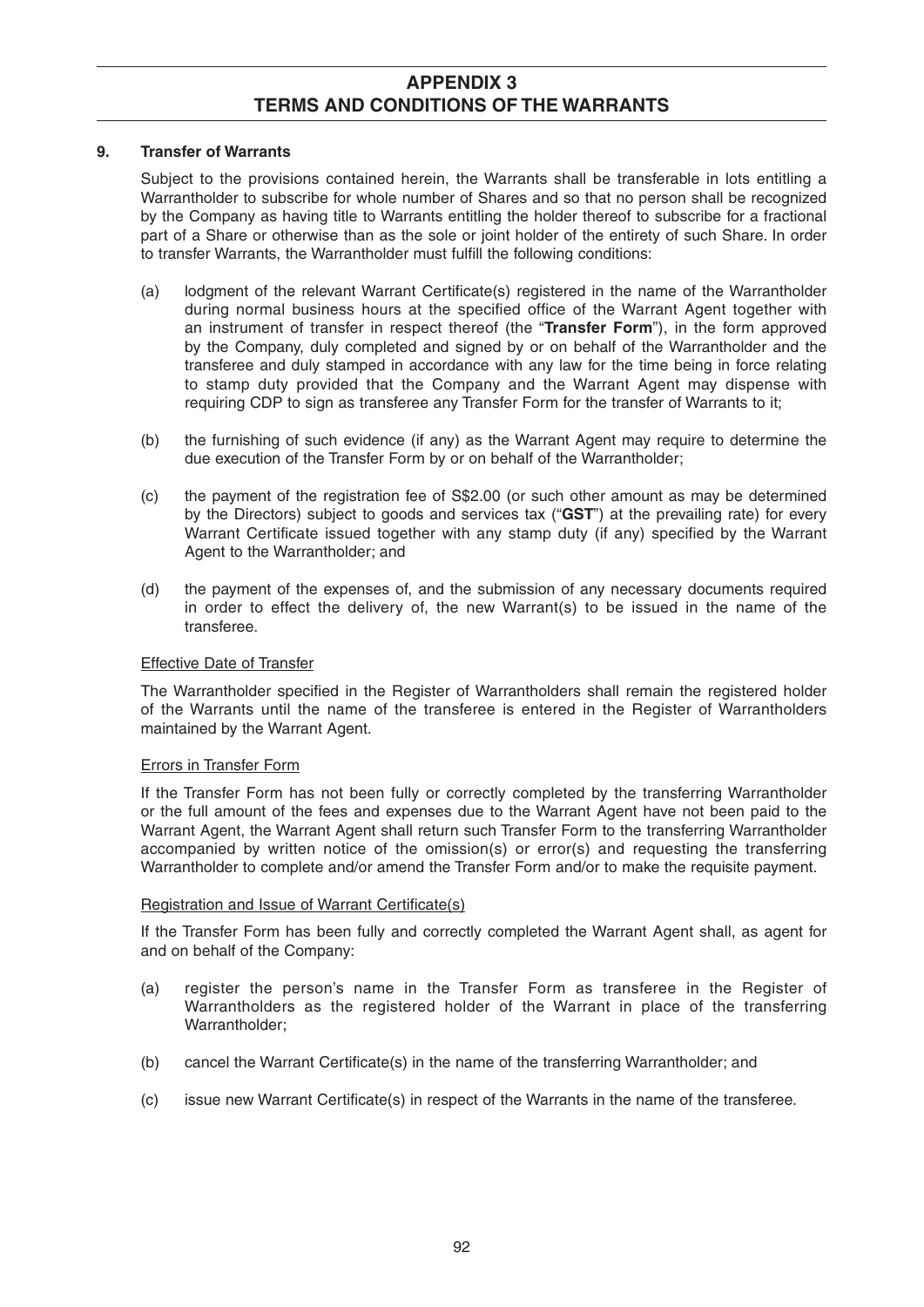#### Deceased Warrantholder

 The executors or administrators of a deceased registered Warrantholder whose Warrants are registered otherwise than in the name of CDP (not being one of several joint holders whose Warrants are registered otherwise than in the name of CDP) and, in the case of the death of one or more of several joint holders, the survivor or survivors of such joint holders shall be the only person(s) recognised by the Company as having any title to the Warrants registered in the name of the deceased Warrantholder. Such persons shall, on producing to the Warrant Agent such evidence as may be required by the Warrant Agent to prove their title, and on the completion of a Transfer Form and payment of the fees and expenses referred to in sub-paragraphs (c) and (d) above be entitled to be registered as a holder of the Warrants or to make such transfer as the deceased Warrantholder could have made.

#### Warrants Registered in Name of CDP

 Where the Warrants are registered in the name of the CDP and the Warrants are to be transferred between Depositors, such Warrants must be transferred in the Depository Register by the CDP by way of book entry. A transferor or Depositor, as the case may be, shall be deemed to remain a holder of the Warrant until the name of the transferee is entered in the Register of Warrantholders by the Warrant Agent or in the Depository Register by the CDP, as the case may be.

## **10.** Replacement of Warrant Certificates

Should any Warrant Certificate be lost, stolen, destroyed, mutilated or defaced, it may be replaced at the specified office of the Warrant Agent, upon payment by the claimant of the expenses incurred in connection therewith and the replacement fee of S\$2.00 (or such other sum being the replacement fee for the time being, which replacement fee shall not exceed the maximum sum for the time being prescribed by any applicable law) (subject to GST at the prevailing rate) for every Warrant Certificate issued and on such terms as to evidence and indemnity (which may provide, *inter alia*, that if the allegedly lost, stolen or destroyed Warrant Certificate(s) in respect of the Warrants is subsequently exercised, there will be paid to the Company on demand the market value of the Warrants at the time of the replacement thereof) as the Company and/or the Warrant Agent may reasonably require. Mutilated or defaced Warrant Certificates must be surrendered before replacements will be issued. The replacement Warrant Certificate(s) will be issued in the name of the registered holder of the Warrant Certificate(s) being replaced.

## **11. Warrant Agent not Acting for the Warrantholders**

 In acting under the Warrant Agency Agreement, the Warrant Agent is, subject to the terms therein, acting solely as agent for the Company for certain specified purposes, and does not assume any obligation or duty to or any relationship of agency or trust for the Warrantholders.

## **12. Meetings of Warrantholders and Modification**

(A) The Deed Poll contains provisions for convening meetings of the Warrantholders to consider any matter affecting their interests, including the sanctioning by Resolution of a modification of the Warrants or the Deed Poll. Such a meeting may be convened by the Company or by Warrantholders holding not less than ten (10) per cent of the Warrants for the time being remaining unexercised (as defined in the Deed Poll). The quorum at any such meeting for passing a Resolution shall be two (2) or more persons holding or representing over fifty (50) per cent of the Warrants for the time being unexercised, or at any adjourned meeting two (2) or more persons being or representing Warrantholders whatever the number of Warrants so held or represented, except that at any meeting the business of which includes the modification of certain provisions of the Warrants or of the Deed Poll affecting the rights of the Warrantholders (including cancelling the subscription rights constituted by the Warrants or changing the Exercise Period), the necessary quorum for passing a Resolution shall be two (2) or more persons holding or representing not less than seventy-five (75) per cent, or at any adjournment of such meeting over fifty (50) per cent, of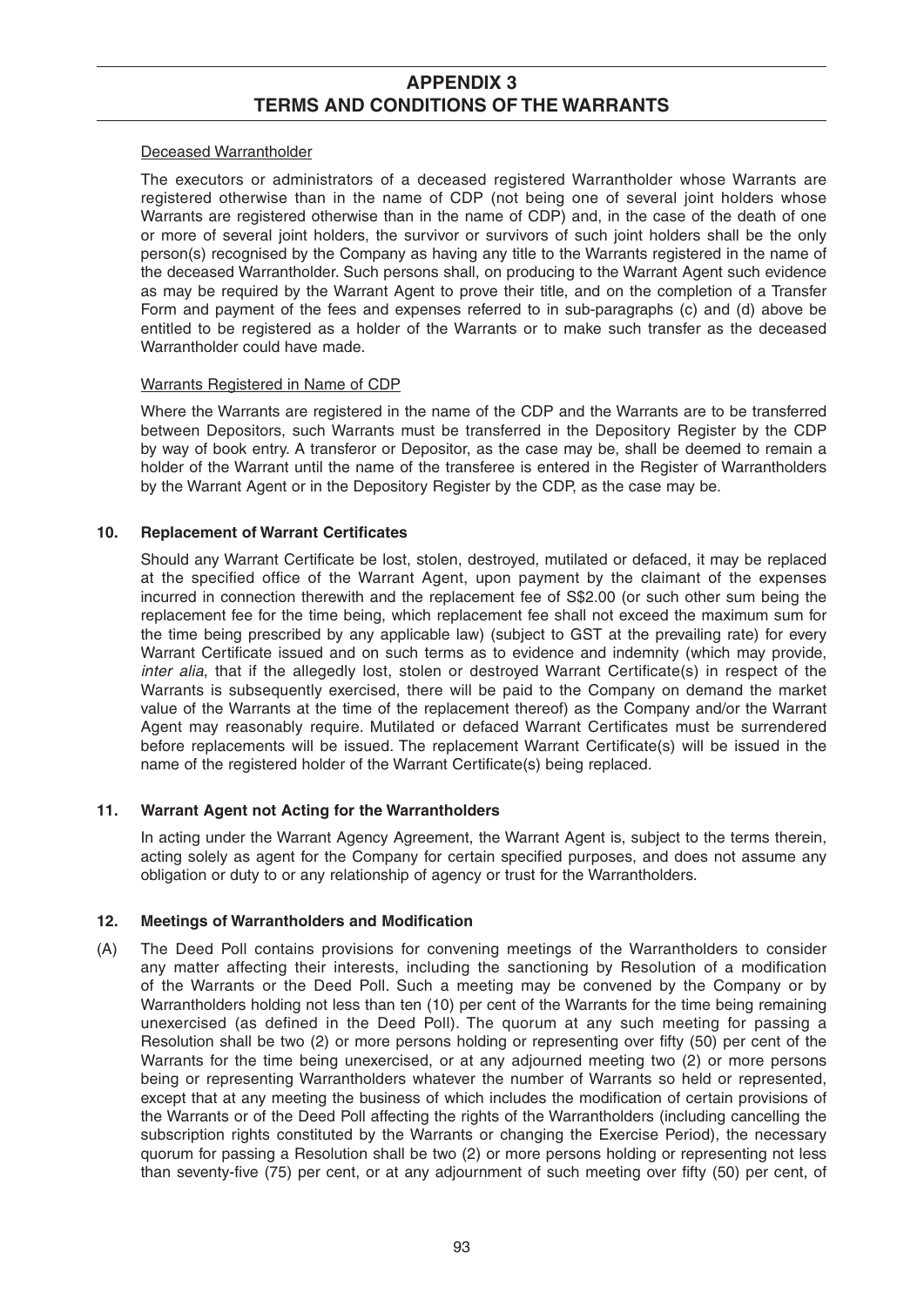the Warrants for the time being remaining unexercised. A Resolution duly passed at any meeting of Warrantholders shall be binding on all Warrantholders, whether or not they are present at the meeting. Warrants which have not been exercised but have been lodged for exercise shall not, unless and until they are withdrawn from lodgment, confer the right to attend or vote at, or join in convening, or be counted in the quorum for any meeting of Warrantholders.

- (B) The Company may, without the consent of the Warrantholders but in accordance with the terms of the Deed Poll, effect any modification to the Warrants, the Warrant Agency Agreement or the Deed Poll which, in the opinion of the Company:
	- (a) is not materially prejudicial to the interests of the Warrantholders;
	- (b) is of a formal, technical or minor nature;
	- (c) is to correct a manifest error or to comply with mandatory provisions of Singapore law; or
	- (d) is to vary or replace provisions relating to the transfer or exercise of the Warrants including the issue of Warrant Shares arising from the exercise thereof or meetings of the Warrantholders in order to facilitate trading in or the exercise of the Warrants or in connection with the implementation and operation of the book-entry (scripless) settlement system in respect of trades of the Company's securities on the SGX-ST.

Any such modification shall be binding on the Warrantholders and shall be notified to them in accordance with Condition 13 as soon as practicable thereafter. Any material alteration to the terms of the Warrants to the advantage of the Warrantholders shall be approved by the Shareholders in a general meeting, except where the alterations are made pursuant to the Conditions.

#### **13. Notices**

- (A) All notices to Warrantholders will be valid if published in any leading daily English language newspaper for general circulation in Singapore. If at any time publication in such newspaper is not practicable, notices will be valid if published in such other manner as the Company, with the approval of the Warrant Agent, shall determine. Any such notice shall be deemed to have been given on the date of such publication or, if published more than once or on different dates, on the first date on which publication is made.
- (B) All notices required to be given pursuant to these Conditions shall also be announced by the Company on the internet website of the SGX-ST on the same day as such notice is first published in any leading English language newspaper in circulation in Singapore.

## **14. Notice of Expiration Date**

- (A) The Company shall, not later than one (1) month before the Expiration Date, give notice to the Warrantholders in accordance with Condition 13, of the Expiration Date.
- (B) Additionally, the Company shall not later than one (1) month before the Expiration Date, take reasonable steps to notify the Warrantholders in writing of the Expiration Date and such notice shall be delivered by post to the address of the Warrantholder as recorded in the Register of Warrantholders or, in the case of Warrantholders whose Warrants are registered in the name of CDP, their addresses as shown in the records of CDP. Proof of posting or despatch of any notice shall be deemed to be proof of receipt on the next Business Day after posting.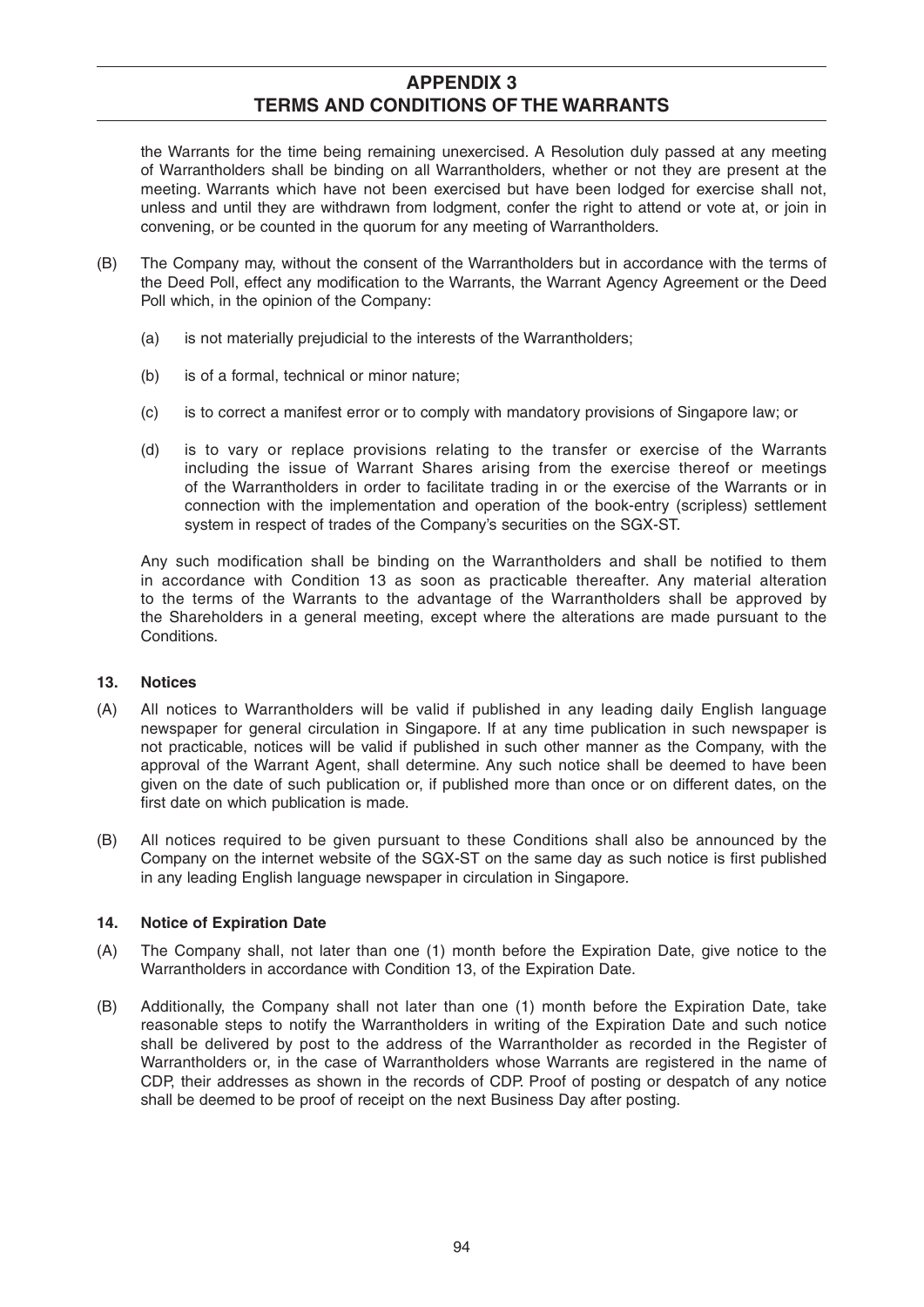#### **15. Governing Law and Jurisdiction**

- (A) The Warrants and the Deed Poll are governed by, and shall be construed in accordance with, the laws of Singapore.
- (B) The courts of Singapore are to have exclusive jurisdiction to settle any disputes which may arise out of or in connection with the Warrants and the Deed Poll and accordingly any legal action or proceedings arising out of or in connection with the Warrants and the Deed Poll ("**Proceedings**") may be brought in such courts. The Company irrevocably submits to the exclusive jurisdiction of such courts and waives any objections to Proceedings in such courts on the ground of venue or on the ground that the Proceedings have been brought in an inconvenient forum.

#### **Notes:**

- (1) The attention of Warrantholders is drawn to Rule 14 of The Singapore Code on Take-Overs and Mergers and Sections 139 and 140 of the Securities and Futures Act, Chapter 289, as amended from time to time. In particular, a Warrantholder should note that he may be under an obligation to extend a take-over offer of the Company if:
	- (a) he intends to acquire, by exercise of the Warrants, whether at one time or different times, Shares which (together with Shares owned or acquired by him or persons acting in concert with him) carry thirty per cent. (30%) or more of the voting rights of the Company; or
	- (b) he, together with persons acting in concert with him, holds not less than thirty per cent. (30%) but not more than fifty per cent. (50%) of the voting rights of the Company, and either alone or together with persons acting in concert with him, intends to acquire additional Shares by the exercise of the Warrants or otherwise in any period of six (6) months, increasing such percentage of the voting rights by more than one per cent. (1%).
- (2) A Warrantholder who, after the exercise of the Warrants, holds not less than five per cent. (5%) of the aggregate of the nominal amount of the issued share capital of the Company, is under an obligation to notify the Company of his interest in accordance with the Act.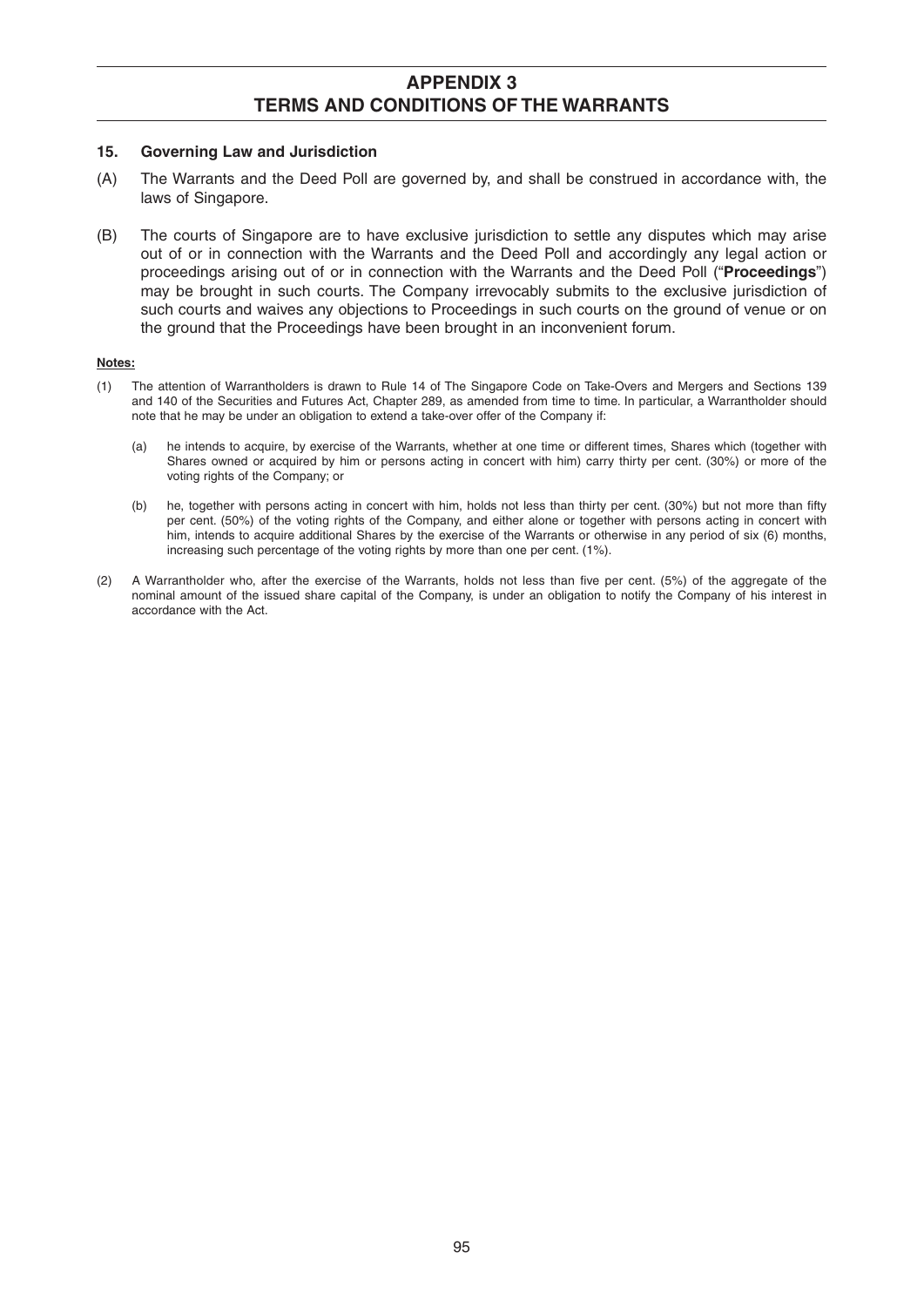# **NOTICE OF EXTRAORDINARY GENERAL MEETING**

## **RAMBA ENERGY LIMITED**

 (Incorporated in the Republic of Singapore) (Company Registration No. 200301668R)

## **NOTICE OF EXTRAORDINARY GENERAL MEETING**

**NOTICE IS HEREBY GIVEN** that an Extraordinary General Meeting of Ramba Energy Limited (the "**Company**") will be held at 11 Bedok North Avenue 4, RichLand Business Centre, #05-01, Singapore 489949 on 11 August 2016 at 3.30 p.m. for the purpose of considering and, if thought fit, passing with or without modifications, the ordinary resolutions as set out below.

All capitalized terms used in this Notice which are not defined herein shall have the meanings ascribed to them in the Circular to Shareholders of the Company dated 27 July 2016.

#### **ORDINARY RESOLUTION 1: THE RIGHTS CUM WARRANTS ISSUE**

That a renounceable non-underwritten rights issue of up to 101,063,327 new ordinary shares in the capital of the Company (the "**Rights Shares**") at the issue price of \$0.20 for each Rights Share, and up to 101,063,327 free detachable warrants (the "**Warrants**"), with each Warrant carrying the right to subscribe for one (1) new ordinary share ("**Warrant Share**") in the capital of the Company at an exercise price of \$0.20 for each Warrant Share, on the basis of one (1) Rights Share for every five (5) existing ordinary shares in the capital of the Company held by the Shareholders of the Company (the "**Shareholders**") as at a time and date to be determined (the "**Books Closure Date**"), and one (1) free detachable Warrant for every one (1) Rights Share subscribed, fractional entitlements to be disregarded ("**Rights cum Warrants Issue**"), be and is hereby approved and authority be and is hereby given to the Board of Directors of the Company to:

- (a) create and issue:
	- (i) such number of Rights Shares as the Directors may determine up to 101,063,327 Rights Shares at an issue price of \$0.20 for each Rights Share;
	- (ii) such number of Warrants as the Directors may determine up to 101,063,327 Warrants in registered form to be issued together with the Rights Shares, each such Warrant to entitle the holder thereof to subscribe for one (1) Warrant Share at an exercise price of \$0.20 for each Warrant Share at any time during the period commencing on the date of issue of the Warrants and expiring at 5.00 p.m. on the date immediately preceding the third  $(3<sup>rd</sup>)$ anniversary of the date of issue of the Warrants subject to the terms and conditions of the deed poll (the "**Deed Poll**") constituting the Warrants to be executed by the Company on such terms and conditions as the Directors may deem fit; and
	- (iii) such further Warrants as may be required or permitted to be issued in accordance with the terms and conditions of the Deed Poll (any such further Warrants to rank *pari passu* with the Warrants and for all purposes to form part of the same series, save as may otherwise be provided in the terms and conditions of the Deed Poll);
- (b) provisionally allot and to issue up to 101,063,327 Rights Shares with up to 101,063,327 Warrants at an issue price of \$0.20 for each Rights Share on the basis of one (1) Rights Share for every five (5) existing ordinary shares in the capital of the Company held by the Shareholders as at the Books Closure Date, and one (1) free Warrant for every one (1) Rights Share, fractional entitlements to be disregarded; and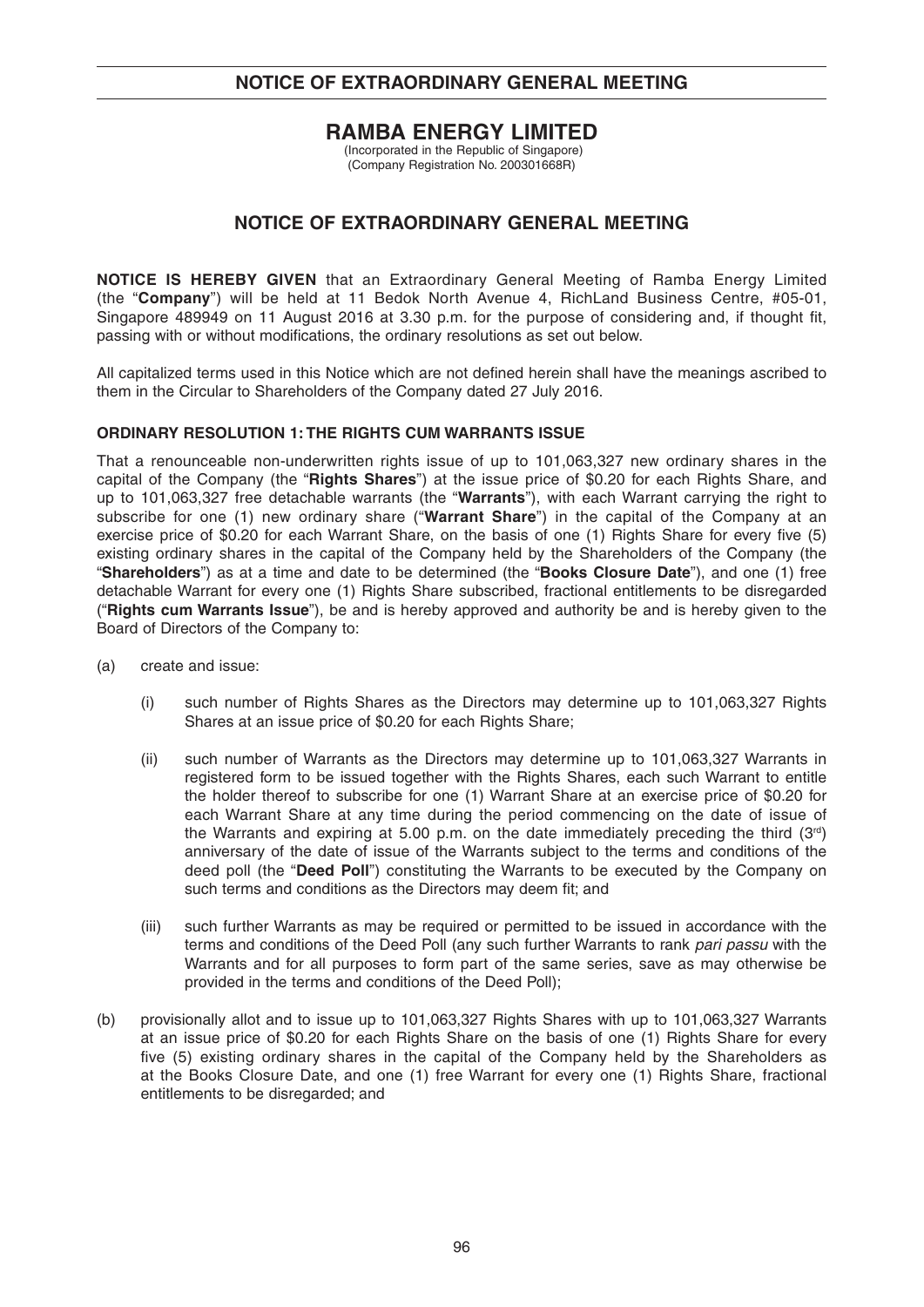# **NOTICE OF EXTRAORDINARY GENERAL MEETING**

- (c) allot and issue, notwithstanding that the issue thereof may take place after the next or any ensuing annual or other general meeting of the Company:
	- (i) up to 101,063,327 Warrant Shares on the exercise of the Warrants, credited as fully paid, subject to and otherwise in accordance with the terms and conditions of the Deed Poll, such Warrant Shares (when issued and paid) to rank *pari passu* in all respects with the then existing shares of the Company (save as may otherwise be provided in the terms and conditions of the Deed Poll) save for any dividends, rights, allotments or other distributions the record date for which falls before the date of issue of the Warrant Shares; and
	- (ii) on the same basis as paragraph (c)(i) above, such further new ordinary shares in the capital of the Company as may be required to be allotted and issued on the exercise of any of the Warrants referred to in paragraph (a)(iii) above,

on the terms and conditions set out below and/or otherwise on such terms and conditions as the Directors may deem fit:

- (a) the provisional allotments of the Rights Shares with Warrants under the Rights cum Warrants Issue shall be made on a renounceable basis to the Shareholders whose names appear in the Register of Members of the Company or the records of the Central Depository (Pte) Limited ("**CDP**") as at the Books Closure Date with registered addresses in Singapore or who have, at least three (3) market days prior to the Books Closure Date, provided to the CDP or the Company, as the case may be, addresses in Singapore for the service of notices and documents, on the basis of one (1) Rights Share for every five (5) existing ordinary shares in the capital of the Company then held by the Shareholders, and one (1) Warrant for every one (1) Rights Share subscribed or in such other proportions as the Directors may deem fit;
- (b) no provisional allotment of the Rights Shares with Warrants shall be made in favour of Shareholders with registered addresses outside Singapore as at the Books Closure Date or who have not, at least three (3) market days prior thereto, provided to the CDP or the Company, as the case may be, addresses in Singapore for the service of notices and documents (the "**Foreign Shareholders**");
- (c) the entitlements to the Rights Shares with Warrants which would otherwise accrue to Foreign Shareholders shall be disposed of by the Company in such manner and on such terms and conditions as the Directors shall deem fit for the purpose of renouncing the rights entitlements relating thereto to Purchasers thereof and to pool and thereafter distribute the net proceeds, if any, thereof (after deducting all expenses) proportionately among such Foreign Shareholders in accordance with their respective shareholdings as at the Books Closure Date provided that if the amount to be distributed to any single Foreign Shareholder is less than \$10.00, such amount shall instead be retained or dealt with for the sole benefit of the Company;
- (d) the entitlements to the Rights Shares with Warrants not taken up or allotted for any reason (other than allotments to Foreign Shareholders referred to above) shall be allotted in such manner as the Directors may, in their absolute discretion, deem fit in the interests of the Company; and
- (e) the Rights Shares when issued and fully paid up will rank *pari passu* in all respects with the then existing ordinary shares in the capital of the Company save for any dividends, rights, allotments or other distribution, the record date for which falls before the date of issue of the Rights Shares,

and the Directors be and are hereby authorised to take such steps, do all such acts and things, make such amendments to the terms of the Rights Shares and Warrants and exercise such discretion as the Directors may in their absolute discretion deem fit, advisable or necessary in connection with all or any of the above matters.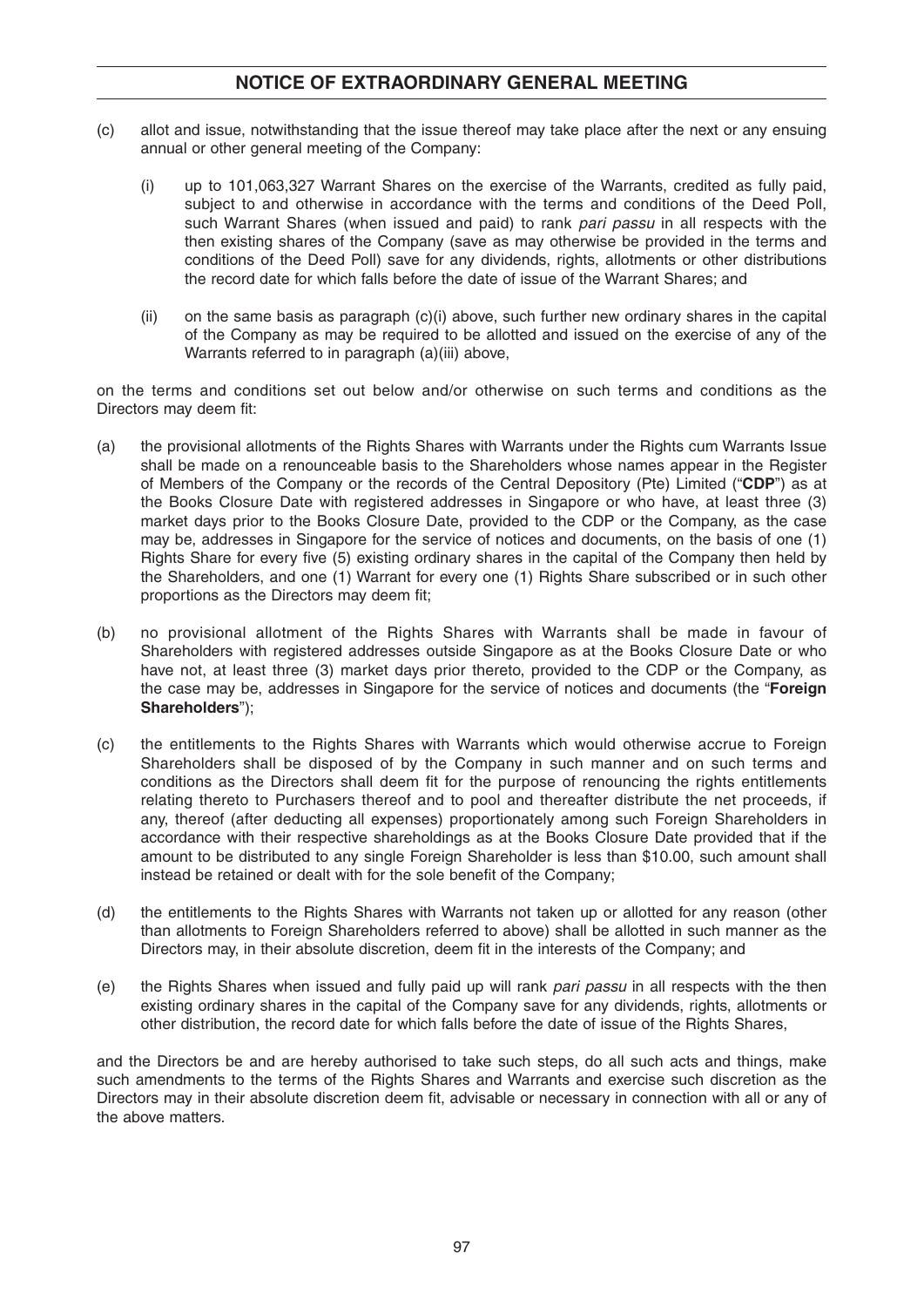## **NOTICE OF EXTRAORDINARY GENERAL MEETING**

#### **ORDINARY RESOLUTION 2: THE WHITEWASH RESOLUTION**

Subject to the satisfaction of all the conditions set out in the SIC's letter dated 25 April 2016, the Independent Shareholders (other than Mr Aditya Wisnuwardana Seky Soeryadjaya, Mr Edward Seky Soeryadjaya, Precious Treasure Global Inc., Redmount Holdings Limited, Redmount Holdings Subsidiaries, Telecour Limited and Southdale Holdings Limited and their concert parties (the "**Concert Party Group**")) do hereby, on a poll taken, unconditionally and irrevocably waive their rights to receive a mandatory general offer from the Concert Party Group in accordance with Rule 14 of the Singapore Code on Take-overs and Mergers ("**Code**"), in the event that (i) the Concert Party Group's subscription for and allotment of the Rights Shares with Warrants pursuant to the Irrevocable Undertaking; (ii) the possible subscription by, and allotment to, the Concert Party Group of excess Rights Shares with Warrants under the Rights cum Warrants Issue; and (iii) the Concert Party Group's possible acquisition of "nil-paid" rights from the market, and subsequent subscription for and allotment of Rights Shares with Warrants under those "nil-paid" rights; and (iv) the Concert Party Group's subscription for and allotment of the Warrants Shares arising from the exercise of the Warrants, pursuant to the Rights cum Warrants Issue results in them incurring an obligation to make a mandatory general offer pursuant to Rule 14 of the Code.

By Order of the Board

Chew Kok Liang Company Secretary

**Singapore** 27 July 2016

#### **Notes:**

- 1. A member of the Company (other than a Relevant Intermediary\*) entitled to attend and vote at the Extraordinary General Meeting is entitled to appoint a proxy to attend and vote in his stead. A proxy need not be a member of the Company.
- 2. A Relevant Intermediary may appoint more than two proxies, but each proxy must be appointed to exercise the rights attached to a different share or shares held by him (which number and class of shares shall be specified.)
- 3. The instrument appointing a proxy must be deposited at the Registered Office of the Company at 29A Club Street, Singapore 069414 not less than seventy-two (72) hours before the time appointed for holding the Extraordinary General Meeting.
- \* A Relevant Intermediary is:
- (a) a banking corporation licensed under the Banking Act (Cap. 19) or a wholly-owned subsidiary of such a banking corporation, whose business includes the provision of nominee services and who holds shares in that capacity; or
- (b) a person holding a capital markets services licence to provide custodial services for securities under the Securities and Futures Act (Cap. 289) and who holds shares in that capacity; or
- (c) the Central Provident Fund Board established by the Central Provident Fund Act (Cap. 36), in respect of shares purchased under the subsidiary legislation made under that Act providing for the making of investments from the contributions and interest standing to the credit of members of the Central Provident Fund, if the Board holds those shares in the capacity of an intermediary pursuant to or in accordance with that subsidiary legislation.

#### **Personal Data Privacy:**

By submitting an instrument appointing a proxy(ies) and/or representative(s) to attend, speak and vote at the Extraordinary General Meeting and/or any adjournment thereof, a member of the Company (i) consents to the collection, use and disclosure of the member's personal data by the Company (or its agents or service providers) for the purpose of the processing and administration by the Company (or its agents) of proxies and representatives appointed for the Extraordinary General Meeting (including any adjournment thereof) and the preparation and compilation of the attendance lists, minutes and other documents relating to the Extraordinary General Meeting (including any adjournment thereof), and in order for the Company (or its agents) to comply with any applicable laws, listing rules, regulations and/or guidelines (collectively, the "**Purposes**"), (ii) warrants that where the member discloses the personal data of the member's proxy(ies) and/or representative(s) to the Company (or its agents or service providers), the member has obtained the prior consent of such proxy(ies) and/or representative(s) for the collection, use and disclosure by the Company (or its agents) of the personal data of such proxy(ies) and/or representative(s) for the Purposes, and (iii) agrees that the member will indemnify the Company in respect of any penalties, liabilities, claims, demands, losses and damages as a result of the member's breach of warranty.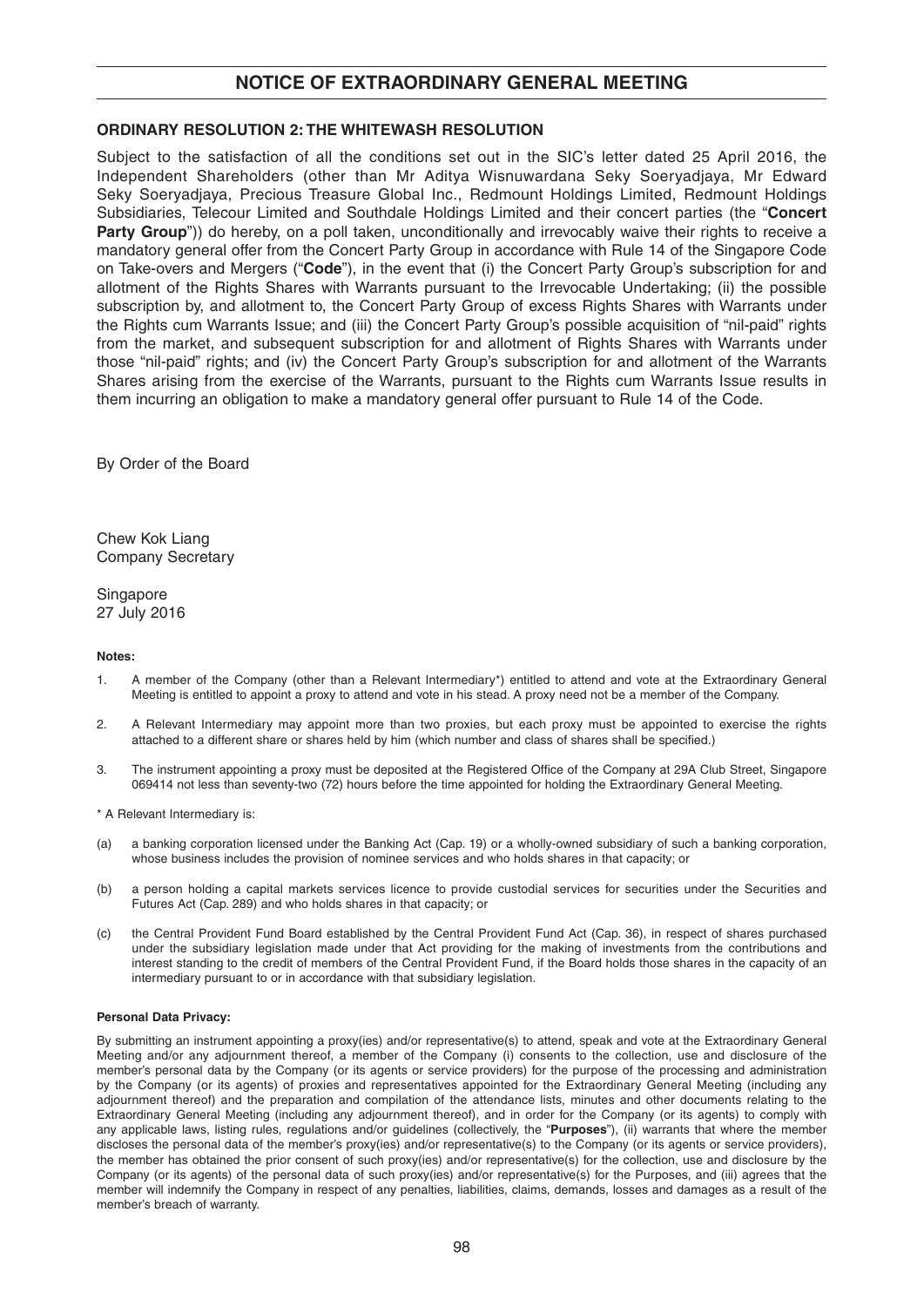# **RAMBA ENERGY LIMITED**

(Incorporated in the Republic of Singapore) (Company Registration Number 200301668R)

## **PROXY FORM**

*(Please see notes overleaf before completing this Form)*

# **EXTRAORDINARY GENERAL MEETING**

#### **IMPORTANT**

- 1. An investor who holds shares under the Central Provident Fund Investment Scheme ("**CPF Investor**") and/or the Supplementary Retirement Scheme ("**SRS Investors**") (as may be applicable) may attend and cast his vote(s) at the Meeting in person. CPF and SRS Investors who are unable to attend the Meeting but would like to vote, may inform their CPF and/or SRS Approved Nominees to appoint the Chairman of the Meeting to act as their proxy, in which case, the CPF and SRS Investors shall be precluded from attending the Meeting.
- 2. This Proxy Form is not valid for use by CPF and SRS Investors and shall be ineffective for all intents and purposes if used or purported to be used by them.

| *I/We, | (Name) | (NRIC/Passport) |
|--------|--------|-----------------|
|        |        |                 |

of (Address)

being a member/members of **RAMBA ENERGY LIMITED** (the "**Company**"), hereby appoint:

| <b>Name</b>    | <b>NRIC/Passport No.</b> | <b>Proportion of Shareholdings</b> |      |
|----------------|--------------------------|------------------------------------|------|
|                |                          | <b>No. of Shares</b>               | $\%$ |
| <b>Address</b> |                          |                                    |      |
|                |                          |                                    |      |

and/or (delete as appropriate)

| <b>Name</b>    | <b>NRIC/Passport No.</b> | <b>Proportion of Shareholdings</b> |   |
|----------------|--------------------------|------------------------------------|---|
|                |                          | <b>No. of Shares</b>               | % |
| <b>Address</b> |                          |                                    |   |
|                |                          |                                    |   |

as \*my/our \*proxy/proxies to attend and vote for \*me/us on \*my/our behalf at the Extraordinary General Meeting (the "**Meeting**") of the Company to be held at 11 Bedok North Avenue 4 , RichLand Business Centre, #05-01 Singapore 489949 on Thursday, 11 August 2016 at 3.30 p.m., and at any adjournment thereof. \*I/We direct \*my/our \*proxy/proxies to vote for or against the Resolution proposed at the Meeting as indicated hereunder. If no specific direction as to voting is given or in the event of any other matter arising at the Meeting and at any adjournment thereof, the \*proxy/proxies will vote or abstain from voting at \*his/her discretion.

In the absence of specific directions or in the event of any item arising at the Extraordinary General Meeting not summarised below, the \*proxy/proxies will vote or abstain from voting as \*he/they may think fit.)

*If you wish to exercise all your votes 'For' or 'Against', please tick () within the box provided. Alternatively, please indicate the number of votes as appropriate.*

| No. | <b>Resolutions relating to:</b>                                                       | No. of votes<br>'For' | No. of votes<br>'Against' |
|-----|---------------------------------------------------------------------------------------|-----------------------|---------------------------|
|     | <b>Resolution 1 (Ordinary Resolution)</b><br>To approve the Rights cum Warrants Issue |                       |                           |
|     | <b>Resolution 2 (Ordinary Resolution)</b><br>To approve the Whitewash Resolution      |                       |                           |

Dated this day of 2016

| Total number of Shares in:   No. of Shares |  |
|--------------------------------------------|--|
| (a) CDP Register                           |  |
| (b) Register of Members                    |  |

*Signature of Shareholder(s) or Common Seal of Corporate Shareholder* \*Delete where inapplicable